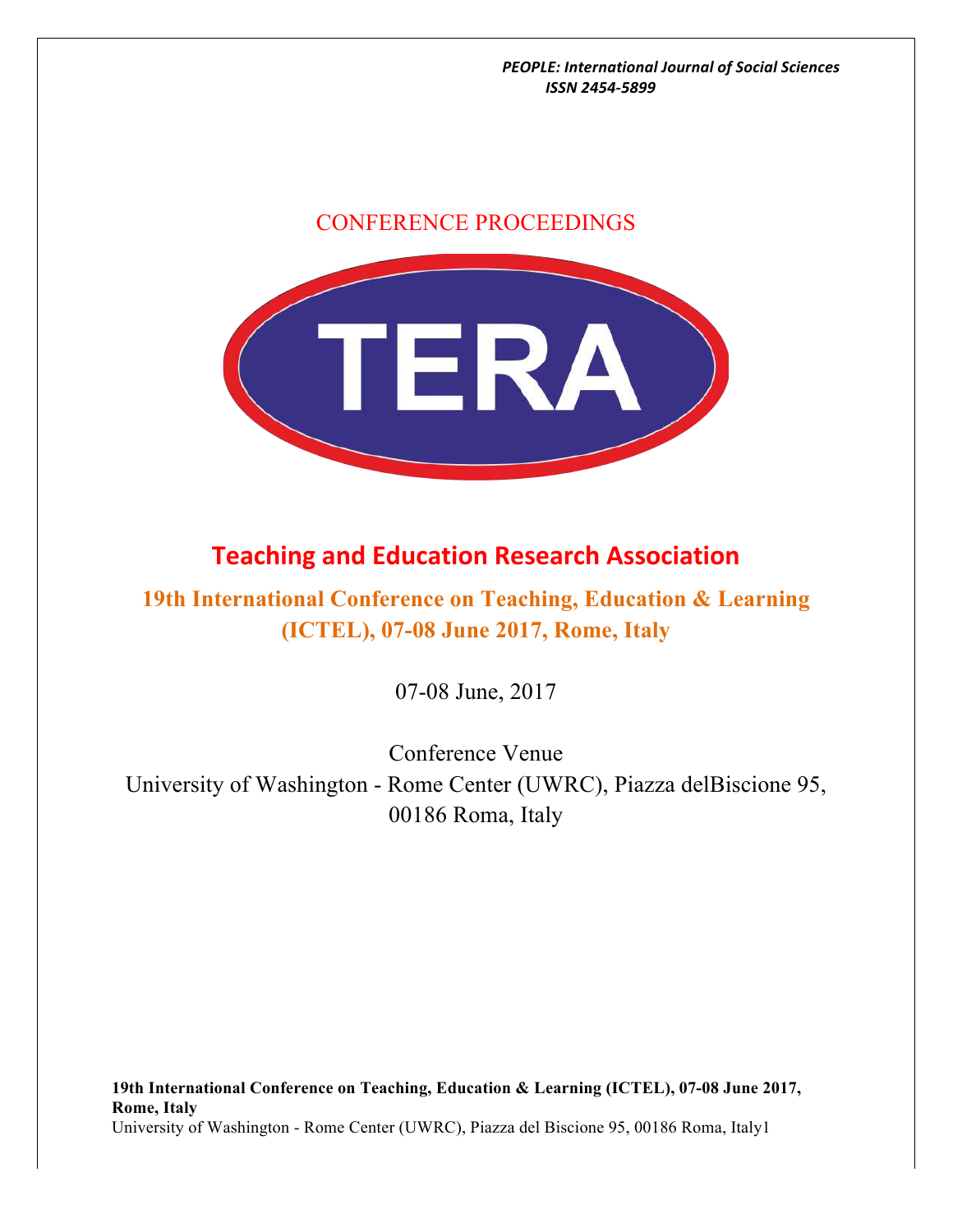# **KEYNOTE SPEAKER**



# **Dr. Jillian Roberts**

# **Associate Professor of Educational Psychology University of Victoria British Columbia, Canada**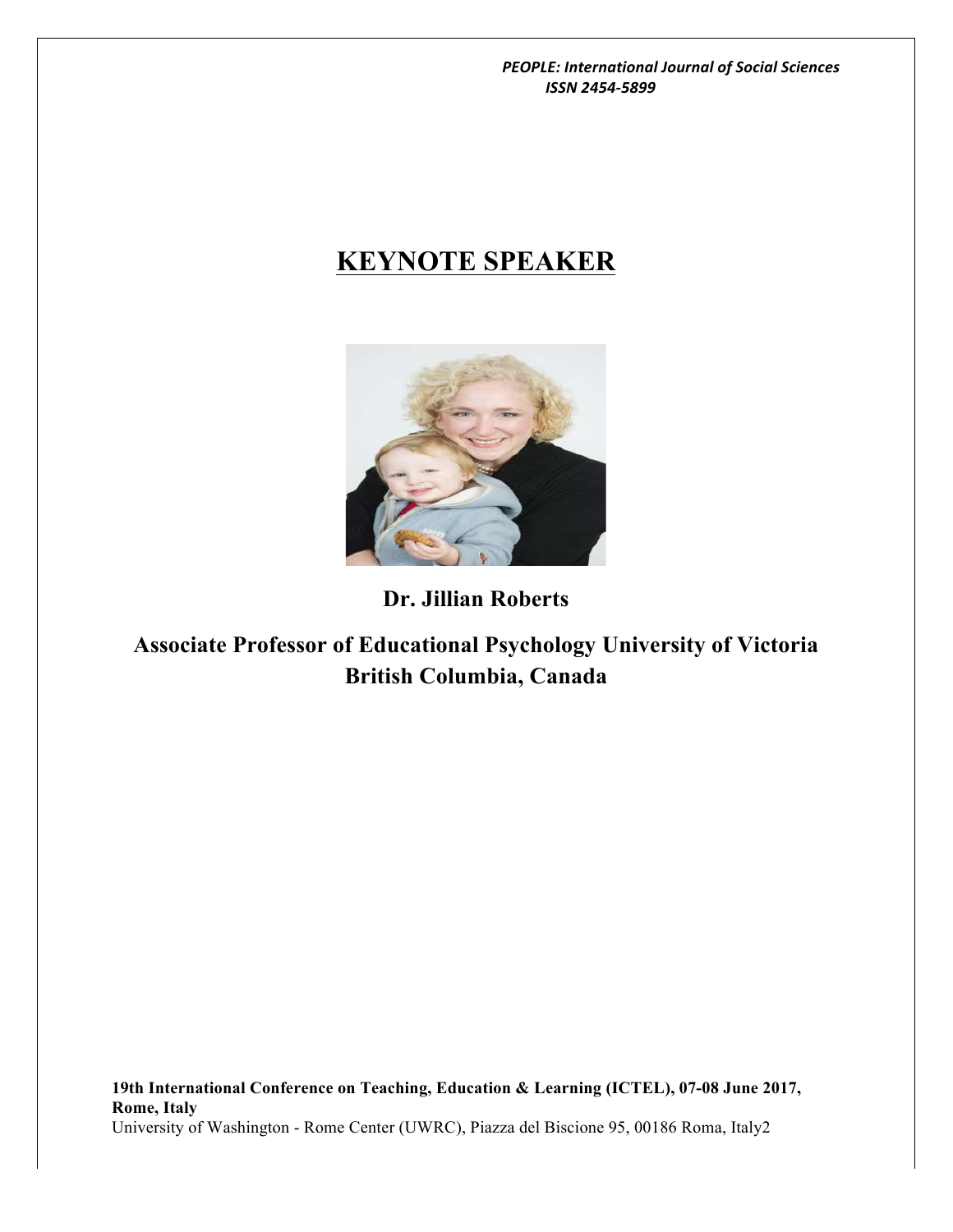

## **19th International Conference on Teaching, Education & Learning (ICTEL), 07-08 June 2017, Rome, Italy**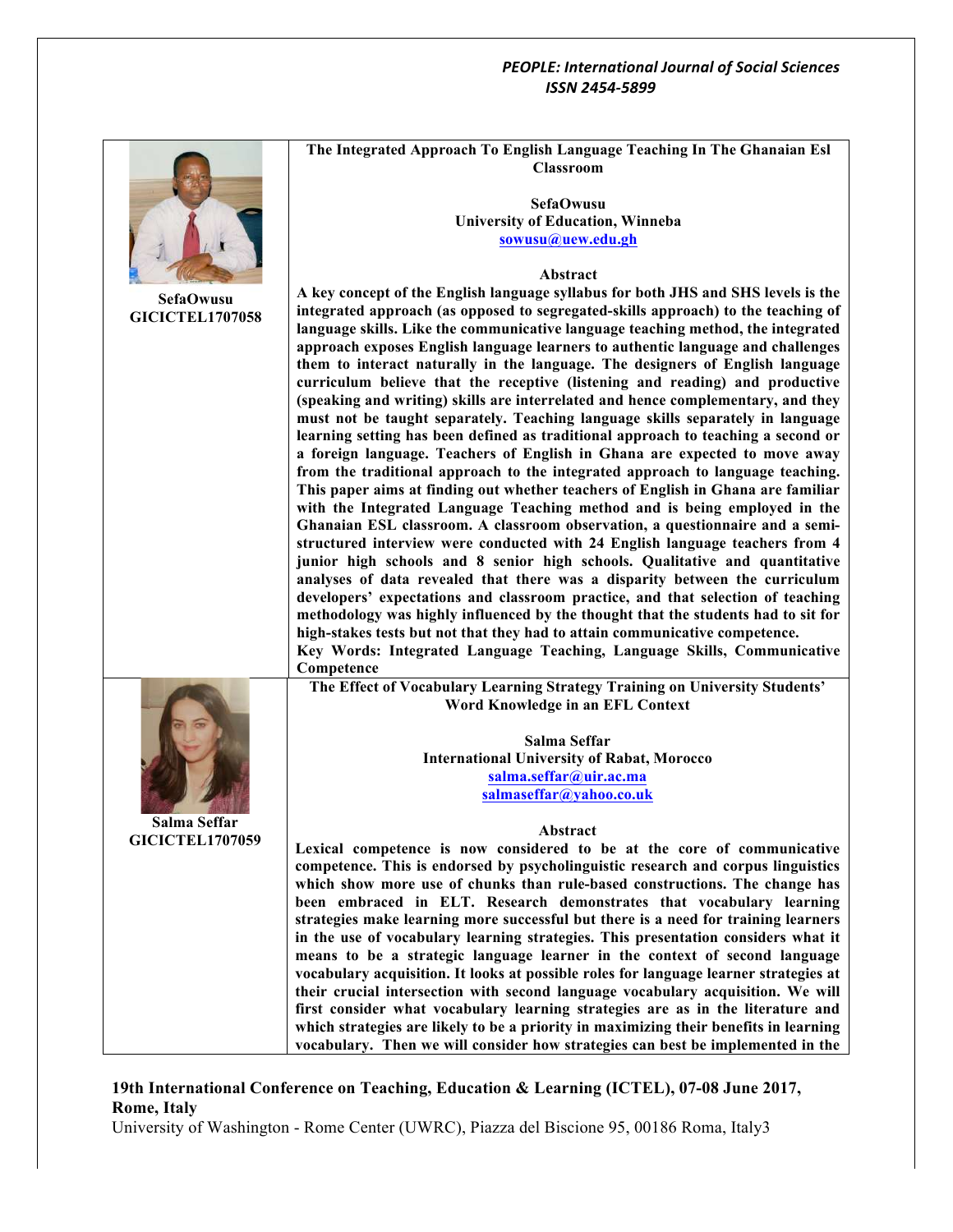|                          | classroom. Finally, results from a research project that investigated the effect of                                                                                    |
|--------------------------|------------------------------------------------------------------------------------------------------------------------------------------------------------------------|
|                          | training in five vocabulary learning strategies (VLS) on the vocabulary learning                                                                                       |
|                          | of EFL Moroccan university students will be reported.                                                                                                                  |
|                          | Keywords: Second Language Vocabulary Acquisition, Vocabulary Learning                                                                                                  |
|                          | Strategies, Strategy Training, EFL University Students, Word Knowledge.                                                                                                |
|                          | For the ground of philosophy of education                                                                                                                              |
|                          |                                                                                                                                                                        |
|                          | SándorKarikó                                                                                                                                                           |
|                          |                                                                                                                                                                        |
|                          | Department of Applied Education, University of Szeged, Szeged, Hungary                                                                                                 |
|                          | bacon@jgypk.u-szeged.hu                                                                                                                                                |
|                          | bacon@jgytf.u-szeged.hu                                                                                                                                                |
|                          |                                                                                                                                                                        |
|                          | Abstract                                                                                                                                                               |
| SándorKarikó             | I feel it necessary on both theoretical and methodology levels to think over the                                                                                       |
| <b>GICICTEL1707062</b>   | meaning, the possibilities and the challenges of philosophy of education, also its                                                                                     |
|                          | usability for our educational activities. Philosophy of education is part of the so                                                                                    |
|                          | called applied philosophy, which examines the interconnection of the world,                                                                                            |
|                          | mankind and education. It tries to grab the deepest relations and the edification                                                                                      |
|                          | of these three elements. Though, the educators, sociologists, philosophers and                                                                                         |
|                          | professors of education should continue working out convincing and steady                                                                                              |
|                          | answers. What we shall consider (and would be nice to make an arrangement) is,                                                                                         |
|                          | that itself the matter of education is not identical to the flow of tuition and                                                                                        |
|                          | socialisation. Finally, I hope and I would like to believe in, that forming the                                                                                        |
|                          | goodness is the most noble and the most important mission of education.                                                                                                |
|                          | Keywords: education, socialization, care, goodness, philosophy of education                                                                                            |
|                          |                                                                                                                                                                        |
|                          | Developing a Big Data Career Pathway                                                                                                                                   |
|                          |                                                                                                                                                                        |
|                          | <b>Joyce Malyn-Smith</b>                                                                                                                                               |
|                          | ED.D, Managing Project Director, Education Development Center                                                                                                          |
|                          | jmalynsmith@edc.org                                                                                                                                                    |
|                          |                                                                                                                                                                        |
|                          | <b>Joe Ippolito</b>                                                                                                                                                    |
| <b>Joyce Malyn-Smith</b> | <b>Senior Project Director, Education Development Center</b>                                                                                                           |
| <b>GICICTEL1707064</b>   | jippolito@edc.org                                                                                                                                                      |
|                          |                                                                                                                                                                        |
|                          | Abstract                                                                                                                                                               |
|                          | "Big data" has become a big deal. As the volume, velocity and variety of data                                                                                          |
|                          | increase exponentially, the use of data as decision drivers has extended into every                                                                                    |
|                          | scientific, industry and business enterprise. Auto mechanics, nurses, real estate                                                                                      |
|                          | agents, and teachers (for example) are now expected to use data in their                                                                                               |
|                          | professions. Analyzing data, spotting patterns, and extracting useful information                                                                                      |
|                          | have become gateway skills to full participation in the workforce and civic                                                                                            |
|                          | engagement of the 21st century. Individuals skilled in the variety of tasks and                                                                                        |
|                          | duties required to acquire, aggregate, clean, organize, and analyze these massive                                                                                      |
|                          | data sets are now in high demand. However there is a large and growing gap                                                                                             |
|                          | between the need for a workforce skilled in working with big data and the supply                                                                                       |
|                          | of qualified graduates. In the United States alone, it is estimated that by 2018                                                                                       |
|                          | there will be a shortfall of 1.5 million data savvy managers and analysts for                                                                                          |
|                          | projected job openings.                                                                                                                                                |
|                          | This presentation will outline efforts taken to develop big data career pathways<br>that are equipped to provide individuals the essential skills needed to succeed in |

# **19th International Conference on Teaching, Education & Learning (ICTEL), 07-08 June 2017, Rome, Italy**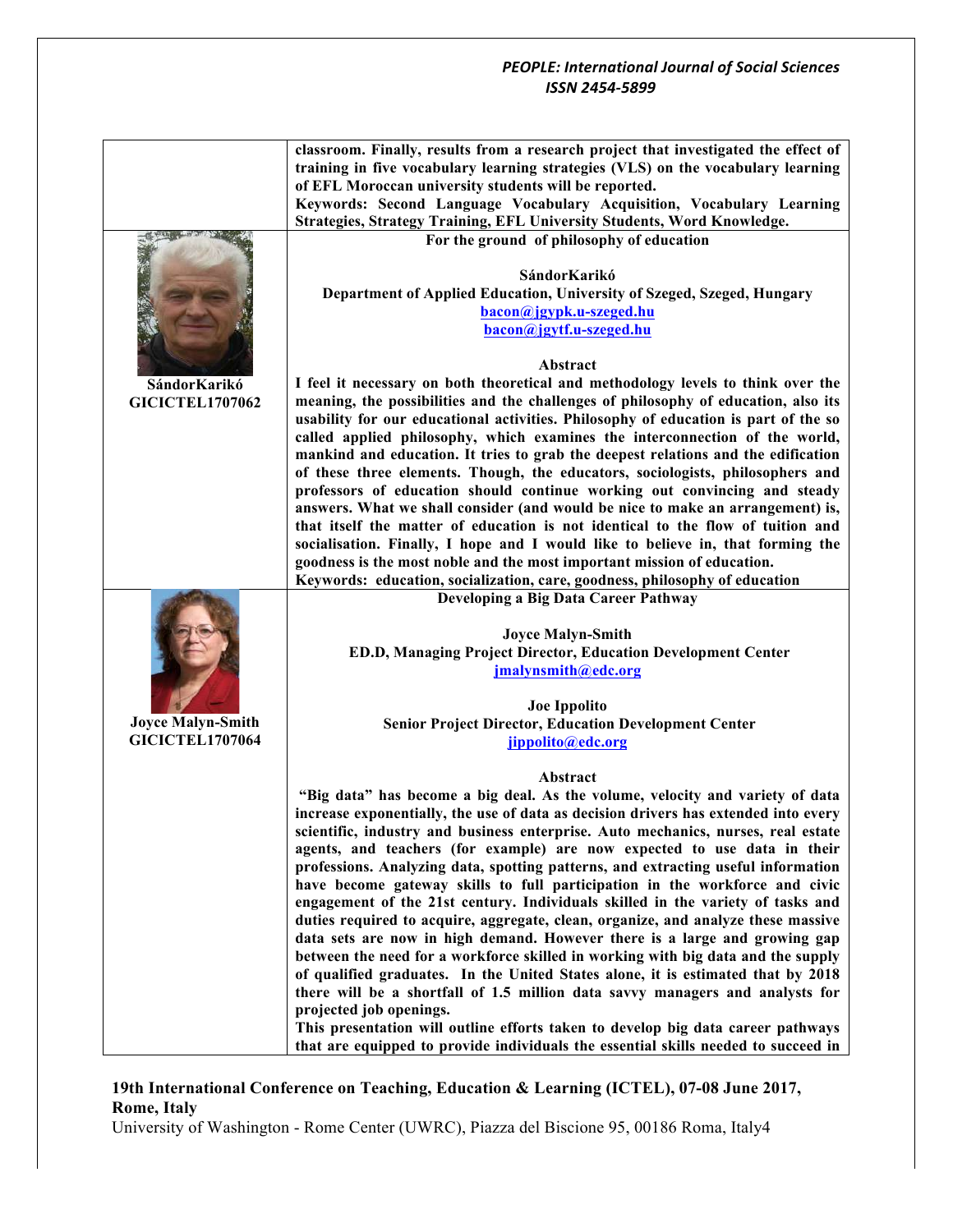| this rapidly emerging field.<br>We will describe how diverse panels of big data<br>experts have:<br>identified the work responsibilities, skills knowledge and behaviors that<br>are essential to Big Data Enabled Professionals (BDEPs);<br>articulated the big data middle skills required by Data Practitioners, the<br>technicians who support the work of BDEPs; |
|-----------------------------------------------------------------------------------------------------------------------------------------------------------------------------------------------------------------------------------------------------------------------------------------------------------------------------------------------------------------------|
|                                                                                                                                                                                                                                                                                                                                                                       |
|                                                                                                                                                                                                                                                                                                                                                                       |
|                                                                                                                                                                                                                                                                                                                                                                       |
|                                                                                                                                                                                                                                                                                                                                                                       |
|                                                                                                                                                                                                                                                                                                                                                                       |
|                                                                                                                                                                                                                                                                                                                                                                       |
| Developed performance based indicators that illustrate what proficient                                                                                                                                                                                                                                                                                                |
| performance of big data middle skills "looks like.                                                                                                                                                                                                                                                                                                                    |
| We will then share how community colleges are using these resources to design                                                                                                                                                                                                                                                                                         |
| training programs and curricula focused on preparing graduates to succeed in big                                                                                                                                                                                                                                                                                      |
| data careers.                                                                                                                                                                                                                                                                                                                                                         |
| Keywords: big data, careers, training, assessment, college                                                                                                                                                                                                                                                                                                            |
| <b>Education in Digital Age: Developing Flip Book to Teach Cellular Biology</b>                                                                                                                                                                                                                                                                                       |
|                                                                                                                                                                                                                                                                                                                                                                       |
| RoynaNafisatuzZahro'                                                                                                                                                                                                                                                                                                                                                  |
| Department Of Biology, Faculty Of Sciences And Mathematics, Semarang State                                                                                                                                                                                                                                                                                            |
| <b>University Semarang, Indonesia</b>                                                                                                                                                                                                                                                                                                                                 |
| roynanafisa@gmail.com                                                                                                                                                                                                                                                                                                                                                 |
| roynabiology@gmail.com                                                                                                                                                                                                                                                                                                                                                |
| Andreas Priyono Budi Prasetyo                                                                                                                                                                                                                                                                                                                                         |
| RoynaNafisatuzZahro'<br><b>GICICTEL1707066</b>                                                                                                                                                                                                                                                                                                                        |
| Abstract                                                                                                                                                                                                                                                                                                                                                              |
| This study was aimed at developing a Flipbook (FB) of cell biology for high school                                                                                                                                                                                                                                                                                    |
| biology students, and testing its feasibility and effectiveness. The method used                                                                                                                                                                                                                                                                                      |
| research and development (R&D) steps, consisted of problem and potential                                                                                                                                                                                                                                                                                              |
| identification, data collection, FB design, validation, a small- scale test, a large-                                                                                                                                                                                                                                                                                 |
| scale test, and product completion. The small- scale test was carried out on                                                                                                                                                                                                                                                                                          |
| science class XI IPA 1, and the large-scale test was conducted on all students class                                                                                                                                                                                                                                                                                  |
| XI at SMA Negeri 1 Jakenan. The findings showed the FB, validated by media                                                                                                                                                                                                                                                                                            |
| experts, satisfied a very good criteria (95%), validated by subject matter experts                                                                                                                                                                                                                                                                                    |
| it safisfied a good criteria (75%). Students also assessed the book as a very good                                                                                                                                                                                                                                                                                    |
| one (57.89%; 42.11%). Teachers assessed it as a very good book (90%). Student                                                                                                                                                                                                                                                                                         |
| learning achievement was increased after the use of FB, above the classical                                                                                                                                                                                                                                                                                           |
| passing grade (78.57%). In sum, the Flip Book (FB) was feasible and effective for                                                                                                                                                                                                                                                                                     |
| use in high school biology teaching.                                                                                                                                                                                                                                                                                                                                  |
| Keywords-Education, Digital Age, Flip Book (FB), Cell Biology                                                                                                                                                                                                                                                                                                         |
| The Move Towards Blended Learning                                                                                                                                                                                                                                                                                                                                     |
|                                                                                                                                                                                                                                                                                                                                                                       |
| <b>Brian Sharp</b>                                                                                                                                                                                                                                                                                                                                                    |
| Mathematics Department, Indiana University of Pennsylvania, Indiana, USA                                                                                                                                                                                                                                                                                              |
| bds@iup.edu                                                                                                                                                                                                                                                                                                                                                           |
| <b>Brian Sharp</b><br>Abstract                                                                                                                                                                                                                                                                                                                                        |
| <b>GICICTEL1707067</b><br>With advances in digital technology, many teachers are moving from traditional                                                                                                                                                                                                                                                              |
| instructional practices towards blended learning. A blended course consist of                                                                                                                                                                                                                                                                                         |
| instruction that is a mix of face-to-face teaching and online learning. When                                                                                                                                                                                                                                                                                          |
| deciding to move from a traditional instructional model to a blended model many                                                                                                                                                                                                                                                                                       |
| factors need to be considered. A few of these factors include: the digital                                                                                                                                                                                                                                                                                            |
| infrastructure of both the school and students' homes, the technological literacy                                                                                                                                                                                                                                                                                     |
| of both the instructor and the student, assessment concerns, and curricular                                                                                                                                                                                                                                                                                           |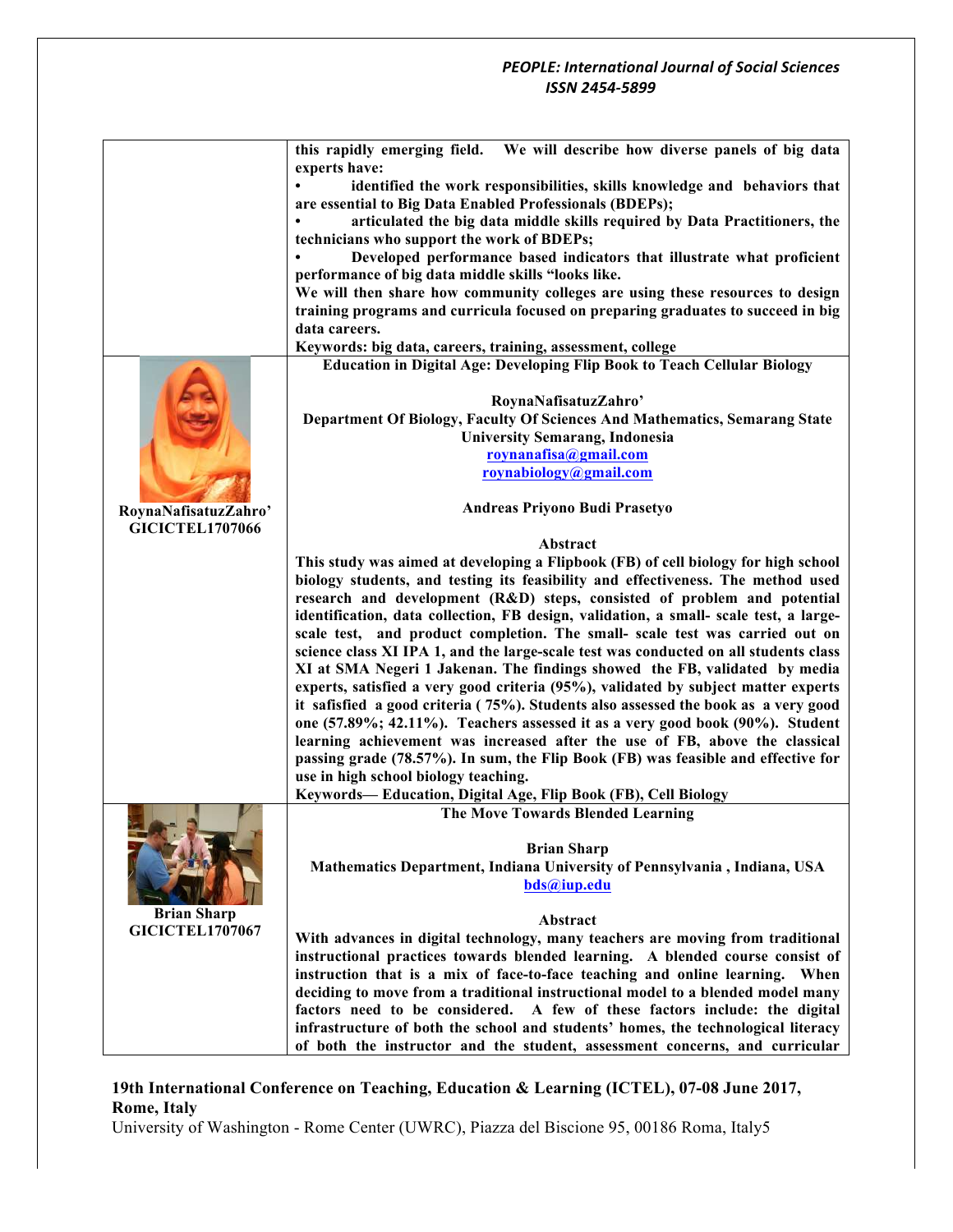|                            | reinvention. In this session we will discuss the challenges that can occur when a    |
|----------------------------|--------------------------------------------------------------------------------------|
|                            | move is made toward blended instruction. We will look at several Google for          |
|                            | Education applets that, for some, are the 'go to' applets for blended instruction.   |
|                            |                                                                                      |
|                            | We will work through some sample lessons from a variety of subject areas that        |
|                            | incorporate blended learning and discuss when digital learning is appropriate and    |
|                            | not appropriate.                                                                     |
|                            | The Relationship among EFL Teachers' Critical Thinking, Self- Esteem, and            |
|                            | <b>Classroom Management</b>                                                          |
|                            |                                                                                      |
|                            | Behdokht Mall-Amiri, Ph.D                                                            |
|                            |                                                                                      |
|                            | Department of English Language, Tehran Central Branch, Islamic Azad                  |
|                            | University, Tehran, Iran                                                             |
|                            | bmallamiri@gmail.com                                                                 |
| <b>Behdokht Mall-Amiri</b> | b m amiri@yahoo.com                                                                  |
| <b>GICICTEL1707068</b>     |                                                                                      |
|                            | Abstract                                                                             |
|                            | The purpose of this study was to investigate the relationship among Iranian EFL      |
|                            |                                                                                      |
|                            | teachers' critical thinking, self-esteem, and classroom management. To carry out     |
|                            | the study, 60 EFL teachers who teach in different public and private schools in      |
|                            | Gorgan, Iran, participated in the study. Honey's (2005) Critical Thinking            |
|                            | Questionnaire containing 30 items was used to measure teachers' critical             |
|                            | thinking. Regarding self-esteem, the Coopersmith's Questionnaire was employed.       |
|                            | Two sessions of each teacher's classes were observed by two raters who used          |
|                            | Murdoch's (2000) checklist to assess each teacher's classroom management. To         |
|                            | find out the relationship among three variables of this study, the Pearson           |
|                            |                                                                                      |
|                            | correlation coefficient was applied in order to identify the relationship among      |
|                            | EFL teachers' critical thinking, self-esteem, and classroom management. The          |
|                            | results revealed that the three variables were significantly correlated with one     |
|                            | another. The regression analysis demonstrated that teachers' critical thinking and   |
|                            | self-esteem was a significant predictor of their classroom management.               |
|                            | Keywords: Critical thinking, self-esteem, classroom management                       |
|                            | Enriching Democratic Culture through Reflective Pedagogy of Multiculturalism:        |
|                            | Reading between the lines of NCF-2005                                                |
|                            |                                                                                      |
|                            |                                                                                      |
|                            | Dr Sameer Babu M                                                                     |
|                            | Assistant Professor of Education, Central University of Rajasthan, India-305817      |
|                            | sameer@curaj.ac.in                                                                   |
|                            |                                                                                      |
|                            | Abstract                                                                             |
| Dr Sameer Babu M           | National Curriculum Framework-2005 envisages a reflective pedagogy                   |
| <b>GICICTEL1707070</b>     | considering the plurality of Indian society. It aims at strengthening a national     |
|                            |                                                                                      |
|                            | system of education in a pluralistic society. Similarly it advocates for curricular  |
|                            | practices based on the values enshrined in the Constitution, such as social justice, |
|                            | equality, and secularism and is obviously by ensuring quality education for all      |
|                            | children. Since NCF-2005 is a strong base of existing Indian school education, the   |
|                            | relevance and the crux that has already been widely discussed need to be             |
|                            | revisited. Considering content analysis as a methodology, this paper examines        |
|                            | NCF-2005 in a different way. A special focus is given to the proposed pedagogy of    |
|                            | reflective practice and that of critical, ensuring multiculturalism. The measures    |
|                            |                                                                                      |
|                            | those the governments- both centre and states- have already been taken, the          |
|                            | shortcomings, and how to address the issues in a fruitful manner, etc. are also      |

# **19th International Conference on Teaching, Education & Learning (ICTEL), 07-08 June 2017, Rome, Italy**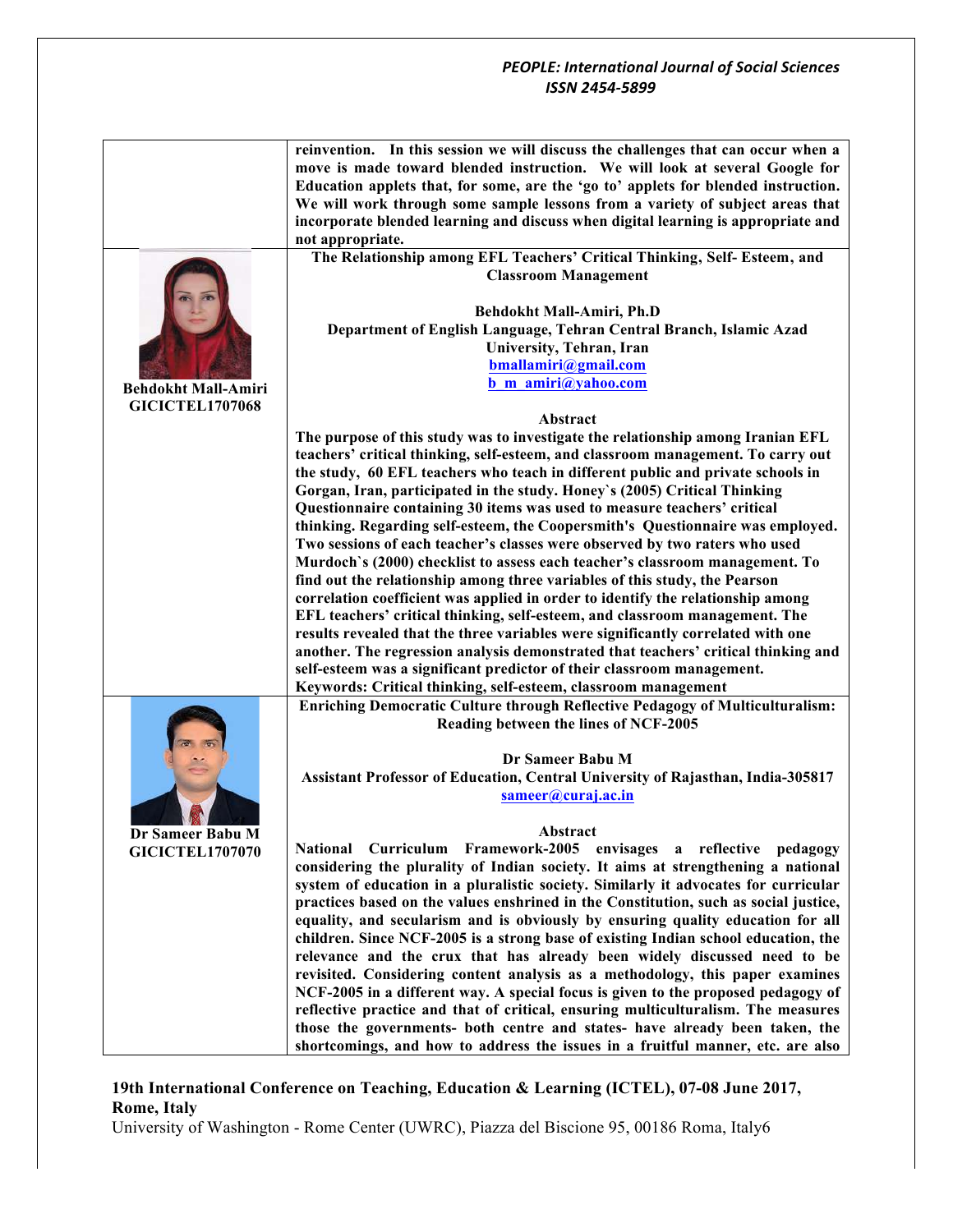|                           | discussed in an FGD. The group comprised of 8 teacher educators who are well<br>aware of the NCF-2005 and its concerns. The opinion derived out of FGD is that       |
|---------------------------|----------------------------------------------------------------------------------------------------------------------------------------------------------------------|
|                           | the pedagogy suggested is unique and excellent, but there is an urgent need for                                                                                      |
|                           | training the teachers on how to make it practical to ensure the best behind it.                                                                                      |
|                           | Contents of NCF have been discussed chapter-wise.                                                                                                                    |
|                           | Keywords: NCF-2005, Reflective Practices, Multiculturalism, Critical Pedagogy,                                                                                       |
|                           | <b>School Education, Curriculum</b><br>Introducing Pressure Area Assessment Tool in Geriatric Hospital Wards; a                                                      |
|                           | practice developmental approach                                                                                                                                      |
|                           | <b>Buthaina Hameed Al Asfoor</b><br>Geriatric hosapital/ Bahrain, Minstry of Health, Kingdom of Bahrain<br>Basfoor@health.gov.bh                                     |
| <b>Buthaina Hameed Al</b> | Abstract                                                                                                                                                             |
| <b>Asfoor</b>             | Historical evidences showed that pressure ulcers have been known to exist since                                                                                      |
| <b>GICICTEL1707071</b>    | ancient times and probably for as long as man has been on earth. Old aged, in                                                                                        |
|                           | specific, thought to be at a greater risk of developing pressure sores due to the                                                                                    |
|                           | reduction of functional capacity of body systems including the integumentary                                                                                         |
|                           | system. Pressure ulcer reduces the individual's quality of life, and considered as a                                                                                 |
|                           | significant financial burden to the healthcare system. In geriatric hospital in the                                                                                  |
|                           | kingdom of Bahrain, the fast progression of pressure ulcer, after its onset, is                                                                                      |
|                           | found to be significant. This progression indicates lack of regular assessment of                                                                                    |
|                           | elderly patients' skin condition. This project aims to introduce pressure ulcer<br>assessment tool (PAT) in geriatric hospital as a practice developmental approach. |
|                           | It is expected to promote and facilitate change through educating nurses about                                                                                       |
|                           | doing proper assessment in a sustainable manner. The strategy used to identify                                                                                       |
|                           | the training need is the observation. This idea comes from the perspective that                                                                                      |
|                           | health promotion and disease prevention are of great importance for elderly                                                                                          |
|                           | people, the fact that pressure ulcer is a preventable hospital-acquired condition,                                                                                   |
|                           | and the lack of such vital assessment tool in this area of nursing. Facilitators are                                                                                 |
|                           | trained to reinforce coping skills and help nurses by monitoring the process of                                                                                      |
|                           | change in the field. As the practice development is systematic in nature,                                                                                            |
|                           | McCormack and Manley (2005) practice model of training is adopted in order to                                                                                        |
|                           | implement the change through education. Objectives of the PAT educational                                                                                            |
|                           | program are designed based on Bloom's Taxonomy (1960) behavioural objectives.                                                                                        |
|                           | In order to maintain quality standards of health, a policy to use PAT is enrolled to                                                                                 |
|                           | ensure the nurses' professional conduct and accountability. The training program                                                                                     |
|                           | is evaluated carefully and regularly to help rolling the training cycle. The                                                                                         |
| Ali Hassanpour-           | evaluation focus is on nurses acquired new skills, knowledge, and attitudes.<br>The efficacy of three learning methods, collaborative, context-based learning, and   |
| Dehkordi                  | traditional, on learning, attitude, and behavior of undergraduate nursing                                                                                            |
| <b>GICICTEL1707075</b>    | students' behavior: integrating theory and practice                                                                                                                  |
|                           |                                                                                                                                                                      |
|                           | Ali Hassanpour-Dehkordi                                                                                                                                              |
|                           | Shahrekord University of Medical Sciences, Department of Medical-surgical,                                                                                           |
|                           | faculty of Nursing, and Midwifery Shahrekord, Iran                                                                                                                   |
|                           | Alihassanpourdehkordi@gmail.com                                                                                                                                      |
|                           |                                                                                                                                                                      |
|                           | FroghEzadi                                                                                                                                                           |
|                           | Emamalihasspital-, Department of Midwifery, Shahrekord-iran                                                                                                          |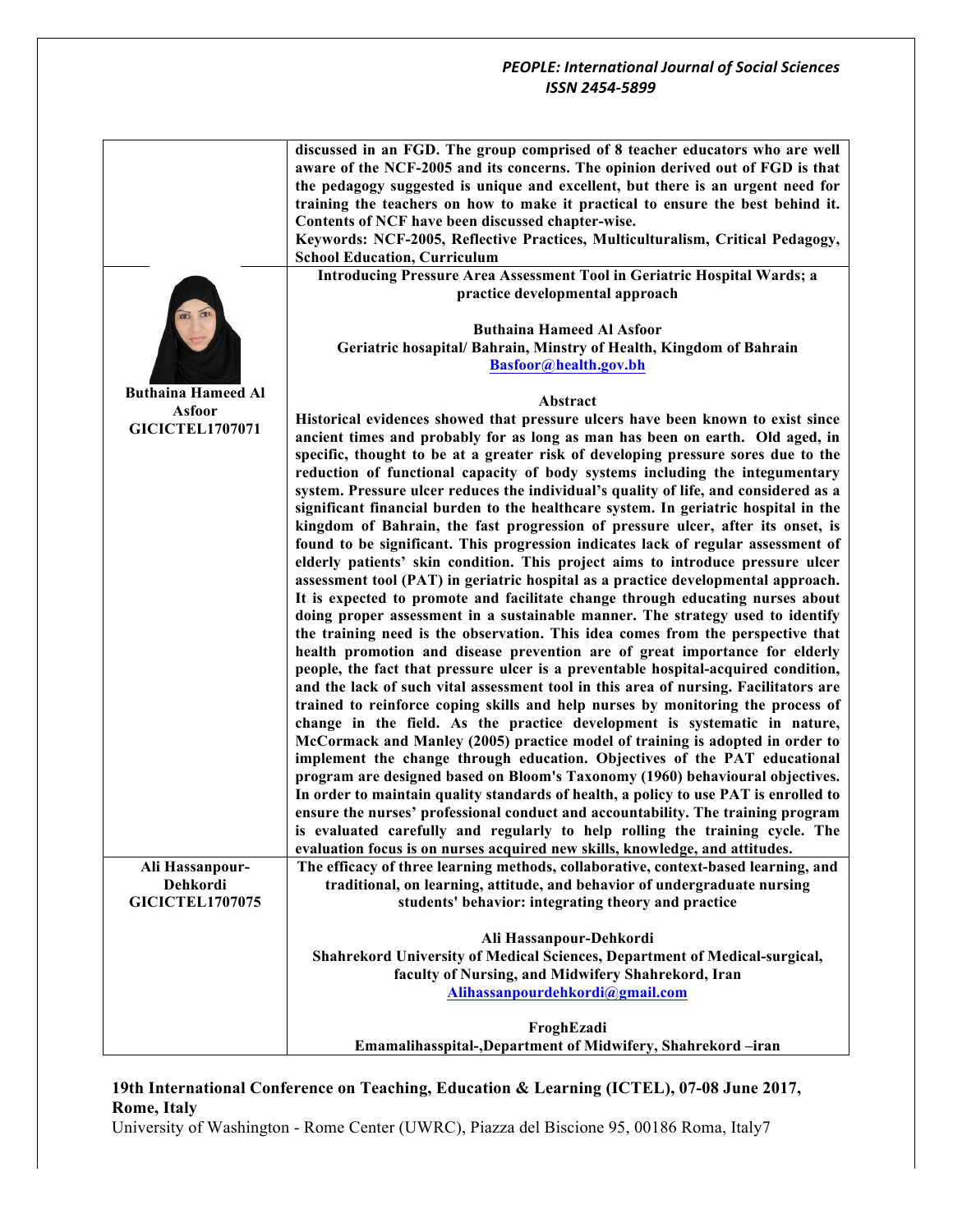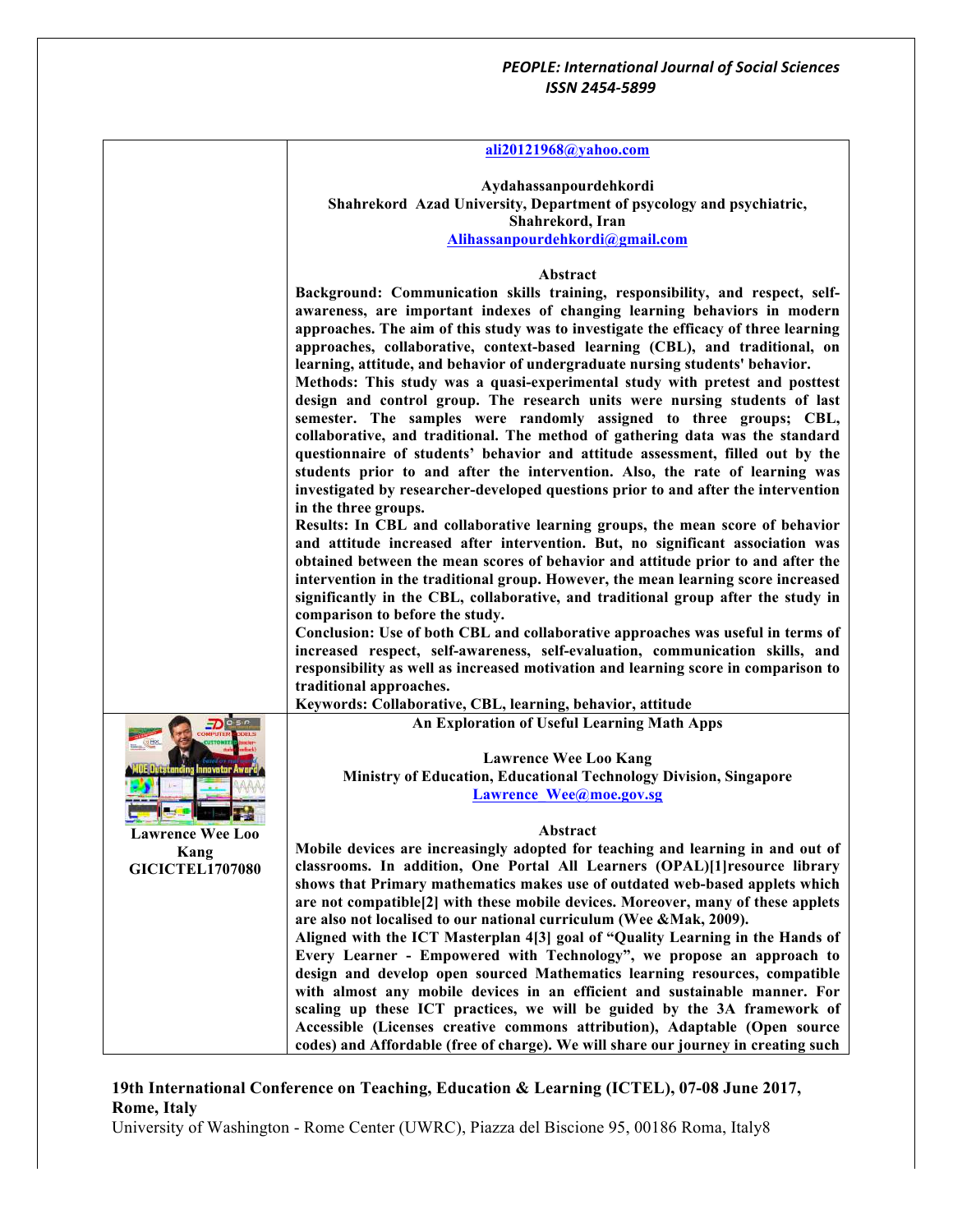|                        | mathematics mobile apps for primary school children for the benefit of all.<br>Keyword: Mathematics, primary school, android app, iOS app, OER, Singapore<br>Math |
|------------------------|-------------------------------------------------------------------------------------------------------------------------------------------------------------------|
| <b>Thu-Thuy Vu</b>     | Embedding academic writing in the disciplinary curriculum for first year                                                                                          |
| <b>GICICTEL1707082</b> | transition and success                                                                                                                                            |
|                        |                                                                                                                                                                   |
|                        | <b>Thu-Thuy Vu</b>                                                                                                                                                |
|                        | Western Sydney University, Australia                                                                                                                              |
|                        | Thuy.vu@westernsydney.edu.au                                                                                                                                      |
|                        |                                                                                                                                                                   |
|                        | Abstract                                                                                                                                                          |
|                        | The imperative to widen public access to higher education has led to a strong                                                                                     |
|                        | movement from elite towards mass education. As a result, students in Australian                                                                                   |
|                        |                                                                                                                                                                   |
|                        | universities are increasingly diverse in terms of capabilities and preparedness for                                                                               |
|                        | university studies, especially academic language literacy (ALL). Recent studies                                                                                   |
|                        | have recommended the embedding of academic literacy support within the                                                                                            |
|                        | disciplinary curriculum to promote student transition and success more                                                                                            |
|                        | effectively and efficiently.                                                                                                                                      |
|                        | In line with this recommendation, a multidisciplinary team collaborated on                                                                                        |
|                        | seeking ways to embed academic literacy support in a common first year unit at                                                                                    |
|                        | an Australian university. Efforts were made to identify ALL needs essential for                                                                                   |
|                        | successful studies in the early stage of the program and design lectures, resources                                                                               |
|                        | and/or tutorial activities to scaffold students' learning and development of these                                                                                |
|                        | ALL needs.                                                                                                                                                        |
|                        | This paper reports the evaluation of the impact of this embedding approach on                                                                                     |
|                        | students' learning and experience. Data included: (a) marks of the two written                                                                                    |
|                        | assignments; (b) student responses in two surveys (one administered centrally by                                                                                  |
|                        | the institution and the other specifically designed for the embedding approach)                                                                                   |
|                        | and; (c) interviews with interested students. It was found that there was                                                                                         |
|                        | significant improvement in students' marks in the two written assignments and                                                                                     |
|                        | their overall grades in the studied cohort compared to the previous year. The                                                                                     |
|                        |                                                                                                                                                                   |
|                        | submission rates were also significantly improved. Nvivo analysis of student                                                                                      |
|                        | responses showed highly positive experience with the embedding approach, with a                                                                                   |
|                        | minimum of 90% students rating their experience with each of the strategies as                                                                                    |
|                        | satisfaction. Their recommendations point to a number of areas for further                                                                                        |
|                        | improvements both with the embedding approach and the way they could be                                                                                           |
|                        | supported more effectively. These included a more streamlined and integrated                                                                                      |
|                        | package to bring together all resources developed in the unit, additional one-on-                                                                                 |
|                        | one ALL assistance or smaller group workshops for struggling students, and                                                                                        |
|                        | online version of the resources for ease of access and usage in other units.                                                                                      |
|                        | A Study on the Lack and Reconstruction of the Social Support System and                                                                                           |
|                        | <b>Thanksgiving Education for the Vulnerable Adolescents</b>                                                                                                      |
|                        |                                                                                                                                                                   |
|                        | Najamul Hasan Abbasi                                                                                                                                              |
|                        | Department of Psychology, International Islamic University, Islamabad                                                                                             |
|                        | najam.hasan@iiu.edu.pk                                                                                                                                            |
|                        |                                                                                                                                                                   |
|                        | Abstract                                                                                                                                                          |
| Najamul Hasan Abbasi   | The problem of the growth and development of vulnerable adolescents is a social                                                                                   |
| <b>GICICTEL1707083</b> | subject which currently under spotlight. starting from the system of social                                                                                       |
|                        | support, through the positive analysis of protection policy, social care and guide                                                                                |

# **19th International Conference on Teaching, Education & Learning (ICTEL), 07-08 June 2017, Rome, Italy**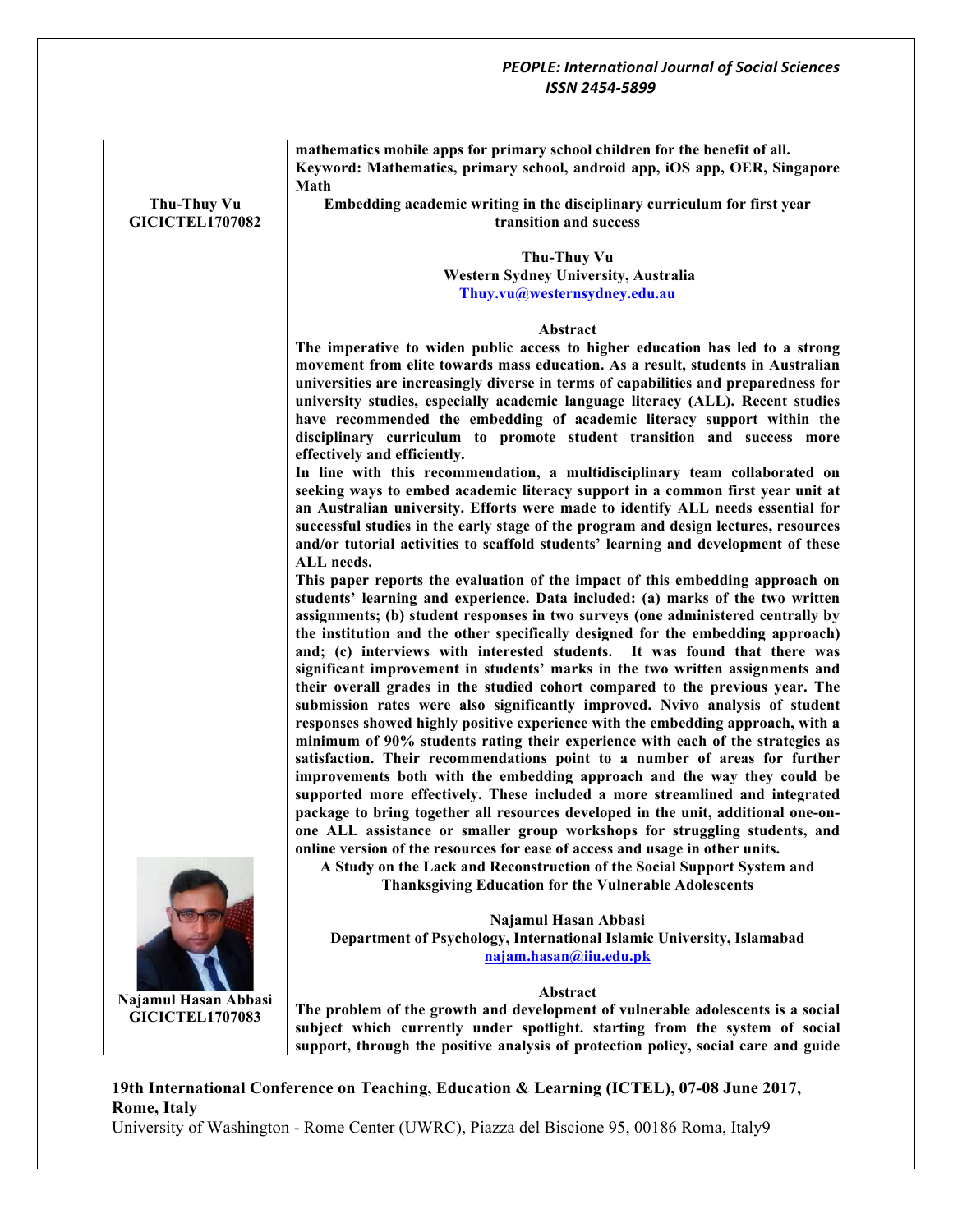|                        | system to reveal the incentive of lack of appreciation to education function of<br>vulnerable adolescents, so to bring up to perfect social security system, protection<br>system and judicial system, to strengthen educational support system and<br>implement various favor bestowing, while drawing support from the strength of<br>mass media, exploiting directional function of public opinion, integrating<br>resources of communities to develop thanksgiving practices, to finally promote<br>the fair development of the vulnerable adolescents both physically and mentally.<br>Keywords: vulnerable adolescents, thanksgiving education, social supporting<br>system, function, missing |
|------------------------|------------------------------------------------------------------------------------------------------------------------------------------------------------------------------------------------------------------------------------------------------------------------------------------------------------------------------------------------------------------------------------------------------------------------------------------------------------------------------------------------------------------------------------------------------------------------------------------------------------------------------------------------------------------------------------------------------|
|                        | Teacher's gender and the curriculum implementation                                                                                                                                                                                                                                                                                                                                                                                                                                                                                                                                                                                                                                                   |
|                        | NormundsBalabka<br>Riga Technical University, Latvia<br>normunds.balabka@rtu.lv                                                                                                                                                                                                                                                                                                                                                                                                                                                                                                                                                                                                                      |
|                        | Abstract                                                                                                                                                                                                                                                                                                                                                                                                                                                                                                                                                                                                                                                                                             |
|                        | The theme of the study: Teacher's gender and curriculum implementation.                                                                                                                                                                                                                                                                                                                                                                                                                                                                                                                                                                                                                              |
| NormundsBalabka        | The study aim: Carry out a research of teachers, - men and women, differentiated                                                                                                                                                                                                                                                                                                                                                                                                                                                                                                                                                                                                                     |
| <b>GICICTEL1707085</b> | competencies and curriculum implementation model's correlation analysis and                                                                                                                                                                                                                                                                                                                                                                                                                                                                                                                                                                                                                          |
|                        | create teacher's experiences competencies teaching model.                                                                                                                                                                                                                                                                                                                                                                                                                                                                                                                                                                                                                                            |
|                        | Hypothesis: Teacher experience exchange with students successfully take place if:                                                                                                                                                                                                                                                                                                                                                                                                                                                                                                                                                                                                                    |
|                        | There are identified positive and negative factors, differentiated by                                                                                                                                                                                                                                                                                                                                                                                                                                                                                                                                                                                                                                |
|                        | teacher's gender, that impact student's knowledge, skills and attitudes.                                                                                                                                                                                                                                                                                                                                                                                                                                                                                                                                                                                                                             |
|                        | The educational process needs to use professional work competencies                                                                                                                                                                                                                                                                                                                                                                                                                                                                                                                                                                                                                                  |
|                        | model that is differentiated by teacher and student's gender.                                                                                                                                                                                                                                                                                                                                                                                                                                                                                                                                                                                                                                        |
|                        | The study at the beginning was designed to create theoretical and empirical basis,<br>which was created on institutionalism based modelling and theoretical and<br>empirical approaches. During the study process there were identified teachers<br>competencies and analysis, set criteria for evaluation for contemporary teaching<br>process implementation. There are defined and differentiated by gender,<br>psychological and physiological factors that affect teaching quality and<br>pedagogical process as a whole.                                                                                                                                                                       |
|                        | The quantitative study shows that teacher's professional work is significantly                                                                                                                                                                                                                                                                                                                                                                                                                                                                                                                                                                                                                       |
|                        | different taking in account teacher and student's gender. For instance, a male<br>teacher in comparison to a female teacher used visual teaching materials and tools<br>more often during classes. The study results shows communication differences                                                                                                                                                                                                                                                                                                                                                                                                                                                 |
|                        | between teacher and student based on gender differences. There is also a different                                                                                                                                                                                                                                                                                                                                                                                                                                                                                                                                                                                                                   |
|                        | curriculum structuring process and teaching practise.                                                                                                                                                                                                                                                                                                                                                                                                                                                                                                                                                                                                                                                |
|                        | Based on study results, hypothesis was confirmed and in the future study it is                                                                                                                                                                                                                                                                                                                                                                                                                                                                                                                                                                                                                       |
|                        | necessary to continue to study the necessary competencies needed for the<br>implementation of curriculum, taking in account the teacher and the student                                                                                                                                                                                                                                                                                                                                                                                                                                                                                                                                              |
|                        | gender.                                                                                                                                                                                                                                                                                                                                                                                                                                                                                                                                                                                                                                                                                              |
|                        | In addition to the above-mentioned theoretical study, putting into practice the                                                                                                                                                                                                                                                                                                                                                                                                                                                                                                                                                                                                                      |
|                        | teacher's professional competencies teaching model, there is an opportunity to                                                                                                                                                                                                                                                                                                                                                                                                                                                                                                                                                                                                                       |
|                        | reduce impact of gender related factors and at the same time reduce the negative                                                                                                                                                                                                                                                                                                                                                                                                                                                                                                                                                                                                                     |
|                        | impact on curriculum implementation process. With the practical application of                                                                                                                                                                                                                                                                                                                                                                                                                                                                                                                                                                                                                       |
|                        | the above mentioned study model, it would be possible to raise the daily                                                                                                                                                                                                                                                                                                                                                                                                                                                                                                                                                                                                                             |
|                        | pedagogical work's quality.                                                                                                                                                                                                                                                                                                                                                                                                                                                                                                                                                                                                                                                                          |
|                        | Key words: gender; curriculum; competencies                                                                                                                                                                                                                                                                                                                                                                                                                                                                                                                                                                                                                                                          |

# **19th International Conference on Teaching, Education & Learning (ICTEL), 07-08 June 2017, Rome, Italy**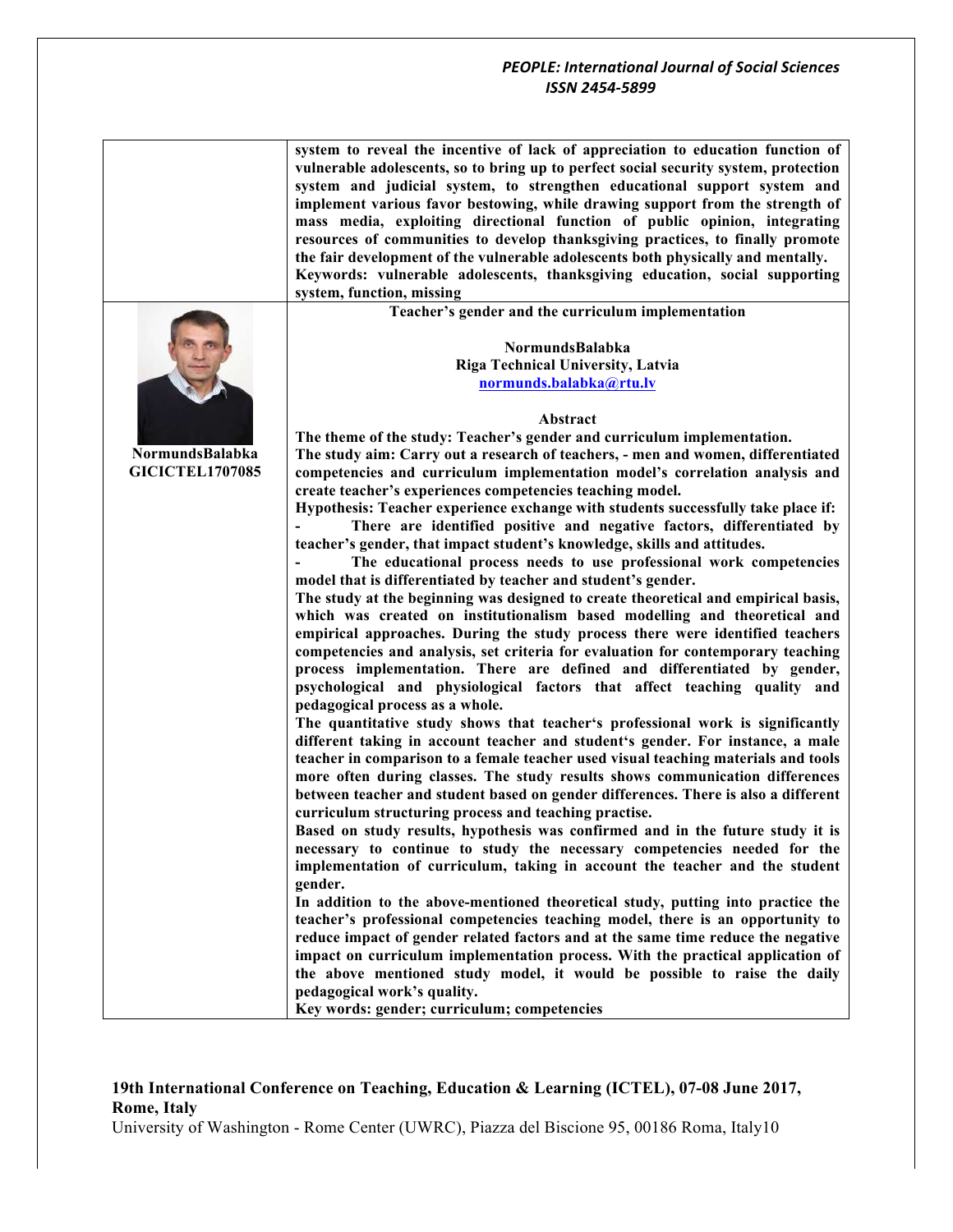|                                               | <b>Education – what for?</b>                                                              |
|-----------------------------------------------|-------------------------------------------------------------------------------------------|
|                                               | For the philosophical foundations of education                                            |
|                                               |                                                                                           |
|                                               | SándorKarikó                                                                              |
|                                               | Institute of Applied Pedagogy and Psychology, University of Szeged, Hungary               |
|                                               | bacon@jgypk.u-szeged.hu                                                                   |
|                                               | Abstract                                                                                  |
| SándorKarikó                                  | I feel it necessary on both theoretical and methodological levels to think over the       |
| <b>GICICTEL1707087</b>                        | meaning, the possibilities and the challenges of philosophy of education, as well as      |
|                                               | its usability for our educational activities. Philosophy of education is part of the      |
|                                               | so-called applied philosophy, which examines the interconnection of the world,            |
|                                               | mankind and education. It tries to grab the characteristics and the deepest               |
|                                               | relationships among these three elements. Therefore, the educators, sociologists,         |
|                                               | philosophers and professors of education should continue working out convincing           |
|                                               | and steady answers. What we should take into consideration is that the matter of          |
|                                               | education itself is not identical to the process of education and socialisation. It       |
|                                               | would be advisable to find a solution to this issue in everyday pedagogical               |
|                                               | practices. Finally, I hope and I would like to believe that forming the goodness is       |
|                                               | the most noble and the most important mission of education.                               |
|                                               | Keywords: education, socialization, care, goodness, education of philosophy               |
| Dr. Vicki L. Holmes<br><b>GICICTEL1707088</b> | Word Tag Clouds for Language Learning: Using WEB 2.0 Tools in the                         |
|                                               | <b>Classroom</b>                                                                          |
|                                               | Dr. Vicki L. Holmes, Director                                                             |
|                                               | English Language Center, University of Nevada, Las Vegas                                  |
|                                               | vicki.holmes@unlv.edu                                                                     |
|                                               |                                                                                           |
|                                               | Dr. Bette Brickman                                                                        |
|                                               | <b>International Languages, College of Southern Nevada</b>                                |
|                                               | bette.brickman@csn.edu                                                                    |
|                                               |                                                                                           |
|                                               | Abstract<br>Summary: Word tag clouds, artful images of word mash-ups, are ubiquitous. One |
|                                               | can see them on billboards, in magazines and newspapers, on invitations and               |
|                                               | posters and even on moving vehicles. Advertisers have been using the power of             |
|                                               | word clouds to draw in patrons for almost ten years, yet the efficacy of these            |
|                                               | simple images often goes untapped by educators. The presenters aim to change              |
|                                               | that by sharing a multitude of activities and uses for word tag clouds in language        |
|                                               | (EFL, ELL, FLL) acquisition. The participants will leave the workshop armed               |
|                                               | with skills and ideas to implement in their own classrooms.                               |
|                                               | There are many word tag generators, but among them none is easier to use than             |
|                                               | Wordle. The presenters will first share model lessons for vocabulary, grammar,            |
|                                               | and reading created with Wordle. Additional sites such as Word Sift and Tagxedo           |
|                                               | will then be demonstrated for other uses to inspire language learners. Examples           |
|                                               | of student created word clouds will highlight the versatility and utility of these        |
|                                               | simple and FREE Web 2.0 tools. Moreover, surveys of hundreds of students who              |
|                                               | have used word tag clouds in our classes will demonstrate the power of this tool to       |
|                                               | both delight and enlighten learners.                                                      |
|                                               | The presenters' word cloud activities and lessons can easily be adapted for all           |
|                                               | ages and levels of language competency. The materials are simple to prepare with          |

# **19th International Conference on Teaching, Education & Learning (ICTEL), 07-08 June 2017, Rome, Italy**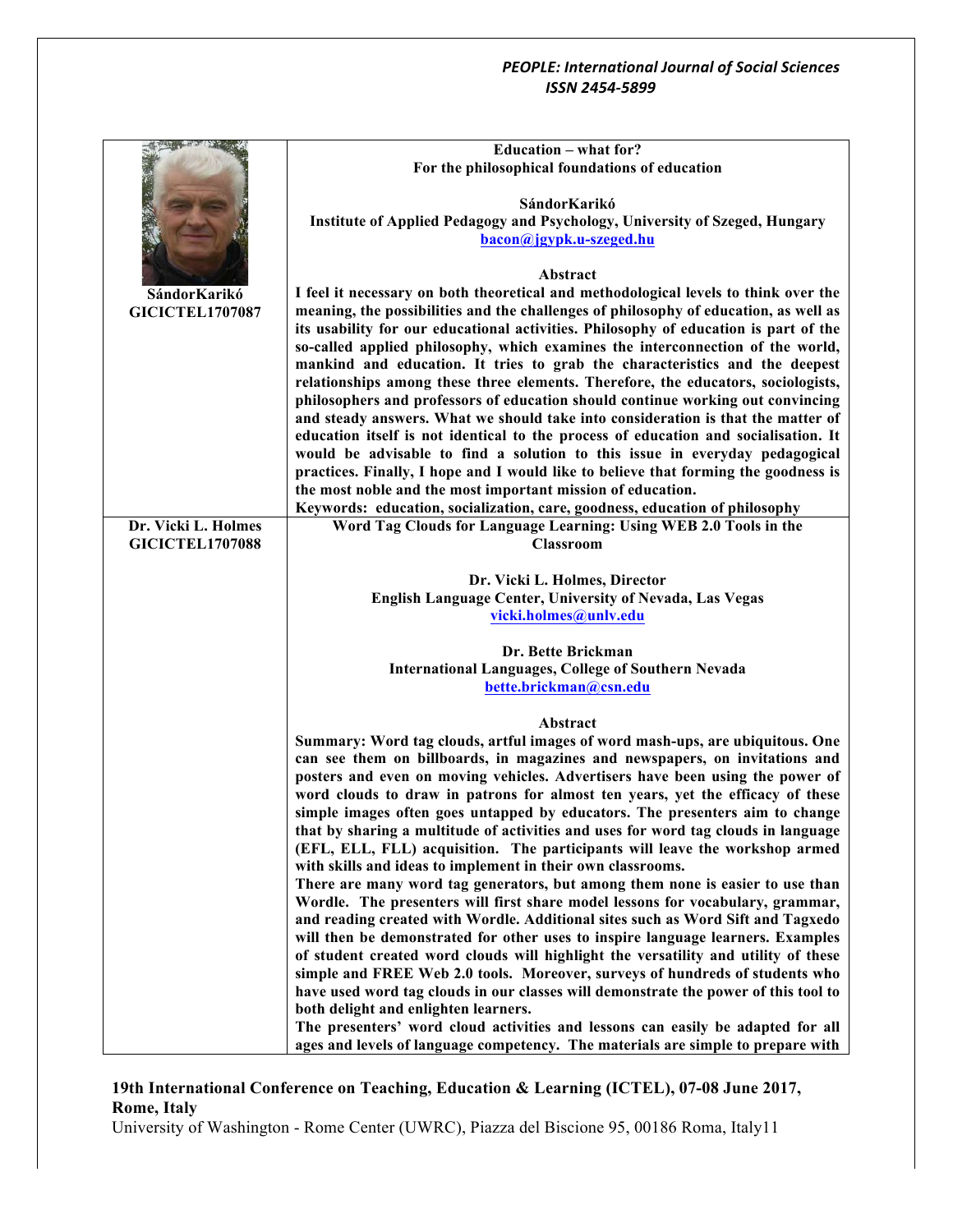|                        | only minimum technological skills and limited time. Sample lessons include ice-     |
|------------------------|-------------------------------------------------------------------------------------|
|                        | breakers, simple poetry writing, sentence construction, vocabulary practice,        |
|                        | critical thinking and reading exercises. Given that the presenters are English      |
|                        | language instructors examples are provided of students' work in English language    |
|                        | acquisition but are readily adaptable to any language class.                        |
|                        | <b>Abstract</b>                                                                     |
|                        | The presenters provide a "how-to" with models for using word tag clouds to          |
|                        |                                                                                     |
|                        | enrich language acquisition classrooms, sharing lessons tested in their own         |
|                        | classrooms. Examples of student- created word clouds as well as surveys of their    |
|                        | experiences will demonstrate the versatility and utility of these simple and FREE   |
|                        | Web 2.0 tools for all levels of language learning competency.                       |
| Ali Rezaei             | Effective group work strategies in face to face and online courses                  |
| <b>GICICTEL1707089</b> |                                                                                     |
|                        | Ali Rezaei                                                                          |
|                        |                                                                                     |
|                        | <b>California State University, Long Beach</b>                                      |
|                        | csurezaei@gmail.com                                                                 |
|                        |                                                                                     |
|                        | Abstract                                                                            |
|                        | The present study used a unique design in which multiple factors were combined      |
|                        | together in a multiphase study to find if there are any significant interactions    |
|                        | among six factors known to be effective in successful group work. The results       |
|                        | indicated that designing a collaborative environment is not easy and the            |
|                        | effectiveness of group work depends on how the effectiveness is measured.           |
|                        |                                                                                     |
|                        | Furthermore, an interaction of six major factors including mode of instruction      |
|                        | (face-to-face vs online), type of task (convergent vs divergent), anonymity of      |
|                        | participants, homogeneity of students in terms of their skill level, utilization of |
|                        | peer assessment, and finally group size, was found to play significant roles in the |
|                        | effectiveness of group work.                                                        |
|                        | Key Words: Group Work, Group Discussion, Collaborative learning, Active             |
|                        | learning                                                                            |
| Mariam Khachatryan     | Unethical Purchase Of Academic Papers In Public Universities Of Armenia             |
|                        |                                                                                     |
| <b>GICICTEL1707096</b> |                                                                                     |
|                        | Mariam Khachatryan                                                                  |
|                        | Department of Social Sciences and Humanities, Teaching English as a Foreign         |
|                        | Language, American University of Armenia, Yerevan, Armenia                          |
|                        | mariam khachatryan14@alumni.aua.am                                                  |
|                        |                                                                                     |
|                        | SonaBudaghyan                                                                       |
|                        | American University of Armenia, Yerevan, Armenia                                    |
|                        | sona budaghyan14@alumni.aua.am                                                      |
|                        |                                                                                     |
|                        | <b>Kristine Goroyan</b>                                                             |
|                        |                                                                                     |
|                        | American University of Armenia, Yerevan, Armenia                                    |
|                        | Kristine goroyan14@alumni.aua.am                                                    |
|                        |                                                                                     |
|                        | NarineGevorgyan                                                                     |
|                        | American University of Armenia, Yerevan, Armenia                                    |
|                        | narine gevorgyan14@alumni.aua.am                                                    |
|                        |                                                                                     |
|                        | LilitManvelyan                                                                      |
|                        | American University of Armenia, Yerevan, Armenia                                    |
|                        |                                                                                     |

## **19th International Conference on Teaching, Education & Learning (ICTEL), 07-08 June 2017, Rome, Italy**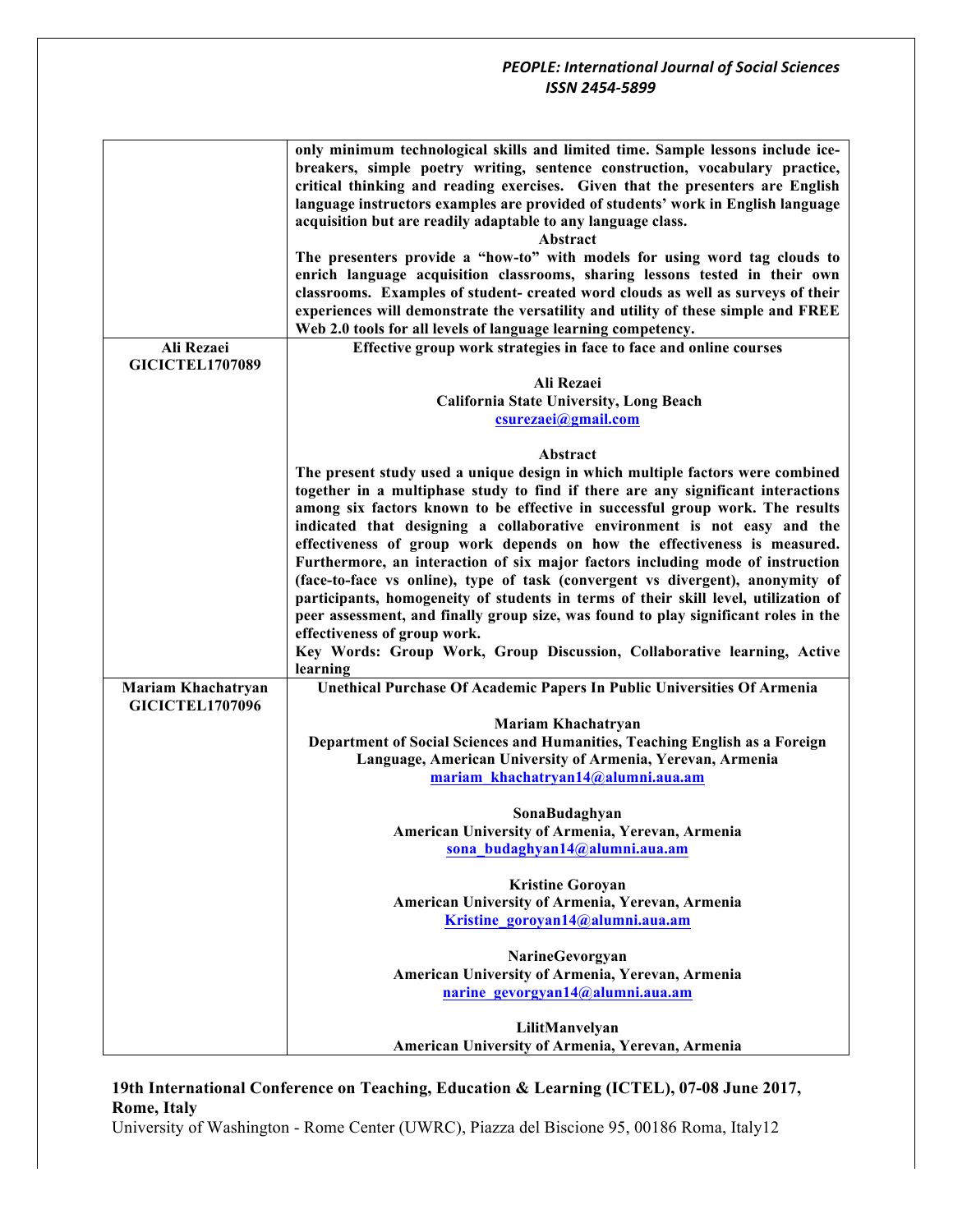|                              | lilit manvelyan14@alumni.aua.am                                                                                             |
|------------------------------|-----------------------------------------------------------------------------------------------------------------------------|
|                              |                                                                                                                             |
|                              | SirushVardazaryan                                                                                                           |
|                              | American University of Armenia, Yerevan, Armenia                                                                            |
|                              | sirush vardazaryan14@alumni.aua.am                                                                                          |
|                              | IrshatMadyarov                                                                                                              |
|                              | American University of Armenia, Yerevan, Armenia                                                                            |
|                              | imadyaro@aua.am                                                                                                             |
|                              |                                                                                                                             |
|                              | Abstract                                                                                                                    |
|                              | Academic dishonesty is known to be a widespread phenomenon in higher                                                        |
|                              | education institutions. A type of academic dishonesty, unethical purchase of                                                |
|                              | academic papers among students of public universities of Armenia, is a topic of                                             |
|                              | discussion in the country. However, no empirical study has been conducted on the                                            |
|                              | type of academic dishonesty. This study is aimed at contributing to filling this gap                                        |
|                              | and exploring current trends in unethical purchase of academic papers among                                                 |
|                              | students and the kind of measures taken to regulate academic integrity in public                                            |
|                              | universities of Armenia. Faculty members and experts from governmental and                                                  |
|                              | non-governmental organizations, as well as employees of specialized centers that                                            |
|                              | sell academic papers were interviewed to get insight into current academic                                                  |
|                              | integrity policies and reasons that drive students to unethically purchase papers.                                          |
|                              | Based on the interview results, a survey was administered to 623 students from                                              |
|                              | different fields of study in 12 public universities of Armenia to confirm findings of                                       |
|                              | the interview and reveal current trends in the purchase of papers by students. As                                           |
|                              | findings suggest, there is no government regulation concerning academic integrity                                           |
|                              | and such problems mainly receive university-level solutions. Most universities do                                           |
|                              | not have written policies on academic integrity despite the fact that it is required                                        |
|                              | by newly operating accreditation standards. Nevertheless, interviewed faculty                                               |
|                              | members and administrative staff of the universities have negative attitude                                                 |
|                              | towards the phenomenon. Based on the study results, a number of reasons, such                                               |
|                              | as laziness, desire to get high grades and scholarship, lack of academic writing                                            |
|                              | skills, lack of literature and laziness may be essential factors in driving students to<br>obtain papers written by others. |
|                              | Keywords: academic integrity, plagiarism, academic papers, unethical purchase,                                              |
|                              | <b>Armenian universities</b>                                                                                                |
| <b>YarhandsDissou Arthur</b> | <b>Contextualizing Parental Influence in Students' Mathematics Interest</b>                                                 |
| <b>GICICTEL1707101</b>       | <b>Development Process. The Ghanaian Perspective</b>                                                                        |
|                              | YarhandsDissou Arthur                                                                                                       |
|                              | Department of Mechanical Technology Education, College of Technology                                                        |
|                              | <b>Education, University of Education, Winneba-Kumasi</b>                                                                   |
|                              | Campus.day1981boy@yahoo.com                                                                                                 |
|                              |                                                                                                                             |
|                              | Samuel Asiedu - Addo                                                                                                        |
|                              | Department of Mathematics Education, Faculty of Science Education University                                                |
|                              | of Education, Winneba-Kumasi Campus                                                                                         |
|                              | samasieduaddo@yahoo.com                                                                                                     |
|                              |                                                                                                                             |
|                              | <b>Charles Assuah</b>                                                                                                       |
|                              | <b>Department of Mathematics Education, Faculty of Science Education University</b><br>of Education, Winneba-Kumasi Campus  |
|                              |                                                                                                                             |

# **19th International Conference on Teaching, Education & Learning (ICTEL), 07-08 June 2017, Rome, Italy**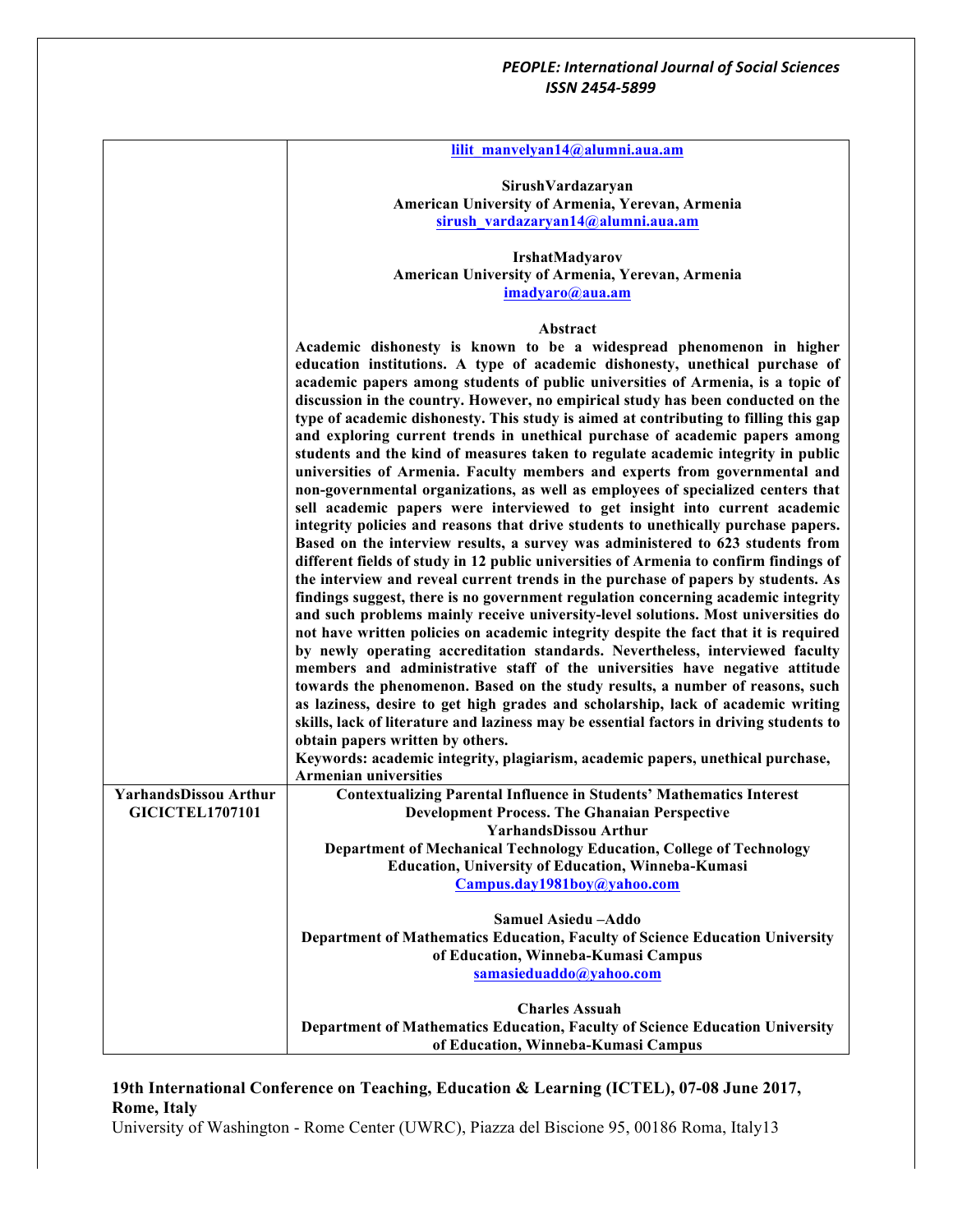# **assuahc@gmail.com**

#### **Abstract**

| SalihiAteequ           | Parental influence on the student's mathematics interest development process<br>cannot be neglected if student achievement in mathematics is connected to<br>interest in mathematics. The advances in research made regarding parental<br>association to their children interest in terms of achievement, attitude and beliefs<br>proves that parental values and beliefs system shapes students values and<br>performance. The study which aims at exploring the effect of parent's level of<br>education, Parent's mathematics Interest , as well as determining the role parental<br>motivation play on student's mathematics interest development. The study as part<br>of it aim is to determine the effect of student's agent of motivation on student<br>interest in mathematics.1263 respondent were selected randomly from ten<br>randomly selected secondary schools in Ghana. Questionnaires were used to<br>investigate parental involvement in student's interest in mathematics. Chi-sqare<br>test of independence was used to investigate the effect of parental factors on<br>student's interest. The findings suggest that student interest in mathematics is<br>influenced by the parent's educational background, parent's interest in<br>mathematics, and the agent of student motivation but independent on parental<br>motivation. The study concluded that parental involvement is very keen in the<br>interest development process and when taken seriously it will translate to improve<br>performance.<br>Keywords: Parents interest, Parental influence, Mathematics interest, students<br>interest, Ghana.<br>Modern African Literature And The Challenges Of The Twenty - First Century<br>SalihiAteequ<br>Department of English, School of Languages, Federal College of Education Yola,<br>Adamawa, Nigeria<br>siateequ@yahoo.com<br>siateequ@gmail.com |
|------------------------|----------------------------------------------------------------------------------------------------------------------------------------------------------------------------------------------------------------------------------------------------------------------------------------------------------------------------------------------------------------------------------------------------------------------------------------------------------------------------------------------------------------------------------------------------------------------------------------------------------------------------------------------------------------------------------------------------------------------------------------------------------------------------------------------------------------------------------------------------------------------------------------------------------------------------------------------------------------------------------------------------------------------------------------------------------------------------------------------------------------------------------------------------------------------------------------------------------------------------------------------------------------------------------------------------------------------------------------------------------------------------------------------------------------------------------------------------------------------------------------------------------------------------------------------------------------------------------------------------------------------------------------------------------------------------------------------------------------------------------------------------------------------------------------------------------------------------------------------------------------------------------------|
| <b>GICICTEL1707102</b> |                                                                                                                                                                                                                                                                                                                                                                                                                                                                                                                                                                                                                                                                                                                                                                                                                                                                                                                                                                                                                                                                                                                                                                                                                                                                                                                                                                                                                                                                                                                                                                                                                                                                                                                                                                                                                                                                                        |
|                        | Abstract                                                                                                                                                                                                                                                                                                                                                                                                                                                                                                                                                                                                                                                                                                                                                                                                                                                                                                                                                                                                                                                                                                                                                                                                                                                                                                                                                                                                                                                                                                                                                                                                                                                                                                                                                                                                                                                                               |
|                        | Based on the premise that literature is a cultural production, modern African<br>literature expresses the socio-cultural, historical and other experiences as well as<br>the sensibility of its people. This paper attempts to highlight the critical challenges<br>facing modern African literature in this century. It also tries to posit that literary<br>works that focus on certain criteria of cultural acceptability of African-ness<br>constitute modern African literature. Since modern African literature is still<br>relatively young compared to Western literatures, there have been debates and<br>controversies over what is truly African literature. One of the current challenges<br>of African literature in this century is the language of modern African literature<br>and whether African writers in the West writing and publishing there are still<br>African writers. However, it is believed that cultural identity and what constitutes<br>the African imagination is the general rule of the content, theme and form of any<br>African literary piece. Recommendations are given at the end of the paper which,<br>if effectively used, will help overcome the problem of language of modern African<br>literature.<br>Keywords: African Literature, Challenges, Twenty First Century                                                                                                                                                                                                                                                                                                                                                                                                                                                                                                                                                                   |

# **19th International Conference on Teaching, Education & Learning (ICTEL), 07-08 June 2017, Rome, Italy**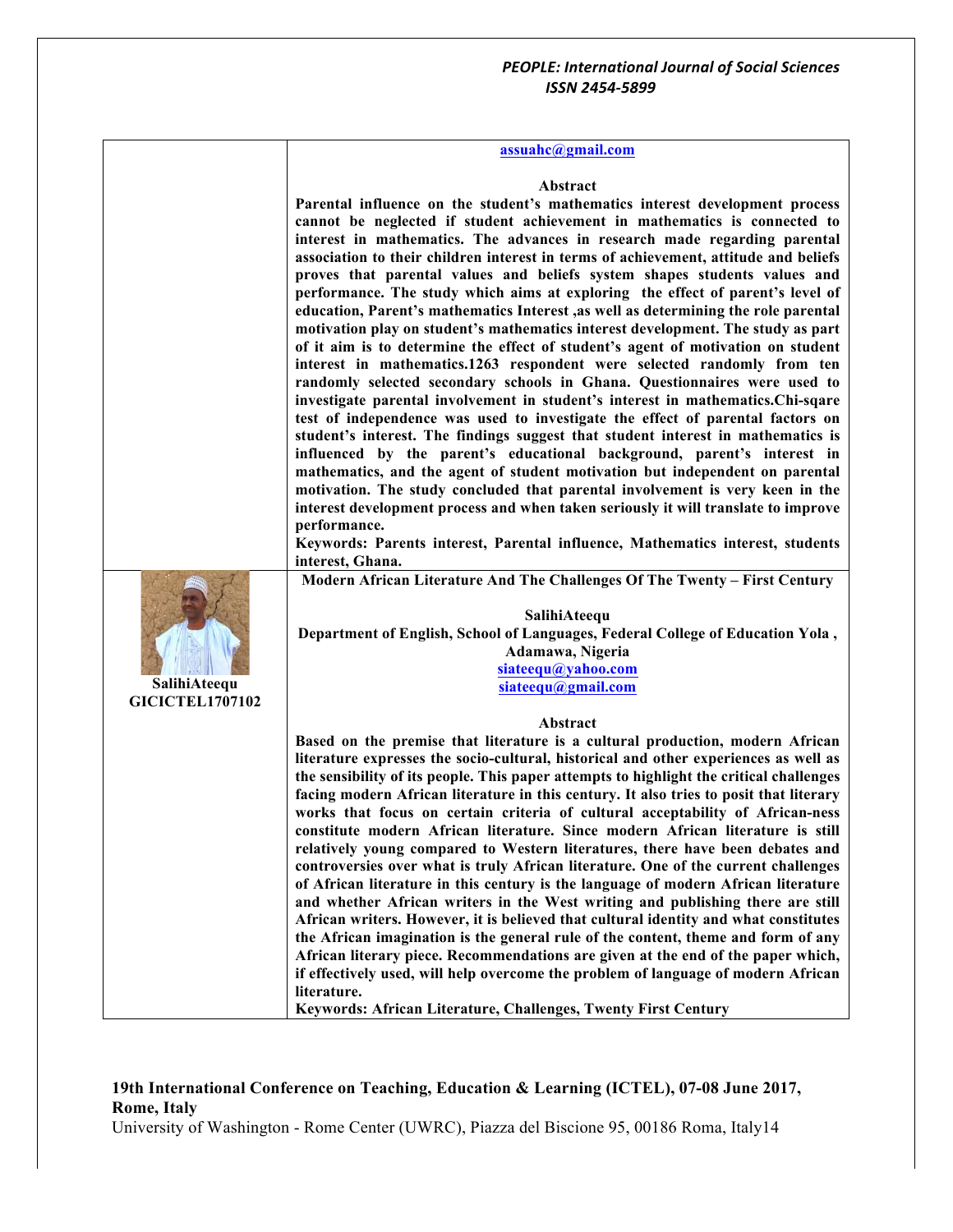|                               | The Use of Language Learning Strategies to Improve Students' Pragmatic               |
|-------------------------------|--------------------------------------------------------------------------------------|
|                               | Competence: A Case Study of EFL Learners at the Intensive Language Teaching          |
|                               | <b>Center of Mostaganem</b>                                                          |
|                               |                                                                                      |
|                               | <b>Ould Si BouzianeSabria</b>                                                        |
|                               | The Intensive Language Teaching Center, Faculty of Foreign Languages,                |
|                               | Abdelhamid Ibn Badis University, Mostaganem, Algeria                                 |
|                               | osbsabrina88@gmail.com                                                               |
| <b>Ould Si BouzianeSabria</b> |                                                                                      |
| <b>GICICTEL1707103</b>        | Abstract                                                                             |
|                               | The growth of English and its further implementation in various domains have         |
|                               | become more and more vital in Algeria. Learners are highly interested in the         |
|                               | English language and its use effectively and appropriately. Thus, the ability to use |
|                               | English adeptly is essential if language learners are to achieve communicative       |
|                               | competence to develop pragmatic competence. Many researchers have tended to          |
|                               | heed largely on the teaching of pragmatics rather than on how students acquire       |
|                               | pragmatic competence. Its importance has been increasingly carried out, but a        |
|                               | few researches on how to achieve it have been done. For this reason, this study      |
|                               | investigates students' use of language learning strategies (LLSs) to improve         |
|                               | pragmatic competence and to enhance the learning of English as a foreign             |
|                               | language as well. It aims also at raising learners' awareness of the importance of   |
|                               | pragmatic knowledge and LLSs for classroom instruction. To carry out this            |
|                               | investigation, a sample of 10 pre-intermediate, 10 intermediate and 10 advanced      |
|                               | learners was taken. To collect data, a questionnaire was given to students in        |
|                               | which, they were asked to fulfil the LLSs they think are necessary to improve        |
|                               | their pragmatic competence. The results showed that applying LLSs, namely,           |
|                               | direct strategies could help them achieve communicative competence and hence         |
|                               | become pragmatically competent learners.                                             |
|                               | Keywords: language learning strategies, pragmatic competence, communicative          |
|                               | competence                                                                           |
| DanilzaLorduy Arellano        | An Action Research Study On The Impact Of Reverse Mentoring: Transforming            |
| <b>GICICTEL1707108</b>        | <b>English Classroms Realities</b>                                                   |
|                               |                                                                                      |
|                               | DanilzaLorduy Arellano                                                               |
|                               | Arellano, Education Faculty, Universidad de Cordoba, Colombia                        |
|                               | dalorduy@hotmail.com                                                                 |
|                               |                                                                                      |
|                               | Liliana Valle Zapata<br>lilianavallezapata@vahoo.com                                 |
|                               |                                                                                      |
|                               | Abstract                                                                             |
|                               | Teaching English at elementary level in Colombia has become a challenge for          |
|                               | teachers and administrators of state schools. These teachers are content area        |
|                               | professionals who are due to teach the language with scare or any knowledge          |
|                               | about it. To cope with this difficulty, the teaching practicum process from the      |
|                               | English teaching program at Universidad de Cordoba, is taken as the basis of         |
|                               | classroom instruction while is carried out. During this process Pre-service          |
|                               | teachers gain teaching knowledge from in-service teacher's experience but, at the    |
|                               | same time, pre-service teachers contribute to help In-service teachers to improve    |
|                               | their English teaching practice, playing the role of indirect mentors (Reverse       |
|                               | Mentoring).                                                                          |

# **19th International Conference on Teaching, Education & Learning (ICTEL), 07-08 June 2017, Rome, Italy**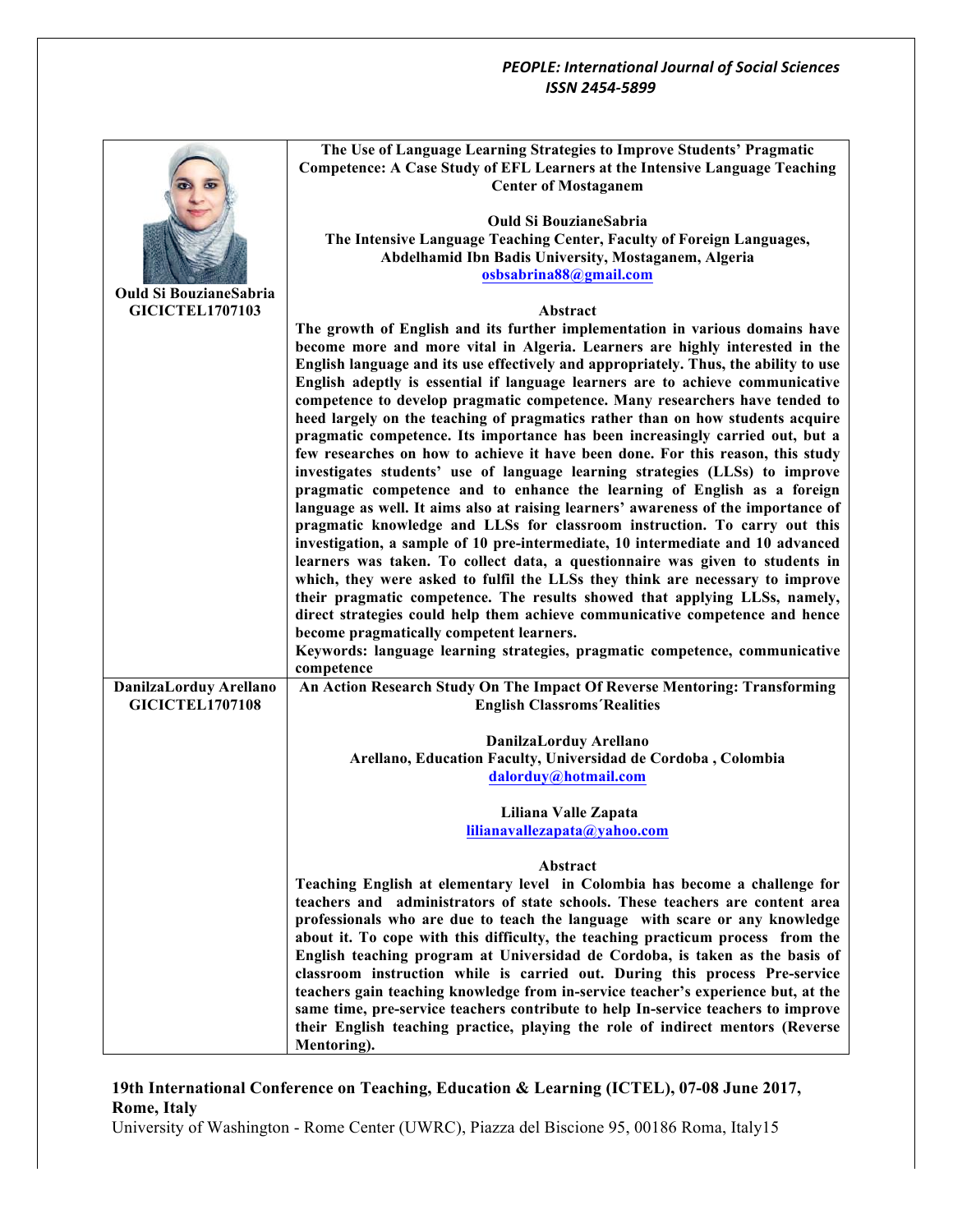|                                       | The purpose of this presentation is to share the results of a Case Study that aimed<br>at exploring initially teachers' beliefs about teaching speaking to children within<br>the framework of Reverse mentoring, in an on-going research about the ways<br>Reverse Mentoring Influences In-service teachers' practice about teaching<br>speaking to children and how their teaching of Speaking improves as a result of<br>the process of Reverse Mentoring.<br>This study was conducted in 2 state elementary schools in Monteria, Colombia<br>with 2 In-service teachers and 2 Pre-service teachers from Universidad de<br>Cordoba English Language Teaching program. The data collection procedures<br>and instruments were questionnaires (BALLI inventory, Horwitz, 1998)<br>interviews, class observations and stimulated recalls.<br>Results showed that reverse mentoring played an important role on transforming<br>in-service teachers 'beliefs about difficulties on language learning, communicative<br>strategies, motivation and expectations, foreign language aptitude and nature of<br>language learning. Moreover, improvements on some specifics of teaching such<br>as approach to teaching, planning lessons, use of L1 and students 'participation<br>were also observed in current teachers 'classroom practices.<br>Keywords: Pre-service/in-service teacher, reverse mentoring, beliefs                           |
|---------------------------------------|----------------------------------------------------------------------------------------------------------------------------------------------------------------------------------------------------------------------------------------------------------------------------------------------------------------------------------------------------------------------------------------------------------------------------------------------------------------------------------------------------------------------------------------------------------------------------------------------------------------------------------------------------------------------------------------------------------------------------------------------------------------------------------------------------------------------------------------------------------------------------------------------------------------------------------------------------------------------------------------------------------------------------------------------------------------------------------------------------------------------------------------------------------------------------------------------------------------------------------------------------------------------------------------------------------------------------------------------------------------------------------------------------------------------------------------------|
|                                       | <b>Motivation in Classroom</b>                                                                                                                                                                                                                                                                                                                                                                                                                                                                                                                                                                                                                                                                                                                                                                                                                                                                                                                                                                                                                                                                                                                                                                                                                                                                                                                                                                                                               |
| ErhanEroğlu<br><b>GICICTEL1707110</b> | ErhanEroğlu<br><b>Communication Faculty, Anadolu University, Eskişehir, Turkey</b><br>eeroglu@anadolu.edu.tr<br>dteroglu@anadolu.edu.tr                                                                                                                                                                                                                                                                                                                                                                                                                                                                                                                                                                                                                                                                                                                                                                                                                                                                                                                                                                                                                                                                                                                                                                                                                                                                                                      |
|                                       | Analyzing the Sociolinguistic Profile of the Algerian Community in the UK in                                                                                                                                                                                                                                                                                                                                                                                                                                                                                                                                                                                                                                                                                                                                                                                                                                                                                                                                                                                                                                                                                                                                                                                                                                                                                                                                                                 |
| HadjerChellia                         | terms of French Language Use: the Case of Émigré Ph.D. Students<br>HadjerChellia<br>University of the west of Scotland, UK<br>b00281047@studentmail.uws.ac.uk                                                                                                                                                                                                                                                                                                                                                                                                                                                                                                                                                                                                                                                                                                                                                                                                                                                                                                                                                                                                                                                                                                                                                                                                                                                                                |
| <b>GICICTEL1707123</b>                | Abstract                                                                                                                                                                                                                                                                                                                                                                                                                                                                                                                                                                                                                                                                                                                                                                                                                                                                                                                                                                                                                                                                                                                                                                                                                                                                                                                                                                                                                                     |
|                                       | The present study reports on second language use among Algerian international<br>students in the UK. In Algeria, French has an important status among the<br>Algerian verbal repertoires due to colonial reasons. This has triggered many<br>language conflicts and many debates among policy makers in Algeria. In higher<br>education, Algerian English students' sociolinguistic profile is characterised by<br>the use of French as a sign of prestige .What may leave room for debate is the<br>effect of crossing borders towards the UK as a result of international mobility<br>programmes, a transition which could add more complexity since French, is not<br>so significant as a language in the UK context. In this respect, the micro-objective<br>is to explore the fate of French use among PhD students in the UK as a newly<br>established group vis-à-vis English. To fulfil the purpose of the present inquiry, a<br>triangulation approach to research is followed in which semi-structured interview<br>is a primary source of data to know participants' attitudes about French use,<br>targeting both their pre-migratory experience and current one. Web-<br>questionnaires are set up to explore further what emerges in semi-structured<br>interviews. Focus group sessions are further procedures of scrutiny in this piece<br>of work to see the unconscious use of French language. This research has trifold- |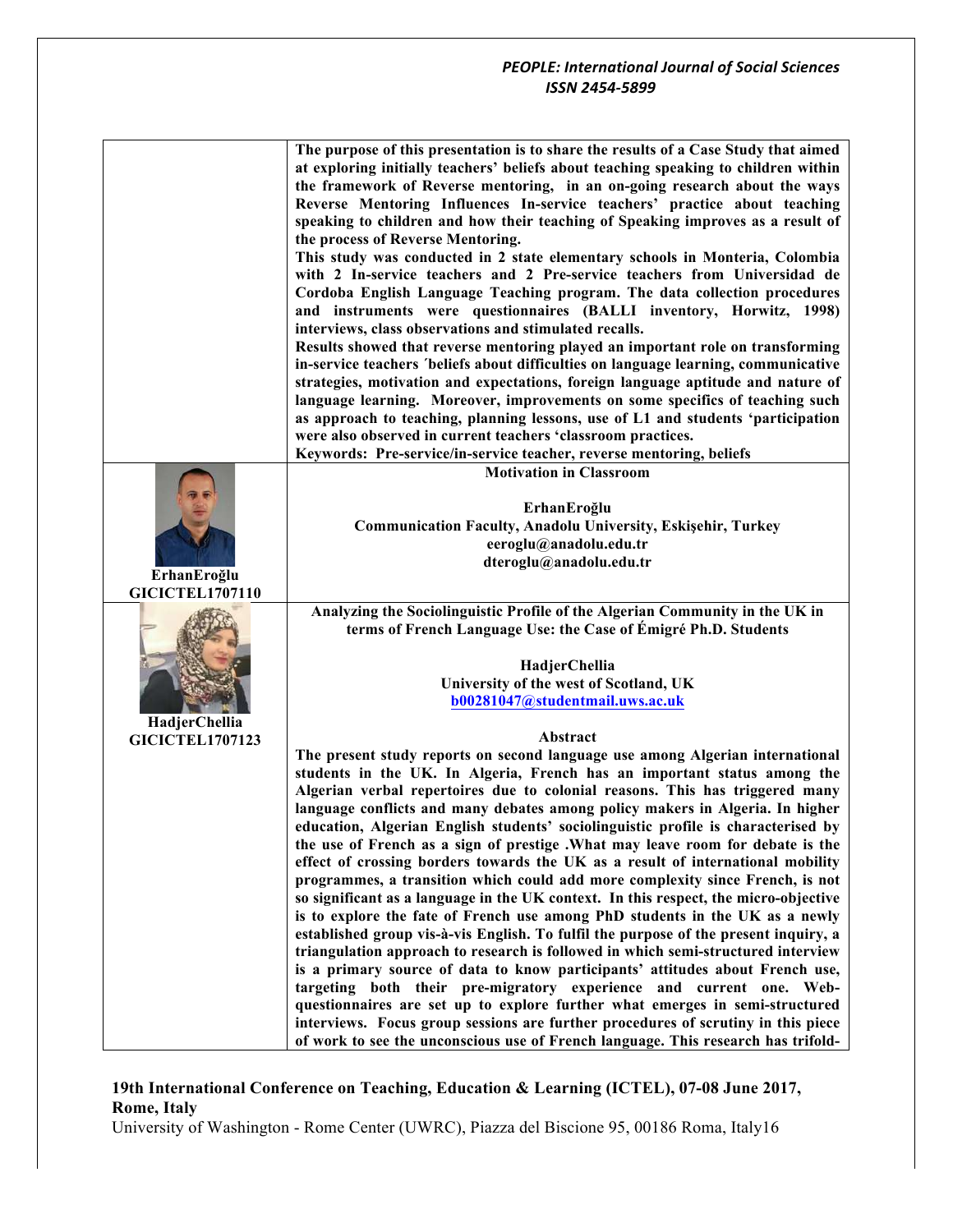|                        | dimensions. It is primarily relevant to international students' experience of study                                                                                 |
|------------------------|---------------------------------------------------------------------------------------------------------------------------------------------------------------------|
|                        | abroad in terms of language use in the guise of internationalization of higher                                                                                      |
|                        | education and could contribute to the sociolinguistics of the Algerian diaspora:                                                                                    |
|                        | the dispersed residence of non-native communities - not to mention its                                                                                              |
|                        | significance on the Algerian research field abroad.                                                                                                                 |
|                        | <b>Math Anxiety: Affective and Cognitive Response</b>                                                                                                               |
|                        |                                                                                                                                                                     |
|                        | Wanda NugrohoYanuarto                                                                                                                                               |
|                        | The University of MuhammadiyahPurwokerto, Indonesia                                                                                                                 |
|                        | wandanugroho86@gmail.com                                                                                                                                            |
|                        |                                                                                                                                                                     |
|                        | <b>Abstract</b>                                                                                                                                                     |
| Wanda                  | Neurocognitive studies suggest that math anxiety elicits an affective response                                                                                      |
| NugrohoYanuarto        | within the fear and pain network in the brain. In order to deal with these negative                                                                                 |
| <b>GICICTEL1707124</b> | emotions, brain areas associated with emotion regulation are active during math                                                                                     |
|                        | performance which may lead to limited capacities, impaired performance, and                                                                                         |
|                        | less efficient processing even in simple tasks. However, by extending these<br>cognitive and emotional control capacities within the fronto-parietal brain          |
|                        | network, high math-anxious individuals may still be able to compensate for the                                                                                      |
|                        | anxiety-related performance deficit. The neuroscientific literature suggests                                                                                        |
|                        | interventions which focus on controlling the negative emotional response to math                                                                                    |
|                        | (Lyons and Beilock, 2012a) to overcome the vicious circle of math anxiety and                                                                                       |
|                        | poor math performance. The most important problem for research on math                                                                                              |
|                        | anxiety is that the neurocognitive activation patterns for math anxiety are                                                                                         |
|                        | confounded with math performance, since high math-anxious individuals usually                                                                                       |
|                        | perform worse in math tasks than their low anxious counterparts. When                                                                                               |
|                        | performance is not controlled for, the resulting effects of math anxiety could be                                                                                   |
|                        | due to this performance difference rather than due to math anxiety.                                                                                                 |
|                        | Keywords: Math anxiety, affective response, negative emotional,<br>and                                                                                              |
|                        | neurocognitive response                                                                                                                                             |
|                        | <b>Student Engagement: Specific Purpose in Learning Process</b>                                                                                                     |
|                        |                                                                                                                                                                     |
|                        | AuliaNisaKhusnia                                                                                                                                                    |
|                        | The University of MuhammadiyahPurwokerto, Indonesia                                                                                                                 |
|                        | aulianisakhusnia.ma@gmail.com                                                                                                                                       |
|                        |                                                                                                                                                                     |
|                        | Abstract                                                                                                                                                            |
|                        | Student engagement has been defined as "participation in educationally effective                                                                                    |
| AuliaNisaKhusnia       | practices, both inside and outside the classroom, which leads to a range of                                                                                         |
| <b>GICICTEL1707125</b> | measurable outcomes" and as "the extent to which students are engaging in                                                                                           |
|                        | activities that higher education research has shown to be linked with high-quality<br>learning outcomes" Student engagement is increasingly seen as an indicator of |
|                        | successful classroom instruction, and is increasingly valued as an outcome of                                                                                       |
|                        | school improvement activities. Students are engaged when they are attracted to                                                                                      |
|                        | their work, persist in despite challenges and obstacles, and take visible delight in                                                                                |
|                        | accomplishing their work. Student engagement also refers to a .student's                                                                                            |
|                        | willingness, need, desire and compulsion to participate in, and be successful in,                                                                                   |
|                        | the learning process.                                                                                                                                               |
|                        |                                                                                                                                                                     |

# **19th International Conference on Teaching, Education & Learning (ICTEL), 07-08 June 2017, Rome, Italy**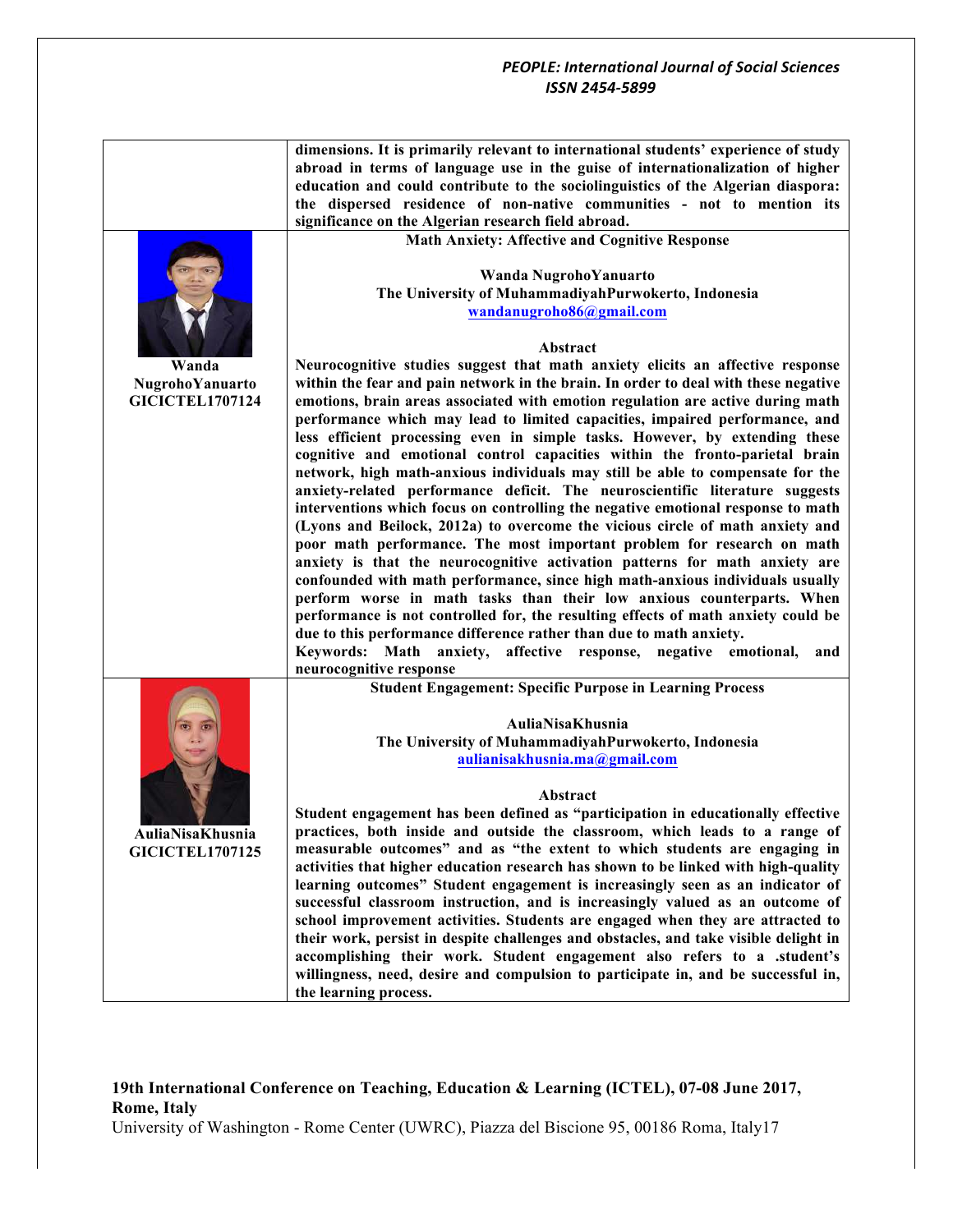|                        | Students' views on the role and importance of music education                                                                                                       |
|------------------------|---------------------------------------------------------------------------------------------------------------------------------------------------------------------|
|                        |                                                                                                                                                                     |
|                        | TündeKornéliaPintér                                                                                                                                                 |
|                        | PhD-student, Doctoral School of Education, University of Szeged                                                                                                     |
|                        | pintertundekornelia@gmail.com                                                                                                                                       |
|                        |                                                                                                                                                                     |
|                        | Abstract                                                                                                                                                            |
|                        | The aim of the present study was to investigate the attitudes of 500 elementary                                                                                     |
| TündeKornéliaPintér    | students of special music classes (classes with three times more music lessons per                                                                                  |
| <b>GICICTEL1707127</b> | week than the average) and general classes toward music education within and                                                                                        |
|                        | out-of-school, as well as to examine the recent prestige of music education in the                                                                                  |
|                        | system of school subjects and to reveal pupils' opinion and beliefs about the<br>quality, experience and variety of musical activities.                             |
|                        | Findings confirmed the results of previous studies conducted in Hungary that                                                                                        |
|                        | school music is one of the least favourable school subjects. However, even those                                                                                    |
|                        | younger students (1st-2nd grades students) who do like music activities did not                                                                                     |
|                        | rank music as their favourite subjects either. Generally, a decrease can be                                                                                         |
|                        | observed in students' attitudes toward music lessons from the 3rd grade and a                                                                                       |
|                        | remarkable decrease can be seen mainly for fifth-year students. Girls showed                                                                                        |
|                        | significantly more positive attitudes for music lessons than boys (Levene's $F =$                                                                                   |
|                        | 1.05; $p = 0.305$ ; $t(493) = 5.18$ ; $p < 0.001$ ). More pupils complained about the                                                                               |
|                        | monotony of music activities and the quality of teaching and instructions. Results                                                                                  |
|                        | showed that the majority of the students were dissatisfied with or disinterested in                                                                                 |
|                        | musical activities.                                                                                                                                                 |
|                        | Investigating the consumption of and attitude towards different musical styles it                                                                                   |
|                        | can be observed that students of special music classes preferred folk music much                                                                                    |
|                        | more as compared to the other classes' students. Operetta, opera and Hungarian                                                                                      |
|                        | folk music have become the most dismissed musical styles by students, whereas                                                                                       |
|                        | soundtrack, pop and rock music were admitted the most preferred styles.                                                                                             |
|                        | Keywords: school music, music education, school subjects, music consumption                                                                                         |
|                        | Does subject choice in a joint honours degree affect graduate employability?                                                                                        |
|                        | <b>Louise Pigden</b>                                                                                                                                                |
|                        | Head of Joint Honours, University of Derby, United Kingdom                                                                                                          |
|                        | l.pigden@derby.ac.uk                                                                                                                                                |
|                        | louise.pigden@gmail.com                                                                                                                                             |
|                        |                                                                                                                                                                     |
|                        | Abstract                                                                                                                                                            |
| <b>Louise Pigden</b>   | Joint or combined honours degrees generally permit students to study two                                                                                            |
| <b>GICICTEL1707134</b> | subjects to full honours degree depth, by studying half the curriculum content of                                                                                   |
|                        | the respective equivalent single honours degrees. This affords great opportunities                                                                                  |
|                        | for students to study a broader curriculum base that they feel passionate about,                                                                                    |
|                        | albeit at the expense of depth of study in each subject, a strong defining feature of                                                                               |
|                        | the majority of UK honours degrees. However does the decision to study certain                                                                                      |
|                        | subjects in a joint/combined honours degree affect the students' subsequent                                                                                         |
|                        | graduate employability? The literature is very poor in explaining this, either                                                                                      |
|                        | generally or for specific combinations of subjects. This paper will present analysis                                                                                |
|                        | of the Destination of Leavers from Higher Education survey at the level of the<br>individual combinations studied - data which has not previously been critiqued in |
|                        | the public domain. This analysis will determine whether certain combinations                                                                                        |
|                        | lend themselves to higher rates of graduate employability, irrespective of other                                                                                    |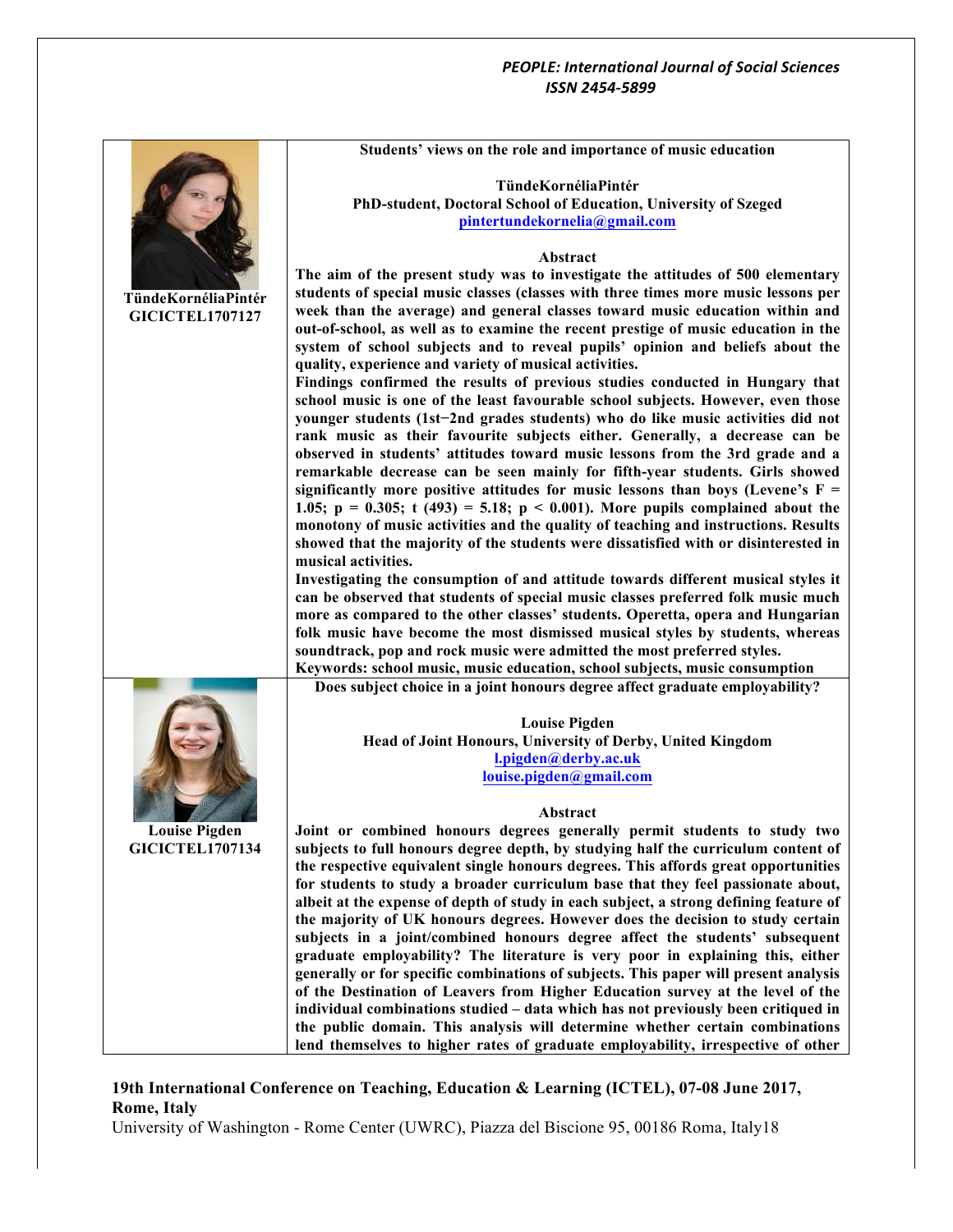|                        | factors affecting employability in particular the characteristics of different<br>universities. We will conclude with recommendations around the preparedness or<br>otherwise of students for graduate employment, as determined by their choice of<br>subjects to study. |
|------------------------|---------------------------------------------------------------------------------------------------------------------------------------------------------------------------------------------------------------------------------------------------------------------------|
|                        |                                                                                                                                                                                                                                                                           |
|                        | Using Humor in the Language Class for Optimal Positive Results                                                                                                                                                                                                            |
|                        | Zafar Iqbal                                                                                                                                                                                                                                                               |
|                        | Imperial College of Business Studies, Lahore, Pakistan                                                                                                                                                                                                                    |
|                        | drziqbl@gmail.com                                                                                                                                                                                                                                                         |
|                        |                                                                                                                                                                                                                                                                           |
|                        | Saidajamal                                                                                                                                                                                                                                                                |
|                        | Abstract                                                                                                                                                                                                                                                                  |
| Zafar Iqbal            | Ideally, the activity of teaching and learning in a language class is supposed to                                                                                                                                                                                         |
| <b>GICICTEL1707136</b> | yield optimal positive results for the assessment of both the teacher and students                                                                                                                                                                                        |
|                        | in their own characteristic modes. But unfortunately this is not the case in all                                                                                                                                                                                          |
|                        |                                                                                                                                                                                                                                                                           |
|                        | situations; sometimes students fail to demonstrate the required measure of                                                                                                                                                                                                |
|                        | competence and performance as required by the educational system. Reasons                                                                                                                                                                                                 |
|                        | attributed to this situation could be divergent but generally these are related to                                                                                                                                                                                        |
|                        | student's lack of interest, want of commitment and demotivation in the class.                                                                                                                                                                                             |
|                        | Language teaching methodologists have been offering various suggestions to                                                                                                                                                                                                |
|                        | remedy the situation. Use of humor is one such strategy to obtain positive results                                                                                                                                                                                        |
|                        | in learning and teaching. In order to find out the validity and efficacy of this                                                                                                                                                                                          |
|                        | proposition the researchers carried out an empirical investigation based on two                                                                                                                                                                                           |
|                        | questionnaires-one administered to language teachers and the other to a group of                                                                                                                                                                                          |
|                        | 30 students selected randomly from different departments studying English as an                                                                                                                                                                                           |
|                        | additional course to improve their competence and performance in English as a                                                                                                                                                                                             |
|                        | foreign language. The aim of this research paper is to report the findings of this                                                                                                                                                                                        |
|                        | study carried out in 2016 at the Imperial College of Business Studies Lahore                                                                                                                                                                                              |
|                        | (Pakistan) which suggest that the use of humor in the language class can                                                                                                                                                                                                  |
|                        | potentially have positive impact on student performance. They can feel relaxed,                                                                                                                                                                                           |
|                        | confident, and more forthcoming in their interaction leading to their better                                                                                                                                                                                              |
|                        | achievement and performance in the class. Such a strategy can also be salutary                                                                                                                                                                                            |
|                        | for the language teachers who can wetness the success of his teaching on the face                                                                                                                                                                                         |
|                        |                                                                                                                                                                                                                                                                           |
|                        | of the students by their active participation in the class . However, total success of                                                                                                                                                                                    |
|                        | injecting humor in the class dependents on how appropriately and efficiently the                                                                                                                                                                                          |
|                        | teacher uses it in the real class.                                                                                                                                                                                                                                        |
|                        | Keywords; Humor, Assessment, Competence, Performance, Language Teacher,                                                                                                                                                                                                   |
|                        | Language Class, Empirical Investigation, Questionnaire, English as a Foreign                                                                                                                                                                                              |
|                        | Language, Language Teaching, Language Learning, Educational System,                                                                                                                                                                                                       |
|                        | <b>Demotivation, Language Teaching Methodologist.</b>                                                                                                                                                                                                                     |
|                        | The Effects of Project based Learning on learners of English                                                                                                                                                                                                              |
|                        |                                                                                                                                                                                                                                                                           |
|                        | SarwarDilshadGanjo                                                                                                                                                                                                                                                        |
|                        | English Language Teaching (ELT), M.A. in English Language Teaching                                                                                                                                                                                                        |
|                        | sarwar.ganjo@mhe-krg.org                                                                                                                                                                                                                                                  |
|                        |                                                                                                                                                                                                                                                                           |
|                        | Abstract                                                                                                                                                                                                                                                                  |
| SarwarDilshadGanjo     | The aim of the study is to increase students' motivation and challenge, and to                                                                                                                                                                                            |
| <b>GICICTEL1707137</b> | provide suggestions as to how to improve learner motivation.                                                                                                                                                                                                              |
|                        | There is a need to help teachers find the ways of eliciting learners' desire to learn.                                                                                                                                                                                    |
|                        | To this end it is of great importance to organize in-service training that will                                                                                                                                                                                           |

# **19th International Conference on Teaching, Education & Learning (ICTEL), 07-08 June 2017, Rome, Italy**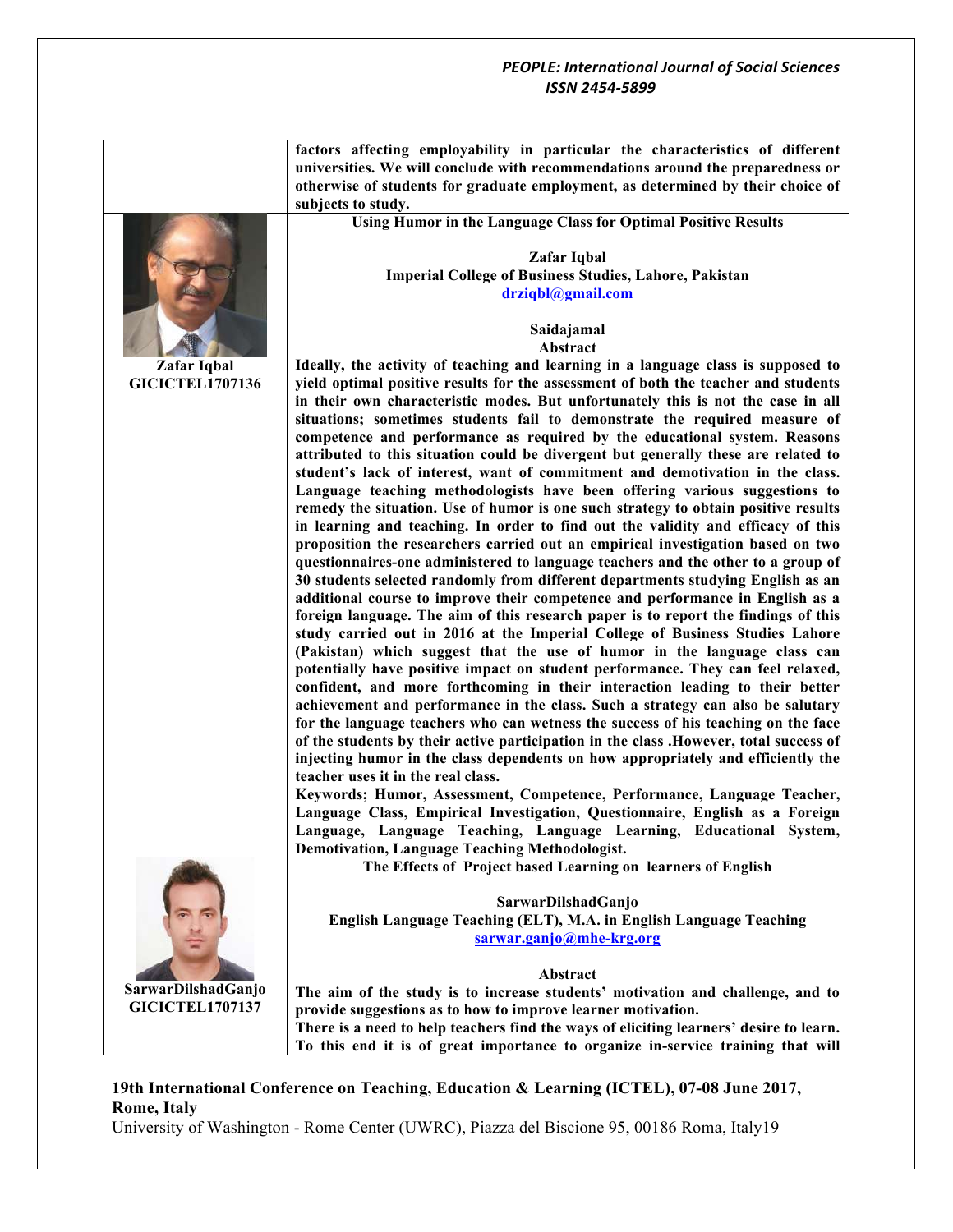| enable teachers to improve their pedagogical knowledge about intrinsic<br>motivation as it plays an important role in learning another language.<br>Maintaining 'intrinsic motivation' mostly depends on the types of classroom<br>activities. Project based learning activities are believed to foster 'intrinsic<br>motivation'. It is why 'Project based learning' has been chosen as the proposal<br>topic.<br>Why this topic?                                                                                                                                     |
|------------------------------------------------------------------------------------------------------------------------------------------------------------------------------------------------------------------------------------------------------------------------------------------------------------------------------------------------------------------------------------------------------------------------------------------------------------------------------------------------------------------------------------------------------------------------|
| Project based learning helps students, and develops their skills for survival in a                                                                                                                                                                                                                                                                                                                                                                                                                                                                                     |
| knowledge society.<br>In this study the focus will be on activities such; solving complex problems,<br>building self- confidence, working in group and creating social bonds and<br>overcoming the feeling of shyness.                                                                                                                                                                                                                                                                                                                                                 |
| Two other aims of this study are:<br>First: As my profession at the ministry of higher education, involves teacher<br>training, there are many training programs and workshops held annually by the<br>ministry of higher education in cooperation with the ministry of education with<br>the aim to control Education system in schools and universities. Therefore, this is<br>a big chance for me to be a trainer and participate in such significant training<br>programs and workshops. It is evident that this will enhance and improve the<br>education system. |
| Second: Teaching both at a secondary school and a university, I will have the<br>opportunity to improve myself and make contributions to the solutions to the<br>problems in the education system that have a great impact on students.<br>This study will focus on the following topics:<br>How to help learners to rely on themselves,<br>How to help them to solve problems by their own.                                                                                                                                                                           |
| How to help them to overcome feeling of shyness, so as to be more active<br>one.                                                                                                                                                                                                                                                                                                                                                                                                                                                                                       |
| How to help them to create self-confidence.                                                                                                                                                                                                                                                                                                                                                                                                                                                                                                                            |
| How to help them to build up social relationship.                                                                                                                                                                                                                                                                                                                                                                                                                                                                                                                      |
| How enable them to work in groups and exchange ideas or data with one<br>other.                                                                                                                                                                                                                                                                                                                                                                                                                                                                                        |
| Significance of the Study: This study is expected to provide insights into the role<br>of motivation in English learning, the learning processes and the strategy use to<br>enhance student motivation in reaching the learning goal.                                                                                                                                                                                                                                                                                                                                  |
| Method: This is an Experimental study, which focuses on the interactions between<br>teacher and students. Teacher asks learners to carry out an activity. Learners are<br>supposed to understand what they are asked to do and accomplish the task they<br>are asked to do. The emphasis will be on the activities involving fun, motivation,<br>challenge and joy.                                                                                                                                                                                                    |
| Methodology:                                                                                                                                                                                                                                                                                                                                                                                                                                                                                                                                                           |
| The stages of the Project based learning are as follows:<br>First stage: A topic is introduced to the students. (E.g., why do many of as decide                                                                                                                                                                                                                                                                                                                                                                                                                        |
| to go to a dentist?)                                                                                                                                                                                                                                                                                                                                                                                                                                                                                                                                                   |
| The science of dentistry is explained and necessary information is given about it.                                                                                                                                                                                                                                                                                                                                                                                                                                                                                     |
| What is doctor? Why do we call them 'dentist' and Why don't we call them eye<br>doctor? What is a tooth? Major things related to dentistry are discussed with the                                                                                                                                                                                                                                                                                                                                                                                                      |
| class., The words that are appropriate to the levels of learners are taught.<br>Second stage: A brain storm activity is conducted in which students interact and<br>tell their opinions about the topic and the get help from the teacher when needed.<br>The learners are observed and motivated by the teacher.                                                                                                                                                                                                                                                      |
|                                                                                                                                                                                                                                                                                                                                                                                                                                                                                                                                                                        |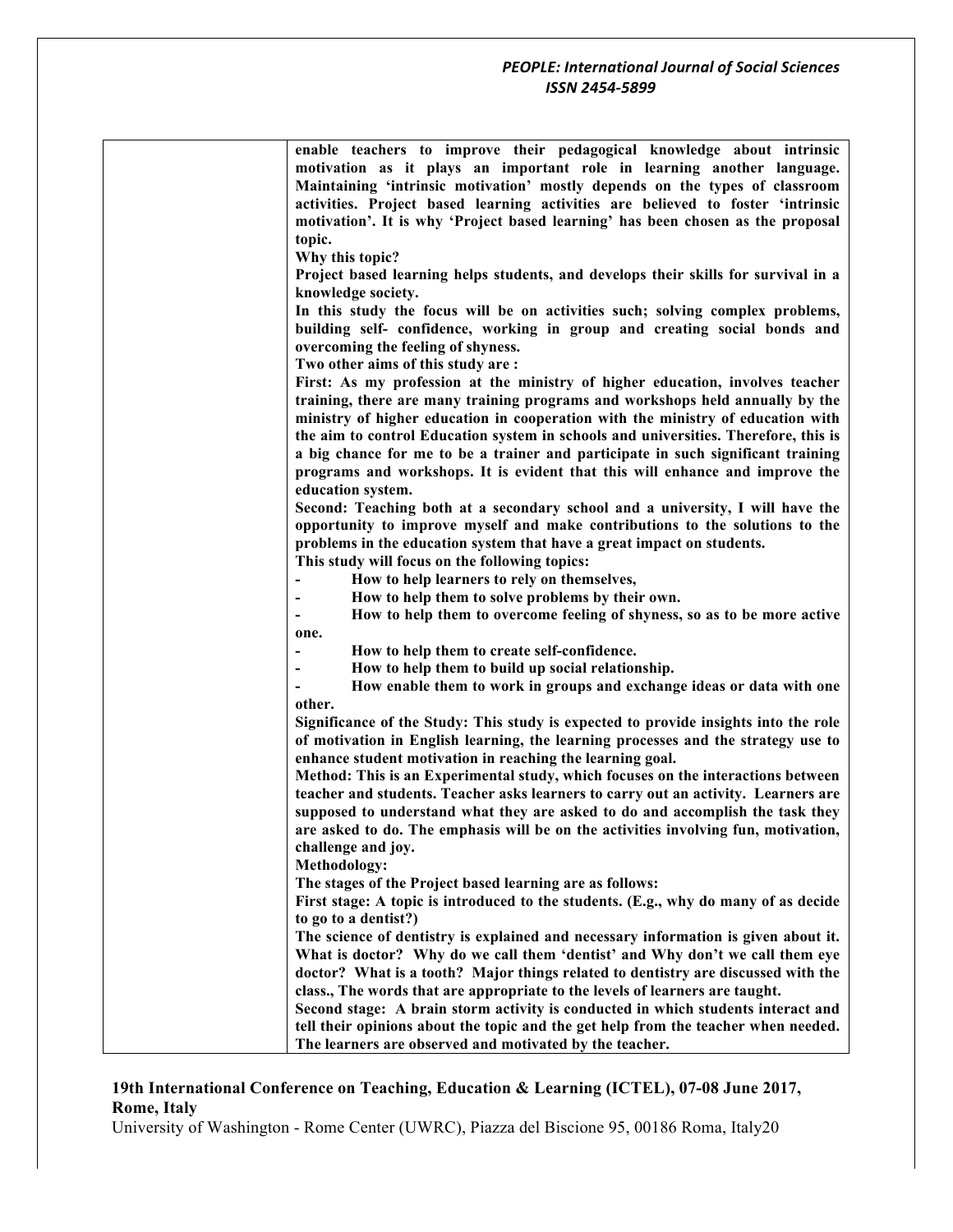|                          | Third stage: Teacher divides students into groups of two or three and asks them<br>to work in groups, or in pairs, and helps them when necessary.<br>After finishing their group-working, teacher asks, each group should to choose a<br>representative responsible for the presentation related to what they have<br>gathered, studied during group work.<br>Finally teacher evaluates and assesses the presentations and discusses the results<br>with the students, and then provides them with feedback.<br>Note: Project based learning activity can be performed either inside the<br>classroom or outside the classroom.<br>Abstract: This is an Experiential study, which aims to help students improve their<br>learning skills for the survival in a knowledge society. Without motivation, the<br>goal of learning is difficult to be reached. The motivated students will participate<br>in classroom activities and have an active role in learning processes. This will<br>result in learning English well. This study will focus on the activities such as<br>solving highly complex problems, building self- confidence, depending on<br>themselves, doing group work activities and creating social connectivity and<br>overcoming shyness.                                                                                                                                                                                                                                                                                                                                                                                                                                                                                                                                                                                                                                                                                                                                                                                                         |
|--------------------------|----------------------------------------------------------------------------------------------------------------------------------------------------------------------------------------------------------------------------------------------------------------------------------------------------------------------------------------------------------------------------------------------------------------------------------------------------------------------------------------------------------------------------------------------------------------------------------------------------------------------------------------------------------------------------------------------------------------------------------------------------------------------------------------------------------------------------------------------------------------------------------------------------------------------------------------------------------------------------------------------------------------------------------------------------------------------------------------------------------------------------------------------------------------------------------------------------------------------------------------------------------------------------------------------------------------------------------------------------------------------------------------------------------------------------------------------------------------------------------------------------------------------------------------------------------------------------------------------------------------------------------------------------------------------------------------------------------------------------------------------------------------------------------------------------------------------------------------------------------------------------------------------------------------------------------------------------------------------------------------------------------------------------------------------------------------------|
| Prof. Hellen Roselyne L. | ' Reconceptualisation of Power in Selected African Women Writers' Works'                                                                                                                                                                                                                                                                                                                                                                                                                                                                                                                                                                                                                                                                                                                                                                                                                                                                                                                                                                                                                                                                                                                                                                                                                                                                                                                                                                                                                                                                                                                                                                                                                                                                                                                                                                                                                                                                                                                                                                                             |
| ShigaliGICICTEL17071     |                                                                                                                                                                                                                                                                                                                                                                                                                                                                                                                                                                                                                                                                                                                                                                                                                                                                                                                                                                                                                                                                                                                                                                                                                                                                                                                                                                                                                                                                                                                                                                                                                                                                                                                                                                                                                                                                                                                                                                                                                                                                      |
| 39                       | Prof. Hellen Roselyne L. ShigaliPhd                                                                                                                                                                                                                                                                                                                                                                                                                                                                                                                                                                                                                                                                                                                                                                                                                                                                                                                                                                                                                                                                                                                                                                                                                                                                                                                                                                                                                                                                                                                                                                                                                                                                                                                                                                                                                                                                                                                                                                                                                                  |
|                          | Department of Literature, Theatre & Film Studies, MOI University, Eldoret,                                                                                                                                                                                                                                                                                                                                                                                                                                                                                                                                                                                                                                                                                                                                                                                                                                                                                                                                                                                                                                                                                                                                                                                                                                                                                                                                                                                                                                                                                                                                                                                                                                                                                                                                                                                                                                                                                                                                                                                           |
|                          | Kenya                                                                                                                                                                                                                                                                                                                                                                                                                                                                                                                                                                                                                                                                                                                                                                                                                                                                                                                                                                                                                                                                                                                                                                                                                                                                                                                                                                                                                                                                                                                                                                                                                                                                                                                                                                                                                                                                                                                                                                                                                                                                |
|                          | lungrose@yahoo.com                                                                                                                                                                                                                                                                                                                                                                                                                                                                                                                                                                                                                                                                                                                                                                                                                                                                                                                                                                                                                                                                                                                                                                                                                                                                                                                                                                                                                                                                                                                                                                                                                                                                                                                                                                                                                                                                                                                                                                                                                                                   |
|                          |                                                                                                                                                                                                                                                                                                                                                                                                                                                                                                                                                                                                                                                                                                                                                                                                                                                                                                                                                                                                                                                                                                                                                                                                                                                                                                                                                                                                                                                                                                                                                                                                                                                                                                                                                                                                                                                                                                                                                                                                                                                                      |
|                          | Abstract                                                                                                                                                                                                                                                                                                                                                                                                                                                                                                                                                                                                                                                                                                                                                                                                                                                                                                                                                                                                                                                                                                                                                                                                                                                                                                                                                                                                                                                                                                                                                                                                                                                                                                                                                                                                                                                                                                                                                                                                                                                             |
|                          | My PhD literary research (Kenyatta University, Nairobi , Kenya 2008) engaged a<br>debate that has remained contemporary in African literary scholarship since<br>1980s namely the application of western feminist theories to African literature<br>particularly women writers 'works. The resultant critical texts are tantamount to<br>misinterpretations as distinct from alternative interpretations of dynamic literary<br>texts and they have double ramification of alienating African female writers from<br>their target audience but more sadly, they erase the novel contribution the<br>writers make to global power and empowerment discourses. Both African female<br>writers and critics (Emecheta 1986, Nwapa 1993, Nnameka 1995, Darko 2007)<br>have contested the criticism without interrogating the concept of power<br>underpinning western region-specific feminisms which are imposed on criticism<br>of other regions' literatures. My qualitative literary study fills this gap by<br>interpreting selected African women writers' works using a conceptual<br>framework based on a redefinition of power from African feminist perspective.<br>The framework is fundamentally gender inclusive. It addresses all forms of<br>oppression affecting both men and women. It challenges the monolithic and<br>materialistic concept of power that underpins patriarchal culture and western<br>feminisms that oppose it .I found five forms of power namely; power<br>within, powerto, power with others, Supreme power and the monolithic concept<br>being the least desirable in genuine empowerment process(Rowlands 1997). An<br>emancipatory ideology that does not deconstruct patriarchal conceptualisation of<br>power cannot envisage structural social transformation. And this is where<br>African female wrters' works and my research make a crucial contribution to<br>knowledge. My thesis was published in 2010 in Berlin, Germany. But the<br>monograph is not selling, consequently my contribution to knowledge lies locked |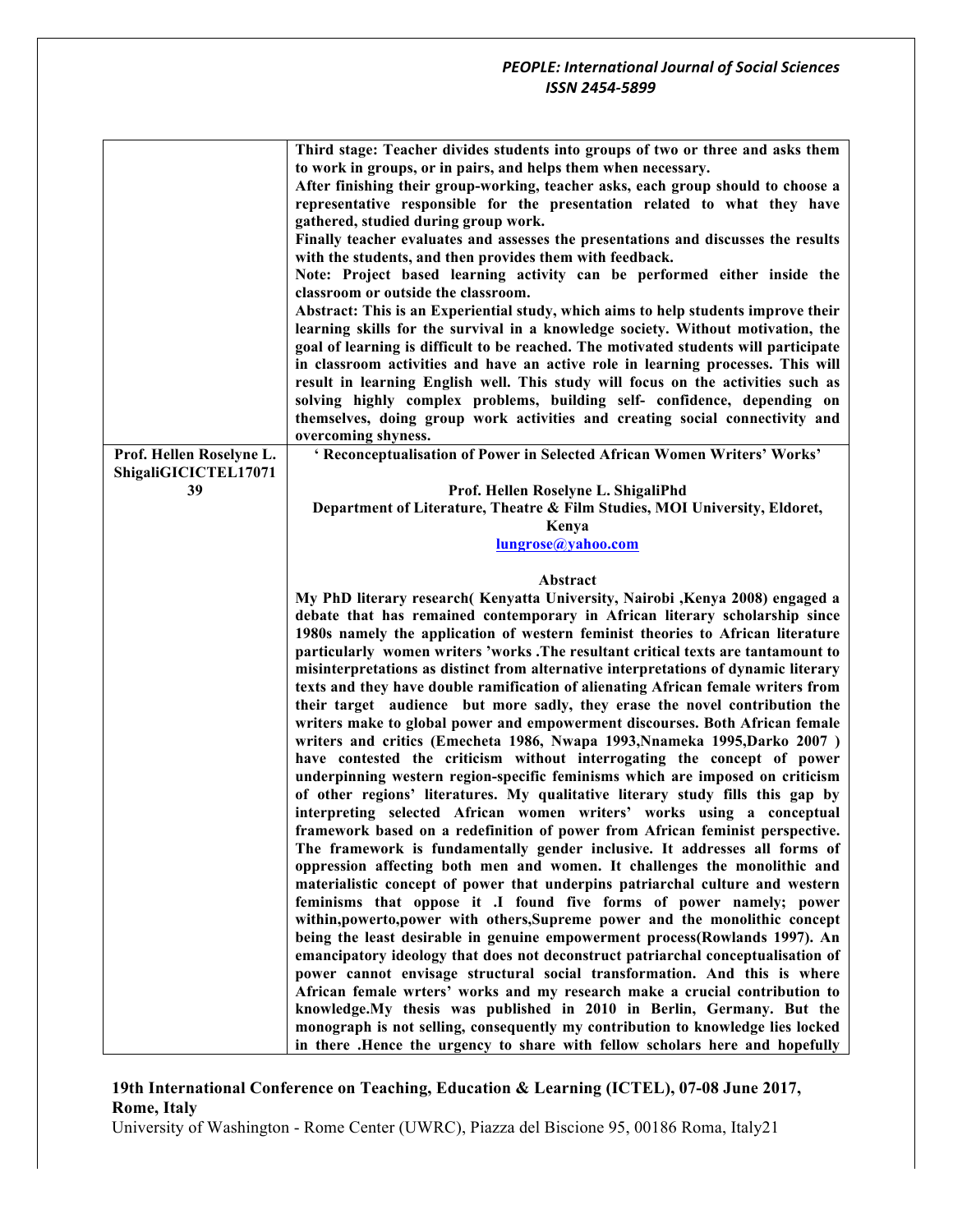|                                                  | publish the synopsis in ja journal that is more accessible.                                           |
|--------------------------------------------------|-------------------------------------------------------------------------------------------------------|
|                                                  | Keywords: Power within, Power to, Power with, Supreme power, Power over                               |
|                                                  | others                                                                                                |
| <b>AgehMbi Francis</b><br><b>GICICTEL1707140</b> | Improving The Teaching Of English As A Foreign Language In Thailand                                   |
|                                                  | <b>AgehMbi Francis</b>                                                                                |
|                                                  | High School, Trat Province, Thailand                                                                  |
|                                                  | ambi1560@gmail.com                                                                                    |
|                                                  |                                                                                                       |
|                                                  | Abstract                                                                                              |
|                                                  | The aim of this paper is to identify various strategies that can be implemented                       |
|                                                  | into Thailand educational system to better improve the teaching of English as a                       |
|                                                  | foreign language in the country. Historically speaking, Thailand is a country with                    |
|                                                  | one official language, Thai however, with advancement in technology and the                           |
|                                                  | birth of internet which has tremendously brought changes in terms of business,                        |
|                                                  | education, and science, all of which gives room for a high level of English                           |
|                                                  | proficiency. Moreover, given the economic downturn in Thailand some years ago,                        |
|                                                  | most companies in the country resulted in cooperation nationally and                                  |
|                                                  | internationally. For instance Mergers, takeovers associations are some common                         |
|                                                  | examples and English is used as a working language in most of these companies.                        |
|                                                  | It is as a result of the above mention reasons that the government of Thailand                        |
|                                                  | came out with a proposal to include English in the educational curricula.                             |
|                                                  | Nonetheless, the teaching of English in Thailand is not without some drawbacks.                       |
|                                                  | It is against this backdrop that this paper seeks to develop strategies that can be                   |
|                                                  | implemented to enhance the teaching of English in the country. This paper will                        |
|                                                  | focus on three main strategies that the Thai government could implement to                            |
|                                                  | effectively improve the teaching of English in the country:<br>Hiring more of native English speakers |
|                                                  | Highly equipped classrooms and educational technology                                                 |
|                                                  | More time allocated for teaching English                                                              |
|                                                  | NNT should participate in educative seminars on teaching and learning                                 |
|                                                  | Data has been collected in 10 administrative regions in the country sampling more                     |
|                                                  | than 1500 educational institutions. Nvivo and Spss were used to analyze the data                      |
|                                                  | to come up with concrete conclusions and recommendations on how to better                             |
|                                                  | improve the teaching of English as a foreign language in the country.                                 |
| <b>Melvin T. Magsayo</b>                         | "Enhancing Academic Performance And Learning Engagement Of Grade 8                                    |
| <b>GICICTEL1707142</b>                           | <b>Students In Biology Using 5 E's Instructional Strategy"</b>                                        |
|                                                  |                                                                                                       |
|                                                  | Melvin T. Magsayo                                                                                     |
|                                                  | Bukidnon State University, Malaybalay City, Bukidnon.                                                 |
|                                                  | melvin.magsayo@deped.gov.ph                                                                           |
|                                                  | Abstract                                                                                              |
|                                                  | The purpose of this study was to ascertain if the use of 5 E's instructional strategy                 |
|                                                  | in planning and presentation of the lesson in Biology could enhance students'                         |
|                                                  | academic performance and learning engagement among eighty Grade 8 students                            |
|                                                  | in Iligan City National High School - Pala-o Annex during the school year 2015-                       |
|                                                  | 2016. This study employed the quasi-experimental non-equivalence pretest-                             |
|                                                  | posttest research design. Two intact classes participated in the study. The                           |
|                                                  | experimental group was taught with the use of researcher - made instructional                         |
|                                                  | materials anchored on 5 E's instructional strategy and the control group with the                     |

# **19th International Conference on Teaching, Education & Learning (ICTEL), 07-08 June 2017, Rome, Italy**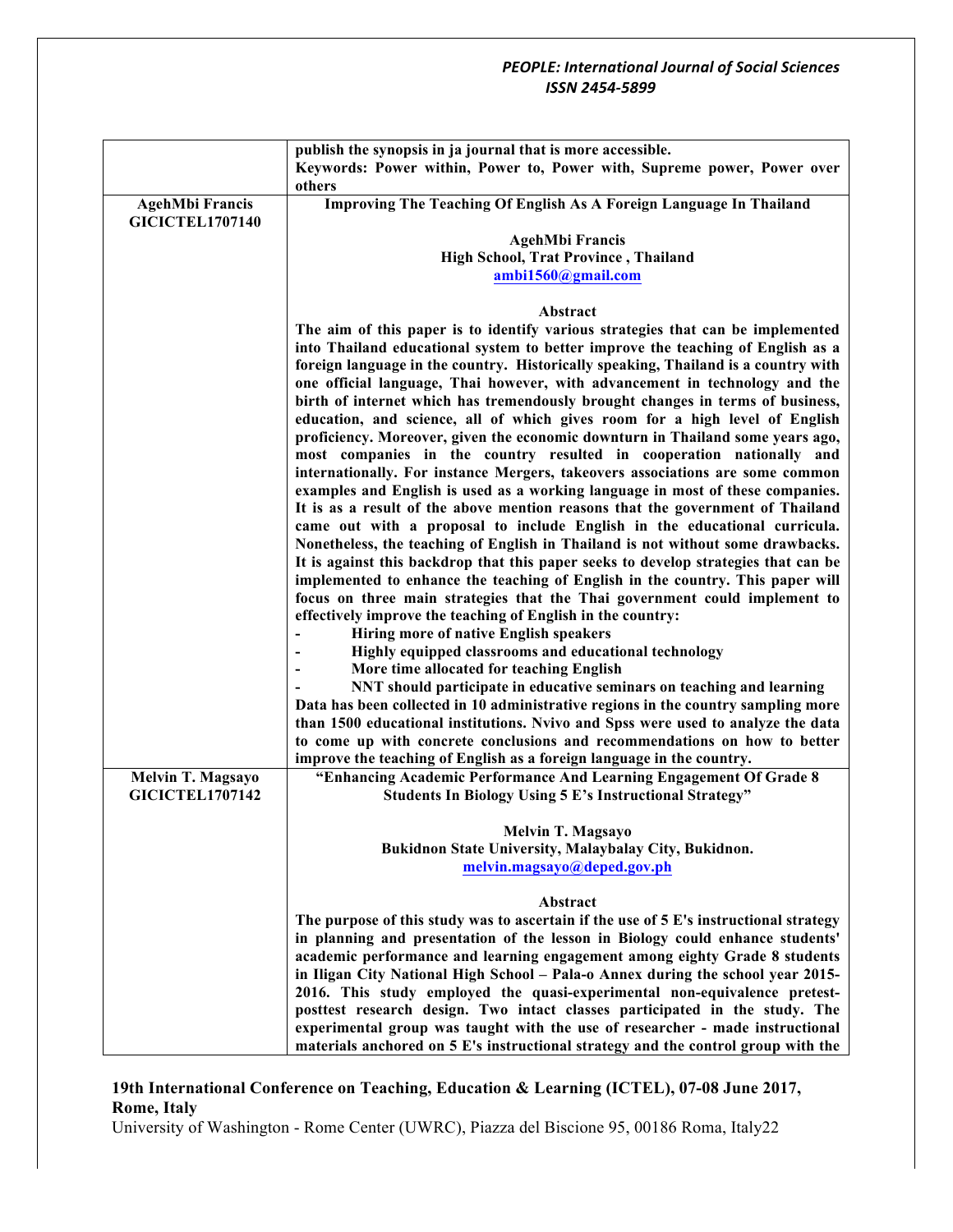|                        | conventional lecture - method using K to 12 Learning Modules.                      |
|------------------------|------------------------------------------------------------------------------------|
|                        | Students' academic performance in Biology was determined using the                 |
|                        | researcher-made Biology Academic Performance Test (BAPT) was used for the          |
|                        | pretest and posttest. Also, the Engaged Learning Index (ELI) was used for          |
|                        | posttest respectively. The academic performance test was given to both groups      |
|                        | before and after the conduct of the lesson in cell division, Mitosis, and Meiosis; |
|                        | while the engaged learning index was tested to both groups after the               |
|                        | implementation of the lesson.                                                      |
|                        | Findings showed that the experimental group had "very satisfactory" academic       |
|                        | performance level; while the control group had "fairly satisfactory" academic      |
|                        | performance level. Learning Engagement in the experimental group was "very         |
|                        | high" and "average" in the control group. Within this study, it was ascertained    |
|                        | that the 5 E's instructional strategy enhances students' academic performance      |
|                        | and learning engagement in Biology.                                                |
|                        | Keywords: 5 E's Instructional Strategy, Academic Performance, Learning             |
|                        | <b>Engagement, Biology, Grade 8</b>                                                |
| EBHOMIELEN, T.O.       | Indigenous Knowledge, The Administration And Development Of Traditional            |
| Ph.D                   | <b>Medicine Among The Esan People Of Nigeria</b>                                   |
| <b>GICICTEL1707144</b> |                                                                                    |
|                        | EBHOMIELEN, T.O. Ph.D                                                              |
|                        | Religious Management and Cultural Studies, Ambrose Alli University P. M. B.        |
|                        | 14, Ekpoma, Edo State, Nigeria                                                     |
|                        | ebhomienlenthomas@yahoo.com                                                        |
|                        |                                                                                    |
|                        | Abstract                                                                           |
|                        | Prior to the introduction of modern western medicine, traditional medicine used    |
|                        | to be the prevalence medical method available to the African people both rural     |
|                        | and urban communities. The administration and development of the traditional       |
|                        | medicine hinged on the indigenous knowledge. Indigenous knowledge is locally       |
|                        | based and related to a more or less set of common values, beliefs, experiences and |
|                        | practices held by a particular tribal group, kinship or indigenous community.      |
|                        | Hence the task of this paper is to examine the impact of indigenous knowledge on   |
|                        | the traditional medicine among the Esan people of Nigeria. The paper gives a       |
|                        | brief history of the Esan people and discusses Esan traditional medicine with a    |
|                        | view to show how the indigenous knowledge affects the practice negatively and      |
|                        | positively. The paper employs the historical, analytical and phenomenological      |
|                        | methodology to achieve its objective. Furthermore, the paper discovers that no     |
|                        | community can excel in the development of traditional medicine without the         |
|                        | application of ethno – science, since there are aliments which are relative to a   |
|                        | given ethnic group. Such ailments are approached within the psychosomatic and      |
|                        | esoteric phenomena. The paper concludes with the recommendation that if            |
|                        | holistic wellbeing must be attained in the arena of medicine indigenous and        |
|                        | western knowledge should complement each other.                                    |
| SaksitSaengboon        | "Learning English Grammar on Sunday"!: Experiences of Adult Thai Learners          |
| <b>GICICTEL1709067</b> | in a TOEFL Tutorial Class                                                          |
|                        |                                                                                    |
|                        | SaksitSaengboon                                                                    |
|                        | School Of Language and Communication, National Institute Of Development            |
|                        | Administration, Bangkok, Thailand                                                  |
|                        | saksit2505@gmail.com<br>teachersaksitatnida@gmail.com                              |
|                        |                                                                                    |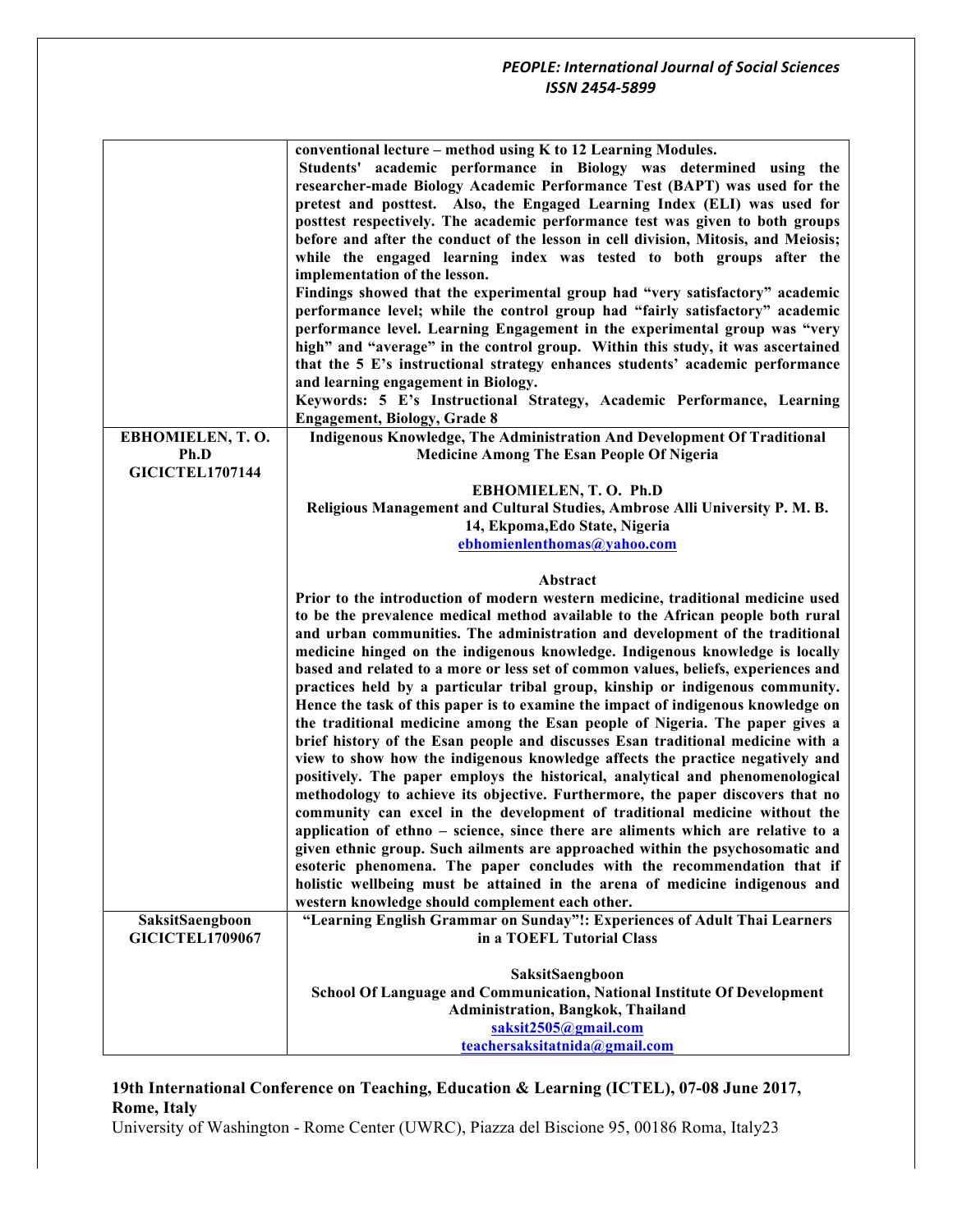| Abstract |
|----------|
|----------|

|                                            | This study examined opinions of Thai learners of English in a TOEFL tutorial<br>class about their experiences in learning the TOEFL grammar through explicit<br>grammar instruction. Participants consisted of 50 learners of mixed age ranges<br>who had enrolled in a TOEFL class at a local university. The analysis of data<br>collected by means of a survey questionnaire, email interviews and teacher's<br>diaries revealed that the majority of the participants found explicit grammar<br>instruction very useful and relevant. In addition, the test-taking strategies they<br>received helped them to cope with a speed test such as TOEFL successfully.<br>Additional key finding was that the tutorial nature of the course helped them to<br>learn effectively, although pair work and small group work were not provided,<br>thereby suggesting that teaching efficacy does not need to be restricted by any<br>particular teaching method. Rather, the findings were reflective of the relevance<br>of "situated pedagogies." In addition, pedagogical and research implications were<br>provided.<br>Keywords: TOEFL tutorial class; explicit grammar instruction; test-taking<br>strategies; situated pedagogies                                                                                                                                                                                                                                                                                                                     |
|--------------------------------------------|---------------------------------------------------------------------------------------------------------------------------------------------------------------------------------------------------------------------------------------------------------------------------------------------------------------------------------------------------------------------------------------------------------------------------------------------------------------------------------------------------------------------------------------------------------------------------------------------------------------------------------------------------------------------------------------------------------------------------------------------------------------------------------------------------------------------------------------------------------------------------------------------------------------------------------------------------------------------------------------------------------------------------------------------------------------------------------------------------------------------------------------------------------------------------------------------------------------------------------------------------------------------------------------------------------------------------------------------------------------------------------------------------------------------------------------------------------------------------------------------------------------------------------------------------------|
| Dr.<br>AmilahbintiAwangAbd                 | The Role of Religious Ethics in Nurturing Critical Thinking: Selected Thought of<br><b>Modern Muslim Thinkers.</b>                                                                                                                                                                                                                                                                                                                                                                                                                                                                                                                                                                                                                                                                                                                                                                                                                                                                                                                                                                                                                                                                                                                                                                                                                                                                                                                                                                                                                                      |
| Rahman<br><b>GICICTEL1707150</b>           | Dr. AmilahbintiAwangAbd Rahman<br><b>International Islamic University Malaysia</b><br>amilah@iium.edu.my                                                                                                                                                                                                                                                                                                                                                                                                                                                                                                                                                                                                                                                                                                                                                                                                                                                                                                                                                                                                                                                                                                                                                                                                                                                                                                                                                                                                                                                |
|                                            | Abstract<br>The discipline of ethics has been one of the most complicated fields in philosophy.<br>Instead of being a tool of providing man with skills in life, the role of religious<br>ethics has been generally reduced to merely dealings with religious private<br>matters. This paper aims at exploring the role of religious ethics in nurturing<br>critical thinking. This paper employs content or textual analysis as its main<br>methodology. This paper analytically discusses the notions of Abdullah Draz and<br>Abd al-Haq Ansari in exploring the potentials of ethics in Islam as revenue of<br>grooming critical thinking skill. It begins with their discourse on the true identity<br>of ethics in Islam. Then it exposes to the role of cognitive thinking and its scope.<br>Finally the paper touches on their invaluable suggestions for human freedom and<br>critical thinking to function. Surprisingly, both of the thinkers widely discuss<br>about critical thinking practices in their solutions from the perspectives of<br>religious ethics. They also corrected the idea that religion is all about imposing<br>rules. On the contrary, it is man's mandatory responsibility to choose his proper<br>action which involves critical thinking in all categories of actions, as reflected by<br>revelation. This exposure of idea will further enhance the role of religions in<br>thinking skill, which is not much explored so far.<br>Keywords: Religious ethics, Critical thinking, Abdullah Draz, Abd al-Haq Ansari |
| <b>Rickey Lu</b><br><b>GICICTEL1707152</b> | The pragmatics of discourse markers: Turn-taking strategies<br><b>Rickey Lu</b>                                                                                                                                                                                                                                                                                                                                                                                                                                                                                                                                                                                                                                                                                                                                                                                                                                                                                                                                                                                                                                                                                                                                                                                                                                                                                                                                                                                                                                                                         |
|                                            | Assistant Lecturer, English Language Teaching Unit, The Chinese University of<br><b>Hong Kong, Hong Kong</b><br>rickeylu@gmail.com                                                                                                                                                                                                                                                                                                                                                                                                                                                                                                                                                                                                                                                                                                                                                                                                                                                                                                                                                                                                                                                                                                                                                                                                                                                                                                                                                                                                                      |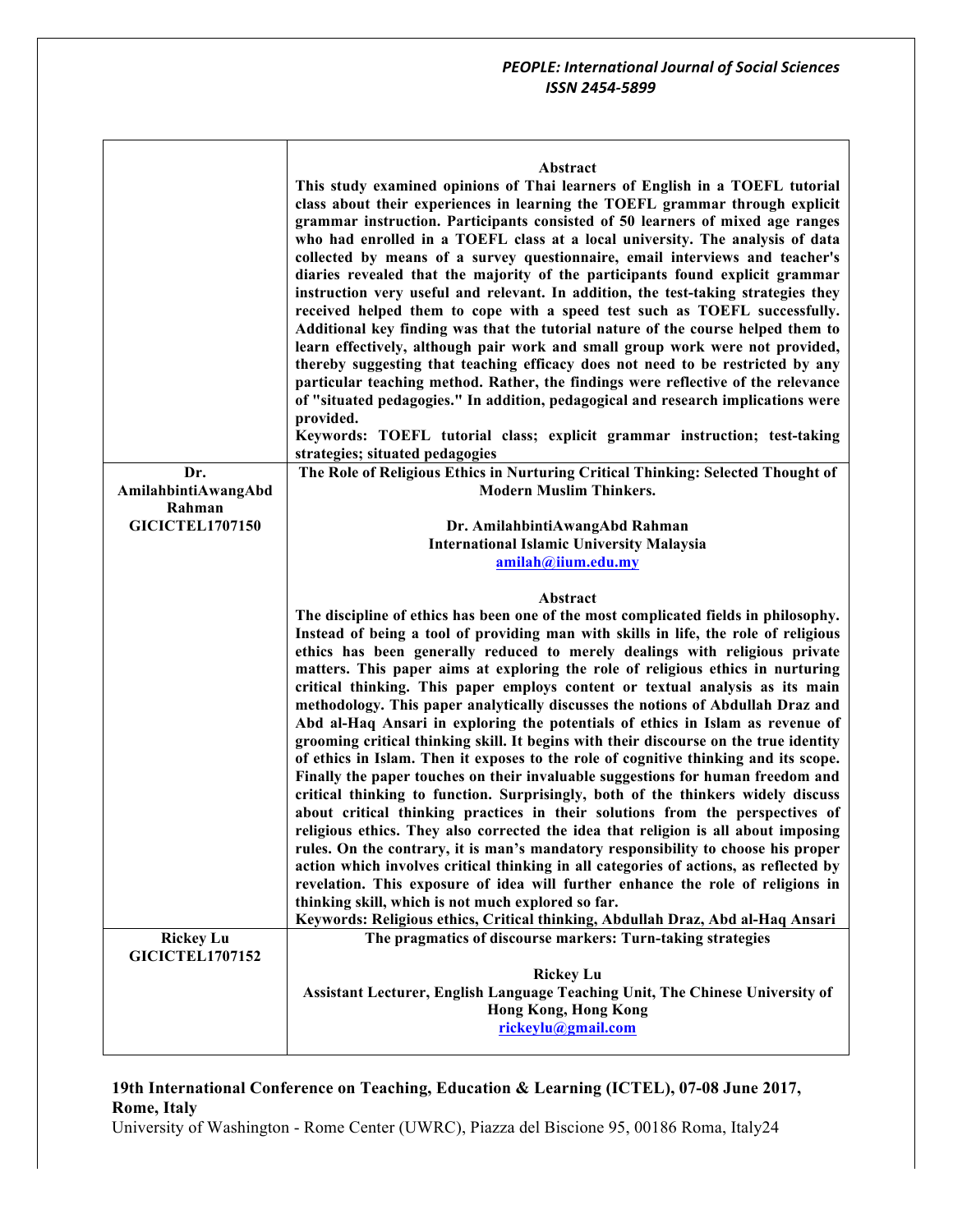|                        | Abstract                                                                               |
|------------------------|----------------------------------------------------------------------------------------|
|                        | For non-native speakers of English, achieving natural fluency and flow in spoken       |
|                        | language is often more difficult than writing. Oral fluency in a second language is    |
|                        |                                                                                        |
|                        | often paired to cultural pragmatic understandings of speech and turn taking. As        |
|                        | language teachers, the authors of this paper examine discourse markers usage           |
|                        | between a non-native and native speaker of English through a case study                |
|                        | interaction. Possible discrepancies between pragmatic understandings will be           |
|                        |                                                                                        |
|                        | discussed and pedagogical implications will be examined.                               |
|                        | Keywords: Conversation analysis, discourse markers, linguistics, TESOL,                |
|                        | pragmatics                                                                             |
| Dr. WaheedHammad       | Review of research on educational leadership and management in Arab countries:         |
|                        |                                                                                        |
| <b>GICICTEL1707153</b> | An analysis of publication trends and research topics and methods                      |
|                        |                                                                                        |
|                        | Dr. WaheedHammad                                                                       |
|                        | College of Education, Sultan Qaboos university, Muscat, Oman                           |
|                        | whammad@squ.edu.om                                                                     |
|                        |                                                                                        |
|                        | waheedhammad@gmail.com                                                                 |
|                        |                                                                                        |
|                        | Abstract                                                                               |
|                        | The past two decades have witnessed calls for extending the study of educational       |
|                        | leadership and management beyond mainstream "Western" educational contexts.            |
|                        |                                                                                        |
|                        | The purpose has been to develop a better understanding of how leadership and           |
|                        | management are practiced in other international settings. This paper presents the      |
|                        | results of a review of research literature on educational leadership and               |
|                        | management in the Arab region between 2000 and 2016. The study employed a              |
|                        | quantitative descriptive form of review of 45 papers published in eight                |
|                        |                                                                                        |
|                        | international journals in the field of educational leadership and management over      |
|                        | this period. The review included trends of publication volume and geographical         |
|                        | distribution, in addition to research topics and methods used by scholars studying     |
|                        | educational leadership and management in Arab countries. The study found that          |
|                        |                                                                                        |
|                        | research on educational leadership and management in Arab countries is still in        |
|                        | its infancy as the volume of studies related to the region is quite little compared to |
|                        | the total volume of research published in the journals under investigation.            |
|                        | Examination of the research topics revealed that scholars in the region were more      |
|                        |                                                                                        |
|                        | interested in topics related to school leadership. Although quantitative research      |
|                        | methods were more prevalent in this literature, interest in qualitative methods        |
|                        | has been rising recently.                                                              |
|                        | The effectiveness of e-learning methods in relationto computer-based testing: a        |
|                        | case study                                                                             |
|                        |                                                                                        |
|                        |                                                                                        |
|                        | ŽeljkoKrneta                                                                           |
|                        | Faculty of Sport and Physical Education, University of Novi Sad                        |
|                        | krnetazeljko@gmail.com                                                                 |
|                        |                                                                                        |
|                        |                                                                                        |
|                        | Abstract                                                                               |
| <b>ŽeljkoKrneta</b>    | The purpose of this study was to investigate possibility of additional long distance   |
| <b>GICICTEL1707155</b> | learning as a means of preparing students for final exam. The long distance            |
|                        | learning was conducted over the Moodle platform, in the form of a course               |
|                        | comprised of materials from Applied Statistics. Each lesson consisted of, apart        |
|                        |                                                                                        |
|                        | from textual and graphical elements, 5-10 questions concerning the lesson. The         |
|                        | students were free to choose whether or not they would access the course, without      |

# **19th International Conference on Teaching, Education & Learning (ICTEL), 07-08 June 2017, Rome, Italy**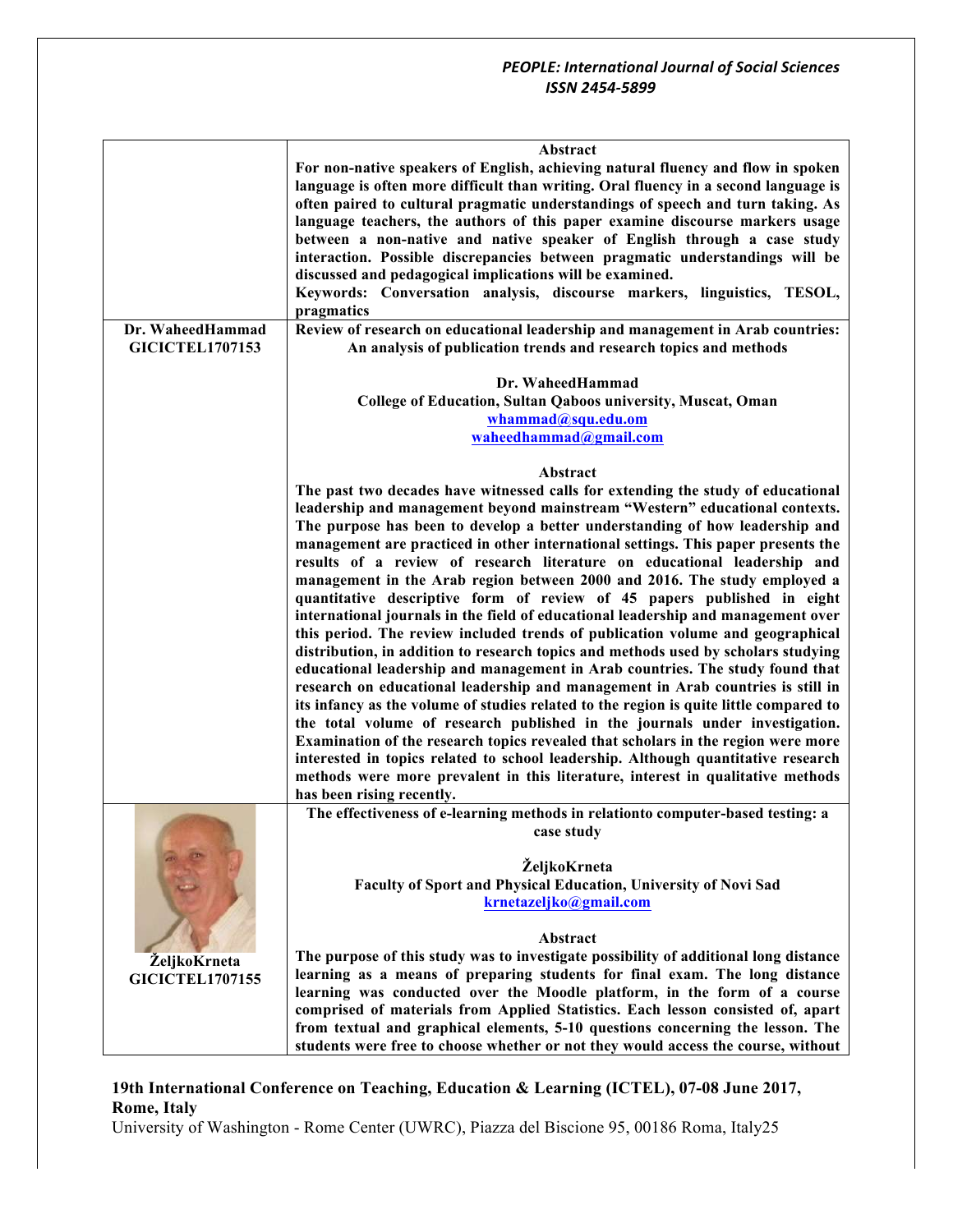| <b>ESIOBU, Gladys</b><br>Obianuju<br><b>GICICTEL1707156</b> | any limitations. The final was organized via a computer based test consisting of 30<br>randomly generated questions from a bank of 90 questions, with each question<br>bearing 1 point.<br>The sample comprised 75 of students divided into two groups depending on<br>whether or not they used the course in order to prepare for the exam. The<br>efficiency of preparing for an exam using a combined approach was tested by<br>using a t test for independent samples.<br>The results showed that the students who used the online course during their<br>preparation for the exam had a statistically significant increase in success when<br>compared to those that did not ( $t=3.94$ ; $p=0.001$ ). The students that used the<br>online course averaged $19,8\pm4,2$ score on the test, as well as 78% success rate<br>while the group that did not use the course averaged $15,8\pm4,1$ points and a success<br>rate of 28%.<br>The analysis of this case highlighted the benefits of long distance learning. The<br>well-illustrated and clearly elucidated teaching material of the course contributed<br>to the better understanding and recognition of statistical terminology. The<br>presence of questions related to the lesson topic helped focus the students'<br>attention towards important segments of the teaching material. Further<br>enhancement of virtual courses and the tests themselves (adaptive method) will be<br>the future goals of our further efforts at increasing the successfulness of studying.<br>Keywords: final exam, preparation, e-learning, success<br>Impact Of Constructivist-Based Teaching Mode On PostgraduateDiploma<br><b>Teachers' Learning Outcomes: The Nigerian Experience</b> |
|-------------------------------------------------------------|-------------------------------------------------------------------------------------------------------------------------------------------------------------------------------------------------------------------------------------------------------------------------------------------------------------------------------------------------------------------------------------------------------------------------------------------------------------------------------------------------------------------------------------------------------------------------------------------------------------------------------------------------------------------------------------------------------------------------------------------------------------------------------------------------------------------------------------------------------------------------------------------------------------------------------------------------------------------------------------------------------------------------------------------------------------------------------------------------------------------------------------------------------------------------------------------------------------------------------------------------------------------------------------------------------------------------------------------------------------------------------------------------------------------------------------------------------------------------------------------------------------------------------------------------------------------------------------------------------------------------------------------------------------------------------------------------------------------------------------------|
|                                                             | <b>ESIOBU, Gladys Obianuju (Prof.)</b>                                                                                                                                                                                                                                                                                                                                                                                                                                                                                                                                                                                                                                                                                                                                                                                                                                                                                                                                                                                                                                                                                                                                                                                                                                                                                                                                                                                                                                                                                                                                                                                                                                                                                                    |
|                                                             | University of Lagos, Faculty of Education, Department of Science and Technology                                                                                                                                                                                                                                                                                                                                                                                                                                                                                                                                                                                                                                                                                                                                                                                                                                                                                                                                                                                                                                                                                                                                                                                                                                                                                                                                                                                                                                                                                                                                                                                                                                                           |
|                                                             | <b>Education, Lagos, Nigeria</b>                                                                                                                                                                                                                                                                                                                                                                                                                                                                                                                                                                                                                                                                                                                                                                                                                                                                                                                                                                                                                                                                                                                                                                                                                                                                                                                                                                                                                                                                                                                                                                                                                                                                                                          |
|                                                             | gladysesiobu@yahoo.com                                                                                                                                                                                                                                                                                                                                                                                                                                                                                                                                                                                                                                                                                                                                                                                                                                                                                                                                                                                                                                                                                                                                                                                                                                                                                                                                                                                                                                                                                                                                                                                                                                                                                                                    |
|                                                             | <b>ABSTRACT</b>                                                                                                                                                                                                                                                                                                                                                                                                                                                                                                                                                                                                                                                                                                                                                                                                                                                                                                                                                                                                                                                                                                                                                                                                                                                                                                                                                                                                                                                                                                                                                                                                                                                                                                                           |
|                                                             | Students' under-performance in the Science has often been hinged on teachers'<br>reliance on lecture method of teaching. Constructivist teaching posits learning to                                                                                                                                                                                                                                                                                                                                                                                                                                                                                                                                                                                                                                                                                                                                                                                                                                                                                                                                                                                                                                                                                                                                                                                                                                                                                                                                                                                                                                                                                                                                                                       |
|                                                             | be an active process rather than passive. The student is an active participant in<br>the teaching and learning process through sharing in the meaning of the subject                                                                                                                                                                                                                                                                                                                                                                                                                                                                                                                                                                                                                                                                                                                                                                                                                                                                                                                                                                                                                                                                                                                                                                                                                                                                                                                                                                                                                                                                                                                                                                      |
|                                                             | matter with the teacher thereby constructing own meaning of what is to be                                                                                                                                                                                                                                                                                                                                                                                                                                                                                                                                                                                                                                                                                                                                                                                                                                                                                                                                                                                                                                                                                                                                                                                                                                                                                                                                                                                                                                                                                                                                                                                                                                                                 |
|                                                             | learnt. This study verified the impact of a constructivist instructional package on                                                                                                                                                                                                                                                                                                                                                                                                                                                                                                                                                                                                                                                                                                                                                                                                                                                                                                                                                                                                                                                                                                                                                                                                                                                                                                                                                                                                                                                                                                                                                                                                                                                       |
|                                                             | 15 Postgraduate Diploma in Education (PGDE) biology student teachers'<br>perception and readiness to adopt pragmatic paradigm shift towards                                                                                                                                                                                                                                                                                                                                                                                                                                                                                                                                                                                                                                                                                                                                                                                                                                                                                                                                                                                                                                                                                                                                                                                                                                                                                                                                                                                                                                                                                                                                                                                               |
|                                                             | constructivist mode of teaching. A pre-test, post-test research design was                                                                                                                                                                                                                                                                                                                                                                                                                                                                                                                                                                                                                                                                                                                                                                                                                                                                                                                                                                                                                                                                                                                                                                                                                                                                                                                                                                                                                                                                                                                                                                                                                                                                |
|                                                             | adopted. The PGDE student teachers' inclination to and actual use of the<br>constructivist teaching mode during and after the twelve (12) weeks teaching                                                                                                                                                                                                                                                                                                                                                                                                                                                                                                                                                                                                                                                                                                                                                                                                                                                                                                                                                                                                                                                                                                                                                                                                                                                                                                                                                                                                                                                                                                                                                                                  |
|                                                             | practice in Secondary schools were verified. Instruments developed and used for                                                                                                                                                                                                                                                                                                                                                                                                                                                                                                                                                                                                                                                                                                                                                                                                                                                                                                                                                                                                                                                                                                                                                                                                                                                                                                                                                                                                                                                                                                                                                                                                                                                           |
|                                                             | this study include: Constructivist Instructional Package, Semi- structured<br>Interview, Questionnaire on Teachers' Perceptions of Constructivist teaching                                                                                                                                                                                                                                                                                                                                                                                                                                                                                                                                                                                                                                                                                                                                                                                                                                                                                                                                                                                                                                                                                                                                                                                                                                                                                                                                                                                                                                                                                                                                                                                |
|                                                             | mode, Questionnaire on Teachers' Disposition to the use of Constructivist                                                                                                                                                                                                                                                                                                                                                                                                                                                                                                                                                                                                                                                                                                                                                                                                                                                                                                                                                                                                                                                                                                                                                                                                                                                                                                                                                                                                                                                                                                                                                                                                                                                                 |
|                                                             | Teaching mode and an Observational Schedule on use of Constructivist-based                                                                                                                                                                                                                                                                                                                                                                                                                                                                                                                                                                                                                                                                                                                                                                                                                                                                                                                                                                                                                                                                                                                                                                                                                                                                                                                                                                                                                                                                                                                                                                                                                                                                |
|                                                             | Instructional package. Results showed that PGDE biology students exposed to the                                                                                                                                                                                                                                                                                                                                                                                                                                                                                                                                                                                                                                                                                                                                                                                                                                                                                                                                                                                                                                                                                                                                                                                                                                                                                                                                                                                                                                                                                                                                                                                                                                                           |
|                                                             | Constructivist-based Instructional Package experienced a significant paradigm<br>shift towards a constructivist perspective of teaching. This change was found to be                                                                                                                                                                                                                                                                                                                                                                                                                                                                                                                                                                                                                                                                                                                                                                                                                                                                                                                                                                                                                                                                                                                                                                                                                                                                                                                                                                                                                                                                                                                                                                      |
|                                                             | due to the teachers' acquisition of the unique constructivists' conceptions of the                                                                                                                                                                                                                                                                                                                                                                                                                                                                                                                                                                                                                                                                                                                                                                                                                                                                                                                                                                                                                                                                                                                                                                                                                                                                                                                                                                                                                                                                                                                                                                                                                                                        |
|                                                             | roles of teacher and students in the teaching/ learning process. No gender                                                                                                                                                                                                                                                                                                                                                                                                                                                                                                                                                                                                                                                                                                                                                                                                                                                                                                                                                                                                                                                                                                                                                                                                                                                                                                                                                                                                                                                                                                                                                                                                                                                                |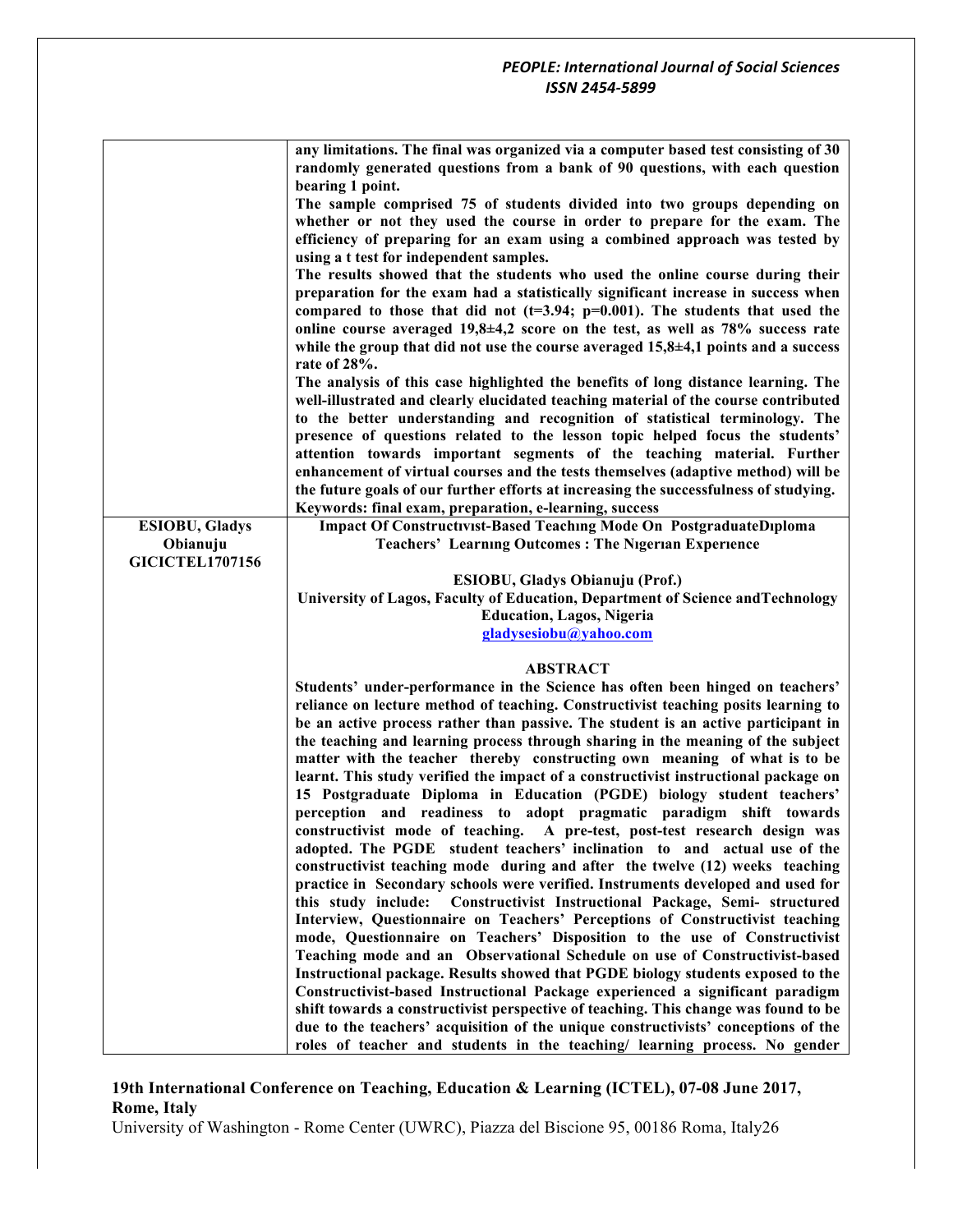|                                                | difference was observed in the student teachers' application of constructivist -<br>based teaching mode during the teaching practice period. However, sustained use<br>of the constructivist- based teaching mode in the schools was more with the<br>female PGDE teachers. These and other findings as well as implications of<br>findings are discussed in the paper.<br>Keyword: Constructivist Instructional Package, Perception, inclination, PGDE<br><b>Student Teachers, Gender.</b> |
|------------------------------------------------|---------------------------------------------------------------------------------------------------------------------------------------------------------------------------------------------------------------------------------------------------------------------------------------------------------------------------------------------------------------------------------------------------------------------------------------------------------------------------------------------|
| <b>Samar Masood</b>                            | <b>University Ranking System in Social Development Context</b>                                                                                                                                                                                                                                                                                                                                                                                                                              |
| <b>GICICTEL1707157</b>                         |                                                                                                                                                                                                                                                                                                                                                                                                                                                                                             |
|                                                | <b>Samar Masood</b><br>Department of Management Sciences, Comsats Institute of Information<br>Technology, WahCantt, Pakistan                                                                                                                                                                                                                                                                                                                                                                |
|                                                | samar.masood@hitecuni.edu.pk                                                                                                                                                                                                                                                                                                                                                                                                                                                                |
|                                                | samar-masood2012@hotmail.com                                                                                                                                                                                                                                                                                                                                                                                                                                                                |
|                                                | Abstract                                                                                                                                                                                                                                                                                                                                                                                                                                                                                    |
|                                                | This paper aims to evaluate at some theoretical and methodological issues                                                                                                                                                                                                                                                                                                                                                                                                                   |
|                                                | underlying global and local university rankings and in particular their link with                                                                                                                                                                                                                                                                                                                                                                                                           |
|                                                | university excellence. The study aimed at identifying social development                                                                                                                                                                                                                                                                                                                                                                                                                    |
|                                                | indicators that could impact the education system of Pakistan and aligned them                                                                                                                                                                                                                                                                                                                                                                                                              |
|                                                | with university ranking system. Also, a new multidimensional university ranking<br>criteria<br>is introduced<br>to create<br>focus<br>only<br>not<br>on<br>research<br>and                                                                                                                                                                                                                                                                                                                  |
|                                                | internationalization, but all the other factors pertaining to university                                                                                                                                                                                                                                                                                                                                                                                                                    |
|                                                | performance. And finally creating a link between social development indicators                                                                                                                                                                                                                                                                                                                                                                                                              |
|                                                | and multidimensional factors related to university ranking system of higher                                                                                                                                                                                                                                                                                                                                                                                                                 |
|                                                | education.                                                                                                                                                                                                                                                                                                                                                                                                                                                                                  |
|                                                | This paper draws on university ranking system at global and local level and uses<br>secondary sources and descriptive data to collect existing information regarding                                                                                                                                                                                                                                                                                                                        |
|                                                | university ranking to draw conclusion out of it.                                                                                                                                                                                                                                                                                                                                                                                                                                            |
|                                                | The results mainly are of importance of university ranking system in higher                                                                                                                                                                                                                                                                                                                                                                                                                 |
|                                                | education context to assess university excellence at global and local level.                                                                                                                                                                                                                                                                                                                                                                                                                |
|                                                | Importance of social development indicators in specific to underdeveloped                                                                                                                                                                                                                                                                                                                                                                                                                   |
|                                                | countries like Pakistan is considered and their role in evolving a new university<br>ranking system is also shown.                                                                                                                                                                                                                                                                                                                                                                          |
|                                                | The limitation of number of indicators considered is seen and standardization of                                                                                                                                                                                                                                                                                                                                                                                                            |
|                                                | them should be needed. Measurement of U-Multirank as a new indicator is a new                                                                                                                                                                                                                                                                                                                                                                                                               |
|                                                | concept which is still in feasibility stage so its implementation with respect to any                                                                                                                                                                                                                                                                                                                                                                                                       |
|                                                | university is yet to be seen. Lastly, there is a risk for universities to focus on a<br>proposed ranking system regarding funds and efforts involved.                                                                                                                                                                                                                                                                                                                                       |
|                                                | This paper carry out a framework that has proven to be useful in improving the                                                                                                                                                                                                                                                                                                                                                                                                              |
|                                                | ranking criteria at global and local level related to university structure. Not much                                                                                                                                                                                                                                                                                                                                                                                                        |
|                                                | work is done in evolving university ranking system based on multidimensional                                                                                                                                                                                                                                                                                                                                                                                                                |
|                                                | indicators and alignment with social development indicators.                                                                                                                                                                                                                                                                                                                                                                                                                                |
|                                                | Keywords: Academic Quality, Higher Education, University Rankings, Social                                                                                                                                                                                                                                                                                                                                                                                                                   |
|                                                | <b>Development Indicators, Multidimensional Factors</b>                                                                                                                                                                                                                                                                                                                                                                                                                                     |
| Muhammad Abdul hafiz<br><b>GICICTEL1707170</b> | Social Emotional Health Survey System, Gratitude and Academic Performance                                                                                                                                                                                                                                                                                                                                                                                                                   |
|                                                | among Students College who Memorizing Qur'an (Hafizh al-Qur'an)                                                                                                                                                                                                                                                                                                                                                                                                                             |
|                                                | <b>Muhammad Abdul Hafiz</b>                                                                                                                                                                                                                                                                                                                                                                                                                                                                 |
|                                                | Department of psychology, faculty Of Psychology and Social-Culture Science,                                                                                                                                                                                                                                                                                                                                                                                                                 |
|                                                | Islamic University Of Indonesia, Yogyakarta, Indonesia                                                                                                                                                                                                                                                                                                                                                                                                                                      |

# **19th International Conference on Teaching, Education & Learning (ICTEL), 07-08 June 2017, Rome, Italy**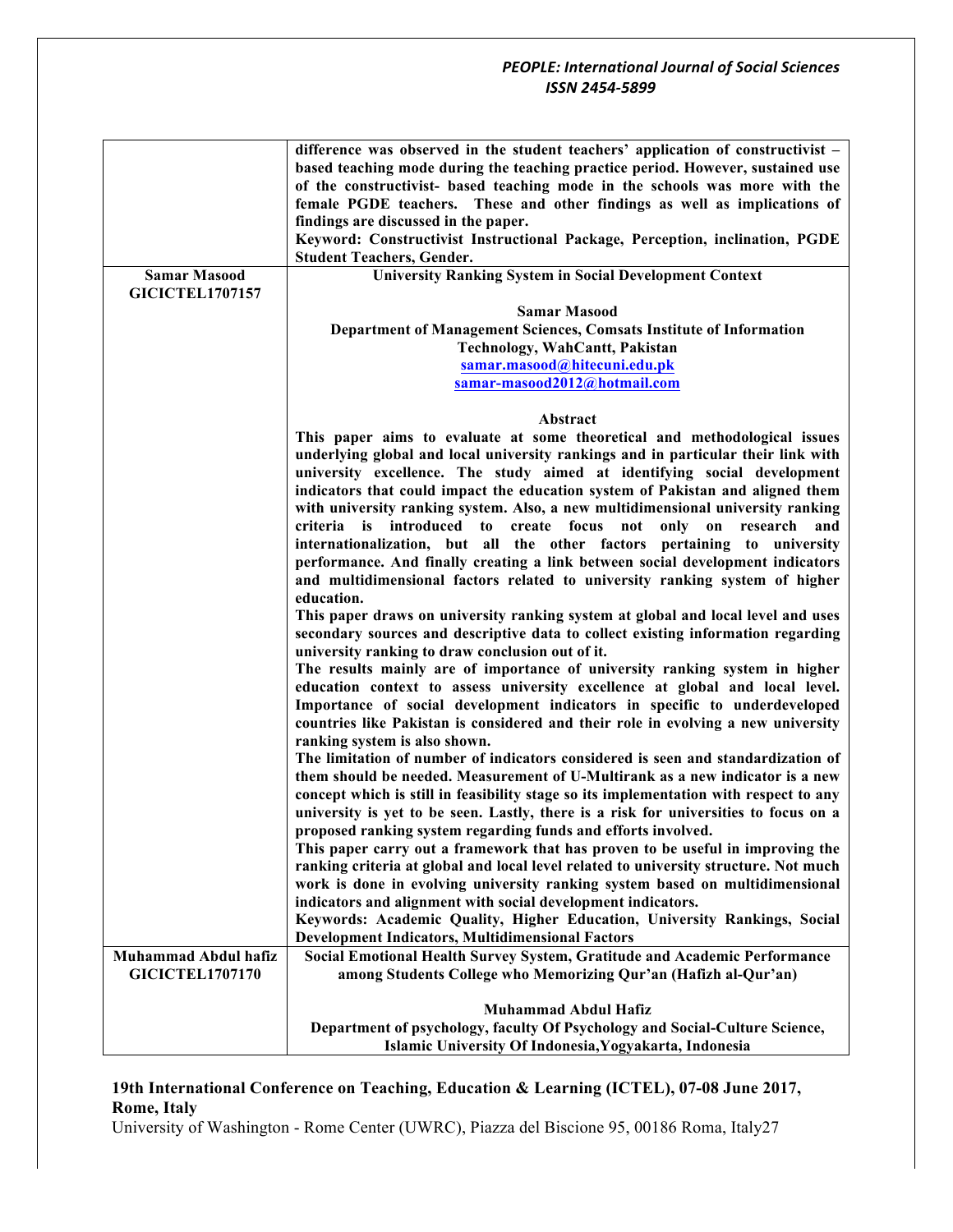|                            | hafidz17.bahmim@gmail.com                                                                                                                                                                                                                                      |
|----------------------------|----------------------------------------------------------------------------------------------------------------------------------------------------------------------------------------------------------------------------------------------------------------|
|                            | hafidzbahmim17@gmail.com                                                                                                                                                                                                                                       |
|                            |                                                                                                                                                                                                                                                                |
|                            | HarizEnggar., S.Psi, M.Psi                                                                                                                                                                                                                                     |
|                            | Department of Psychology, Islamic University of Indonesia                                                                                                                                                                                                      |
|                            | Abstract                                                                                                                                                                                                                                                       |
|                            | Academic Performance is the results of student learning activities during their                                                                                                                                                                                |
|                            | lectures, so that students can obtain good results required to do the tasks and take<br>the exam. Memorizing al-Qur'an is one of the main activities of students outside<br>the lectures portion, designation for the memorization of the Qur'an called Hafizh |
|                            | Qur'an. This research aims to examine the relationship between Social emotional<br>health survey system (SEHS-S), Gratitude and Academic Performance among<br>students college that Hafizh Qur'an. Participants will be involved in this research              |
|                            | were college students that memorize al-Qur'an at least one section of al-Qur'an.<br>The data collected use an adaptation scale of SEHS-S (Furlong, 2015), Gratitude                                                                                            |
|                            | (Rusydi, 2016) and Academic Performance use GPA (Grade point average). The                                                                                                                                                                                     |
|                            | hypothesis in this study is a positive relationship between SEHS-S and Academic                                                                                                                                                                                |
|                            | Performance, Gratitude and Academic Performance.                                                                                                                                                                                                               |
|                            | Keywords: Social emotional health system survey (SEHS-S), Gratitude, Academic                                                                                                                                                                                  |
| David W. Kim               | Performance, hafizh Qur'an, students college<br>Child Welfare, Leprosy, and Mental Illness: Australian Medical Volunteerism in                                                                                                                                 |
| <b>GICICTEL1707171</b>     | <b>Modern Korea (1902-1941)</b>                                                                                                                                                                                                                                |
|                            |                                                                                                                                                                                                                                                                |
|                            | David W. Kim                                                                                                                                                                                                                                                   |
|                            | <b>Australian National University</b>                                                                                                                                                                                                                          |
|                            | davidwj kim@yahoo.co.uk                                                                                                                                                                                                                                        |
|                            |                                                                                                                                                                                                                                                                |
|                            | Abstract                                                                                                                                                                                                                                                       |
|                            | Modern Korea witnessed a historical transition from the monarchy era of the                                                                                                                                                                                    |
|                            | Korean Empire (1897-1910) to the colonial reign of the Japanese Empire (1910-                                                                                                                                                                                  |
|                            | 1945). During this time, over seventy Australian men and women voluntarily came                                                                                                                                                                                |
|                            | to the Korean peninsula and dedicated their lives to the local enlightenment of the                                                                                                                                                                            |
|                            | Kyŏngnam province. While the colonial policy of modernisation was gradually<br>harsh, the liberal ideology of Australian workers under the spirit of the Student                                                                                               |
|                            | Volunteer Movement (SVM) emitted a glow in the traditional Confucian nation.                                                                                                                                                                                   |
|                            | Regional improvements of education, health, and culture were the main concerns,                                                                                                                                                                                |
|                            | as they made developments for the less privileged people of the society, including                                                                                                                                                                             |
|                            | women and children. Among them, how did they involve the public health of                                                                                                                                                                                      |
|                            | Korea? What was their strategy to improve the local health in Kyŏngnam                                                                                                                                                                                         |
|                            | province? What was their impact on the modernisation of Korean medical science?                                                                                                                                                                                |
|                            | Considering testimonial sources of official correspondence, personal diaries, local                                                                                                                                                                            |
|                            | and international newspapers, original publications, and diplomatic documents,                                                                                                                                                                                 |
|                            | this paper will not only explore the historical development of the regional health in                                                                                                                                                                          |
|                            | the context of Korean renaissance but will also argue that the initiation of                                                                                                                                                                                   |
|                            | practicing the modern medical and health technology positively challenged the                                                                                                                                                                                  |
|                            | traditional concepts of sickness and treatment, especially for child welfare, leprosy,                                                                                                                                                                         |
|                            | and mental illness.<br>Keywords: Australian volunteerism, Kyŏngnam, modern Korea, leprosy, and                                                                                                                                                                 |
|                            | <b>Charles McLaren</b>                                                                                                                                                                                                                                         |
| <b>Nesren Salah El-Din</b> | How can Distributed Leadership turn Schools into Professional Learning                                                                                                                                                                                         |

# **19th International Conference on Teaching, Education & Learning (ICTEL), 07-08 June 2017, Rome, Italy**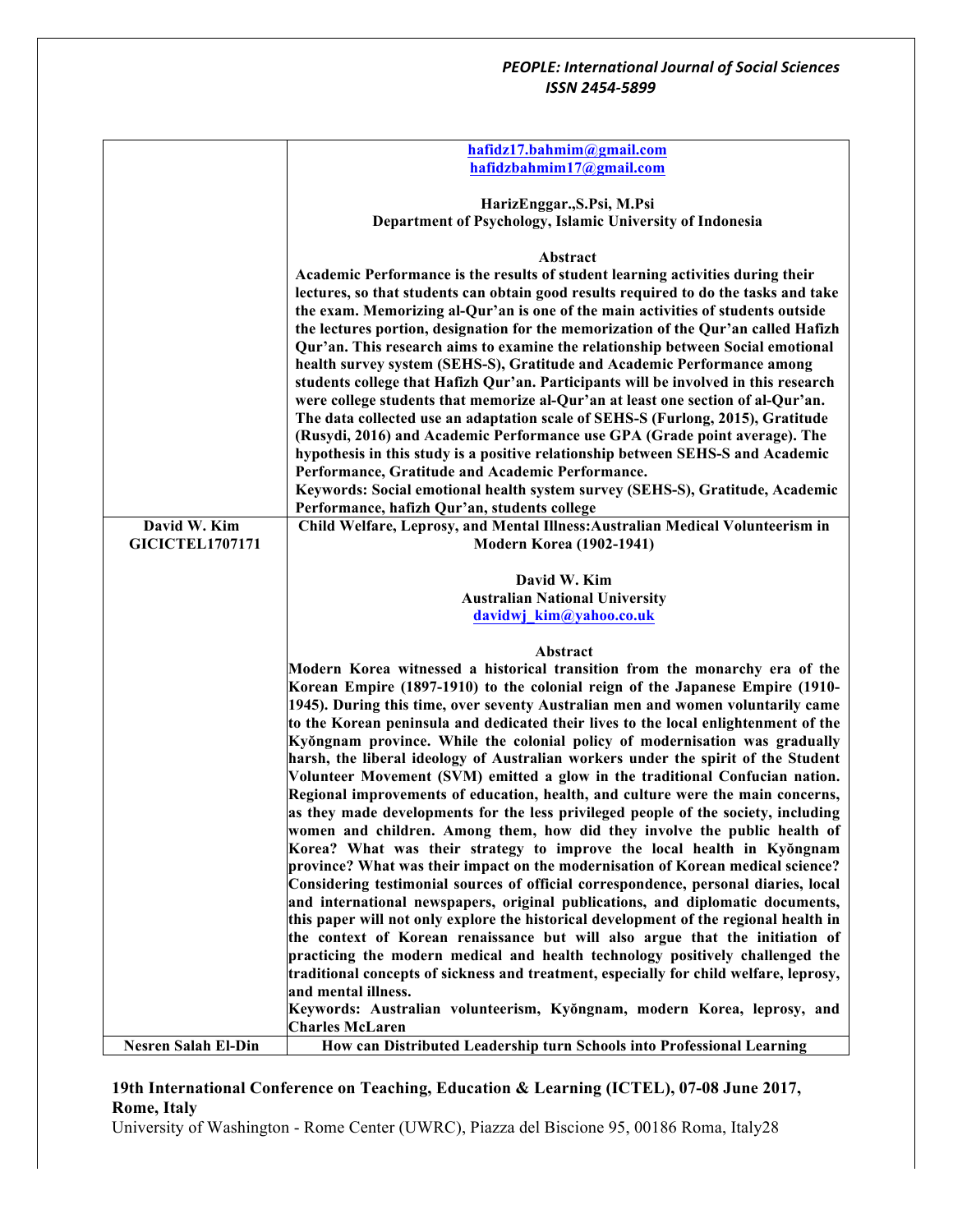| <b>GICICTEL1707172</b>                         | <b>Communities in Oman?</b>                                                                                                                                                                                                                                                                                                    |
|------------------------------------------------|--------------------------------------------------------------------------------------------------------------------------------------------------------------------------------------------------------------------------------------------------------------------------------------------------------------------------------|
|                                                | Yasser F.H. Al-Mahdy<br>Educational Foundations & Administration, College of Education, Sultan Qaboos<br>University , Muscat, Oman<br>yfathy@squ.edu.om                                                                                                                                                                        |
|                                                | <b>Nesren Salah El-Din</b><br><b>Educational Foundations &amp; Administration, College of Education, Sultan Qaboos</b><br>University, , Muscat, Oman<br>nesren@squ.edu.om                                                                                                                                                      |
|                                                | <b>Purpose</b><br>- The Purpose of this study was to investigate the effect of Distributed Leadership<br>(DL) on the dimensions of Professional Learning Communities (PLCs) in Omani<br>School.                                                                                                                                |
|                                                | Design/methodology/approach<br>- The study sampled 355 teachers in Oman using Distributed Leadership Scale<br>(Özer and Beycioğlu,2013), and PLCA-R questionnaire developed by (Olivier;<br>Hipp, & Huffman, 2010).<br><b>Findings</b>                                                                                         |
|                                                | - Distributed leadership were positive and significant predictor of the dimensions<br>of Professional Learning Communities. The Omani teachers had high perception<br>of the Distributed leadership and the dimensions of Professional Learning<br>Communities. Results also supported the role of Distributed leadership as a |
|                                                | pathway to turn into Professional Learning Communities.<br>Originality/value<br>- This study provides some empirical evidence on the role of Distributed leadership<br>as a pathway to turn into Professional Learning Communities in Oman.<br>Paper type Research paper                                                       |
| Yasser F.H. Al-Mahdy<br><b>GICICTEL1707173</b> | Keywords: Distributed leadership, Professional Learning Communities, Oman<br>How can Distributed Leadership turn Schools into Professional Learning<br><b>Communities in Oman?</b>                                                                                                                                             |
|                                                | Yasser F.H. Al-Mahdy<br>Educational Foundations & Administration, College of Education, Sultan Qaboos<br>University , Muscat, Oman<br>yfathy@squ.edu.om                                                                                                                                                                        |
|                                                | <b>Nesren Salah El-Din</b><br>Educational Foundations & Administration, College of Education, Sultan Qaboos<br>University , Muscat, Oman<br>nesren@squ.edu.om                                                                                                                                                                  |
|                                                | <b>Purpose</b><br>- The Purpose of this study was to investigate the effect of Distributed Leadership<br>(DL) on the dimensions of Professional Learning Communities (PLCs) in Omani<br>School.<br>Design/methodology/approach                                                                                                 |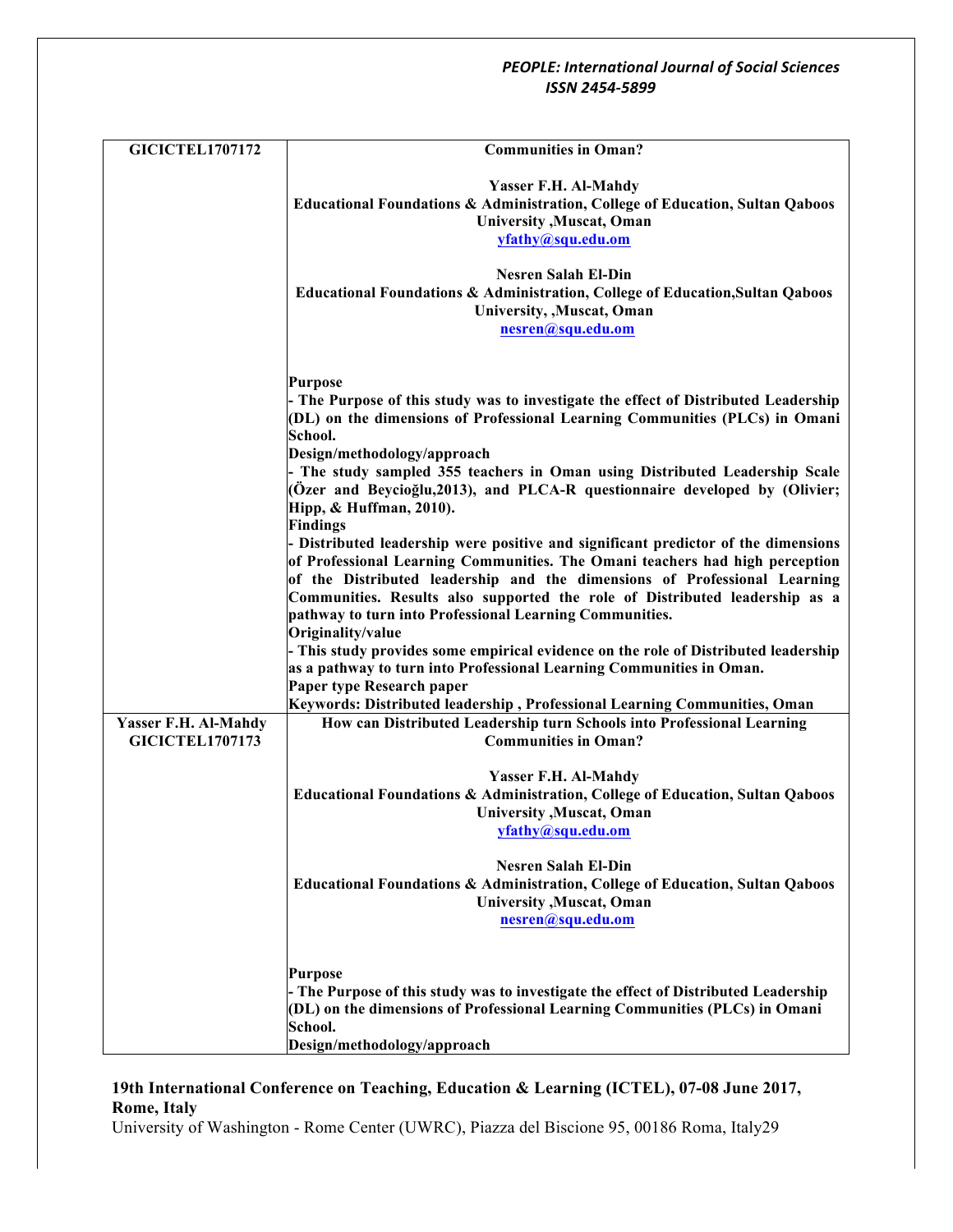|                        | - The study sampled 355 teachers in Oman using Distributed Leadership Scale<br>(Özer and Beycioğlu, 2013), and PLCA-R questionnaire developed by (Olivier;<br>Hipp, & Huffman, 2010). |
|------------------------|---------------------------------------------------------------------------------------------------------------------------------------------------------------------------------------|
|                        | <b>Findings</b>                                                                                                                                                                       |
|                        | - Distributed leadership were positive and significant predictor of the dimensions                                                                                                    |
|                        | of Professional Learning Communities. The Omani teachers had high perception                                                                                                          |
|                        | of the Distributed leadership and the dimensions of Professional Learning                                                                                                             |
|                        | Communities. Results also supported the role of Distributed leadership as a                                                                                                           |
|                        | pathway to turn into Professional Learning Communities.                                                                                                                               |
|                        | Originality/value                                                                                                                                                                     |
|                        | - This study provides some empirical evidence on the role of Distributed leadership                                                                                                   |
|                        | as a pathway to turn into Professional Learning Communities in Oman.                                                                                                                  |
|                        | Paper type Research paper                                                                                                                                                             |
|                        | Keywords: Distributed leadership, Professional Learning Communities, Oman                                                                                                             |
| MulatAbaye             | Active Learning: Practices and Challenges in Second Cycle Primary Schools of                                                                                                          |
| <b>GICICTEL1707174</b> | <b>Mekelle Zone</b>                                                                                                                                                                   |
|                        |                                                                                                                                                                                       |
|                        | <b>MulatAbaye</b>                                                                                                                                                                     |
|                        | Department of English, Addis Ababa University, Addis Ababa, Ethiopia                                                                                                                  |
|                        | mulatmulu@yahoo.com                                                                                                                                                                   |
|                        |                                                                                                                                                                                       |
|                        | Abstract                                                                                                                                                                              |
|                        | This study was carried out with the objective of exploring the practice and                                                                                                           |
|                        | challenges of Active Learning methodology in the process of teaching-learning in                                                                                                      |
|                        | different classrooms of different grade level. The study mainly aimed at assessing                                                                                                    |
|                        | whether active learning methods are being used in actual classrooms, examining if                                                                                                     |
|                        | teachers have the required preparation contributing for the<br>effective                                                                                                              |
|                        | implementation of active learning methods and assessing the current teachers'                                                                                                         |
|                        | knowledge, skills and attitudes towards active learning methods. Besides, the study                                                                                                   |
|                        | assessed the challenges in implementing active learning methods in actual                                                                                                             |
|                        | classrooms.                                                                                                                                                                           |
|                        | The study was conducted in five second cycle primary schools from Mekelle Zone.                                                                                                       |
|                        | Since all the schools were equally important to the study, the sample schools were                                                                                                    |
|                        | selected based on random sampling. In addition, based on the type of subjects                                                                                                         |
|                        | teachers were handling, teachers' sex, and based on the total number of teachers in                                                                                                   |
|                        | a school, appropriate number of teachers was selected from each school. A sum of                                                                                                      |
|                        | 15 teachers (60% of the total number) was involved in the study. Moreover, based                                                                                                      |
|                        | on students' sex, academic rank and their total number in a class, students were                                                                                                      |
|                        | also selected using systematic and stratified random sampling techniques. All the                                                                                                     |
|                        | sample students (50 in number) were selected from the classes which were                                                                                                              |
|                        | observed by the researcher. To collect reliable data from the subjects three                                                                                                          |
|                        | research tools were used (first observations, then questionnaires followed by                                                                                                         |
|                        | interviews). Hence, the teachers' and students' questionnaires were administered                                                                                                      |
|                        | to all the sample teachers and students from the five different schools and they all                                                                                                  |
|                        | return it on time. Classroom observations were actually made first with two co-                                                                                                       |
|                        | researches using an observation checklist developed based on literature. In                                                                                                           |
|                        | addition to this, interview (with 15 teachers and 10 randomly selected students)                                                                                                      |
|                        | was made.                                                                                                                                                                             |
|                        | The analysis procured through the three instruments was analyzed both                                                                                                                 |
|                        | quantitatively and qualitatively. The results of the study indicated that some                                                                                                        |
|                        | teachers lack the necessary knowledge and skills for applying active learning                                                                                                         |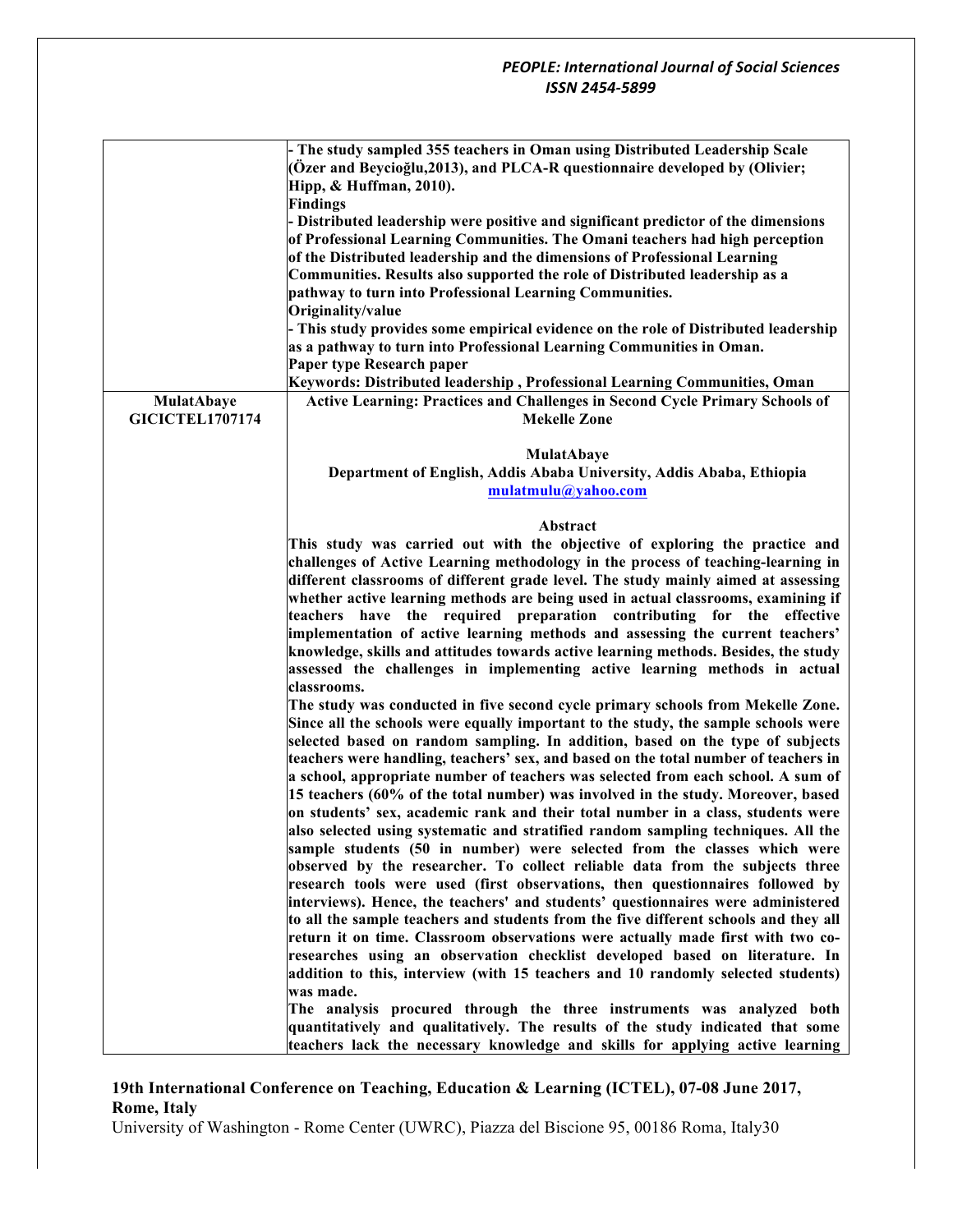|                                                 | methods. The findings also suggested that active learning methods are not fully<br>implemented in actual classrooms. In addition, the finding depicted that although<br>some teachers seemed to have some clear and positive views about active learning<br>methods, there were still a mis-match between what they believed and what they<br>actually do in their actual classrooms --- 'they were not doing what they were<br>preaching'. Although teaching materials, physical layouts of the classrooms,<br>students' initiation and teachers' real commitment were indicated as possible<br>challenges of implementing active learning methods, carelessness seemed to be the<br>major factor. Besides, good knowledge and skills of the methods tends to be a<br>possible factor in some teaches for not effectively implementing the methods.<br>Lastly, based on the major findings of the study, recommendations have been<br>forwarded mainly with regard to giving pre-service and in-service training of all<br>teachers about what active methods can possibly used in classrooms, how to<br>implement them, appropriateness of a specific active learning methods to a specific<br>lesson and other related matters.                                                                                     |
|-------------------------------------------------|------------------------------------------------------------------------------------------------------------------------------------------------------------------------------------------------------------------------------------------------------------------------------------------------------------------------------------------------------------------------------------------------------------------------------------------------------------------------------------------------------------------------------------------------------------------------------------------------------------------------------------------------------------------------------------------------------------------------------------------------------------------------------------------------------------------------------------------------------------------------------------------------------------------------------------------------------------------------------------------------------------------------------------------------------------------------------------------------------------------------------------------------------------------------------------------------------------------------------------------------------------------------------------------------------------------------|
| Mahdi Ajami<br><b>GICICTEL1707184</b>           | Inadequacies in the Process of Vehicle Inspection in Iran<br>Mahdi Ajami<br>Baran Mechanized Vehicle Inspection Center, Saveh, Iran<br>mahdi.ajami99@gmail.com<br>MasoudMasih-Tehrani<br>School of Automotive Engineering, Iran University of Science & Technology,<br>Tehran, Iran<br>masih@iust.ac.ir                                                                                                                                                                                                                                                                                                                                                                                                                                                                                                                                                                                                                                                                                                                                                                                                                                                                                                                                                                                                                |
|                                                 | <b>ABSTRACT</b><br>The present study was aimed to examine the reasons why people are dissatisfied<br>with vehicle inspection process, based on data collected from 10 thousand cars<br>visiting Baran vehicle inspection center (Saveh). A group of car owners did not<br>continue processes because their car problems were not solved. Another group of<br>car owners manage to solve their problems and get safety inspection certificate<br>despite repeated and tiring visits. The two groups mentioned, which are 17 percent<br>of the cars visiting the center, have become dissatisfied with the process due to high<br>repair costs and repeated visits. In such cases, the results of technical tests show<br>that car problems are not solved, which stems from two important factors: a)<br>mechanics, who work in illegal and even legal shops, are inexperienced; b) low-<br>quality spare parts. The findings of the present study refer to the fact that it is<br>necessary to control the way illegal and legal repair shops present passes, to<br>prevent the production of low-quality car spare parts in the country and the<br>importation of spare parts from foreign countries.<br>Keywords: vehicle inspection, citizens' dissatisfaction, inexperienced mechanics,<br>low-quality spare parts |
| <b>Blessed Mhungu</b><br><b>GICICTEL1707187</b> | Future Technologies to Enhance Teaching and Learning inside studio-based spaces<br><b>Blessed Mhungu</b><br>Department of Applied Design, Faculty of Informatics and Design, Cape Peninsula<br>University of Technology, Cape Town, South Africa<br>blengomhungu@gmail.com<br>aspinas88@yahoo.co.uk                                                                                                                                                                                                                                                                                                                                                                                                                                                                                                                                                                                                                                                                                                                                                                                                                                                                                                                                                                                                                    |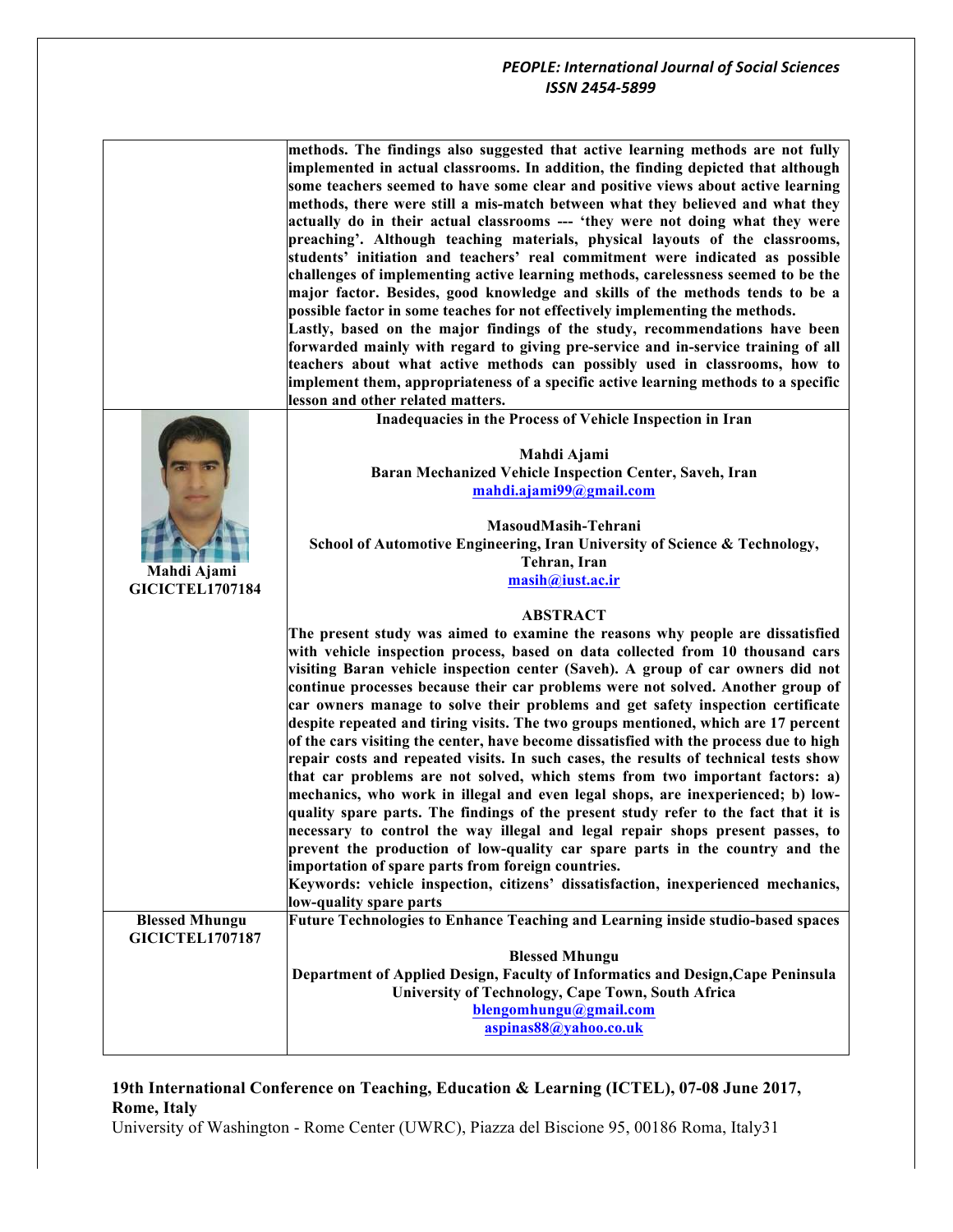| Abstract |  |
|----------|--|
|----------|--|

**What will the design studio of the future look like? What technologies will a design student's backpack include in the next five years or ten years to come? Will students need a backpack? How will faculty and students interact, collaborate, and leverage technology in the next generation of education? These are questions, among many others, often permeating campus conversations and discussions in and around higher education environments. Through collaboration and the intentional infusing of advanced technology into studio-based learning spaces, we can invent the future of teaching and learning for design students and educators that will help improve the current traditional structure of a design studio (Davies & Reid 2000; Dorst, 2006; Kvan, 2001; Lackey, 1999; Lawson, 2006; Swann, 2002; Anon, 2016). This research investigated the usage of Learning management systems (LMSs) like Blackboard at Cape Peninsula University of Technology (CPUT) in studio-based environments. The aim of this research was to find out why the faculty was reluctant to utilise the LMSs inside studio-based spaces. Using qualitative content analysis to analyse collected data; students and lecturer interviews reviewed that current LMSs and learning spaces lack the ideal requirements of studio-based disciplines. Key considerations were found to be a need for a re-design of the current e-learning system to cater for studio-based disciplines; otherwise, the present e-learning system; the studio environment, as it is, will not respond to the needs of future technologies that enhance teaching and learning inside studio-based spaces. Keywords: e-learning, learning management systems, blackboard, virtual design studio, virtual environments, hidden curriculum**

**Mohammed MonerAbuomar GICICTEL1707188 Determinants of ICT Curricula Selection in Schools: An International Perspective Mohammed MonerAbuomar Research Assistant,UAE University,UAE moh168@live.com Abstract This research is interested in understanding the factors behind the decision to select a specific ICT curriculum for a certain grade in the school system. It is hypothesized here that the reasons for such selection consider diverse contexts and factors including cultural (behavior, cognition), organizational, political and strategic. With this in mind, the research reviews relevant literature and attempt to shed more light on the experiences of different westernized countries in the world including the US, Germany and Australia. What could be synthesized from this literature is that the experiences differ widely across the different countries. The research projects this experience by detailing what each country had adopted in its schools and reasons why this took place. Implications arising from the different countries are highlighted as well. Giovanni Polifroni Lobo GICICTEL1707189 Implementing New Technologies and Visual Arts to solve problems of Bullying and Cyberbullying within public schools in the Municipality of Puerto Colombia, in the Department of Atlántico Giovanni Polifroni Lobo Communications Coordinator, Adjunct Professor, Education Science Faculty, Fine Arts Faculty, Universidad del Atlántico gpolifroni@dcc.uniatlantico.edu.co**

## **19th International Conference on Teaching, Education & Learning (ICTEL), 07-08 June 2017, Rome, Italy**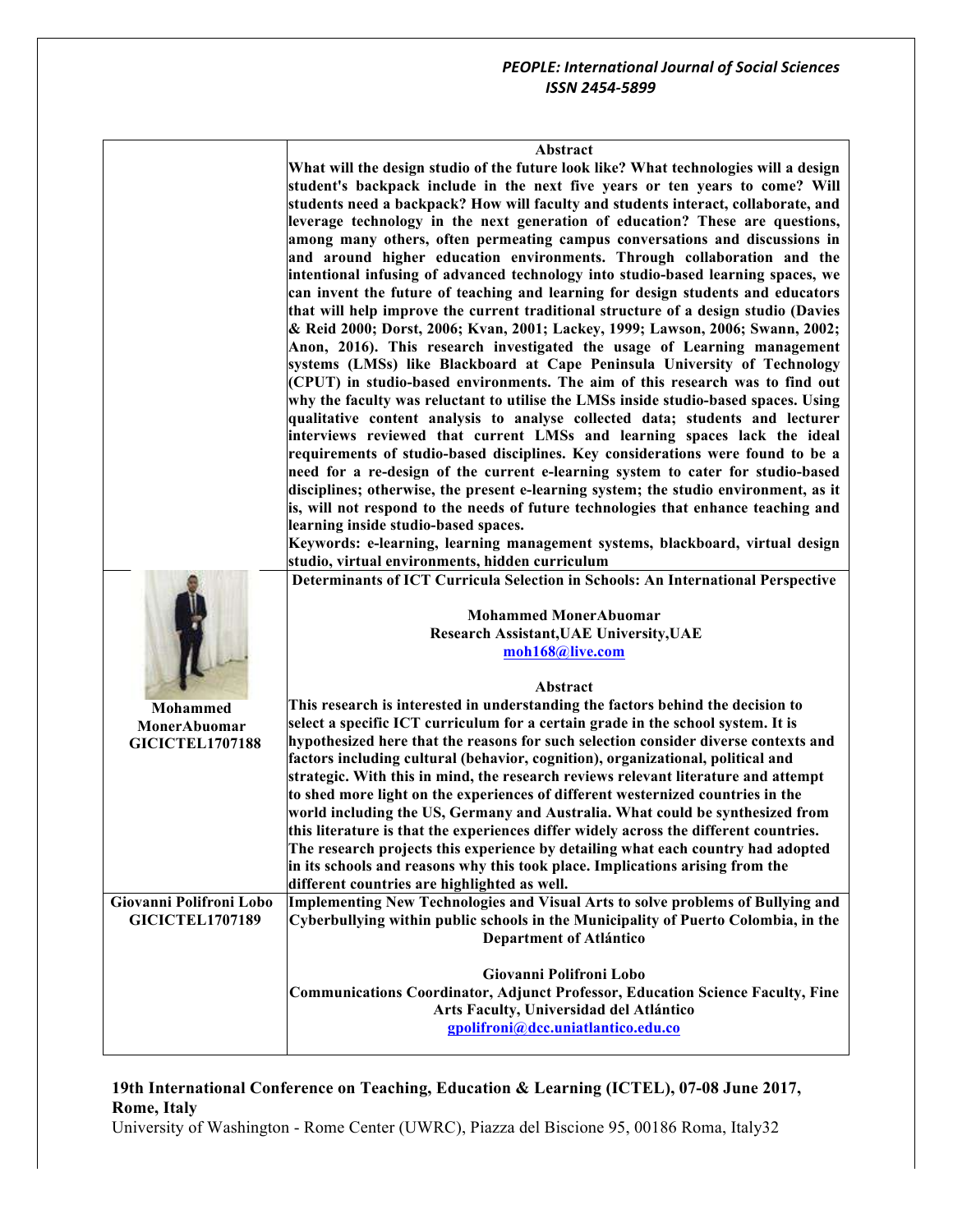|                                      | Carlos Alberto Beltrán Sánchez                                                                                                                                         |
|--------------------------------------|------------------------------------------------------------------------------------------------------------------------------------------------------------------------|
|                                      | Esp. university teaching Ongoing Master Microbiology, Professor Metropolitan                                                                                           |
|                                      | University                                                                                                                                                             |
|                                      | carlosbeltran@unimetro.edu.co                                                                                                                                          |
|                                      | biobeltran@gmail.com                                                                                                                                                   |
|                                      |                                                                                                                                                                        |
|                                      | Abstract                                                                                                                                                               |
|                                      | Summary: In Colombia, Bullying has become a subject of national concern due to                                                                                         |
|                                      | its negative connotations in the lives of thousands of children and teenagers all                                                                                      |
|                                      | over the country. We could certainly affirm that this dysfunctional phenomenon                                                                                         |
|                                      | goes beyond the scope of schools, thus becoming a socio-cultural problem. School                                                                                       |
|                                      | violence also known as Bullying and Cyberbullying is a problem that affects the                                                                                        |
|                                      | life of pupils in their schools, and has become a matter of great concern in the                                                                                       |
|                                      | Caribbean Region of Colombia, and likewise, has become an obstacle for a                                                                                               |
|                                      | peaceful coexistence in the schools of the Department of Atlántico.                                                                                                    |
|                                      | The proposed area of research falls within the context of human rights, and along                                                                                      |
|                                      | with international and national standards focuses on the protection of the rights of                                                                                   |
|                                      | children, making emphasis in the necessity of good and human government                                                                                                |
|                                      | practices by the Colombian State fighting against the challenges of today's                                                                                            |
|                                      | globalizing society.                                                                                                                                                   |
|                                      | Key words: Bullying, child abuse, technology, visual arts, graphic design, ICTs,                                                                                       |
|                                      | Cyberbullying, PLE.                                                                                                                                                    |
| DararatKhampusaen                    | <b>Increase Plagiarism Learning and to Decrease It</b>                                                                                                                 |
| <b>GICICTEL1707200</b>               |                                                                                                                                                                        |
|                                      | DararatKhampusaen                                                                                                                                                      |
|                                      | English Department, Khon Kaen University, Khon Kaen, Thailand                                                                                                          |
|                                      | dararat@gmail.com                                                                                                                                                      |
|                                      | darkha@kku.ac.th                                                                                                                                                       |
|                                      |                                                                                                                                                                        |
|                                      | Abstract                                                                                                                                                               |
|                                      | Reducing plagiarism in students' academic writing has always been a work                                                                                               |
|                                      | requiring effort and time, when the Internet has offered the convenience to copy                                                                                       |
|                                      | This study investigated plagiarism in 23 Undergrad<br>and paste information.                                                                                           |
|                                      | students' papers. Research instruments were a test on participants' knowledge and                                                                                      |
|                                      | attitudes on this issue, research papers written by the participants and the                                                                                           |
|                                      | interviews. The findings showed that the participants were unclear on how to cite<br>outside sources in their writing, nor did they understand the importance of the   |
|                                      |                                                                                                                                                                        |
|                                      | citation in writing. Even though the participants showed negative attitudes on<br>plagiarism, they were likely to unintentionally copy and paste others' work in their |
|                                      | writing due to several reasons. The findings also revealed that the participants                                                                                       |
|                                      | were not capable at using the outside sources in their writing. Also the low                                                                                           |
|                                      | confidence in using the academic English was found one of the main reasons                                                                                             |
|                                      | spreading the 'copy and paste' culture among them. Even though the knowledge                                                                                           |
|                                      | on plagiarism was high in most participants, only a few of these participants made                                                                                     |
|                                      | significant improvement in their work. The author therefore proposes that the                                                                                          |
|                                      | institutions should develop a systematic plan to deal with the issue. In addition,                                                                                     |
|                                      |                                                                                                                                                                        |
|                                      |                                                                                                                                                                        |
|                                      | plagiarism could be decreased as a result of fostering ethic in academic rather than                                                                                   |
|                                      | relying on detecting software                                                                                                                                          |
| ErsinŞahin<br><b>GICICTEL1707203</b> | <b>Comparison of Mental Rotation Skills Between Elite Racquet Sportsmen and Non-</b><br>sportsman University Students                                                  |

# **19th International Conference on Teaching, Education & Learning (ICTEL), 07-08 June 2017, Rome, Italy**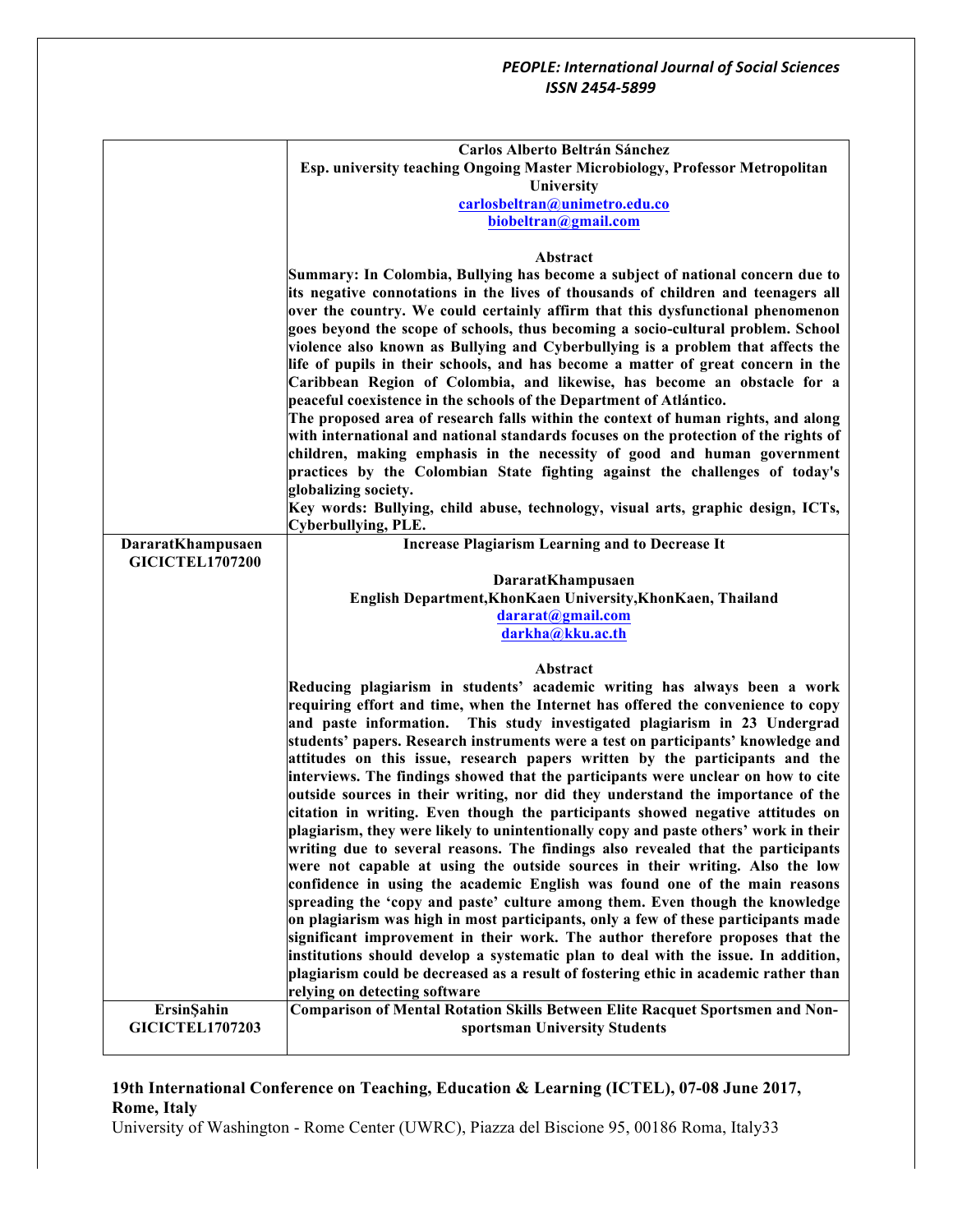|                        | ErsinŞahin                                                                                    |
|------------------------|-----------------------------------------------------------------------------------------------|
|                        | Faculty Of Education Sciences, UludagUniversity, Bursa, TR-16059, Turkey                      |
|                        | ersahincan@gmail.com                                                                          |
|                        |                                                                                               |
|                        | ŞenayŞahin                                                                                    |
|                        | DeryaAyşenGürkan                                                                              |
|                        | EnginSağdilek                                                                                 |
|                        | ErhanKızıltan                                                                                 |
|                        |                                                                                               |
|                        | Introduction and Objective: The effect of sports on spatial intelligence has been a           |
|                        | research topic in the recent years.<br>Mental imagery is the ability to imagine a             |
|                        | physical object or motion with all its details, and it is central to many cognitive           |
|                        | functions. Mental rotation (MR) is defined as the ability to envision the spatial             |
|                        | position and motion of a two-dimensional or three-dimensional object. As a                    |
|                        | concrete expression of individual's mental management, guidance and processing                |
|                        | skills of the visual information in memory, mental rotation is a widely used method           |
|                        | to assess mental imagery, which is a visuospatial skill.                                      |
|                        | Table tennis, badminton and tennis are racquet sports. Very rapid movements of                |
|                        | both the ball and the sportsmen lead to maximum level of development in visual                |
|                        | perception, cognitive appraisal and motor output. Our aim in the present study is             |
|                        | to compare the visuospatial and cognitive skills of racquet sportsmen with age-               |
|                        | matched non-sportsman university students.                                                    |
|                        | Method: After being informed about the study and providing consent, 40 non-                   |
|                        | sportsman university students with a mean age of $22.5 \pm 1.7$ (19-27) years, and 30         |
|                        | racquet sportsmen with a mean age of $19.8 \pm 2.9$ (18-28) years who continued their         |
|                        | sports carrier in an elite level were included in the study. Non-sportsmen                    |
|                        |                                                                                               |
|                        | university students were selected from the engineering, science and literature and            |
|                        | education faculties of our university.                                                        |
|                        | Computer based mental rotation test (MRT) is a computer program in which                      |
|                        | image files belonging to "Mental Rotation Stimulus Library©" is used with written             |
|                        | permission of the author. The test is performed on a computer and a maximum                   |
|                        | time for completing the test is defined as 5 minutes.                                         |
|                        | RESULTS: Average number of correct answers in the MRT was very close                          |
|                        | between racquet sportsmen and non-sportsman groups $[7.73 \pm 2.37 (4-14) \text{ vs. } 7.97]$ |
|                        | $\pm$ 2.37 (3-14), respectively]. However, racquet sportsmen completed MRT in                 |
|                        | shorter time [Racquet sportsmen: $107 \pm 43$ (33-244) seconds; Non-sportsman                 |
|                        | students: $125 \pm 57$ (42-251) seconds].                                                     |
|                        | DISCUSSION: Racquet sportsmen achieved similar average correct scores with                    |
|                        | the non-sportsman university students in 14% shorter time. It is interesting that             |
|                        | speed, which is present in the nature of racquet sports, is reflected on a desk-base          |
|                        | assessment so different from the ecological nature of the sport.                              |
|                        | Keywords: Elite Racquet Sportsmen, Mental Rotation                                            |
| ŞenayŞahin             | <b>Investigating The Simple Reaction Times Of 13-14 Years Video Game Players</b>              |
| <b>GICICTEL1707204</b> | <b>And Team Athletes</b>                                                                      |
|                        |                                                                                               |
|                        | ŞenayŞahin                                                                                    |
|                        | <b>Faculty of Sport Sciences, Uludag University, Bursa, Turkey</b>                            |
|                        | skoparan2013@gmail.com                                                                        |
|                        | sksahin@uludag.edu.tr                                                                         |
|                        |                                                                                               |
|                        | Yakup Z. Birinci                                                                              |

# **19th International Conference on Teaching, Education & Learning (ICTEL), 07-08 June 2017, Rome, Italy**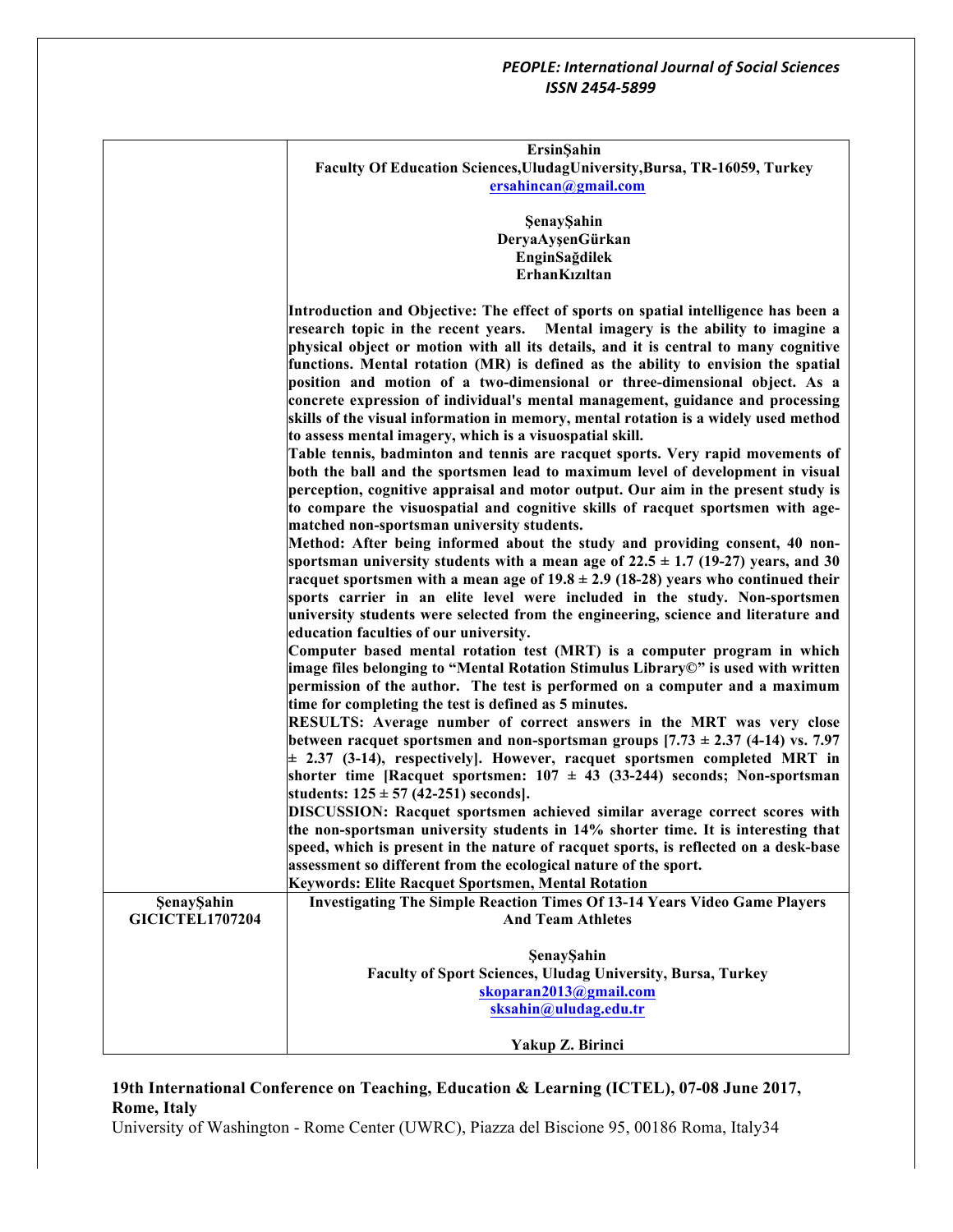| ErsinSahin   |  |
|--------------|--|
| SerkanPancar |  |
| Bengül Aydın |  |

**INTRODUCTION: Reaction time (RT) is one of the determining factors of successful performance in sports and its significance is increasing gradually. In terms of perception, especially from the standpoint of stimuli, the length or shortness of RT is of great importance in enabling to be able to take action before the opponent in sports. Taking action before the opponent and adapting to rapidly changing situations are very important in terms of sportive performance for the players of volleyball, football and handball which are the team sports in competition sports. In such branches, hand-eye, foot-eye coordination at excellent level, perception speed of visual, tactile and auditory stimuli and motor skills are the determining parameters of the performance of athlete. The aim of the presented research is to examine the simple reaction times of 13-14 years old team athletes and video game players (VGP /e-athlete). METHODS: A total of 99 subjects (85 male, 14 female) participated voluntarily in the research. They included 19 male VGP, 56 team athletes and 24 subjects who neither played sports nor video games (sedentary). The individuals who met the criterion of spending at least 10 hours a week by training / playing video games for at least 5 years were called as VGP / racket athletes. This group which was called as VGP had not been participated in an official competition yet. RESULTS: A statistically significant difference was determined in terms of audiovisual right hand SRT (p <0.001) and audio-visual left hand SRT (p <0.01) values of the VG compared to the sedentary subjects. However, no statistically significant difference was detected in the audio-visual right-left hand SRT values of the VG compared to the team athletes (p> 0.05). In conclusion, it was determined that the audio-visual hand SRT values were similar for the VGs and team athletes. In the future studies to be carried out in this field, the effects of both simple and selective RT on elite level athletes and different sports branches may be assessed. Bengul Aydin GICICTEL1707205 Investigation of Body Awareness of Children with Autism Spectrum Disorder Bengul Aydin Bursa Uludağ University, Turkey baydin@uludag.edu.tr Prof.Dr. Ilker Yilmaz Eskişehir Anadolu University, Turkey Caner Ozboke Eskişehir Anadolu University, Turkey Abstract In this study, it is aimed to examine the body awareness and body parts of 28 male and 4 female students between 6-12 age group with autism spectrum disorder (ASD). For children with autism spectrum disorder, A, B, and C activities were used to examine body parts and their awareness. Picture 1 displays activity A, in which body and its parts are shown irregularly. In activity B, the child is required to show his head, abdomen, nose, ears, eyes, hands, feet and mouth. In activity C, two parts of the body are stated consecutively and the child is expected to say the** 

## **19th International Conference on Teaching, Education & Learning (ICTEL), 07-08 June 2017, Rome, Italy**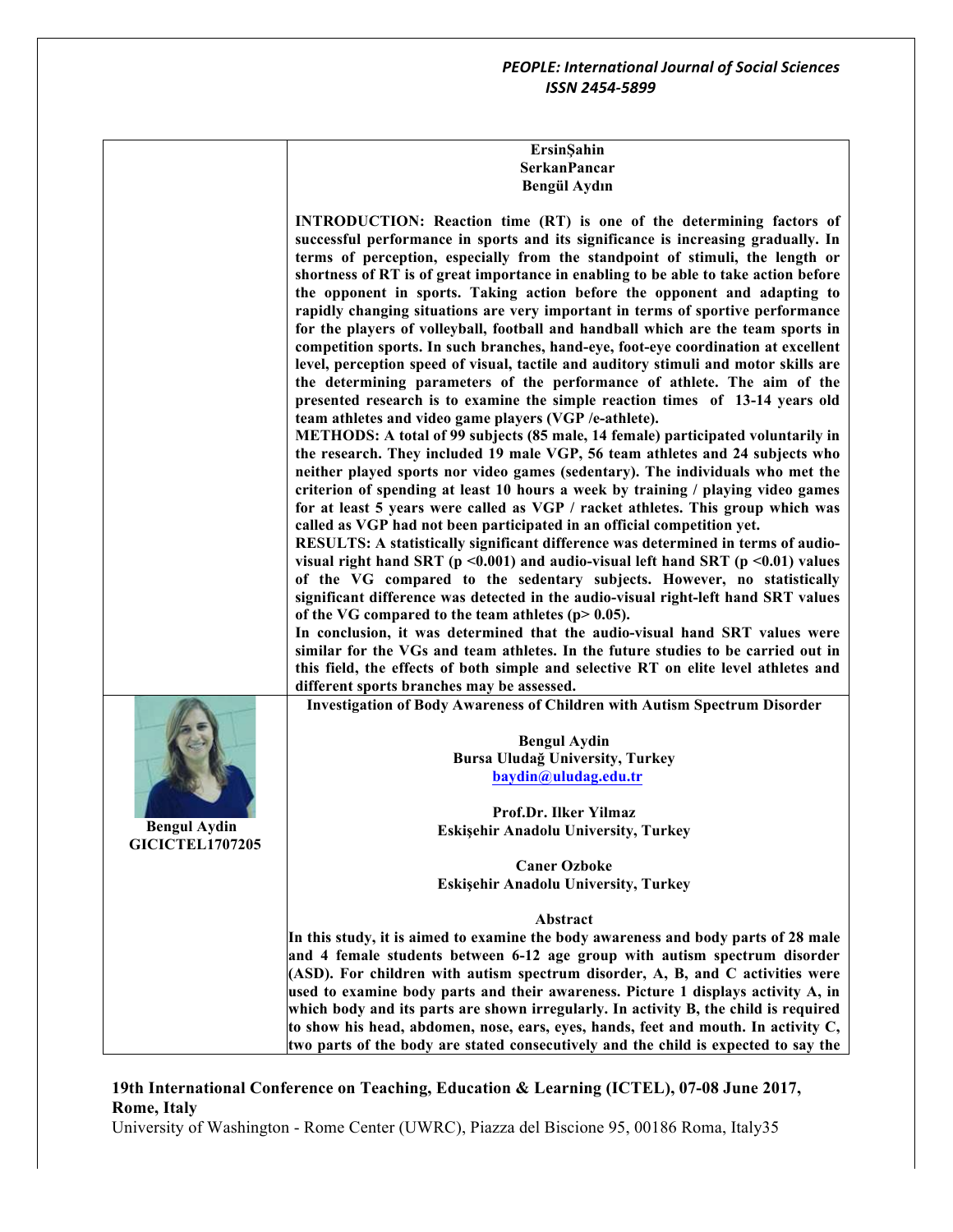**same. In addition, in the activity C, the child is also required to show the right and left sides of his head, right and left hands, right and left shoulders, right and left feet. Tests were evaluated in groups according to sex, and correct and false answers were evaluated as frequency and percentage. In the results of the study, in Test A, the proportion of the correct answers of male participants was 56% and the false answers was 44%, whereas the proportion of the correct answers of female participants was 67% and the false answers was 33%. In Test B, the proportion of the correct answers of male participants was 71% and the false answers were 29%, while the proportion of the correct answers of female participants was 87% and the false answers was 13%. In Test C, the proportion of the correct answers of male participants was 32% and the false answers was 68%, while the proportion of the correct answers of female participants was 40% and the false answers was 60%.**

**Keywords: autism, body awareness.**

**In Fulfillment of Their Mission:The Duties and Tasks of a Roman Catholic Priest: An Assessment Project** 

> **Joseph Ippolito, M.A. EDC Senior Project Director jippolito@edc.org joeippo@aol.com**

**Rev. Mark A. Latcovich, Ph.D. Vice Rector and Academic Dean, Saint Mary Seminary, Wickliffe, Ohio**

**Joyce Malyn-Smith, Ed.D. EDC Director of Strategic Initiatives in Workforce and Human Development**

#### **Abstract**

**Devising a strategy and creating tools to assess the development of seminarians for the M. Div. degree poses a daunting task for seminary faculties. On the one hand, the aim of theological education offers resistance to the application of formulaic assessment models that ignore "the nuanced and complex goals of theological education." On the other hand, existing standardized guidelines lack sufficient detail to allow for objective appraisals of student performance. Compounding these difficulties, few faculties share best practices in assessment and have not had the opportunity to wrestle with these issues with colleagues from other theological institutions. Also, few seminaries have considered adapting assessment strategies that have proven effective in other professions as a tool to strengthen their mission of theological education.** 

**For the better part of two decades, the Association of Theological Schools (ATS) has been at the forefront of efforts to examine and introduce current theory and best practices to the community of theological educators. Their work highlights the hesitancy on the part of faculty to embrace objective measurement because of the belief that the "outcomes of a seminary education" are best assessed through a process of "professional judgment." This judgment is often subjective and based upon experience in the field. However, there is always a need for a more precise articulation and objective measurement especially within the areas of professional development and skill acquisition in the learning taxonomies associated with ministerial training.** 

**John Harris and Dennis Sansom suggest that professional judgment by experts can** 

## **19th International Conference on Teaching, Education & Learning (ICTEL), 07-08 June 2017, Rome, Italy**

University of Washington - Rome Center (UWRC), Piazza del Biscione 95, 00186 Roma, Italy36



**Joseph Ippolito GICICTEL1707063**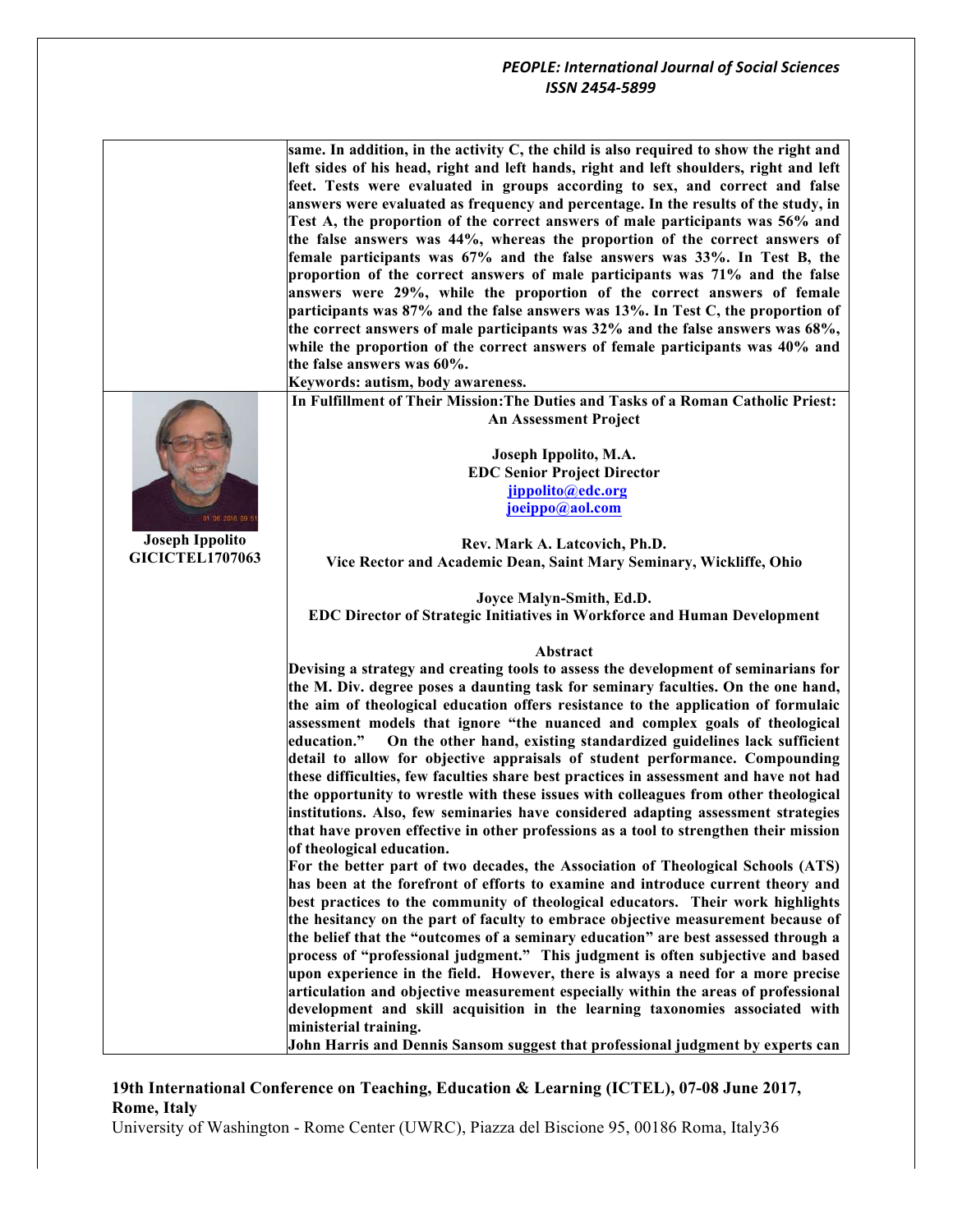| be strengthened by a greater degree of objectivity when a common language is    |
|---------------------------------------------------------------------------------|
| developed for student assessment. This can be achieved through ongoing dialogue |
| among educators who share the same content knowledge and inhabit a common       |
| "language community" with their students. That shared language reveals to       |
| students what they are expected to know and be able to do. It provides for      |
| educators what they are expected to teach and how they might assess student     |
| performance.                                                                    |

**In Fulfillment of Their Mission: The Duties and Tasks of a Roman Catholic Priest, and the scoring rubrics that accompany it, are products of an ongoing dialogue of such a language community. That dialogue has brought together academic faculty representing eight seminaries affiliated with the Midwest Association of Theological Schools (MATS) and senior staff representing Education Development Center, Inc. (EDC). MATS is a forty year old association of twenty-four Roman Catholic seminaries from the midwest, southwest and west coast that holds an annual meeting in Chicago to discuss issues surrounding seminary formation, administration and best practices regarding seminary programmatic development. EDC is an international, nonprofit organization that conducts and applies research to advance learning, and provides technical assistance and support to translate new knowledge into policy and sustainable practice. EDC currently manages 325 projects in 35 countries. Its Center for Education, Employment, and Community programs has more than 15 years' experience developing standards-based assessment in fields ranging from manufacturing to information technology.** 

**Through a two-year grant from the Wabash Center for Teaching and Learning in Theology and Religion, MATS and EDC have fashioned a new way for educators and students to view the full range of responsibilities of ordained priests in the church today. In Fulfillment of Their Mission offers a profile of what it is that a successful priest needs to know and be able to do. It draws upon the expertise of active priests and seminary faculty members. It illustrates how widely recognized methods of occupational analysis can be adapted to address the distinctive nature of the priestly vocation. It provides a foundation upon which seminary faculties can begin to build assessment strategies and portfolios that offer objective measurement of the activities that describe ministerial performance.**

**There is of course a limit to how extensively a standard occupational analysis can be effectively applied to the priesthood. In the spirit of Pastoresdabovobis and as the Program of Priestly Formation (PPF) asserts, "Formation, as the Church understands it, is not equivalent to a secular sense of schooling or, even less, job training." Application of the occupational analysis model has been enhanced to reflect the human, spiritual, pastoral and intellectual domains of formation. This modification has not eliminated the inherent tensions between an occupational and a vocational view of the priesthood. Nevertheless, we believe that In Fulfillment of Their Mission represents a fresh vantage point from which Roman Catholic**  faculties and their students can

|                        | seminary faculties and their students can view their formational goals.             |
|------------------------|-------------------------------------------------------------------------------------|
| <b>Aviv Grimberg</b>   | <b>PISA Test - Dehumanizing the Educational Act?</b>                                |
| <b>GICICTEL1707073</b> |                                                                                     |
|                        | <b>Aviv Grimberg</b>                                                                |
|                        | Department of political science/political theory University of Haifa, University of |
|                        | Haifa, Haifa, Israel                                                                |
|                        | apenarol@walla.com                                                                  |
|                        |                                                                                     |
|                        | Abstract                                                                            |
|                        | Students from close to 70 countries have taken the PISA test since 2000. Its global |

## **19th International Conference on Teaching, Education & Learning (ICTEL), 07-08 June 2017, Rome, Italy**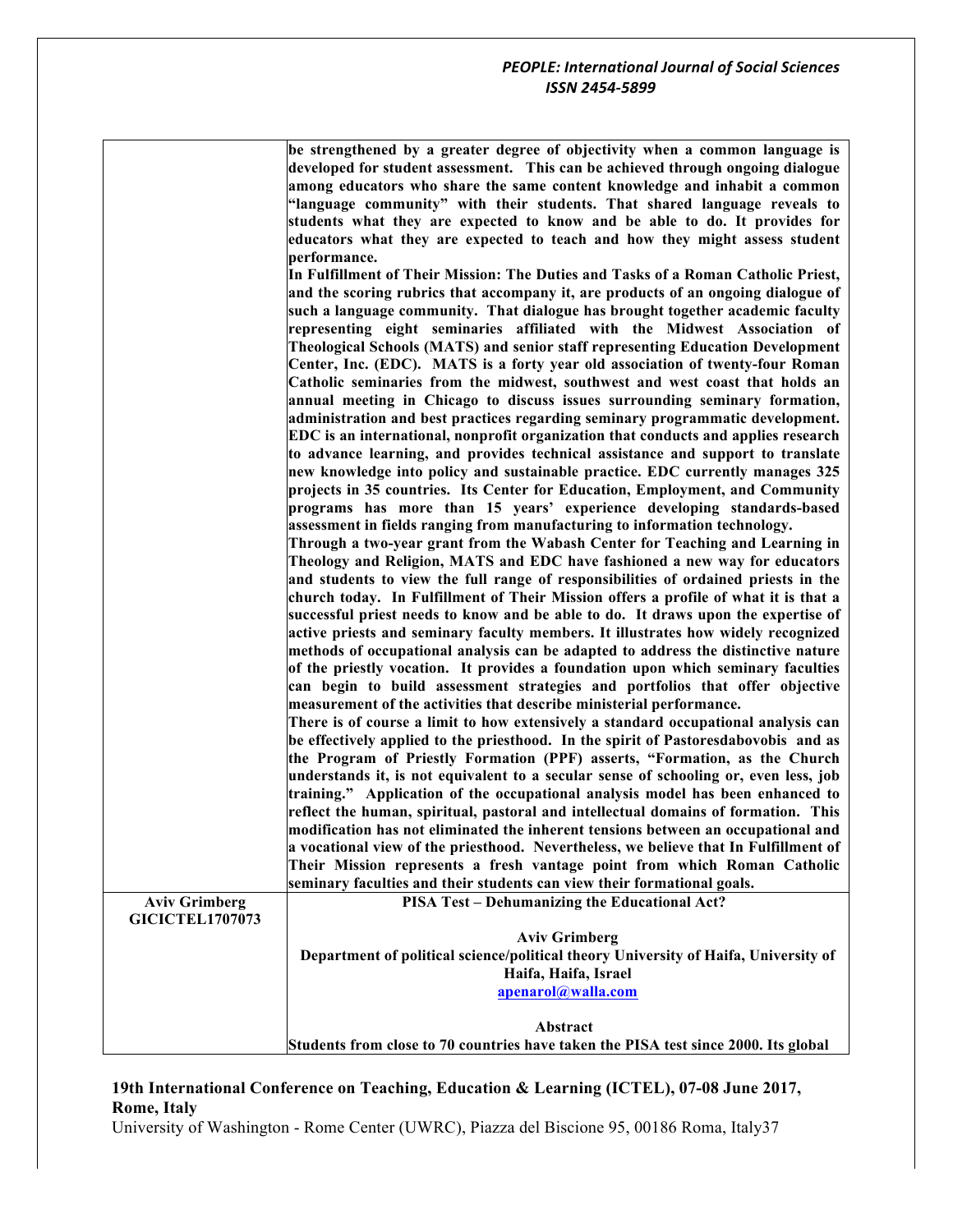|                        | scope and the great importance attributed to it by pedagogues in many countries          |
|------------------------|------------------------------------------------------------------------------------------|
|                        | are a good reason to examine whether it "dehumanizes" education. This paper              |
|                        | focuses on this question. It analyzes the test via Howard Gardner's multiple             |
|                        | intelligences theory and suggests the answer to the following question: What types       |
|                        |                                                                                          |
|                        | of human intelligences can one identify and develop among students through the           |
|                        | subjects covered by the PISA test?                                                       |
|                        | We will show that initial findings indicate that the PISA test dehumanizes the           |
|                        | educational act. It enables the identification and development of only three of the      |
|                        | students' intelligences (logical-mathematical intelligence, visual-spatial intelligence, |
|                        | and verbal-linguistic intelligence), but it simultaneously ignores other human           |
|                        | intelligences, such as the musical-rhythmic and harmonic intelligence and the            |
|                        | bodily-kinesthetic intelligence.                                                         |
|                        | Keywords: multiple intelligences theory, self-fulfillment, PISA test                     |
|                        |                                                                                          |
| Dr. Ana Hirsch Adler   | Protective Factors in Research and Teacher's Professional Development in México          |
| <b>GICICTEL1707077</b> | and Bolivia                                                                              |
|                        |                                                                                          |
|                        | Dr. Ana Hirsch Adler                                                                     |
|                        | Researcher in the Research Institute about the University and Education of the           |
|                        | <b>National Autonomous University of Mexico</b>                                          |
|                        | anaha007@yahoo.com.mx                                                                    |
|                        |                                                                                          |
|                        | Dr. Cecilia NaviaAntezana                                                                |
|                        | Professor in the Pedagogical National University - Ajusco Unit                           |
|                        | ceeeci@yahoo.com                                                                         |
|                        |                                                                                          |
|                        |                                                                                          |
|                        | <b>ABSTRACT</b>                                                                          |
|                        | The central theme is about research ethics, especially in what teachers think about      |
|                        | the research that students do in vulnerable communities. A qualitative                   |
|                        | questionnaire with ten open questions was designed and applied - between March           |
|                        | and June 2015 - to a sample of 79 teachers: 56 in Mexico and 23 in Bolivia that are      |
|                        | in charge of students that will be teachers in the basic levels of education. We chose   |
|                        | the open question about the protective factors that the researchers must consider        |
|                        | when they work with vulnerable people. The theoretical approach comes from the           |
|                        | Human Research Ethics proposal that was originated and is used in the Health             |
|                        | Sciences, but that is also relevant in other knowledge areas. In the empirical part,     |
|                        |                                                                                          |
|                        | all the answers were classified in four categories: ethical, affective - emotional,      |
|                        | social and cognitive, epistemological and methodological. The ethical dimension          |
|                        | was the category that obtained more diversified answers. It has three sub-               |
|                        | categories: principles and rules of research ethics, values and professional ethics.     |
|                        | The outcomes are useful for the design of new strategies for the professional            |
|                        | development of teachers in both countries.                                               |
|                        | KEYWORDS: Research ethics, Protective factors in research, Teacher's                     |
|                        | <b>Professional Development</b>                                                          |
|                        | Back to the Future: Finding a Theoretical Foundation for Reflexive Practice-based        |
|                        | Learning                                                                                 |
|                        |                                                                                          |
|                        |                                                                                          |
|                        | <b>Bill Davey</b>                                                                        |
|                        | Department of Architectural Technology & Construction Management, University             |
|                        | <b>College North Jutland, Aalborg, Denmark</b>                                           |
|                        | bida@ucn.dk                                                                              |
| <b>Bill Davey</b>      |                                                                                          |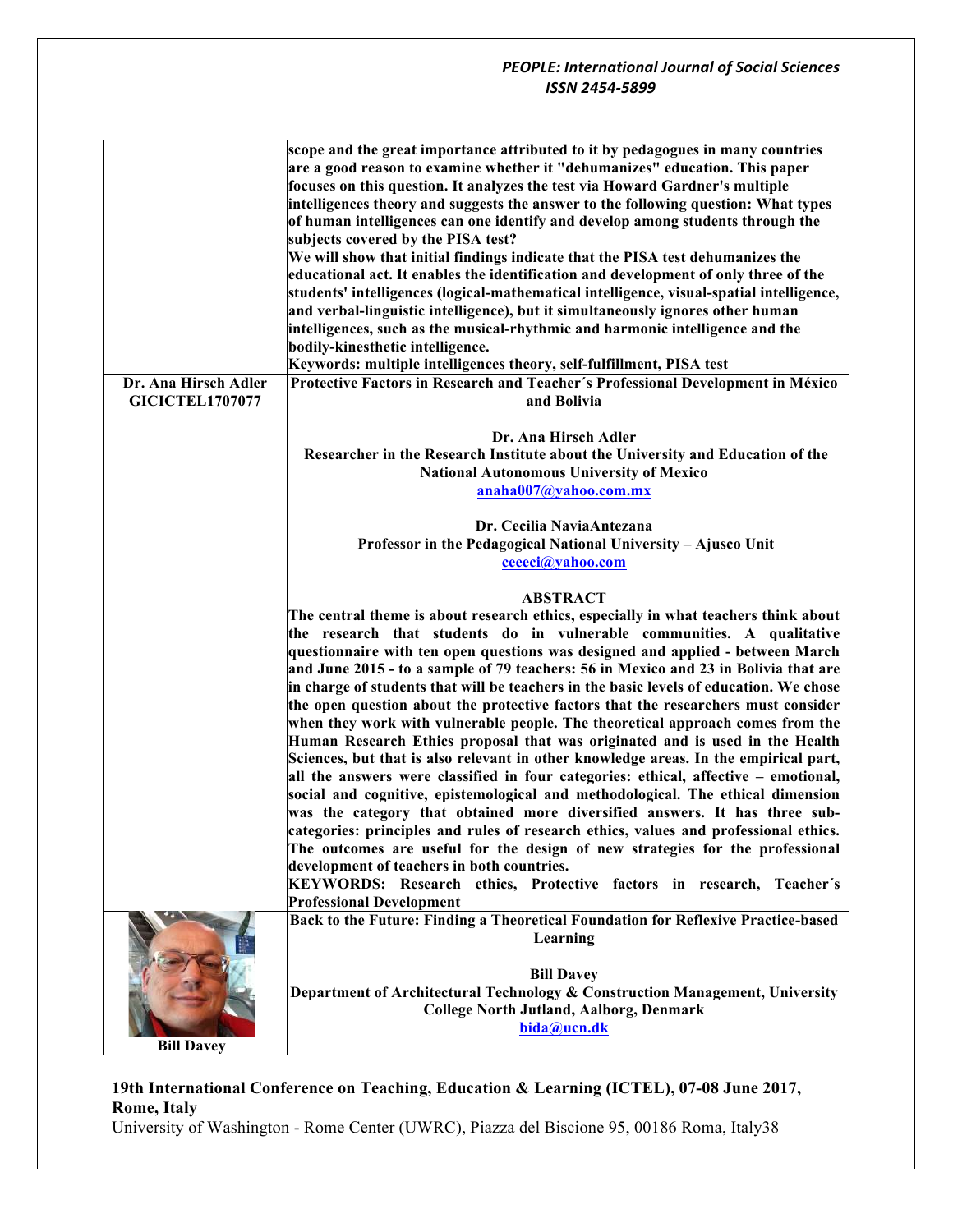| <b>GICICTEL1707079</b>  | <b>Maren Lytche</b><br>Department of Teacher Training, University College North Jutland, Aalborg,                                                                    |
|-------------------------|----------------------------------------------------------------------------------------------------------------------------------------------------------------------|
|                         | <b>Denmark</b>                                                                                                                                                       |
|                         | marly@ucn.dk                                                                                                                                                         |
|                         |                                                                                                                                                                      |
|                         | Abstract                                                                                                                                                             |
|                         | University College North Jutland, Denmark (UCN) has instituted Reflective                                                                                            |
|                         | Practice-based Learning (RPL) as its teaching method; the intended goal is to                                                                                        |
|                         | promote reflection as a constructive critical attitude in students and to strengthen                                                                                 |
|                         | interaction between theory and practice in professional training. While RPL does                                                                                     |
|                         | not offer a specific model of learning, it does lend itself to a theory of learning                                                                                  |
|                         | which approaches learning from the bottom up. It is our contention that<br>phenomenology provides a philosophical basis for developing RPL as a teaching             |
|                         | model. Phenomenology sensitizes us learning from the bottom up by emphasizing                                                                                        |
|                         | the relationship between the students' learning processes, educators' learning                                                                                       |
|                         | processes and the thing-to-be-learned. Firstly, we describe phenomenology as a                                                                                       |
|                         | theory for approaching the "truth" of the thing to be learned through a description                                                                                  |
|                         | of both students' and educators' "natural attitude." Secondly we show how                                                                                            |
|                         | phenomenology, understood as a reflexive approach to teaching and learning, can                                                                                      |
|                         | be integrated into educational practices. Thirdly, we propose a model to facilitate                                                                                  |
|                         | and enhance process of reflection for teachers and students alike. The process of                                                                                    |
|                         | reflexive reflection is modelled as a lemniscate, thus providing a disciplined                                                                                       |
|                         | structure for methodical revision of pedagogic activities for individuals in a<br>classroom, and for the class. Finally, we contend that a phenomenological attitude |
|                         | is not only applicable to all disciplines, but provides systematic analytic practices                                                                                |
|                         | that are disciplined and scientifically defensible, which in turn will continuously                                                                                  |
|                         | enhance practitioners' skills throughout their professional lives.                                                                                                   |
|                         | Key words: Phenomenology, reflexive reflection, life-long learning                                                                                                   |
| <b>Eugene J. Monaco</b> | <b>Using Technology-Assisted Education To Further Employee Development</b>                                                                                           |
| <b>GICICTEL1707084</b>  |                                                                                                                                                                      |
|                         | <b>Eugene J. Monaco</b>                                                                                                                                              |
|                         | University at Albany, State University of New York, Albany, NY USA                                                                                                   |
|                         | emonaco@albany.edu                                                                                                                                                   |
|                         | Abstract                                                                                                                                                             |
|                         | The significance of e-learning and knowledge management in the workplace                                                                                             |
|                         | cannot be overstated. In today's technology-driven working environments the                                                                                          |
|                         | accelerated pace of change is a constant, and organizations are pressed to rapidly                                                                                   |
|                         | train and retrain workers in new technologies, products, and services with                                                                                           |
|                         | increasingly limited timelines and resources. The constant and unrelenting need to                                                                                   |
|                         | manage the organizational knowledge base to keep it current and readily                                                                                              |
|                         | accessible to all stakeholders in the work environment is an additional factor                                                                                       |
|                         | driving the need for just-in-time training and retraining of the workforce at all                                                                                    |
|                         | levels.<br>Discerning employers have recognized e-learning as a more productive tool from                                                                            |
|                         | both the employers' and the employees' perspectives. They acknowledge that e-                                                                                        |
|                         | learning increases the possibilities for how, where, and when employees can engage                                                                                   |
|                         | in training. Some organizations have been slower to adapt to e-learning as a                                                                                         |
|                         | training option because of costs, technical limitations, and lack of understanding                                                                                   |
|                         | its fundamental advantages. These factors have become less inhibiting as costs of e-                                                                                 |
|                         | learning implementation have steadily decreased and the required technical                                                                                           |

# **19th International Conference on Teaching, Education & Learning (ICTEL), 07-08 June 2017, Rome, Italy**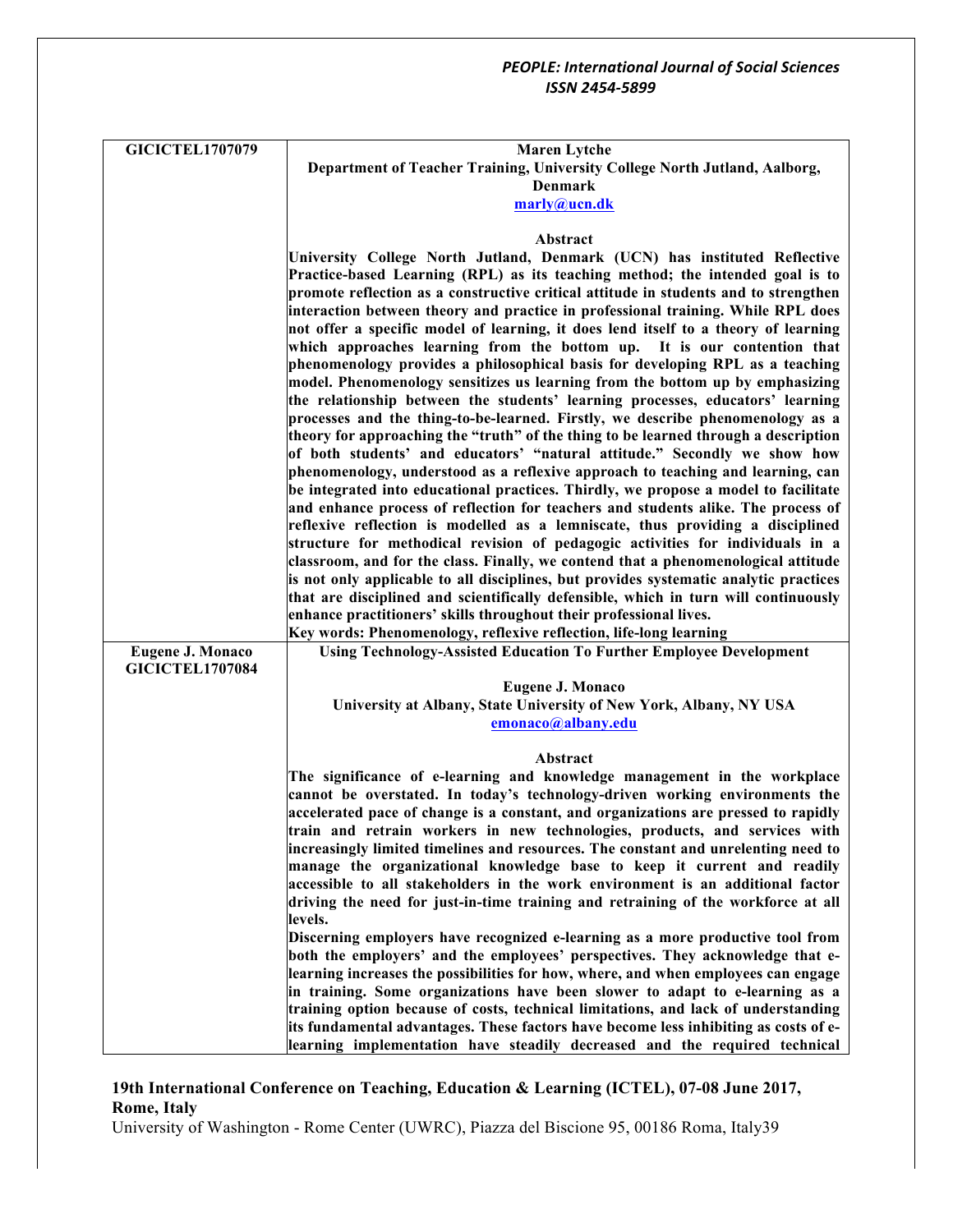|                                               | expertise has been aided by newer, more user friendly e-learning formats.<br>This paper addresses the significant impact that e-learning is having on workplace<br>education by demonstrating how traditional classroom training is gradually being<br>enhanced by mediated instruction. It shows the advantages that e-learning has<br>realized over traditional classroom education and how e-learning formats are<br>becoming increasingly prevalent as one of the preferred methods of continuing<br>professional education in the workplace. Examples of successful e-learning courses<br>will be highlighted providing a design model of how to construct effective e-<br>learning for workforce education. Additionally, program evaluation data<br>presented will further describe how the change from the traditional classroom<br>model to a mediated delivery model has had a positive impact on employer and<br>employee needs as it relates to training and workplace education.<br>Keywords: e-learning, distance education, mediated instruction, workplace<br>education, training |
|-----------------------------------------------|---------------------------------------------------------------------------------------------------------------------------------------------------------------------------------------------------------------------------------------------------------------------------------------------------------------------------------------------------------------------------------------------------------------------------------------------------------------------------------------------------------------------------------------------------------------------------------------------------------------------------------------------------------------------------------------------------------------------------------------------------------------------------------------------------------------------------------------------------------------------------------------------------------------------------------------------------------------------------------------------------------------------------------------------------------------------------------------------------|
| Judith Pérez-Castro<br><b>GICICTEL1707086</b> | Support and inclusion of people with disabilities in Mexican higher education                                                                                                                                                                                                                                                                                                                                                                                                                                                                                                                                                                                                                                                                                                                                                                                                                                                                                                                                                                                                                     |
|                                               | Judith Pérez-Castro                                                                                                                                                                                                                                                                                                                                                                                                                                                                                                                                                                                                                                                                                                                                                                                                                                                                                                                                                                                                                                                                               |
|                                               | <b>National Autonomous University of Mexico</b>                                                                                                                                                                                                                                                                                                                                                                                                                                                                                                                                                                                                                                                                                                                                                                                                                                                                                                                                                                                                                                                   |
|                                               | pkjudith33@yahoo.com.mx                                                                                                                                                                                                                                                                                                                                                                                                                                                                                                                                                                                                                                                                                                                                                                                                                                                                                                                                                                                                                                                                           |
|                                               | jcperez@unam.mx                                                                                                                                                                                                                                                                                                                                                                                                                                                                                                                                                                                                                                                                                                                                                                                                                                                                                                                                                                                                                                                                                   |
|                                               |                                                                                                                                                                                                                                                                                                                                                                                                                                                                                                                                                                                                                                                                                                                                                                                                                                                                                                                                                                                                                                                                                                   |
|                                               | Abstract                                                                                                                                                                                                                                                                                                                                                                                                                                                                                                                                                                                                                                                                                                                                                                                                                                                                                                                                                                                                                                                                                          |
|                                               | The inclusion of people with disabilities is a relatively recent issue in higher                                                                                                                                                                                                                                                                                                                                                                                                                                                                                                                                                                                                                                                                                                                                                                                                                                                                                                                                                                                                                  |
|                                               | education. Although in some countries, such as Great Britain and the United States                                                                                                                                                                                                                                                                                                                                                                                                                                                                                                                                                                                                                                                                                                                                                                                                                                                                                                                                                                                                                |
|                                               | of America, this process has been part of the educational agenda for more than                                                                                                                                                                                                                                                                                                                                                                                                                                                                                                                                                                                                                                                                                                                                                                                                                                                                                                                                                                                                                    |
|                                               | three decades, in the majority, the educational inclusion has taken a longer way.                                                                                                                                                                                                                                                                                                                                                                                                                                                                                                                                                                                                                                                                                                                                                                                                                                                                                                                                                                                                                 |
|                                               | Especially in Mexico, disabled people began to be part of the demand of higher                                                                                                                                                                                                                                                                                                                                                                                                                                                                                                                                                                                                                                                                                                                                                                                                                                                                                                                                                                                                                    |
|                                               | education, until the beginning of the 21st century. Since then, some universities                                                                                                                                                                                                                                                                                                                                                                                                                                                                                                                                                                                                                                                                                                                                                                                                                                                                                                                                                                                                                 |
|                                               | began to implement different strategies to enlarge the opportunities for this social                                                                                                                                                                                                                                                                                                                                                                                                                                                                                                                                                                                                                                                                                                                                                                                                                                                                                                                                                                                                              |
|                                               | group. Currently, it is estimated that 5.7% of the 7.2 million people with<br>disabilities in Mexico have studied at least one year of higher education (INEGI,                                                                                                                                                                                                                                                                                                                                                                                                                                                                                                                                                                                                                                                                                                                                                                                                                                                                                                                                   |
|                                               | 2015).                                                                                                                                                                                                                                                                                                                                                                                                                                                                                                                                                                                                                                                                                                                                                                                                                                                                                                                                                                                                                                                                                            |
|                                               | This paper is derived from a broader research, whose objective is to know the<br>possibilities and difficulties that people with disabilities have to face, in order to<br>enter, maintain and graduate from higher education. Here, we are interested in<br>discussing the strategies that universities have implemented to include the students<br>with disabilities. The results show us that the main measures developed by the<br>universities can be grouped in the following in the following areas: 1) Normativity<br>and institutional policies, 2) Academic and economic support, 3) Physical and<br>information accessibility, and 4) Other measures and services.                                                                                                                                                                                                                                                                                                                                                                                                                     |
|                                               | Likewise, only 10 out of the 43 public universities in Mexico have systematic<br>information about their strategies for inclusion, although, not of all them make a                                                                                                                                                                                                                                                                                                                                                                                                                                                                                                                                                                                                                                                                                                                                                                                                                                                                                                                               |
|                                               | follow up of these strategies. Finally, the most frequent actions implemented by the                                                                                                                                                                                                                                                                                                                                                                                                                                                                                                                                                                                                                                                                                                                                                                                                                                                                                                                                                                                                              |
|                                               | universities are those concerning physical accessibility, but very few institutions                                                                                                                                                                                                                                                                                                                                                                                                                                                                                                                                                                                                                                                                                                                                                                                                                                                                                                                                                                                                               |
|                                               | have been able to make changes in their policies and normativity and, even fewer,                                                                                                                                                                                                                                                                                                                                                                                                                                                                                                                                                                                                                                                                                                                                                                                                                                                                                                                                                                                                                 |
|                                               | those universities that have provided academic or economic support (grants) to the                                                                                                                                                                                                                                                                                                                                                                                                                                                                                                                                                                                                                                                                                                                                                                                                                                                                                                                                                                                                                |
|                                               | students with disabilities.                                                                                                                                                                                                                                                                                                                                                                                                                                                                                                                                                                                                                                                                                                                                                                                                                                                                                                                                                                                                                                                                       |
|                                               | Keywords: Inclusive education, higher education, people with disabilities.                                                                                                                                                                                                                                                                                                                                                                                                                                                                                                                                                                                                                                                                                                                                                                                                                                                                                                                                                                                                                        |
| Janina Uszyńska-                              | The Need for Cognition and Competence in Metalearning                                                                                                                                                                                                                                                                                                                                                                                                                                                                                                                                                                                                                                                                                                                                                                                                                                                                                                                                                                                                                                             |
| JarmocGICICTEL17070                           | in Students at the Faculty of Pedagogy                                                                                                                                                                                                                                                                                                                                                                                                                                                                                                                                                                                                                                                                                                                                                                                                                                                                                                                                                                                                                                                            |
| 93                                            |                                                                                                                                                                                                                                                                                                                                                                                                                                                                                                                                                                                                                                                                                                                                                                                                                                                                                                                                                                                                                                                                                                   |
|                                               |                                                                                                                                                                                                                                                                                                                                                                                                                                                                                                                                                                                                                                                                                                                                                                                                                                                                                                                                                                                                                                                                                                   |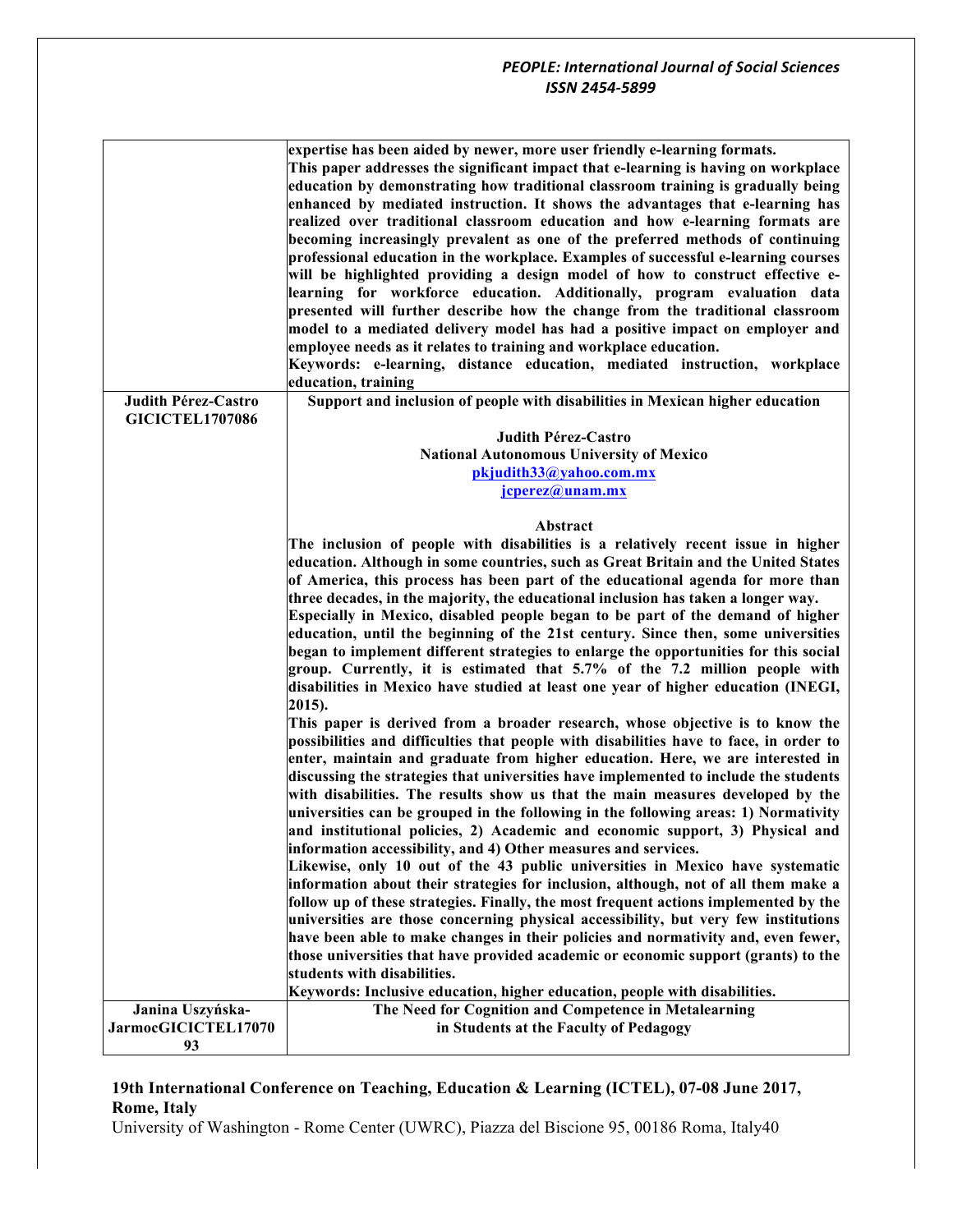|                        | Janina Uszyńska-Jarmoc                                                                                                                                                   |
|------------------------|--------------------------------------------------------------------------------------------------------------------------------------------------------------------------|
|                        | Faculty of Pedagogy and Psychology, University of Bialystok (Poland)                                                                                                     |
|                        | j.uszynska@uwb.edu.pl                                                                                                                                                    |
|                        | <b>ABSTRACT</b>                                                                                                                                                          |
|                        |                                                                                                                                                                          |
|                        | <b>Research Objectives</b><br>The researcher recognises that the need for cognition and competence in                                                                    |
|                        | metalearning are important components of any educator's professional                                                                                                     |
|                        | competences. The study was an attempt to find the relationships between the                                                                                              |
|                        | abovementioned variables. It was accepted that competence in metalearning can be                                                                                         |
|                        | defined as one's intrinsically motivated, self-regulated and consciously and                                                                                             |
|                        | responsibly employed ability to plan, organize, monitor and evaluate one's own                                                                                           |
|                        | learning process, its sources, results and determinants (Uszyńska-Jarmoc, 2015).                                                                                         |
|                        | The need for cognition, on the other hand, refers to "an individual's tendency to                                                                                        |
|                        | engage in and enjoy effortful cognitive endeavours" (Cacioppo, Petty, & Kao,                                                                                             |
|                        | 1984). It was also accepted that the need for cognition can be an important                                                                                              |
|                        | determinant in the process of gaining competence in metalearning.                                                                                                        |
|                        | <b>Methodology</b>                                                                                                                                                       |
|                        | The research aimed to discover the connection between the need for cognition and                                                                                         |
|                        | competence in metalearning. Research sample comprised 250 students in their                                                                                              |
|                        | first-year of study for the degree of licencjat (first cycle degree programme) and in<br>their first year of study for the degree of magister (second cycle degree       |
|                        | programme) at the Faculty of Pedagogy. The following questionnaires were used:                                                                                           |
|                        | Need for Cognition Scale – NCS (Cacioppo and Petty, 1982) and Mój system                                                                                                 |
|                        | uczeniasię [My Learning Strategy] (Uszyńska-Jarmoc, Żak, 2015). The NCS,                                                                                                 |
|                        | comprising 36 items with the five-level Likert scale, was used to measure                                                                                                |
|                        | individual differences in the area of the need for cognition. My Learning Strategy,                                                                                      |
|                        | which comprises 64 items, enabled a discovery of 6 groups of hypothetical factors                                                                                        |
|                        | which make up competence in metalearning. The result was validated with the                                                                                              |
|                        | results of confirmatory factor analysis.                                                                                                                                 |
|                        | <b>Findings</b>                                                                                                                                                          |
|                        | Research findings have shown the existence of 1) a connection between the                                                                                                |
|                        | students' cognition and their competence in metalearning, 2) a difference in the                                                                                         |
|                        | level of the variables analysed as regards gender, age, major and field of studies,                                                                                      |
|                        | the type of high school the student had attended, and his/her grade point average                                                                                        |
|                        | at the end of their first semester at university. Results of the analysis confirmed the                                                                                  |
|                        | validity of fostering competence in metalearning in pedagogy students. Directions<br>in which the research should be developed as well as an outline of the implications |
|                        | for future research were proposed.                                                                                                                                       |
|                        |                                                                                                                                                                          |
|                        | Keywords: motivation, need for cognition, competences, metalearning, individual                                                                                          |
|                        | differences                                                                                                                                                              |
| <b>Beata Kunat</b>     | Diagnosis of Talents and Aptitudes (DTaA) – Construction and Standardization                                                                                             |
| <b>GICICTEL1707094</b> | of the Scale                                                                                                                                                             |
|                        |                                                                                                                                                                          |
|                        | <b>Beata Kunat</b>                                                                                                                                                       |
|                        | Faculty of Pedagogy and Psychology, University of Bialystok (Poland)                                                                                                     |
|                        | b.kunat@uwb.edu.pl                                                                                                                                                       |
|                        | <b>ABSTRACT</b>                                                                                                                                                          |
|                        | <b>Research Objectives</b>                                                                                                                                               |
|                        |                                                                                                                                                                          |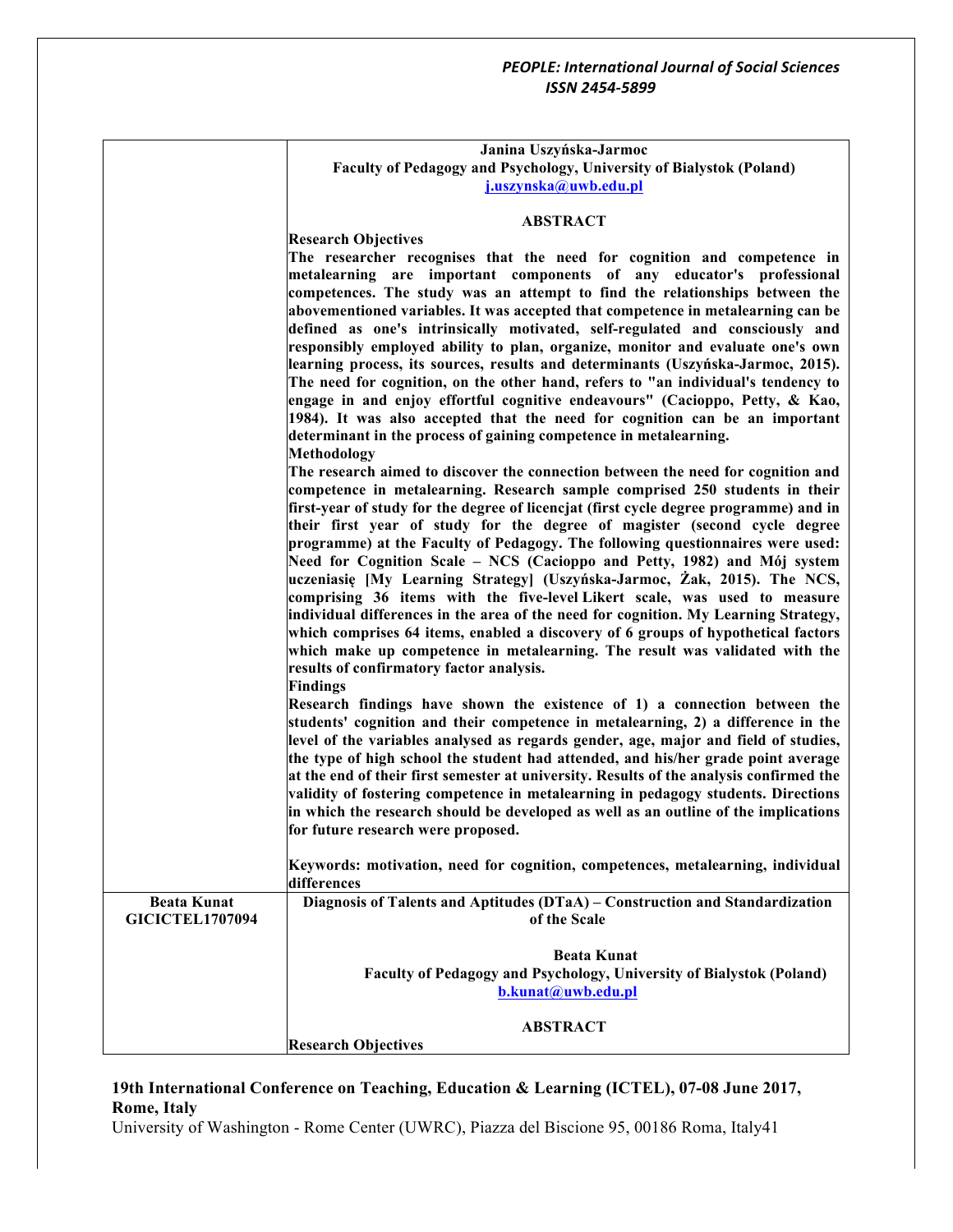|                        | The research aimed to standardize and normalize the Diagnosis of Talents and<br>Aptitudes Scale (DTaA) (Uszyńska-Jarmoc, Kunat, 2015), designed for use with |
|------------------------|--------------------------------------------------------------------------------------------------------------------------------------------------------------|
|                        | pupils<br>The<br>scale<br>comprises<br>aged $12$ to<br>18.<br>three<br>sub-scales:                                                                           |
|                        | Identyfikacjazdolnościiuzdolnień (IZiU) [Identification of talents and aptitudes                                                                             |
|                        |                                                                                                                                                              |
|                        | (ITaA)], Ocenauwarunkowańzdolnościiuzdolnieńucznia (OUZiU) [Evaluation of                                                                                    |
|                        | pupils' talents and aptitudes (EPTaA)], Samoocenazdolnościiuzdolnieńucznia                                                                                   |
|                        | (SZiU) [Pulpils' self-evaluation of own talents and aptitudes (PSTaA)]. The                                                                                  |
|                        | researcher carried out validation research and normalization assessment,                                                                                     |
|                        | measured the reliability of the scale, its theoretical and diagnostic validity, and the                                                                      |
|                        | stability of the findings over time.                                                                                                                         |
|                        | <b>Methodology</b>                                                                                                                                           |
|                        | 986 pupils attending Bialystok schools comprised the research sample in the period                                                                           |
|                        | of its standardization. The process was carried out in three stages. The first stage                                                                         |
|                        | involved measuring the reliability of the scale (internal reliability) and Cronbach's                                                                        |
|                        | $\alpha$ , as well as carrying out exploratory data analysis (EDA). The second stage                                                                         |
|                        | centered on analyzing theoretical and diagnostic validity of the scale. External                                                                             |
|                        | reliability was evaluated through analyzing correlation coefficients of the results of                                                                       |
|                        | individual scales and sub-scales as well as the results of other tests and                                                                                   |
|                        | questionnaires known. In the third stage the test-retest method was used to                                                                                  |
|                        | measure the stability of the results of individual scales over time. Finally,                                                                                |
|                        | normalization of the scale was assessed. The findings proved sufficient                                                                                      |
|                        | psychometric properties of all the sub-scales as well as their internal coherence.                                                                           |
|                        | <b>Application</b>                                                                                                                                           |
|                        |                                                                                                                                                              |
|                        | The scale is designed for pupils of secondary schools, who can use it to discover                                                                            |
|                        | and analyse their talents as seen in the context of individual potential. The tool                                                                           |
|                        | enables the pupil to diagnose his/her strong and weak points and to shape a                                                                                  |
|                        | unique profile of his/her own talents and aptitudes as well as of social and physical                                                                        |
|                        | determinants of his/her development. As a result pupils can consciously design the                                                                           |
|                        | path of their academic development and plan their professional careers. The set of                                                                           |
|                        | scales proposed can also be useful for parents, educators, pedagogues, teachers,                                                                             |
|                        | school principals, and career counselors, researchers in various fields of study, and                                                                        |
|                        | pedagogy and psychology students.                                                                                                                            |
|                        | Keywords: diagnosis, the scale of talents and aptitudes, standardization,                                                                                    |
|                        | normalization                                                                                                                                                |
| Monika Żak-            | Creativity and the need for cognition in pedagogy students                                                                                                   |
| Skalimowska            |                                                                                                                                                              |
| <b>GICICTEL1707095</b> | Monika Żak-Skalimowska                                                                                                                                       |
|                        | Faculty of Pedagogy and Psychology, University of Bialystok (Poland)                                                                                         |
|                        |                                                                                                                                                              |
|                        | <b>ABSTRACT</b>                                                                                                                                              |
|                        | <b>Research Objectives</b>                                                                                                                                   |
|                        | An interest in the relationship between creativity and the need for cognition results                                                                        |
|                        | from the necessity that the educational process prepares students for lifelong                                                                               |
|                        | learning. It was assumed that creativity comprises a set of interrelated and                                                                                 |
|                        | codependent human characteristics, i.e. talents, aptitudes, motivation, and features                                                                         |
|                        | of personality. The need for cognition, on the other hand, refers to "an individual's                                                                        |
|                        | tendency to engage in and enjoy effortful cognitive endeavours" (Cacioppo, Petty,                                                                            |
|                        | & Kao, 1984). Both creativity and the need for cognition are connected to the                                                                                |
|                        | ability to rise to the challenge, notice and solve problems, develop interests, initiate                                                                     |
|                        | cooperation, and engage in various cognitive acts. It was assumed that creativity                                                                            |
|                        | and the need for cognition are linked to undertaking various cognitive acts, and                                                                             |
|                        |                                                                                                                                                              |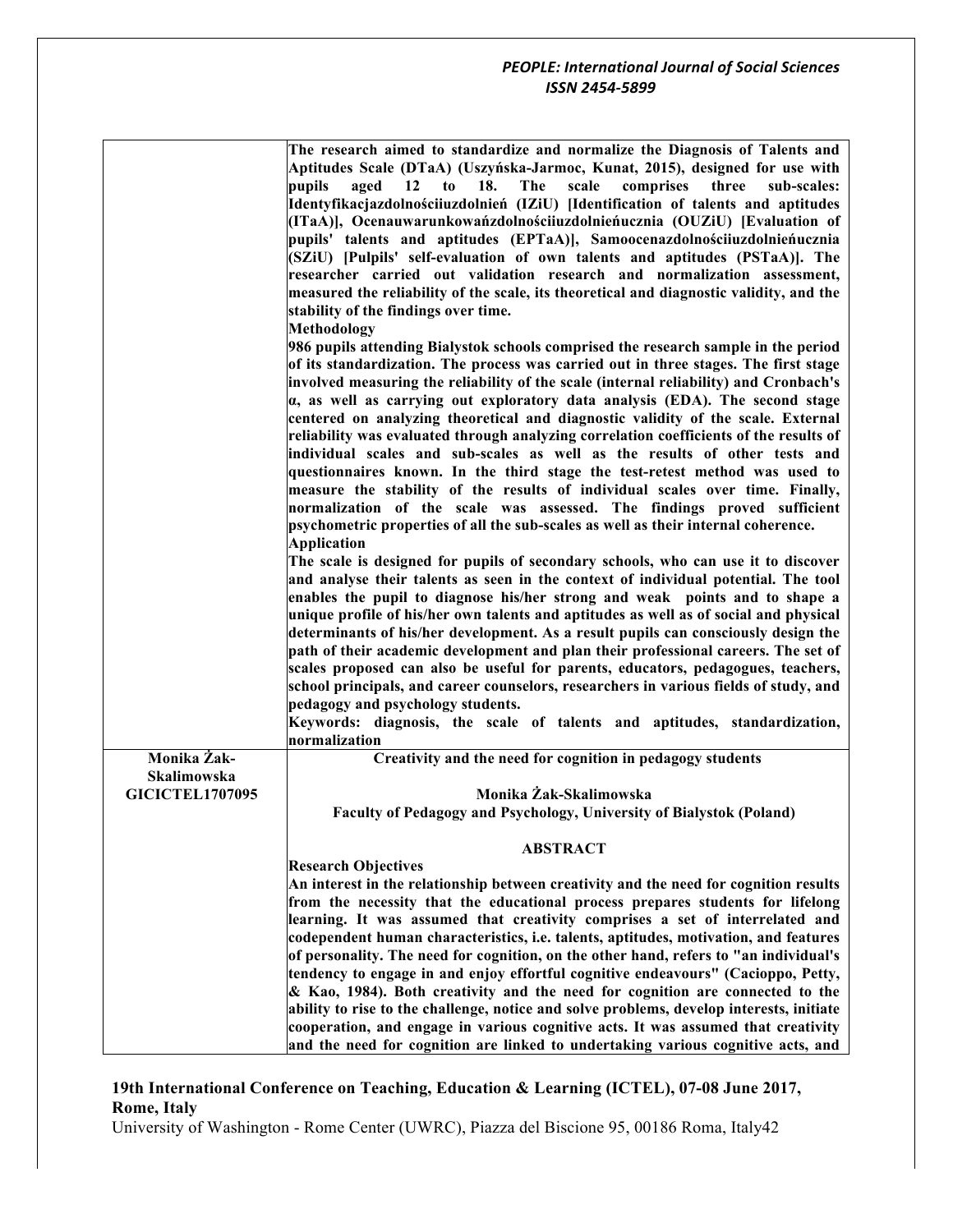**that creativity and the need for cognition, while they relate to similar human characteristics, are differently employed.** 

**Methodology**

**The research aimed to evaluate the relationship between the level of creative thinking in pedagogy students and their internal need to learn about the world and themselves. Quantitative research strategy was employed. Research sample numbered 250 participants. The questionnaire Need For Cognition Scale - NCS (Cacioppo, Petty, 1982) was used to measure the need for cognition. The NCS questionnaire measures the tendency to gain pleasure from undertaking activities which require various cognitive acts. The Test for Creative Thinking, Drawing Production - TCT-DP, test sheets A and B (Urban and Jellen, 1996) were used to measure creativity.**

**Findings**

**The results of the research reveal the existence of relationships between creativity and the need for cognition in pedagogy students. The study revealed differences within the range of variables mentioned when factors such as the subject's gender, age, major and field of studies, the type of high school the student had attended (comprehensive versus vocational school), and grade point average at the end of his/her first semester at university were found to influence the outcome. The above analysis enabled outlining the directions in which university education could develop the students' need for cognition as a precondition for creative activity. Finally, the study delineated the limitations and perspectives of future research. Keywords: individual differences, creativity, need for cognition, lifelong learning**

**Tapestry of emotions – picture-based methods in culture studies**

#### **JariMartikainen**

**Ph.D. (Art history), M.Ed. (Education and Adult Education), M.A. (Art History, Museology, Ethnography)**

#### **Abstract**

**Inspired by the affective and sensory turns in the paradigm of art history, this research discusses various techniques of making pictures as a method of teaching art history in Finnish Upper Secondary Vocational Education and Training (Qualification in Visual Expression, Study Programmes in Visual and Media Arts and Photography). A total of 25 students majoring in visual and media arts and photography participated in the research, studying art history by visual means and reflecting on their learning experiences. The data – students' written reflections – were analyzed by qualitative methods (content and discourse analysis).**

**This article follows and develops the principles of contextual subject-related didactics, where contemporary conceptions of the discipline and the objectives of the curriculum direct the choice of instructional approaches.** 

**This research shows that making pictures motivated the students to study art history and developed practical skills within the discipline in accordance with the curriculum objectives. In visual terms, the kinesthetic and haptic qualities associated with making pictures brought affects and emotions to art historical inquiries, which built bridges between art history and the students' life-worlds. Key words: making pictures, art history, contextual subject-related didactics, learning-by-doing, emotions, affects, sensory experiences**

#### **19th International Conference on Teaching, Education & Learning (ICTEL), 07-08 June 2017, Rome, Italy**

University of Washington - Rome Center (UWRC), Piazza del Biscione 95, 00186 Roma, Italy43



**JariMartikainen GICICTEL1707097**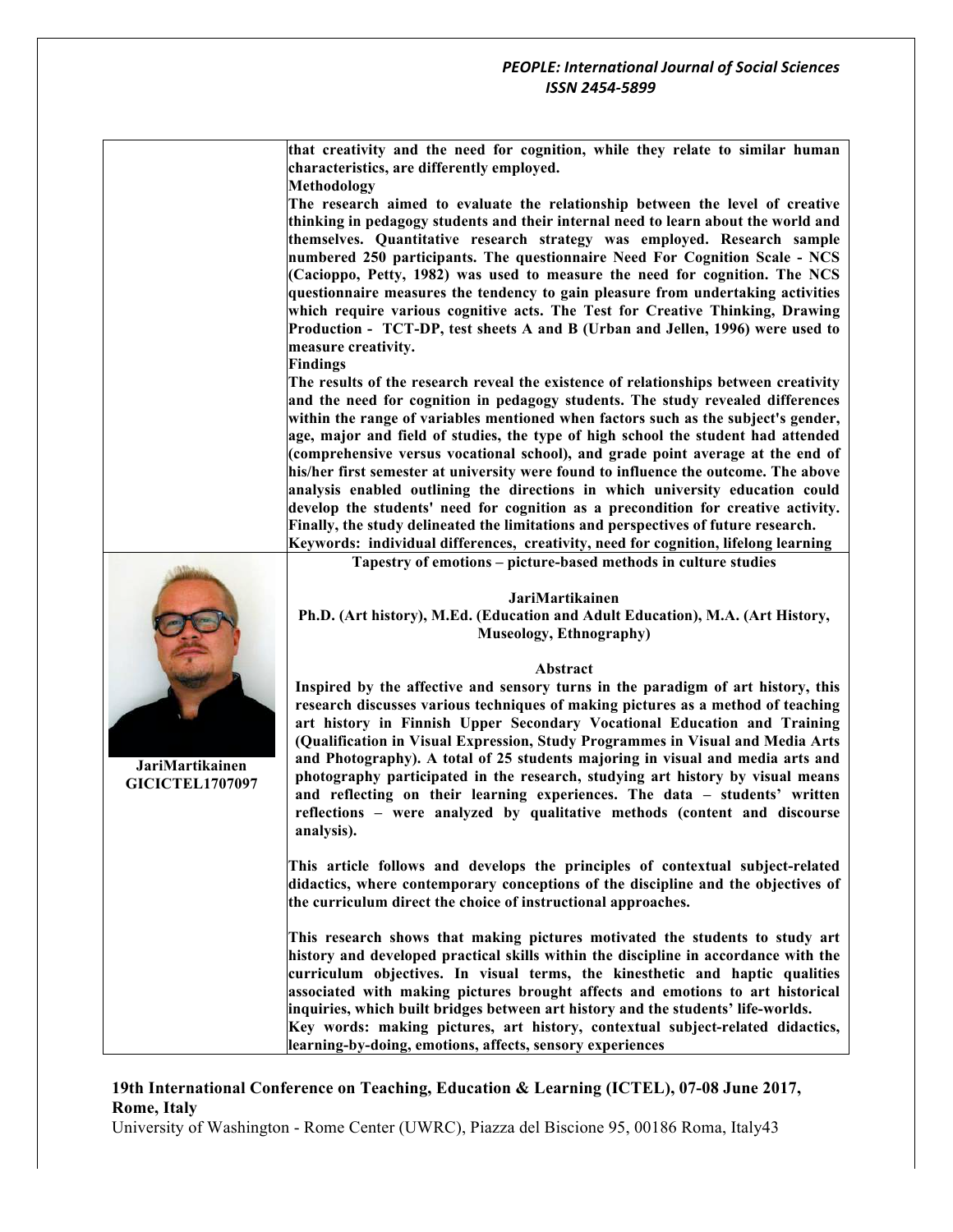#### *PEOPLE: International Journal of Social Sciences ISSN 2454-5899* **Rocío Amador Bautista GICICTEL1707098 Complex Networks of Distance Education in the National Autonomous University of Mexico Rocío Amador Bautista, National Autonomous University of Mexico amadorbr@yahoo.com Abstract In the last three decades the higher education system in Mexico has encountered complex problems in relation to the growing demand of young people who press to gain entrance in public universities. This pressure generates the need to develop structural reforms that offer alternative solutions. In 2017, the Open University and Distance Education System of the National Autonomous University of Mexico (UNAM) turned 45 years of existence. Since the first decade of the 21st century, the convergence of telecommunications and relations between public universities, government and business institutions have contributed to the development and expansion of a complex model of distance higher education networks and normative paradigms that have change the organizational and academic aspects related to this theme in UNAM. The objective of this communication is to analyze the evolution of the structures of higher education networks of distance education, based on their relationships among different sectors. The research involves documentary procedures on normative frameworks and organizational structures, and field research with interviews applied to managers, teachers and students. The contribution of the research is the proposal of three models of structures of networks of distance higher education: intra-university networks (UNAM), interuniversity networks (national universities) and trans-university networks (government, consortia and companies). Keywords: Distance education, Open university, Higher education, Complex networks, Mexico Lynne M Celli GICICTEL1707099 Creating 21st Teaching Practicesfor the Adult Learner Lynne M. Celli PhD, Endicott College, Associate Dean of Graduate Education Programs Nicholas D. Young, PhD EdD, American International College, Dean, Low Residency EdD Programs Abstract The purpose of this interactive presentation will be to provide practical references and resources for teaching practices for the adult learner for faculty in higher education, as they strive to ensure the academic success of adult learners in 21st century. With varied aspects of the professoriate continuing to develop, this presentation will also focus on how members of the professoriate can build and present pedagogy on prior learning of adult learners, create connections for new knowledge, while always keeping in mind the varied learning styles of all adult learners. In addition to adult development learning theory, so too will varied delivery models be addressed. The role of the professoriate continues to evolve and higher education needs to be responsive in preparing faculty to address the multifaceted and diverse contemporary and future challenges of the 21st learner. The role of higher education faculty is varied and ever-changing.**

## **19th International Conference on Teaching, Education & Learning (ICTEL), 07-08 June 2017, Rome, Italy**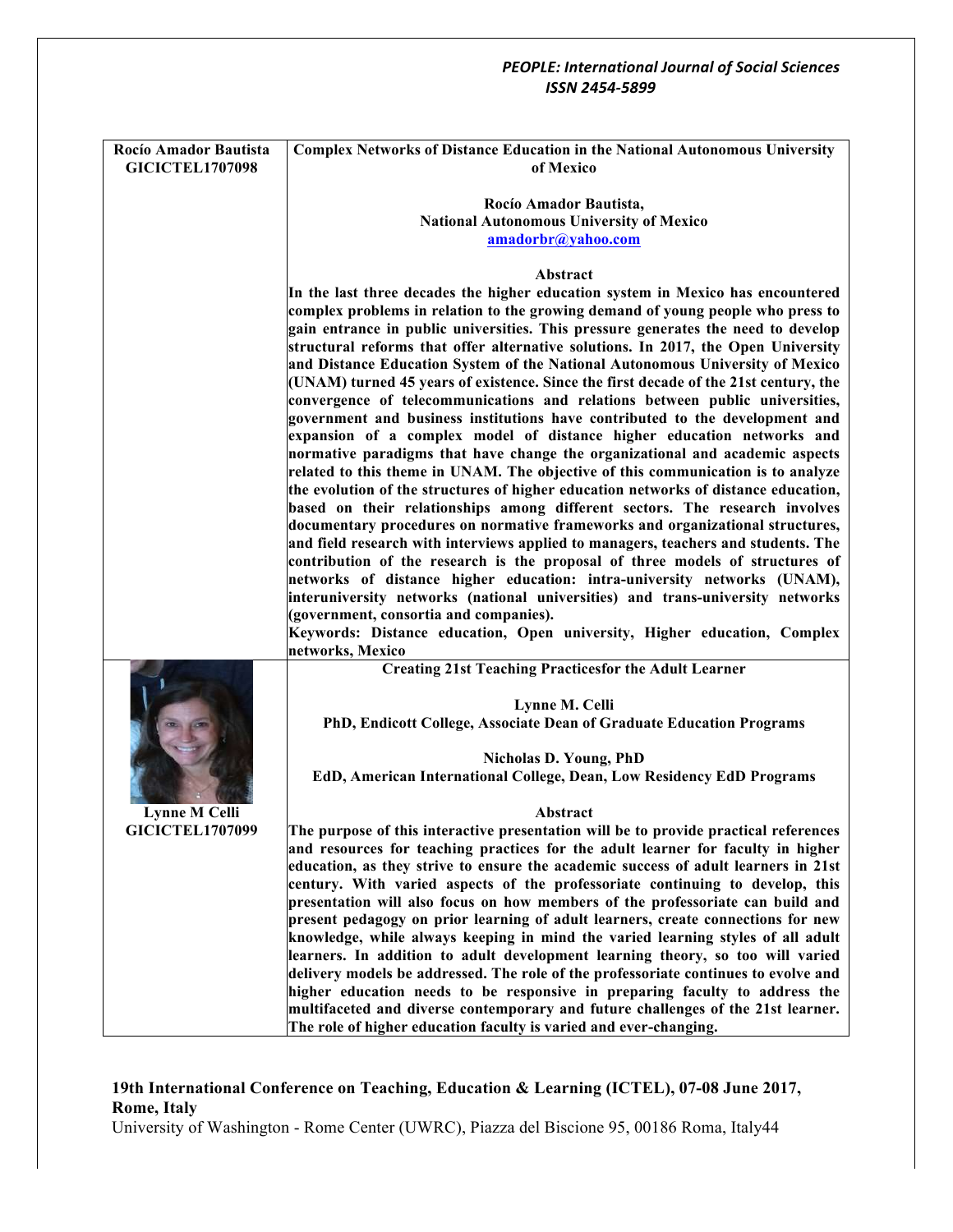

# **19th International Conference on Teaching, Education & Learning (ICTEL), 07-08 June 2017, Rome, Italy**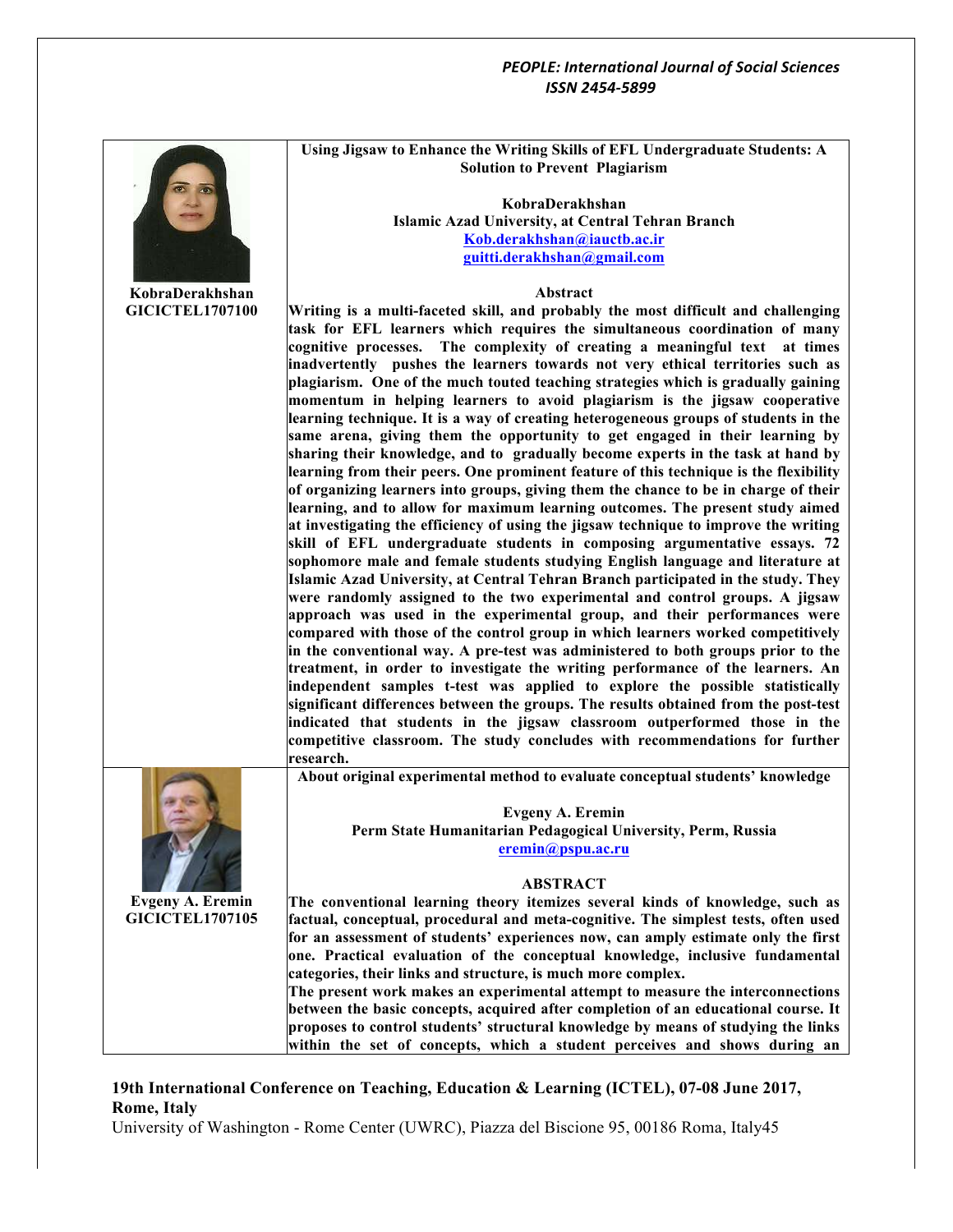**assessment. The special computer software was developed and checked in order to estimate the entirety rate of a semantic net from terms, acquired as a result of learning. Several gauges that can characterize student's knowledge entirety were proposed and compared, as well as the new way to visualize the assessment results on a demonstrative diagram.**

**At present the proposed method had being tested for 10 academic groups with more than 100 students. The results of the research confirms the surmise that an entirety of student's knowledge may be among effective characteristics of learning results: those students, who see more associations between studied terms, have a higher rate of knowledge entirety, and, hence, digested this learning course better. The description of the developed evaluation technique was published (DOI: 10.1016/j.sbspro.2012.09.619) and some results were already reported at several** 

**conferences. The aim of participation in ICTEL is wider discussion with colleagues about a possible application of the proposed method to learning practice.**

**Keywords: concept, relation, knowledge structure, assessment Impact of curriculum disciplines structuring based on scientific knowledge** 

**integration on the pre-service teachers' training**

**LiudmylaGryzun Department of Computer Science, Kharkiv National Pedagogical University, Kharkiv, Ukraine Lgr2007@ukr.net**

#### **ABSTRACT**

**The content of contemporary vocational education is realized via curriculum disciplines. Hence, it is really important to build the coordinated system of the disciplines structured with preserved links between elements of knowledge. On the other hand, any academic subject, especially in pre-service teachers' training, is an embodiment of some scientific branch adapted to teaching and learning. Hence, it must reflect correctly and adequately the structure of knowledge domain, preserving main links between notions, concepts, facts, theories that really exist both inside the scientific branch and between sciences in a whole. It will promote and contribute to creation holistic and flexible system of pre-service teachers' knowledge and their readiness to form similar system in their pupils' minds in future. However, according to recent studies, the modular structuring of curriculum subjects does not preserve or does not convey necessary essential links between scientific knowledge what can cause negative consequences for trainees' (destroying of links between related subjects, breaking of general wholeness and logic of a subject, forming of uncoordinated system of trainees' knowledge, etc.). So, our research objectives are: (1) to determine mechanisms of knowledge integration in scientific branches and in curriculum disciplines; (2) to develop technology of these mechanisms realization in the process of curriculum subjects structuring and interdisciplinary curriculum development; (3) to verify this technology and investigate its impact on the results of pre-service teachers' training. The study was conducted on a total of 216 pre-service teachers of Kharkiv national pedagogical university, Kharkiv, Ukraine. Appropriate criteria system was created. Both quantitative and qualitative techniques for data collection were used; nonparametric statistical methods were applied to obtain findings and conclusions. The results demonstrated growth of main indicators of the criteria what proved positive impact of the author's technology on the formation of holistic and flexible system of knowledge and skills of pre-service** 

#### **19th International Conference on Teaching, Education & Learning (ICTEL), 07-08 June 2017, Rome, Italy**

University of Washington - Rome Center (UWRC), Piazza del Biscione 95, 00186 Roma, Italy46



**LiudmylaGryzun GICICTEL1707106**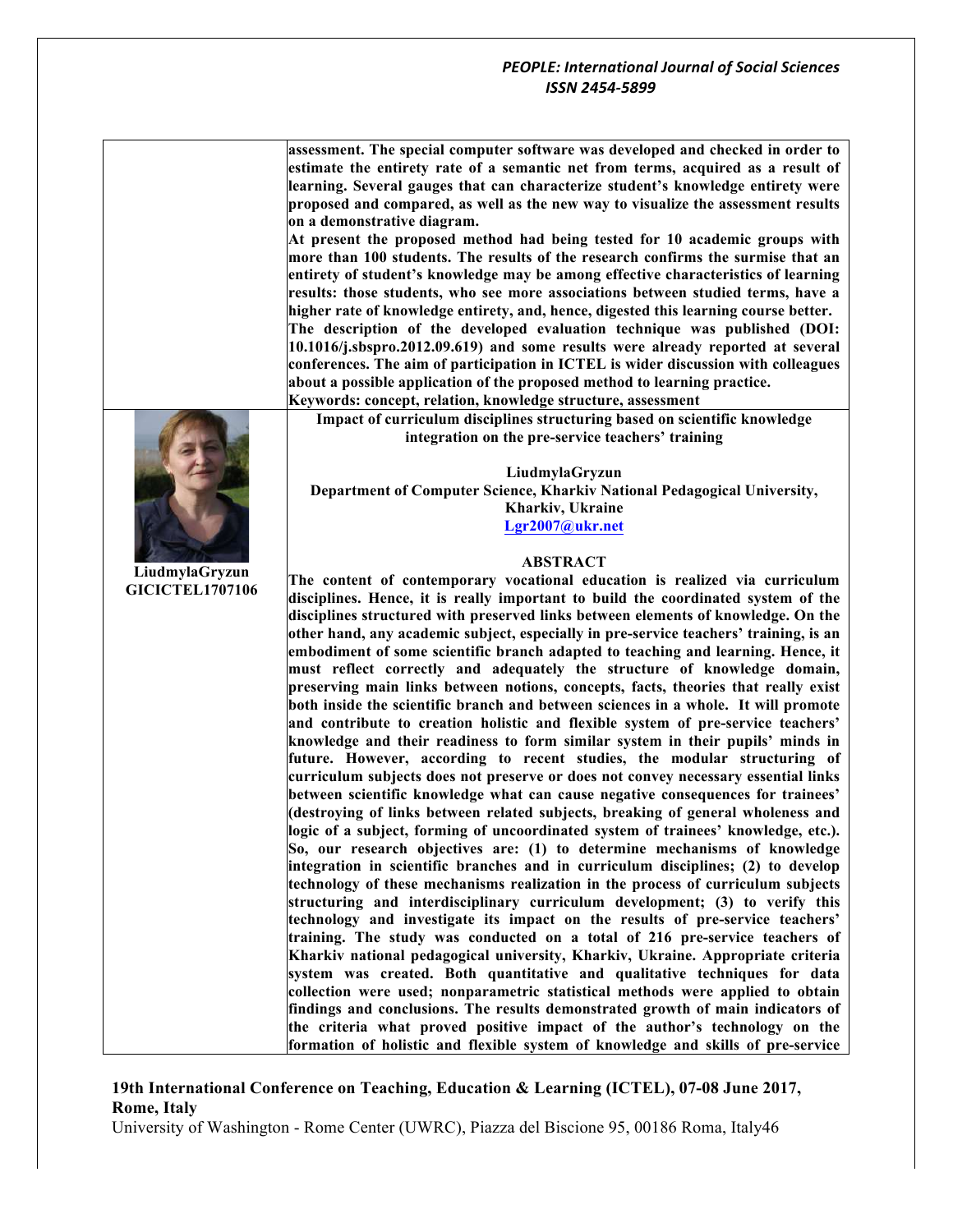**teachers. Future scope might include didactic problems of pre-service specialists' vocational training which can be solved with the help of proposed technology of curriculum disciplines structuring based on scientific knowledge integration. Keywords: pre-service teachers' training, scientific knowledge integration, technology of curriculum disciplines structuring.**

**The knowledge and perceptions of undergraduate history students re South Africa's Truth and Reconciliation Commission**

#### **DrMarietjieOelofse Department of History, University of the Free State (UFS), SouthAfrica oelofsem@ufs.ac.za**

#### **Abstract**

**Research objective of the paper: Using the Truth and Reconciliation Commission of South Africa (TRC) and the concept of reconciliation as a case study, the paper attempts to assess the knowledge and understanding of the registered undergraduate history students at the University of the Free State's main campus about the TRC and the concept and process of reconciliation in the country at large. The research will firstly assess whether the younger generation of students, specifically students taking history as a subject, have any knowledge of such a significant and contemporary event in South African historiography as the TRC process. Secondly, in relation to the aims and recommendations of the TRC and against the background of reconciliation efforts in the country, to perceive the views and thoughts of undergraduate history students on the progress in reconciliation endeavours in South Africa.** 

**Methodology: A sample of 128 undergraduate history students was randomly selected to complete a quantitative questionnaire. The questionnaire consisted of both closed and open-ended questions. Group interviews, as a qualitative research method, were added and used to conduct interviews with 16 undergraduate history students selected randomly and answers were recorded. Accordingly, an explanatory mixed-method research method approach was employed by implementing both the qualitative and quantitative method.** 

**Findings & research outcomes: Students had minimal knowledge and few observations about the South African TRC and what reconciliation entails. The history lecturers at this tertiary institution cannot take it for granted that the contemporary nature of an historical event, which more specifically deals with South African history, or a concept used frequently in the institution and country, is in fact general knowledge for the students. It will be a risk for the lecturer to assume in the teaching and learning process that the average history student has a conceptual understanding of contemporary historical events.** 

**Future scope: This research may contribute to information and awareness about South African history student's present-day knowledge, opinions and challenges of reconciling, or the lack thereof, in a divided society and the effect thereof on the teaching and learning of such themes.**

**Keywords: Undergraduate history students, University of the Free State – South Africa, South Africa's Truth and Reconciliation Commission, reconciliation, knowledge & perceptions, teaching & learning**

## **19th International Conference on Teaching, Education & Learning (ICTEL), 07-08 June 2017, Rome, Italy**

University of Washington - Rome Center (UWRC), Piazza del Biscione 95, 00186 Roma, Italy47



**DrMarietjieOelofse GICICTEL1707107**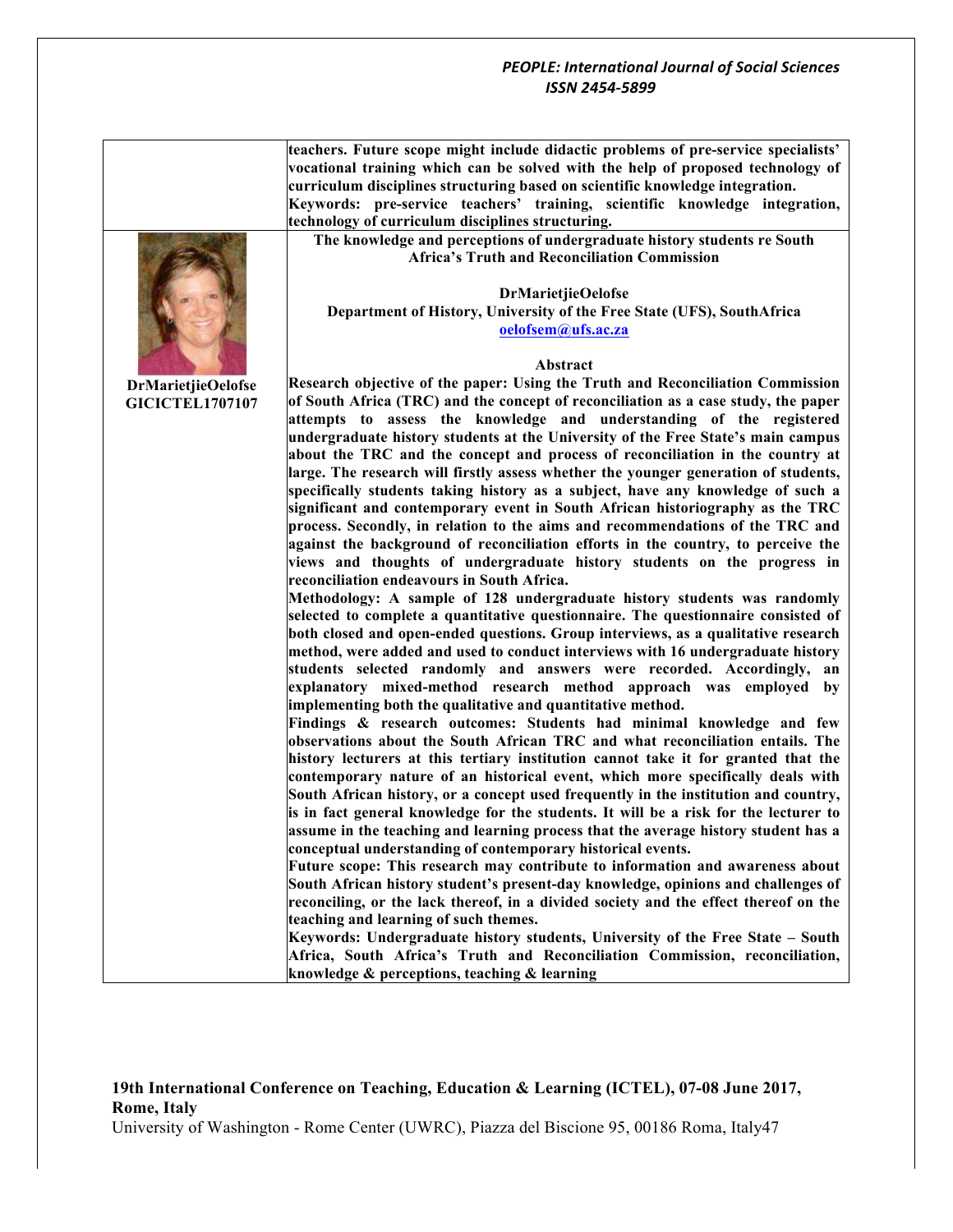

## **19th International Conference on Teaching, Education & Learning (ICTEL), 07-08 June 2017, Rome, Italy**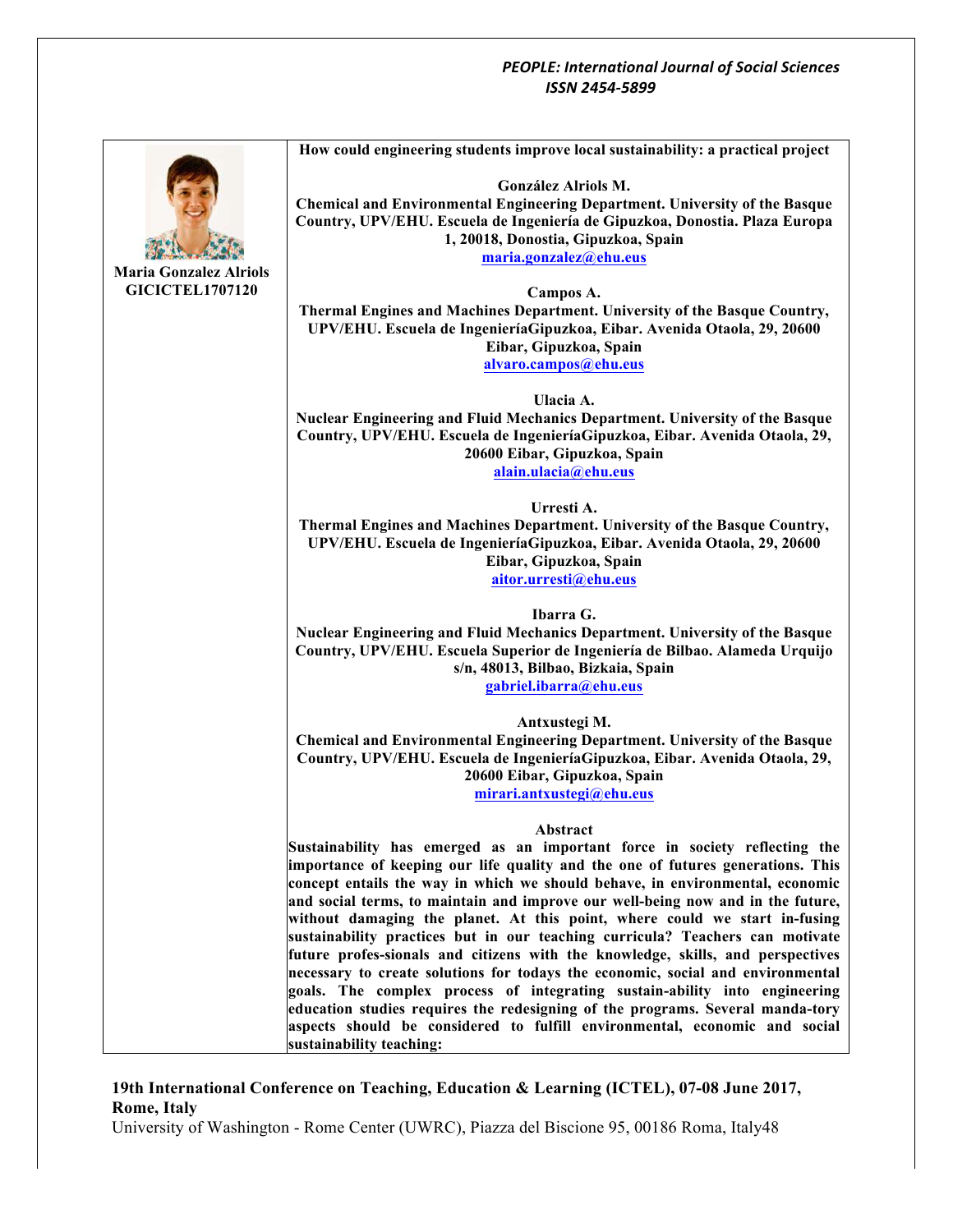|                        | . to take advantage of the knowledge of the whole University community by                                                                                                  |
|------------------------|----------------------------------------------------------------------------------------------------------------------------------------------------------------------------|
|                        | establishing a learning network made up of teachers, students, technicians,                                                                                                |
|                        | researchers, and other staff                                                                                                                                               |
|                        | • to extend the previous network to other university colleagues and share the                                                                                              |
|                        | knowledge through unicollaboration platforms                                                                                                                               |
|                        | • to return the knowledge to the local community by creating proposals and                                                                                                 |
|                        | developing projects based on enhancing the sustainability of the campus and near                                                                                           |
|                        | surroundings                                                                                                                                                               |
|                        | In this work, the experience of a group of professors from different fields of                                                                                             |
|                        | knowledge of the University of the Basque Country, UPV/EHU (Spain), teaching in                                                                                            |
|                        | the Degree of Engineering in Renewable Resources, can be found. Specifically, the                                                                                          |
|                        | launched initiative was to study and improve the energetic efficiency of the faculty                                                                                       |
|                        | building by evaluating heat losses, analyzing fuel combustion efficiencies, studying<br>the benefits of the including renewable energy (bioenergy from local biomass) and, |
|                        | finally, determining the possible positive impact that this action could have on the                                                                                       |
|                        | local economy by enhancing the use of local resources and potentially promoting                                                                                            |
|                        | the creation of new jobs.                                                                                                                                                  |
|                        | As a result, a network formed by different local and abroad faculty staff                                                                                                  |
|                        | (professors, students, administration workers, technicians, researchers) was                                                                                               |
|                        | created and the mentioned case study was developed. A shared understanding of                                                                                              |
|                        | learning outcomes related to sustainability was achieved and a final techno-                                                                                               |
|                        | economic report was completed and offered to the University council in order to                                                                                            |
|                        | take advantage of the acquired knowledge.                                                                                                                                  |
|                        | In the learning aspect, the motivation of working on an actual case that the                                                                                               |
|                        | students could see implemented in their closer surroundings was very powerful.                                                                                             |
|                        | The teaching team felt very satisfied when seeing the circle closed and the benefit                                                                                        |
|                        | of returning the knowledge from abroad to our Uni-versity and town. We                                                                                                     |
|                        | concluded that sustainability was successfully implemented in the way of working                                                                                           |
|                        | and thinking of the students so that they will carry on with this perspective in their                                                                                     |
|                        | profes-sional future.                                                                                                                                                      |
|                        | Keywords: Sustainability, Anticollaboration, Teaching Engineering Studies.                                                                                                 |
|                        | <b>Theme: Engineering Education, International Education</b>                                                                                                               |
|                        | Aristotle And Al Ghazali: A Comparative Study On Their Educational Theories                                                                                                |
|                        | <b>And Significances</b>                                                                                                                                                   |
|                        | Dr. RahimahEmbong                                                                                                                                                          |
|                        | Research Fellow, Universiti Sultan Zainal Abidin, Research Institute for Islamic                                                                                           |
|                        | <b>Product and Civilization, Malaysia</b>                                                                                                                                  |
|                        | rahimahembong@unisza.edu.my                                                                                                                                                |
| Dr. RahimahEmbong      |                                                                                                                                                                            |
| <b>GICICTEL1707126</b> | Assoc. Prof. Abdul Hakim Abdullah                                                                                                                                          |
|                        | Associate Professor, Universiti Sultan Zainal Abidin, Faculty of Islamic                                                                                                   |
|                        | <b>Contemporary Studies</b>                                                                                                                                                |
|                        | Malaysia                                                                                                                                                                   |
|                        |                                                                                                                                                                            |
|                        | Wan Mazwati Wan Yusuff2                                                                                                                                                    |
|                        | <b>International Islamic University of Malaysia</b>                                                                                                                        |
|                        |                                                                                                                                                                            |
|                        | <b>Mohamed Ibrahim</b>                                                                                                                                                     |
|                        | UniversitiSains Islam Malaysia                                                                                                                                             |
|                        |                                                                                                                                                                            |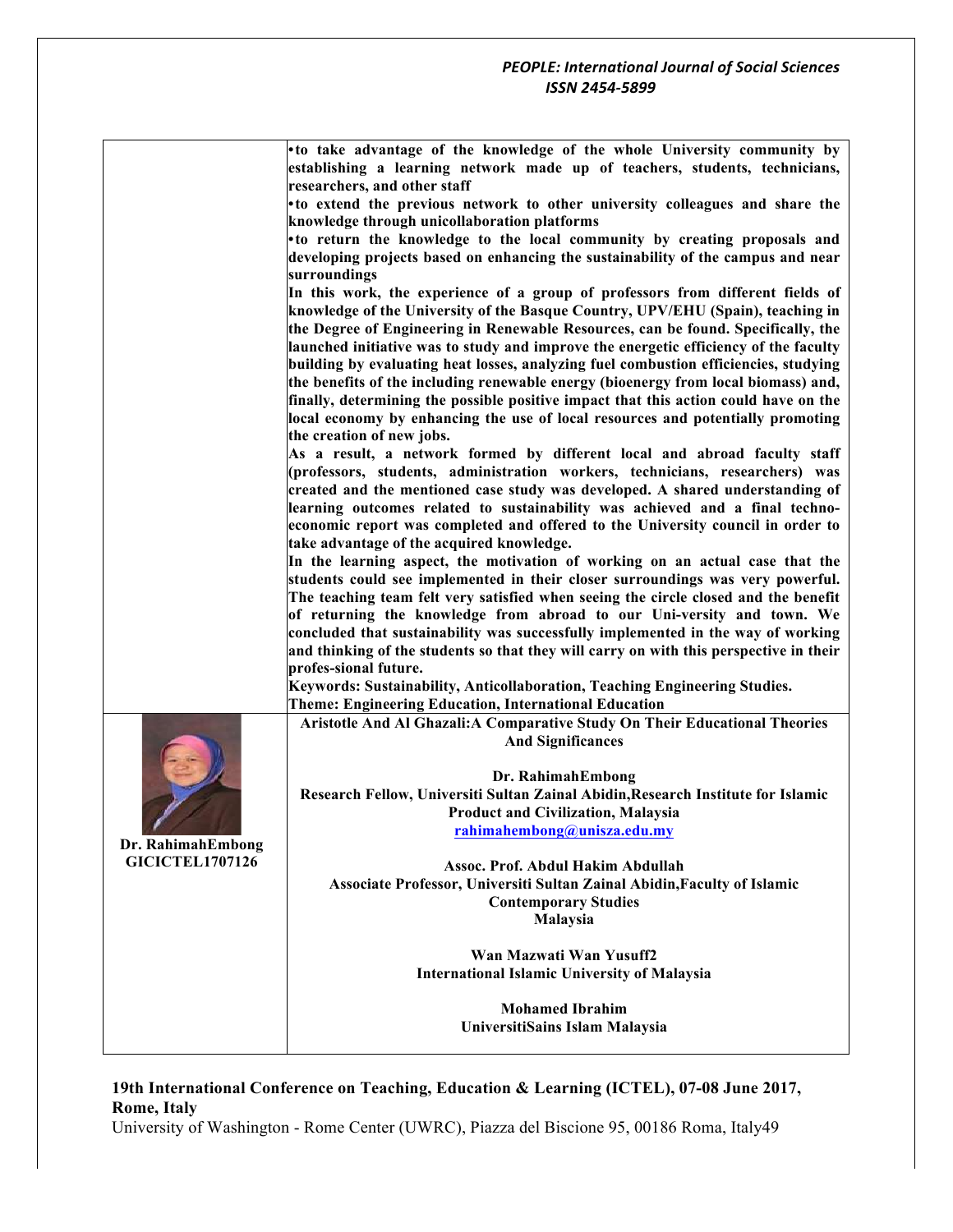#### **Abstract**

**This paper aims to analyze the Aristotle's educational theory with that of al-Ghazali and to identify the significance and influence of their theories to Western and Muslim civilizations and worldwide. Aristotle and Imam al-Ghazali were two immortals of history who put their seal on European and Muslim philosophical scholarship through succeeding generations. Aristotle (384 –322 B.C) Aristotle was the founder of Western philosophical realism while al-Ghazali (1058-1111 A..D.) was the reformer of Muslim civilization. He advocated that Revelation is essential to recognize the reality and that is granted specifically to Messenger of God by The Almighty. In term of methodology, this study examines some primary and secondary sources of related literature. It used comparative document analysis. Upon analyzation of their philosophy, Aristotle defined "happiness" as the virtuous life and gave to education a major role in developing arête, or virtue, that generalized and encompassing excellence or perfection. On the other hand, al– Ghazali advocated that one who combines moral and intellectual greatness is the devout sage and his reward will be absolute bliss. He highlighted the objective of education is utility. Aristotle recognized that education directly related to both the healthy individual and the harmoniously integrated society. Meanwhile, Al-Ghazali had suggested a golden principle that subjects should be taught in their order of utility and importance. In summary, both of these intelligentsia gave a lot of influences and contributions in the field of education. Indeed, Aristotle and al-Ghazali had successfully shaped the whole intellectual tradition of the West and laid the philosophical foundations of Western Culture and Islamic scholasticism. Keywords: Educational Theories, Curriculum, Philosophy of Education,** 

|                        | Keywords: Educational Theories, Curriculum, Philosophy of Education,                 |
|------------------------|--------------------------------------------------------------------------------------|
|                        | <b>Education</b>                                                                     |
|                        | A Case of the Concert-styled History Class                                           |
|                        | <b>Insook Park</b>                                                                   |
|                        | <b>Teacher, Korea Science Academy of KAIST</b>                                       |
|                        | missitory@hanmail.net                                                                |
|                        |                                                                                      |
| <b>Insook Park</b>     | Abstract                                                                             |
| <b>GICICTEL1707135</b> | This paper aims to introduce an atypical method of history class which has been      |
|                        | experimented in 'Korea Science Academy of KAIST (KSA). I have taught world           |
|                        | history to science-gifted students at KSA in Busan, South Korea, since 2010. In the  |
|                        | first year at KSA, I could find that many students had not much interest in school   |
|                        | history, even some students thought that history was boring. I wanted to let my      |
|                        | students know that history was not boring subject and it is necessary and            |
|                        | meaningful to them and their lives. So I have tried to change my teaching style and  |
|                        | use a variety of methods to provide my students better history class.                |
|                        | In this research, I will introduce a unique tool which I designed and practiced in   |
|                        | last semester. It was the 'Concert- styled' history class in which I focused on 're- |
|                        | enactment' activity with storytelling and music.                                     |
|                        | For preparing this new class, I had researched some perceptions and attitudes of     |
|                        | learners on history. And I had set goals of my lessons, had tried to find the proper |
|                        | topics and methods, and had applied the methods to the class. After the class, I     |
|                        | surveyed the responses of learners and analyzed the strong points and weak points    |
|                        | of my new trying. I want to introduce all of this process in this presentation.      |
|                        | Keywords: teaching, history, re-enactment, storytelling, concert                     |

## **19th International Conference on Teaching, Education & Learning (ICTEL), 07-08 June 2017, Rome, Italy**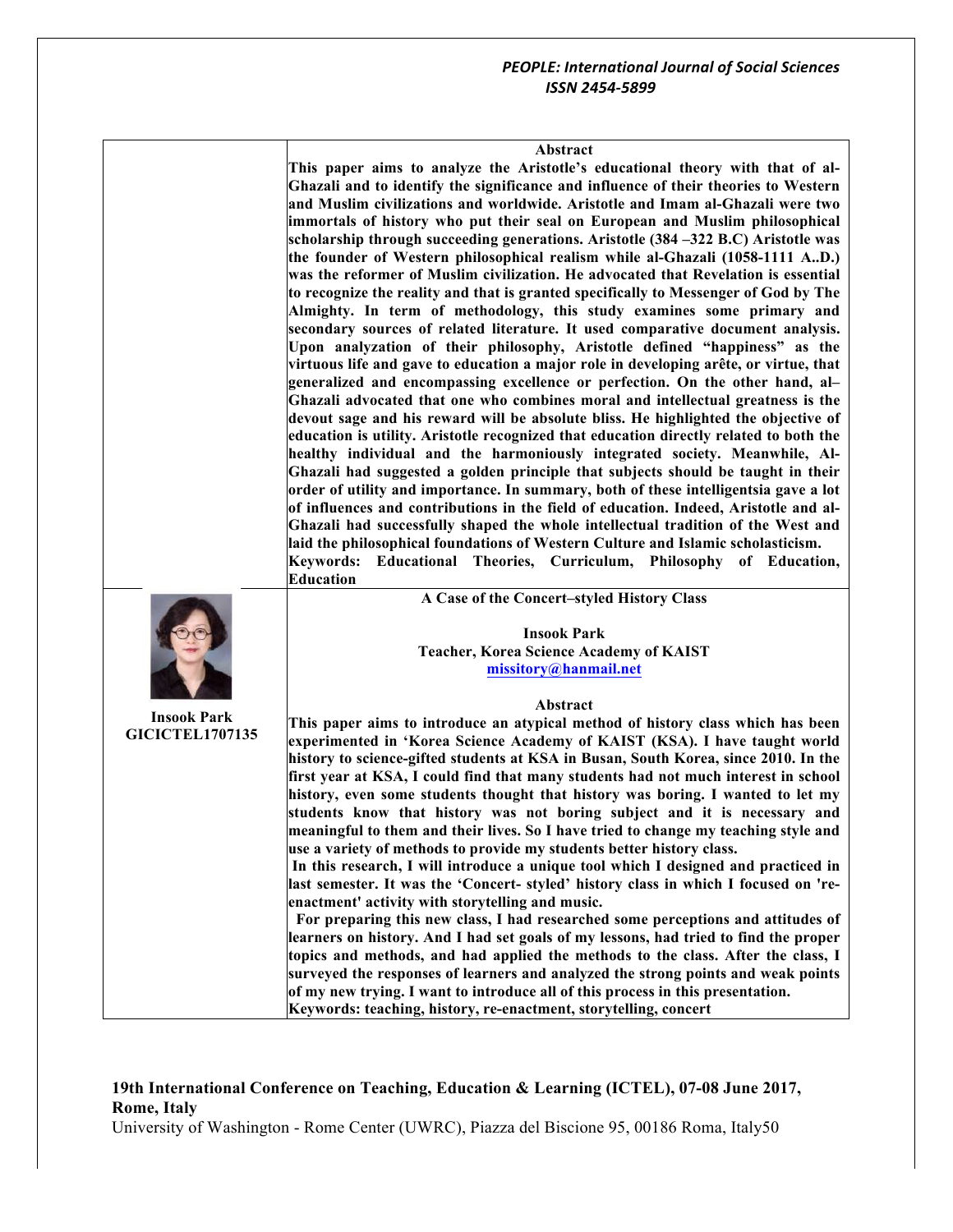|                          | Knowledge of junior high school teachers and students regarding the concept<br>'slope of a line'                                                                |
|--------------------------|-----------------------------------------------------------------------------------------------------------------------------------------------------------------|
|                          | Prof. DoritPatkin (Ph.D. in Mathematics education)                                                                                                              |
|                          | Faculty of Science, Kibbutzim College of Education, Technology and the Arts, Tel-                                                                               |
|                          | Aviv, Israel                                                                                                                                                    |
|                          | patkin@netvision.net.il                                                                                                                                         |
| <b>Prof. DoritPatkin</b> |                                                                                                                                                                 |
| <b>GICICTEL1707141</b>   | Abstract                                                                                                                                                        |
|                          | This study aims to explore the knowledge that junior high school teachers and                                                                                   |
|                          | students have about the concept "slope of a line" in a mathematical context and                                                                                 |
|                          | everyday context. The research population consists of seven mathematics female-                                                                                 |
|                          | teachers and 101 students from the 9th and 10th grades in two pathways: a                                                                                       |
|                          | scientific-technological pathway for excelling students and a Ministry of Education                                                                             |
|                          | curriculum-based pathway. The research findings illustrate that most of the<br>teachers know to demonstrate or define the slope concept only in several of the  |
|                          | different representations, the high school teachers demonstrating a better                                                                                      |
|                          | knowledge than their colleagues in the junior high school. The latter do not relate                                                                             |
|                          | extensively to the practical representation of the slope concept and are not versed                                                                             |
|                          | in the curricular knowledge. Nevertheless, they are familiar with the students'                                                                                 |
|                          | difficulties in this topic. The student-related findings indicate that the students can                                                                         |
|                          | cope with questions which require technical knowledge but encounter difficulties                                                                                |
|                          | in defining the concept slope in standard mathematical language. Regrettably, they                                                                              |
|                          | demonstrate a lower level of knowledge when required to use the definition for the                                                                              |
|                          | purpose of drawing conclusions. Moreover, based on the findings, there is gap                                                                                   |
|                          | between the mean scores of the students from both pathways, the mean scores of                                                                                  |
|                          | the scientific-technological pathway for excelling students being significantly                                                                                 |
|                          | higher than that of the Ministry of Education curriculum-based pathway. We<br>believe that this study may help in finding a way for improving the teaching      |
|                          | methods and better understanding of the students.                                                                                                               |
|                          | teachers' knowledge, curricular knowledge, content knowledge,<br><b>Keywords:</b>                                                                               |
|                          | pedagogical knowledge, slope of a line                                                                                                                          |
| <b>Rita Gill Singh</b>   | Analysis of the structure and communication style of leaders' messages in China                                                                                 |
| <b>GICICTEL1707162</b>   | and the U.S.                                                                                                                                                    |
|                          |                                                                                                                                                                 |
|                          | <b>Rita Gill Singh</b>                                                                                                                                          |
|                          | <b>Hong Kong Baptist University</b>                                                                                                                             |
|                          | ritagill@hkbu.edu.hk                                                                                                                                            |
|                          | Ngai, S.B. Cindy                                                                                                                                                |
|                          | <b>Hong Kong Polytechnic University</b>                                                                                                                         |
|                          | cindy.sb.ngai@polyu.edu.hk                                                                                                                                      |
|                          |                                                                                                                                                                 |
|                          | Abstract                                                                                                                                                        |
|                          | As an important tool to influence stakeholders' perception, leader messages                                                                                     |
|                          | subsumed under public relations discourse, play an integral role in corporate                                                                                   |
|                          | communication. Drawing on the analysis of linguistic move structure and                                                                                         |
|                          | styles employed<br>by researchers, this<br>communication<br>study<br>adopts a                                                                                   |
|                          | multidimensional framework by using both discourse and quantitative analysis to<br>compare how leaders in Global 500 corporations in China and the US rely upon |
|                          | specific linguistic features to engage stakeholders in corporate discourse published                                                                            |
|                          |                                                                                                                                                                 |

# **19th International Conference on Teaching, Education & Learning (ICTEL), 07-08 June 2017, Rome, Italy**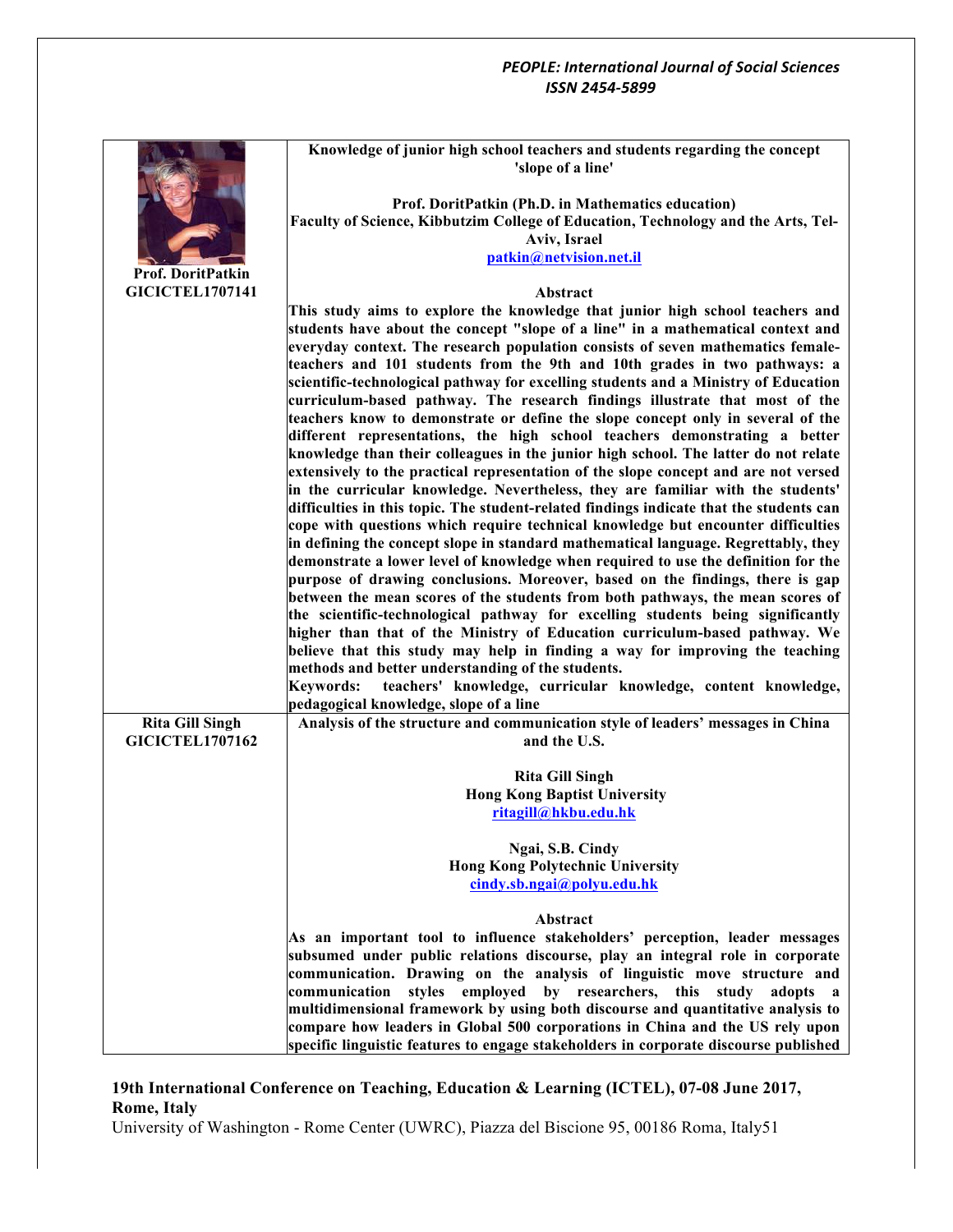## **19th International Conference on Teaching, Education & Learning (ICTEL), 07-08 June 2017, Rome, Italy**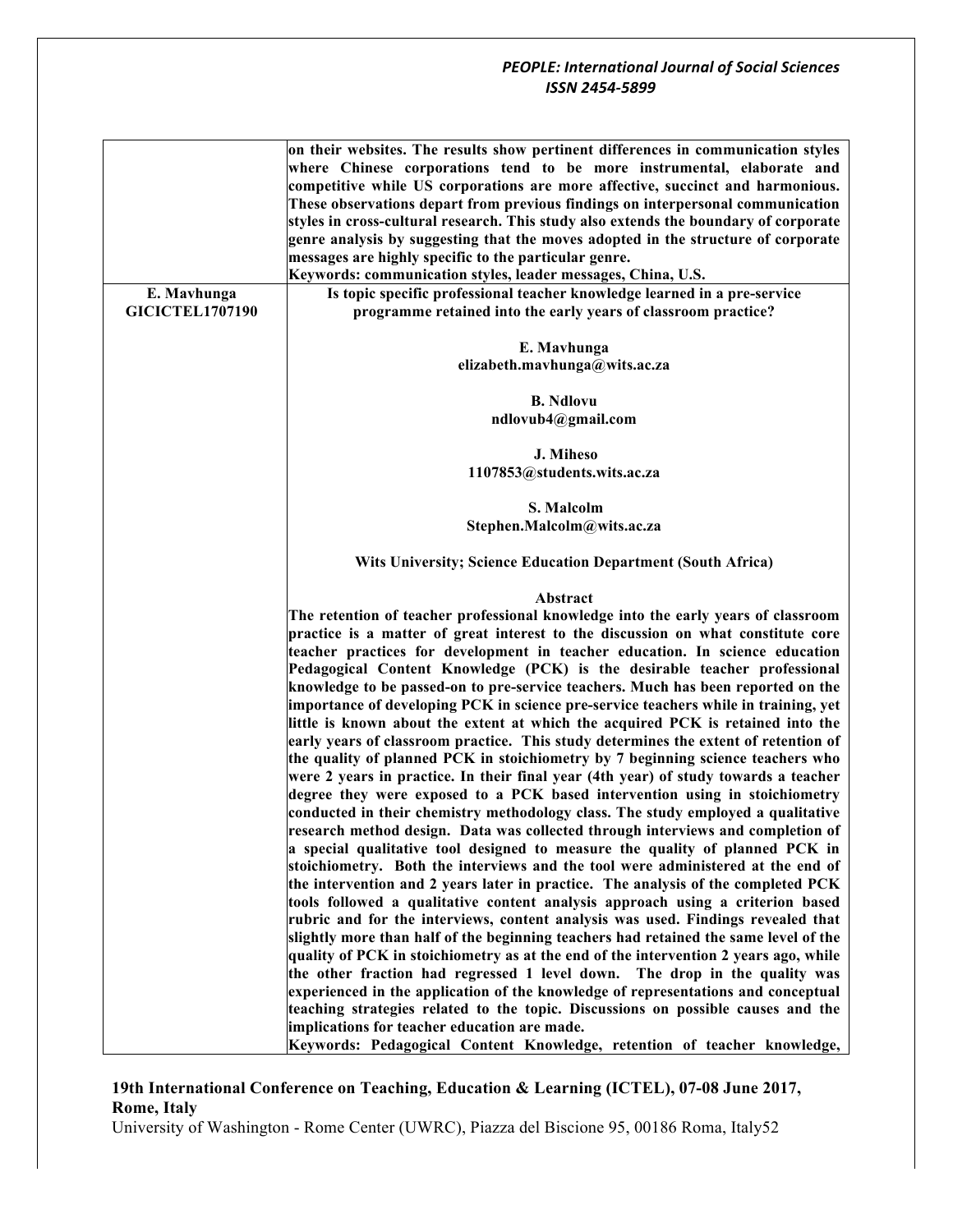|                        | beginning chemistry teachers                                                                                                                                         |
|------------------------|----------------------------------------------------------------------------------------------------------------------------------------------------------------------|
| Dr. Edwin Koster       | Bildung through Films. How to realize 'Gross Academic Value' in Education                                                                                            |
| <b>GICICTEL1707195</b> |                                                                                                                                                                      |
|                        | Dr. Edwin Koster                                                                                                                                                     |
|                        | VrijeUniversiteit Amsterdam, Faculty of Humanities, Department of Philosophy                                                                                         |
|                        | e.koster@vu.nl                                                                                                                                                       |
|                        |                                                                                                                                                                      |
|                        | Areas of education: Arts & Humanities                                                                                                                                |
|                        | Abstract                                                                                                                                                             |
|                        | A pile of books and articles have been written on the future of the Academy.                                                                                         |
|                        | Critical authors raise questions about the aim of the university and plea for old but                                                                                |
|                        | sometimes forgotten values such as 'academic freedom'. At VrijeUniversiteit                                                                                          |
|                        | Amsterdam the concept of 'Gross Academic Product' was introduced. Central to                                                                                         |
|                        | this concept is the idea that universities must contribute to the wellbeing of a                                                                                     |
|                        | society. 'Gross Academic Product' is expressed in the capacity (i) to think                                                                                          |
|                        | critically, (ii) to develop moral judgement and a sense for ethical questions, and                                                                                   |
|                        | (iii) to indentify skills that help to cope with diversity. The ideal of Bildung,                                                                                    |
|                        | personal development related to positive contributions to society, is thus renewed.                                                                                  |
|                        | But how can the aims of 'Gross Academic Product' be realized in ducation? One<br>way to achieve this aim is the use of movies with existential themes such as 'Match |
|                        | Point', 'Still Walking', 'The Unbearable Lightness of Being' and 'Eternal Sunshine                                                                                   |
|                        | of the Spotless Mind'. In my presentation I will show how films can contribute to                                                                                    |
|                        | the realization of 'Gross Academic Product' and how education based on films can                                                                                     |
|                        | be constructed.                                                                                                                                                      |
|                        | Keywords: Gross Academic Product, Bildung, Film, Moral Judgement, Diversity.                                                                                         |
|                        | The Relationship between Iranian EFL Learners' Attitude and Motivation                                                                                               |
|                        | towards English Regarding their Gender                                                                                                                               |
|                        |                                                                                                                                                                      |
|                        | Sahar Ahmadi                                                                                                                                                         |
|                        | Faculty of Humanities Sciences, Department of English Language, Azad                                                                                                 |
|                        | University, Arak Branch, Iran                                                                                                                                        |
|                        | s.ahmadi.et@gmail.com                                                                                                                                                |
|                        |                                                                                                                                                                      |
| Sahar Ahmadi           | Abstract                                                                                                                                                             |
| <b>YRSICTEL1707051</b> | In learning process, affective factors have crucial roles. Among these affective                                                                                     |
|                        | factors, attitude and motivation was studied in this study. This research tried to                                                                                   |
|                        | investigate the relationship between Iranian EFL learners' attitude and motivation                                                                                   |
|                        | toward their English, regarding their gender. To gather the needed data three                                                                                        |
|                        | instruments were used: The Nelson English Language Proficiency Test, the                                                                                             |
|                        | Harter's Classroom Affect and Motivational Scale and The Attitude Of Learners<br>Toward English which the validity and reliability of the last questionnaire were    |
|                        | clarified by Tabriz University Professors (Dr.YoosefAdib and Dr.EskandarFathi                                                                                        |
|                        | Azar) in 2006. The participants were 70 aged 14-18. Analysis of the results                                                                                          |
|                        | revealed that there was a positive relationship between Iranian English language                                                                                     |
|                        | learners' attitudes, motivation and their proficiency. But, the results showed that                                                                                  |
|                        | there was no relationship between Iranian English language learners' gender and                                                                                      |
|                        | their proficiency and there were no significant differences between male and                                                                                         |
|                        | female Iranian English language learners' attitude, motivation, and proficiency.                                                                                     |
|                        | Keywords: Attitude, Motivation, Language Proficiency                                                                                                                 |

# **19th International Conference on Teaching, Education & Learning (ICTEL), 07-08 June 2017, Rome, Italy**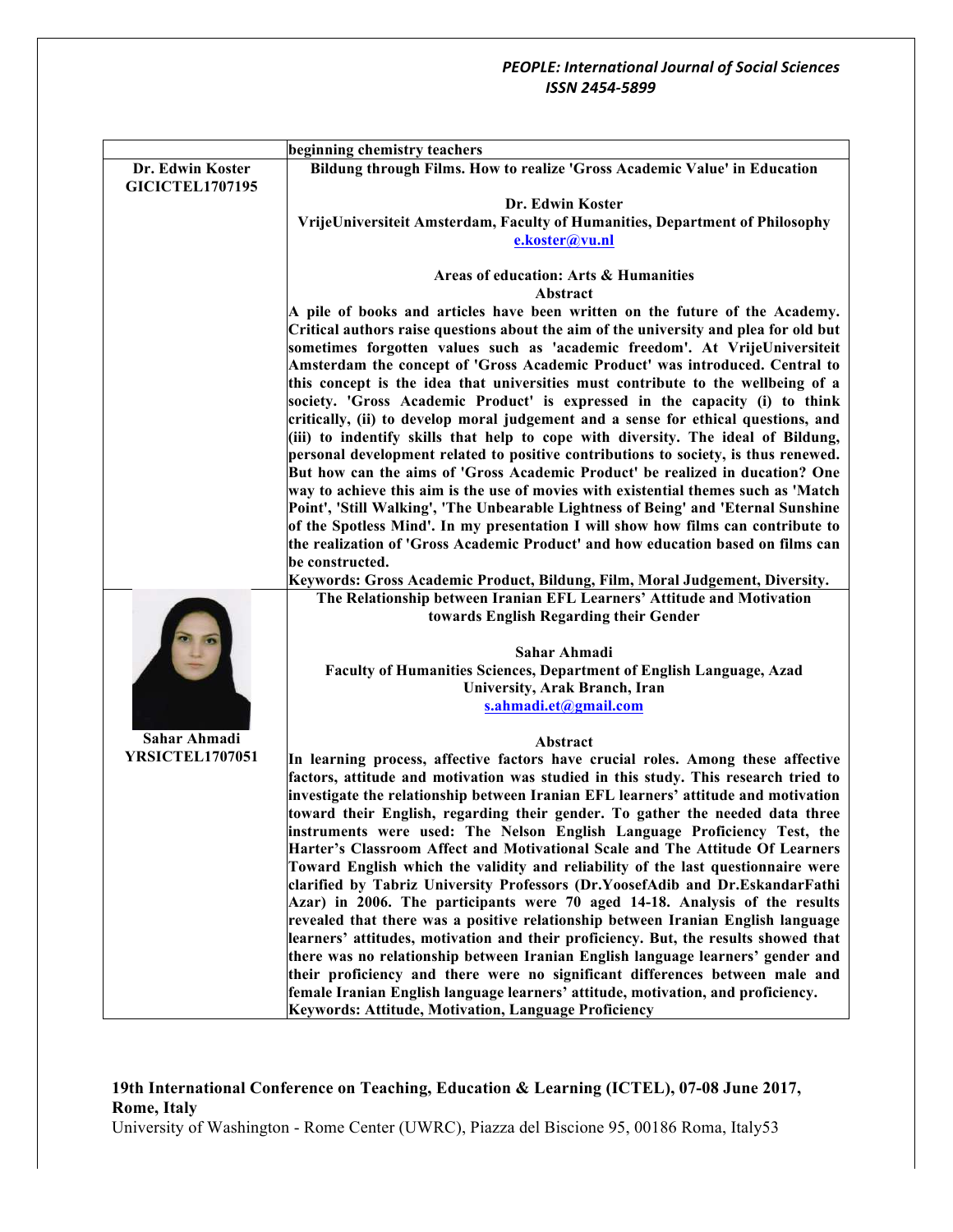|                        | <b>Emergency Education Approach and Education ResilienceApproach in</b><br>confronting situations characterized by armed Conflict: A case study of Palestinian       |
|------------------------|----------------------------------------------------------------------------------------------------------------------------------------------------------------------|
|                        | children                                                                                                                                                             |
|                        | <b>Nasser Tamimi</b>                                                                                                                                                 |
|                        | PhD candidate at School of Educational Studies, Universiti of Sains Malaysia                                                                                         |
|                        | nassertamimi@hotmail.com                                                                                                                                             |
| <b>Nasser Tamimi</b>   |                                                                                                                                                                      |
| YRSICTEL1707052        | Abstract<br>Throughout the world there should be barriers to prevent children from achieving                                                                         |
|                        | their rights in education. One of these barriers is the political armed conflict which                                                                               |
|                        | children face in their daily basis. This paper reviews two main educational                                                                                          |
|                        | approaches which educators need to consider while confronting armed conflict                                                                                         |
|                        | problems in areas characterized by ongoing conflict. These two approaches are:<br>emergency education approach and resilience approach. This paper contributes to    |
|                        | increase the knowledge and awareness on the importance of emergency and                                                                                              |
|                        | resilience approaches in education and the role of organizations and agencies in                                                                                     |
|                        | dealing with such approaches. Findings of this paper are based on the                                                                                                |
|                        | documentary analysis. Such findings show that the two approaches (emergency                                                                                          |
|                        | education, resilience) play an important role in confronting armed conflict disaster<br>that caused by human being such as war. Moreover, researchers' future        |
|                        | recommendations for teachers in regards to children protection and hope will be a                                                                                    |
|                        | focus as well. The effectiveness of the educational approach and the resilience                                                                                      |
|                        | approach in emergency situation as a response to react in this area will be                                                                                          |
|                        | discussed as well. Literature debates about the success of organizations and<br>agencies in performing these approaches will be discussed as well.                   |
|                        | Keywords: Emergency education, Resilience, Armed conflict, Children rights.                                                                                          |
| Sarah Fitri            | <b>Interactions of Student and Supervisor in Skripsi Research:</b>                                                                                                   |
| <b>GICICTEL1707211</b> | <b>Understanding Differences in Perspectives and Expectation</b>                                                                                                     |
|                        | Sarah Fitri                                                                                                                                                          |
|                        | Department of Administration, Leadership and Technology, New York University,<br>NY.                                                                                 |
|                        |                                                                                                                                                                      |
|                        | Abstract                                                                                                                                                             |
|                        | Skripsi is a term used to describe a scientific research paper written by<br>undergraduate students as a mandatory requirement to complete their study at a          |
|                        | higher education institution in Indonesia. The process of producing a skripsi is                                                                                     |
|                        | complex and demanding. One of the most important and profound issues in skripsi                                                                                      |
|                        | is student's interaction with skripsi supervisor. Even though the role of supervisor                                                                                 |
|                        | is important in assisting students' skripsi process, there seems to be issues<br>regarding their interaction with students. The purpose of this study is to          |
|                        | understand skripsi and its challenges and to find out students' and supervisors'                                                                                     |
|                        | perspectives and expectations while working on it. The author distributed online                                                                                     |
|                        | survey and conducted in-depth interview to twenty students and faculty members                                                                                       |
|                        | of UIN Ar-Raniry, Indonesia. The findings showed that there are prominent issues<br>found in skripsi process and the conduct of it. The response also indicated that |
|                        | complex procedure, limitation of time, and different expectation lead to issues                                                                                      |
|                        | related to students' interactions with their supervisors. Based on the findings, this                                                                                |
|                        | paper emphasizes on the necessity for mutual understanding to improve the skripsi                                                                                    |
|                        | process and suggests for additional way (online assistance) to increase                                                                                              |

# **19th International Conference on Teaching, Education & Learning (ICTEL), 07-08 June 2017, Rome, Italy**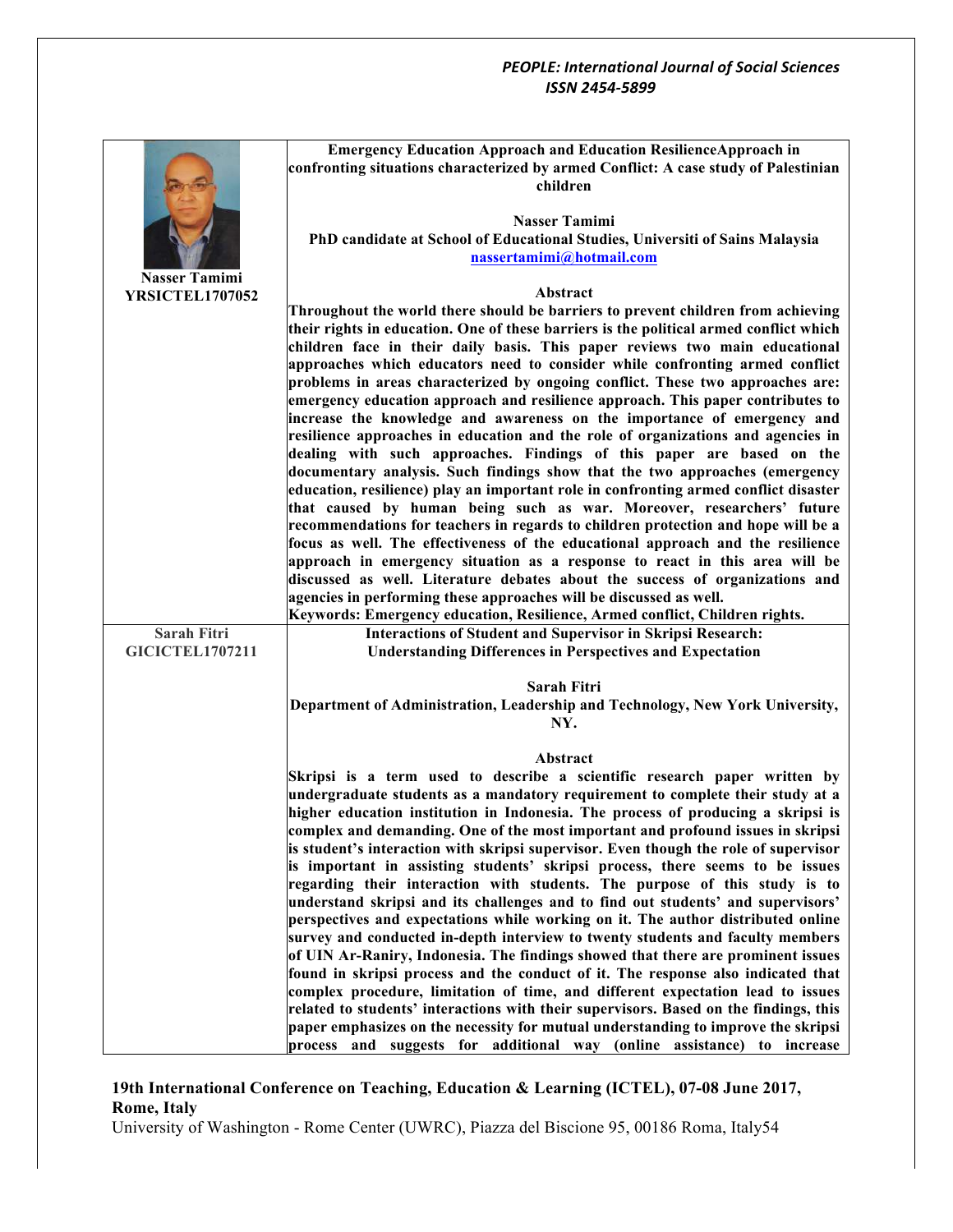|                        | communication and interactions between students and supervisors.                                                                                              |
|------------------------|---------------------------------------------------------------------------------------------------------------------------------------------------------------|
|                        | <b>Keywords:</b><br>research, skripsi, interaction, supervisor.                                                                                               |
|                        | Influence of Contraception methods on Aerobics fitness well-being                                                                                             |
|                        |                                                                                                                                                               |
|                        | <b>Mohamed Saci</b>                                                                                                                                           |
|                        | University of Mostaganem, Physical Education Institute Laboratory OPAPS                                                                                       |
|                        | <b>University of Mostaganem, Algeria</b>                                                                                                                      |
|                        |                                                                                                                                                               |
|                        | <b>Zerf Mohammed</b>                                                                                                                                          |
|                        | University of Mostaganem, Physical Education Institute Laboratory OPAPS                                                                                       |
|                        | <b>University of Mostaganem, Algeria</b>                                                                                                                      |
| <b>Mohamed Saci</b>    |                                                                                                                                                               |
| <b>GICICTEL1707212</b> | Moulayidrissmokkedes<br><b>University of Mostaganem, Physical Education Institute Laboratory OPAPS</b>                                                        |
|                        | <b>University of Mostaganem, Algeria</b>                                                                                                                      |
|                        |                                                                                                                                                               |
|                        | Ali Bengoua.                                                                                                                                                  |
|                        | University of Mostaganem, Physical Education Institute Laboratory OPAPS                                                                                       |
|                        | University of Mostaganem, Algeria.                                                                                                                            |
|                        |                                                                                                                                                               |
|                        | Abstract:                                                                                                                                                     |
|                        | Aim: Our interest in this study focus on the impact of contraceptive methods in                                                                               |
|                        | overweight among some married women. Where our background clinical                                                                                            |
|                        | confirmthat weight gain is frequently considered a side effect of hormonal<br>contraceptives, approve by many women think that an association exists. Whereas |
|                        | Sports Medicine and the injuries studies confirm that this effect is not yet known.                                                                           |
|                        | Through this contradiction comes the importance of this study, to confirm or deny                                                                             |
|                        | the results of the similar studies.                                                                                                                           |
|                        | Methods: our study based on Two groups of voluntaries sportive women agree to                                                                                 |
|                        | participate in this study, distributed based on conditions proposed for this study                                                                            |
|                        | (group1 take the oral contraceptive, group2 practiced traditional method) for 3                                                                               |
|                        | cycles of the ovum of the same marital lifestyle. Tested based on Standards Tests                                                                             |
|                        | Fitness for Women U.S. Federal Government, their homogeneity was calculated                                                                                   |
|                        | based on chronological age and same social condition (Family meals - number of                                                                                |
|                        | children - daily habits of health).                                                                                                                           |
|                        | <b>Findings:</b>                                                                                                                                              |
|                        | Based on the applied statistical, we confirm:<br>The proposed techniques prevent pregnancy, record in the regularity of the                                   |
|                        | samples menstruation cycles during the experiment.                                                                                                            |
|                        | • There is a direct inverse relationship between aerobic ability versus oral                                                                                  |
|                        | contraceptives compared to exercise and no pills.                                                                                                             |
|                        | Conclusion: Our results are in conformity with clinical and the women which                                                                                   |
|                        | think that an association exists (body gain vs hormonal contraceptives), where the                                                                            |
|                        | use of oral contraceptives increased body fat which decrements the levels of                                                                                  |
|                        | aerobic fitness among female athletes.                                                                                                                        |
|                        | <b>Keywords:</b>                                                                                                                                              |
|                        | Competitive body, Fitness, Conjugal Life, Women Sportive.                                                                                                     |

# **19th International Conference on Teaching, Education & Learning (ICTEL), 07-08 June 2017, Rome, Italy**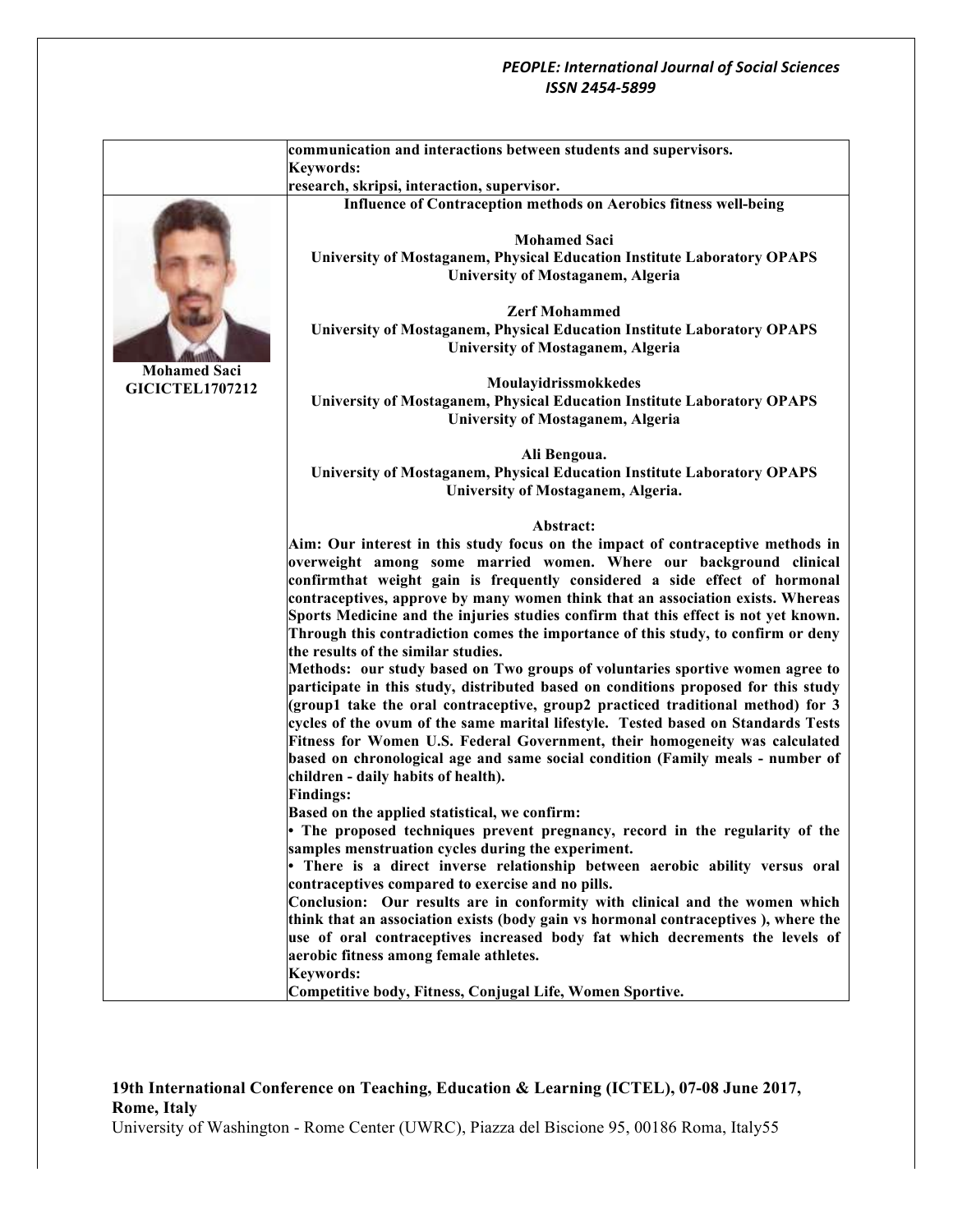|                        | Review of research on educational leadership and management in Tanzania<br>A comparative analysis of research topics and methods, 2005-2016 |
|------------------------|---------------------------------------------------------------------------------------------------------------------------------------------|
|                        | <b>Kassim Kombo</b>                                                                                                                         |
|                        |                                                                                                                                             |
|                        | Department Of Education And Curiculum, State University Of Zanzibar, Zanzibar                                                               |
|                        | / Tanzania                                                                                                                                  |
|                        | <b>Maryam Rashid</b>                                                                                                                        |
|                        | Department Of Education And Curiculum, State University Of Zanzibar, Zanzibar                                                               |
| <b>Kassim Kombo</b>    | / Tanzania                                                                                                                                  |
| <b>GICICTEL1707215</b> |                                                                                                                                             |
|                        | Abstract                                                                                                                                    |
|                        | Over the past two decades scholars have called for a more concerted effort to                                                               |
|                        | develop an empirically grounded literature on educational leadership outside of                                                             |
|                        |                                                                                                                                             |
|                        | mainstream "Western" contexts. This paper reports the results of a review of                                                                |
|                        | research topics and methods that comprise the literature on educational leadership                                                          |
|                        | and management in Tanzania between 2005 and 2016. The review of research                                                                    |
|                        | employed a quantitative descriptive form of systematic review of 478 articles                                                               |
|                        | published in eight "core" international journals in educational leadership and                                                              |
|                        | management over this period. The review examined trends in publication volume                                                               |
|                        | and impact, as well as research topics and methods used by scholars studying                                                                |
|                        | educational leadership and management in Tanzania. The study concluded that                                                                 |
|                        | Tanzania scholarship in educational leadership and management remains in the                                                                |
|                        |                                                                                                                                             |
|                        | early stages of development. Knowledge production is highly uneven across the                                                               |
|                        | continent, with only a few pockets of research excellence. Significant growth trends                                                        |
|                        | were observed in terms of scholarly interest in studying leadership in K-12 schools,                                                        |
|                        | school change, effects and improvement, and organizational behavior in education.                                                           |
|                        | Although qualitative research methods were more popular in this literature prior                                                            |
|                        | to 2000, the use of quantitative research methods has increased sharply during the                                                          |
|                        | past six years.                                                                                                                             |
|                        | <b>Keywords</b>                                                                                                                             |
|                        | Administration, educational leadership, educational management, Tanzania, K-12                                                              |
|                        | schools                                                                                                                                     |
| Hamida Salmin          | Review of research on educational leadership and management in Tanzania                                                                     |
|                        |                                                                                                                                             |
| <b>GICICTEL1707217</b> | A comparative analysis of research topics and methods, 2005-2016                                                                            |
|                        |                                                                                                                                             |
|                        | <b>HASSAN MIHAMBO</b>                                                                                                                       |
|                        | Faculty Of Education, Sumait University, University In Zanzibar Town, Address:                                                              |
|                        | Zanzibar Town, Tanzania Phone:                                                                                                              |
|                        | +255 776 051 108, Zanzibar, Tanzania                                                                                                        |
|                        |                                                                                                                                             |
|                        | <b>HAMIDA SALMIN</b>                                                                                                                        |
|                        | <b>Faculty Of Education, Sumait University, University In Zanzibar Town, Address:</b>                                                       |
|                        | <b>Zanzibar Town, Tanzania Phone:</b>                                                                                                       |
|                        |                                                                                                                                             |
|                        | +255 776 051 108, Zanzibar, Tanzania                                                                                                        |
|                        |                                                                                                                                             |
|                        | Abstract                                                                                                                                    |
|                        | Over the past two decades scholars have called for a more concerted effort to                                                               |
|                        | develop an empirically grounded literature on educational leadership outside of                                                             |
|                        | mainstream "Western" contexts. This paper reports the results of a review of                                                                |
|                        | research topics and methods that comprise the literature on educational leadership                                                          |
|                        | and management in Tanzania between 2005 and 2016. The review of research                                                                    |

# **19th International Conference on Teaching, Education & Learning (ICTEL), 07-08 June 2017, Rome, Italy**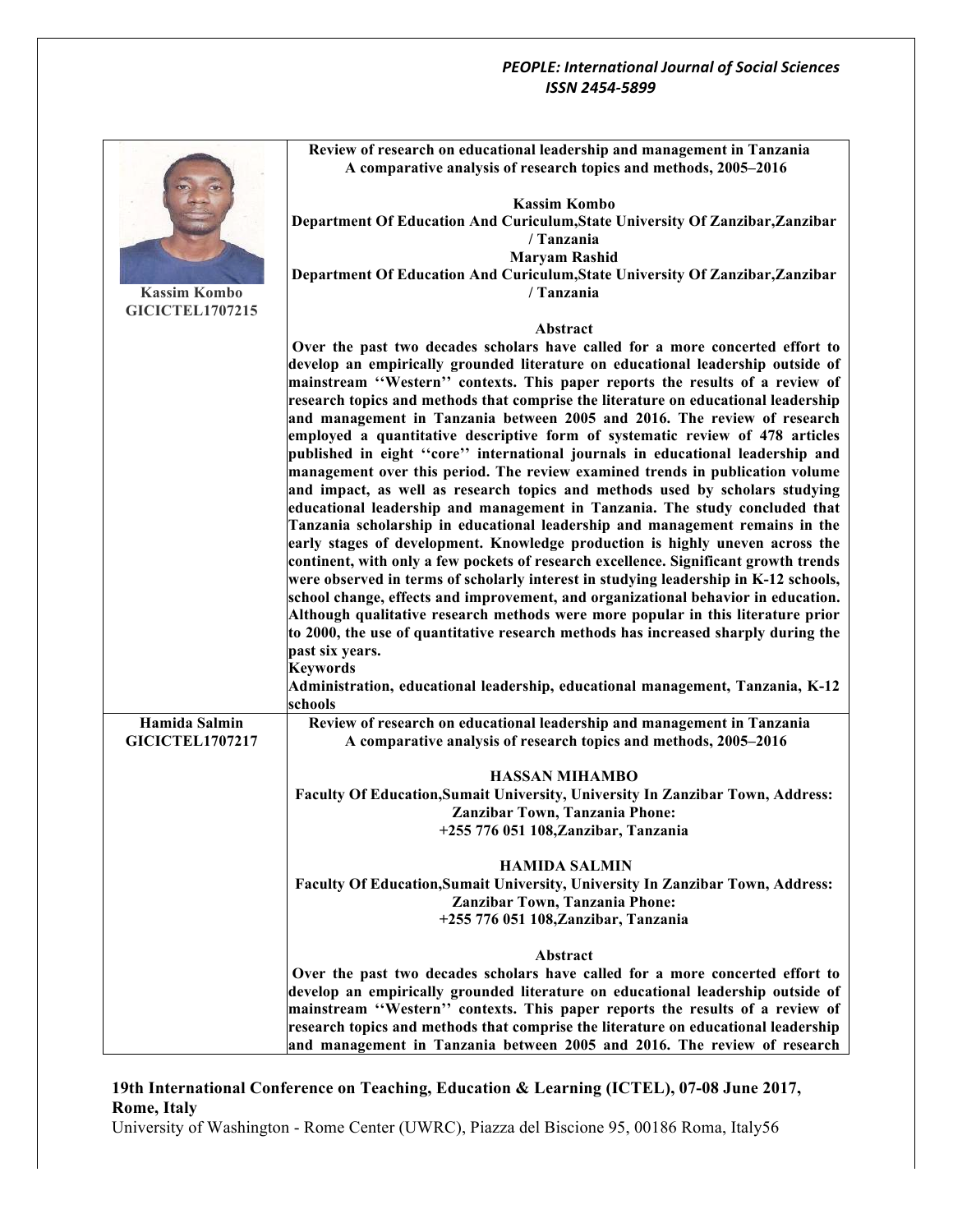|                                                 | employed a quantitative descriptive form of systematic review of 478 articles<br>published in eight "core" international journals in educational leadership and<br>management over this period. The review examined trends in publication volume |
|-------------------------------------------------|--------------------------------------------------------------------------------------------------------------------------------------------------------------------------------------------------------------------------------------------------|
|                                                 | and impact, as well as research topics and methods used by scholars studying                                                                                                                                                                     |
|                                                 | educational leadership and management in Tanzania. The study concluded that                                                                                                                                                                      |
|                                                 | Tanzania scholarship in educational leadership and management remains in the                                                                                                                                                                     |
|                                                 | early stages of development. Knowledge production is highly uneven across the                                                                                                                                                                    |
|                                                 | continent, with only a few pockets of research excellence. Significant growth trends                                                                                                                                                             |
|                                                 | were observed in terms of scholarly interest in studying leadership in K-12 schools,                                                                                                                                                             |
|                                                 | school change, effects and improvement, and organizational behavior in education.<br>Although qualitative research methods were more popular in this literature prior                                                                            |
|                                                 | to 2000, the use of quantitative research methods has increased sharply during the                                                                                                                                                               |
|                                                 | past six years.                                                                                                                                                                                                                                  |
|                                                 | <b>Keywords</b>                                                                                                                                                                                                                                  |
|                                                 | Administration, educational leadership, educational management, Tanzania, K-12                                                                                                                                                                   |
|                                                 | schools                                                                                                                                                                                                                                          |
| Sadulla Ramadhan Aziz<br><b>GICICTEL1707222</b> | Love and War in Arms and the Man & Major Barbara                                                                                                                                                                                                 |
|                                                 | <b>George Bernard Shaw</b>                                                                                                                                                                                                                       |
|                                                 | M.A. Student in English Literature, Istanbul Aydin University, Istanbul, Turkey<br>Researcher: Sahdulla Ramadhan Aziz                                                                                                                            |
|                                                 |                                                                                                                                                                                                                                                  |
|                                                 | Abstract                                                                                                                                                                                                                                         |
|                                                 | George Bernard Shaw (1856-1950), the Irish comic playwright, literary critic, and                                                                                                                                                                |
|                                                 | a Fabian socialist thinker occupies a prominent position in the history of English                                                                                                                                                               |
|                                                 | modern thought in general and English drama in specifics. This is mainly due to                                                                                                                                                                  |
|                                                 | his unconventional treatment of the conventional topics or ideas in his plays. Shaw                                                                                                                                                              |
|                                                 | wrote fifty-three plays which are all comedies that criticize wittily the social<br>diseases prevalent in his society during his lifetime. Shaw's plays are dramas of                                                                            |
|                                                 | ideas. He deals with many themes in his plays such as morality, wealth/poverty,                                                                                                                                                                  |
|                                                 | society and class, hypocrisy, power, religion, heroism, violence, war and love.                                                                                                                                                                  |
|                                                 | This research will analyze on two themes of love and war in his two well-known                                                                                                                                                                   |
|                                                 | plays Arms and the Man (1894) and Major Barbara (1905). In the study, the                                                                                                                                                                        |
|                                                 | complex meanings of love and war will be tackled with special focus on the                                                                                                                                                                       |
|                                                 | unconventional outlook of the writer about the traditional concepts of love and                                                                                                                                                                  |
|                                                 | war.                                                                                                                                                                                                                                             |
|                                                 | The aim of the study is to confirm the intermingle of love and war in George<br>Bernard Shaw's Arms and the Man as well as Major Barbara. The approach                                                                                           |
|                                                 | chosen by the researches of the study will be cultural materialism as it is broadly                                                                                                                                                              |
|                                                 | known as new historicism. This approach will focus on the social, political, and                                                                                                                                                                 |
|                                                 | cultural events that happened during the period of Shaw's lifetime and how those                                                                                                                                                                 |
|                                                 | events have been dealt with in the mentioned dramatic works under study.                                                                                                                                                                         |
|                                                 | <b>Keywords:</b>                                                                                                                                                                                                                                 |
|                                                 | War, Love, Religion, Realism and Idealism in Arms and the Man and Major                                                                                                                                                                          |
|                                                 | Barbara                                                                                                                                                                                                                                          |
| <b>SerifeVatansever</b>                         | Prevalence of overweight and obesity in Turkish children                                                                                                                                                                                         |
| <b>GICICTEL1707210</b>                          |                                                                                                                                                                                                                                                  |
|                                                 | <b>SerifeVatansever</b>                                                                                                                                                                                                                          |
|                                                 | Uludag University, Faculty of Sport Sciences, Department of Training, Bursa,                                                                                                                                                                     |
|                                                 | <b>Turkey</b>                                                                                                                                                                                                                                    |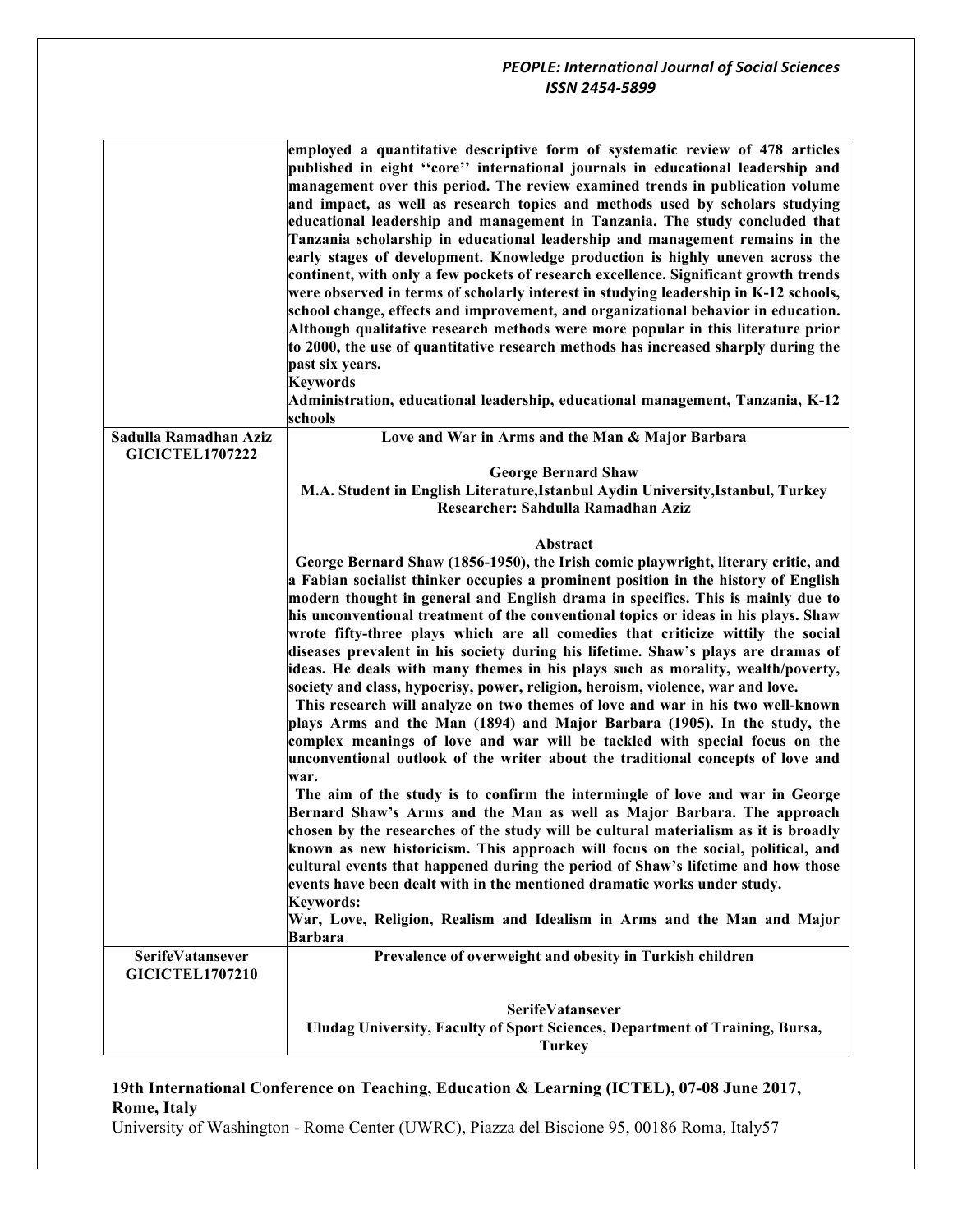#### **ABSTRACT**

**Overweight and obesity are increasing health problems that are not restricted to adults only. Childhood obesity is associated with metabolic, psychological and musculoskeletal comorbidities. Like any other developing countries, it is a threat to public health in Turkey. The purpose of the present research is defining the overweight and obesity prevalence among 11-15 years old students. A total of 910 children were enrolled in the study. Required permissions were obtained from the school administrations and the parents of the students. Body-mass index was calculated by dividing the participants' weight in kilograms (kg) by their height in meters squared (m2), and the findings were evaluated in accordance with Centre for Disease Control (CDC) percentile ranges as; <5 underweight, 8-85 healthy weight 85-95 overweight, 95> obese. According to the analyses; 12% of the children are overweight, 3.7% of them are obese, and obesity and owerweight total prevalence is 15.7%. Consequently, overweight and obesity prevalence among 11- 15 years old children is high. Key Words**

**obesity, overweight, child, prevalence.**

# **Listeners**

| Mahdi Ajami                                                                                              |
|----------------------------------------------------------------------------------------------------------|
| Department of English Language, Faculty of Humanities Sciences, Azad University, Arak, Iran              |
| <b>GICICTEL1611052</b>                                                                                   |
| VahidAjami                                                                                               |
| Department of English Language, Faculty of Humanities Sciences, Azad University, Arak, Iran              |
| <b>GICICTEL1611053</b>                                                                                   |
| <b>Ghulam NabiWardak</b>                                                                                 |
| Department Of Science, Kabul Medical University, Kabul, Afghanistan                                      |
| <b>GICICTEL1707054</b>                                                                                   |
| <b>FatemehKheirkhah</b>                                                                                  |
| Department of MBA, Faculty of Management, Islamic Azad University, Arak Branch, Arak, Iran               |
| <b>GICICTEL1707055</b>                                                                                   |
| MehrdadMajidi                                                                                            |
| Department of Textile, Faculty of Engineering, University of Yazd, Yazd, Iran                            |
| <b>GICICTEL1707056</b>                                                                                   |
| <b>Hassan Musse Osman</b>                                                                                |
| Education/maths/physics, Somali Education Development, Somalia, Africa                                   |
| <b>GICICTEL1707057</b>                                                                                   |
| Aryan Majidi                                                                                             |
| Department Of Management, Strategic Management, Azad University, Khomein, Iran                           |
| <b>GICICTEL1707060</b>                                                                                   |
| <b>Professor Godwin TerverJombo</b>                                                                      |
| Department of Medical Microbiology and Parasitology, College of Health Sciences, Benue State University, |
| Makurdi, Nigeria                                                                                         |
| <b>GICICTEL1707061</b>                                                                                   |
| <b>Yuan Sun</b>                                                                                          |

#### **19th International Conference on Teaching, Education & Learning (ICTEL), 07-08 June 2017, Rome, Italy**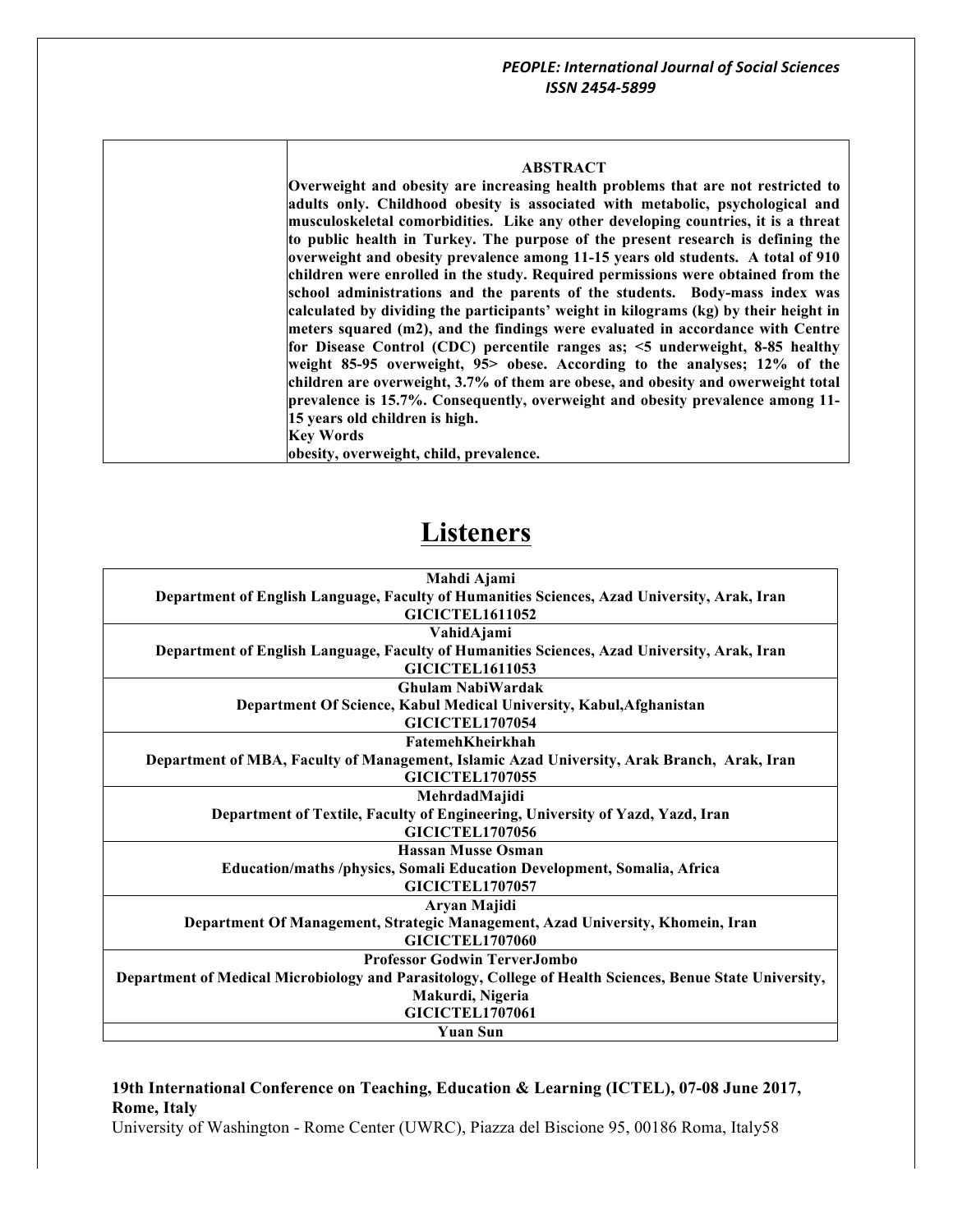| Department of Military Auditing, Military Economics Academy, Wuhan, China<br><b>GICICTEL1707065</b>     |
|---------------------------------------------------------------------------------------------------------|
| AdulojuOluwabunmi Joy                                                                                   |
| Food Science, Polythecnic, Nigeria                                                                      |
| <b>GICICTEL1707069</b>                                                                                  |
| Samuel KyeremehKumah                                                                                    |
|                                                                                                         |
| Civil Engineering, Gazi University, Ankara, Turkey<br><b>GICICTEL1707072</b>                            |
|                                                                                                         |
| <b>Ibrahim RokeSesay</b>                                                                                |
| Help the Helpless Sierra Leone, Sierra Leone, West Africa                                               |
| <b>GICICTEL1707074</b>                                                                                  |
| <b>Ibrahim Sorie Kamara</b>                                                                             |
| Help the Helpless Sierra Leone, Sierra Leone, West Africa                                               |
| <b>GICICTEL1707076</b>                                                                                  |
| Abdul-RazakKhamisNyange                                                                                 |
| <b>Business Administration, Selçuk University, Konya, Turkey</b>                                        |
| <b>GICICTEL1707078</b>                                                                                  |
| Abu BakarrJalloh                                                                                        |
| Help the Helpless Sierra Leone, Sierra Leone                                                            |
| <b>GICICTEL1707081</b>                                                                                  |
| Mahdi Khaleghi                                                                                          |
| Azad University Central Branch /English Teaching, Iran Weightlifting Federation/Azad University Central |
| Branch, Tehran, Iran                                                                                    |
| <b>GICICTEL1707090</b>                                                                                  |
| Wanja Patrick Gitau                                                                                     |
| Early Childhood Education and Care, Steps Rehabilitation Center, Nairobi, Kenya                         |
| <b>GICICTEL1707092</b>                                                                                  |
| FuadHirpoHordofa                                                                                        |
| Department of Psychology, collage of Social Sciences and Humanities, University of Debre.birhan, Debre, |
| birhan, Ethiopia                                                                                        |
| <b>GICICTEL1707109</b>                                                                                  |
| <b>Ibrahim Wallee</b>                                                                                   |
| Administration, CR-Network Ghana, Accra, Ghana                                                          |
| <b>GICICTEL1707111</b>                                                                                  |
| <b>NgamgaSilvane Manuela</b>                                                                            |
| Department Of Management, Administrator, The Nation Magazine Complex, Mutengene, Cameroon               |
| <b>GICICTEL1707112</b>                                                                                  |
| <b>Samuel Yeboah</b>                                                                                    |
| <b>International Student Office, Shenyang Institute of Engineering, Shenyang, China</b>                 |
| <b>GICICTEL1707113</b>                                                                                  |
| BakaryManneh                                                                                            |
| <b>Executive Director, Association of Youth with Vision, Banjul the Gambia</b>                          |
| <b>GICICTEL1707114</b>                                                                                  |
| ModouDukureh                                                                                            |
|                                                                                                         |
| Executive Member, Association of Youth with Vision, Banjul the Gambia<br><b>GICICTEL1707115</b>         |
|                                                                                                         |
| <b>DodouBadjie</b>                                                                                      |
| <b>Executive Member, Association of Youth with Vision, Banjul the Gambia</b>                            |
| <b>GICICTEL1707116</b>                                                                                  |

# **19th International Conference on Teaching, Education & Learning (ICTEL), 07-08 June 2017, Rome, Italy**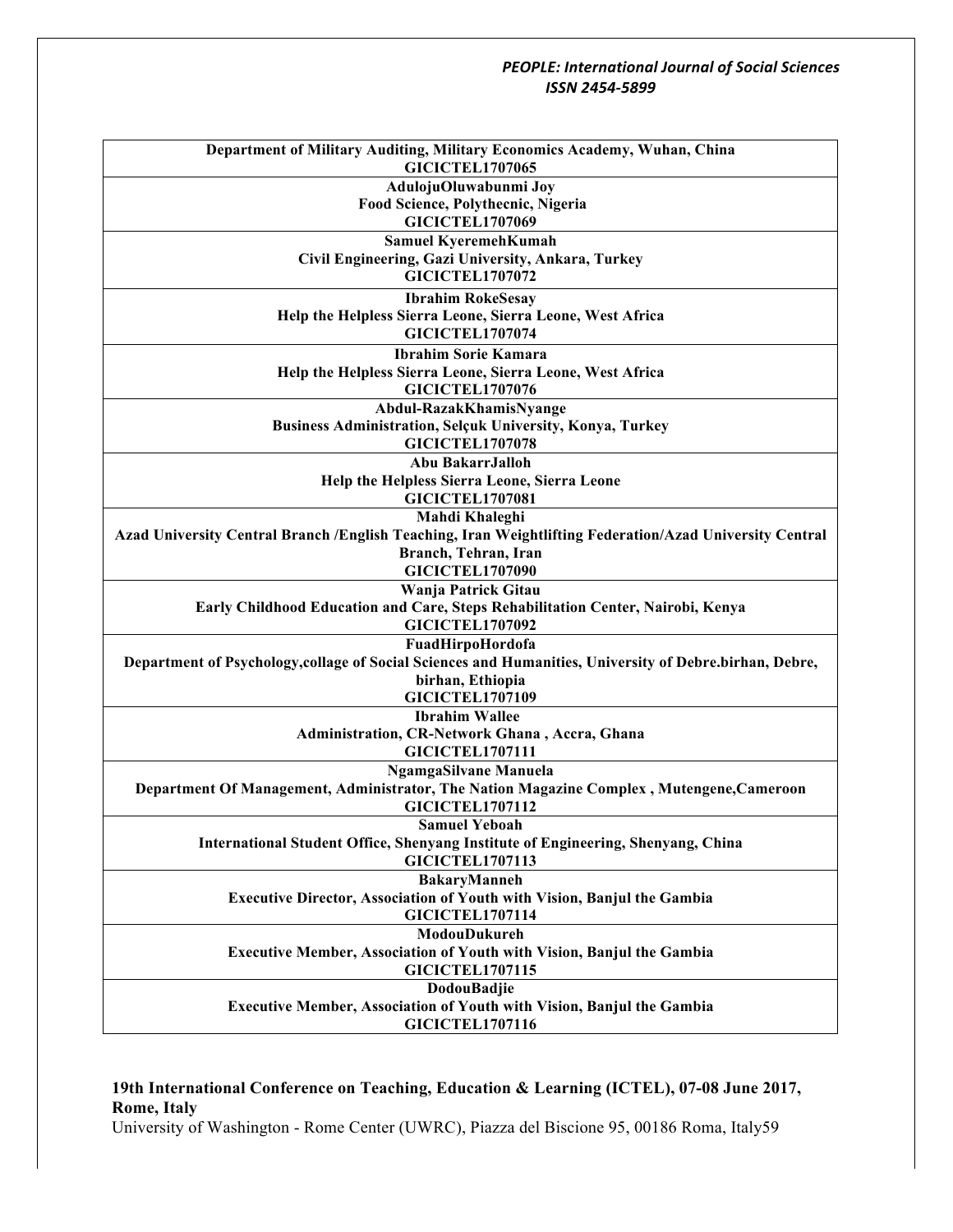| <b>Jawo Gomez</b>                                                                                 |  |
|---------------------------------------------------------------------------------------------------|--|
| <b>Executive Member, Association of Youth with Vision, Banjul the Gambia</b>                      |  |
| <b>GICICTEL1707117</b>                                                                            |  |
| HaddyDrammeh                                                                                      |  |
| <b>Executive Member, Association of Youth with Vision, Banjul the Gambia</b>                      |  |
| <b>GICICTEL1707118</b>                                                                            |  |
| <b>IsmailaGabisi</b>                                                                              |  |
| Staff, Youth for Sustainable Development, Banjul The Gambia                                       |  |
| <b>GICICTEL1707121</b>                                                                            |  |
| <b>Nikki Taprell</b>                                                                              |  |
| Primary Education - Liquistics, University Of Southern Queensland, Cootramundra NSW Australia     |  |
| <b>GICICTEL1707122</b>                                                                            |  |
| Chioma O. Ekemezie                                                                                |  |
| Registry, University of Ibadan, University of Ibadan, Ibadan, Nigeria                             |  |
| <b>GICICTEL1707128</b>                                                                            |  |
| <b>Lee Hirschauer Vincent</b>                                                                     |  |
| Assistant Superintendent of Student Services, Springboro Community Schools, Springboro, USA       |  |
| <b>GICICTEL1707129</b>                                                                            |  |
| <b>Kim Lea Perkins</b>                                                                            |  |
| District Coordinator of Special Education, Springboro Community Schools, Springboro, USA          |  |
| <b>GICICTEL1707130</b>                                                                            |  |
| Anna Beatriz Hernandez Lerma                                                                      |  |
| Facultad de Psicología, Centro Universitario de Ciencias de la Salud, Universidad de Guadalajara, |  |
| Guadalajara, Mexico                                                                               |  |
| <b>GICICTEL1707131</b>                                                                            |  |
| <b>Nahid Said El Turky</b>                                                                        |  |
| English department, MaarifaTAndika secondary school, Dar es salaam, Tanzania                      |  |
| <b>GICICTEL1707132</b>                                                                            |  |
| <b>Ibrahim Paulo Mauro</b>                                                                        |  |
| English Language Department, MaarifaTandika Secondary School, Dar Es Salaam, Tanzania             |  |
| <b>GICICTEL1707133</b>                                                                            |  |
| <b>AzeemGohar Sharif</b>                                                                          |  |
| Department of Aviation Technology, Superior University Lahore, Pakistan                           |  |
| <b>GICICTEL1707138</b>                                                                            |  |
| AtobateleBukolaBabajide                                                                           |  |
| English, Preston International School, Akure, Nigeria                                             |  |
| <b>GICICTEL1707143</b>                                                                            |  |
| <b>Adewale Sunday</b>                                                                             |  |
| English/Science Educ, Preston International School, Akure, Nigeria                                |  |
| <b>GICICTEL1707145</b>                                                                            |  |
| AdewaleKayode                                                                                     |  |
| English/Science Educ, Preston International School, Akure, Nigeria                                |  |
| <b>GICICTEL1707146</b>                                                                            |  |
| <b>Chandra DattaSubedi</b>                                                                        |  |
| Department of English, SubhaLav Educational Center P.Ltd., Nepal                                  |  |
| <b>GICICTEL1707147</b>                                                                            |  |
| <b>Said Suleiman Said</b>                                                                         |  |
| Technical and vocation, The Islamic Culture School, Dar Es Salaam, Tanzania                       |  |
| <b>GICICTEL1707148</b>                                                                            |  |
|                                                                                                   |  |

# **19th International Conference on Teaching, Education & Learning (ICTEL), 07-08 June 2017, Rome, Italy**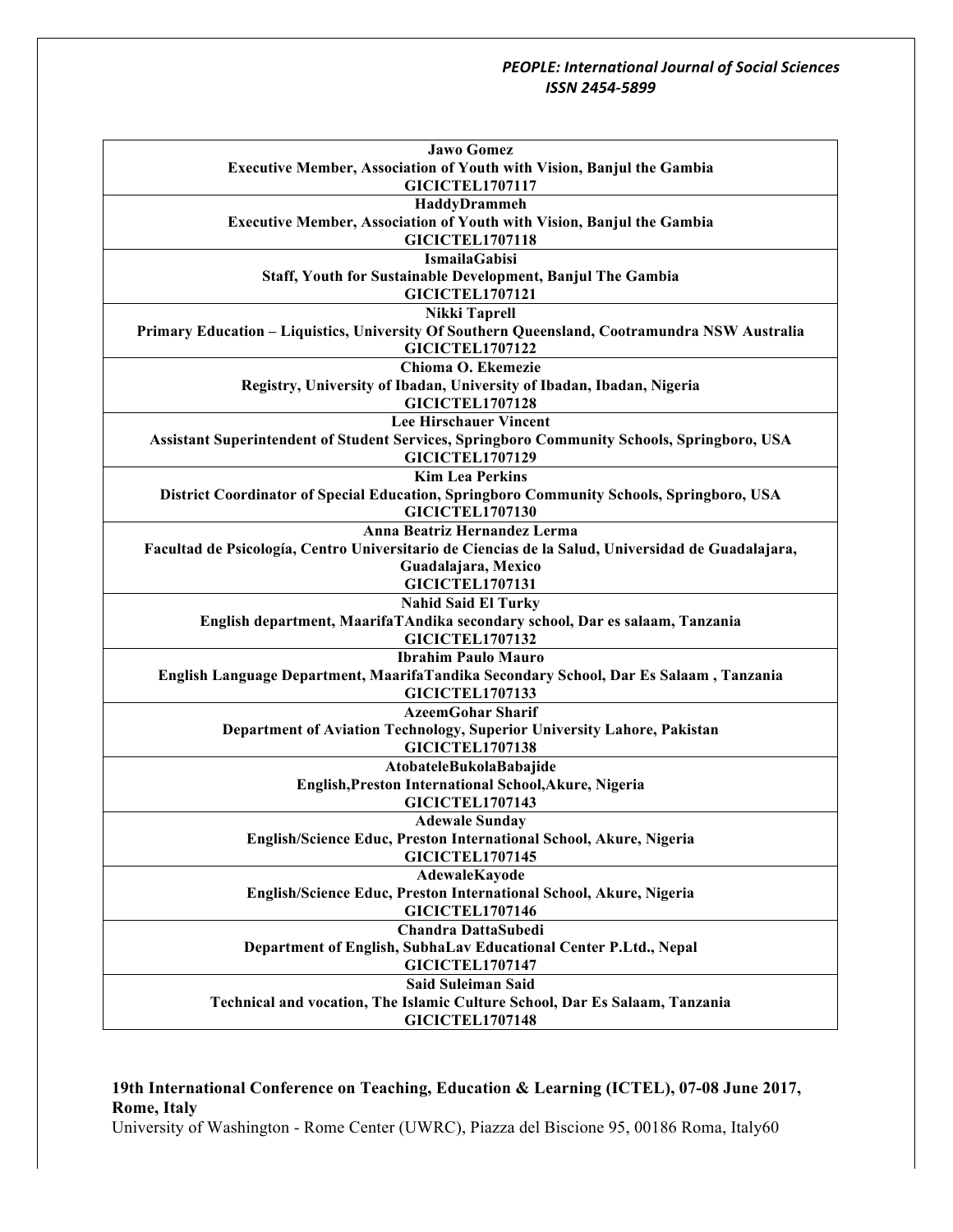| IshratShaheen                                                                                        |
|------------------------------------------------------------------------------------------------------|
| Karachi Educational and welfare society for deaf.NGO, Karachi.Pakistan                               |
| <b>GICICTEL1707151</b>                                                                               |
| <b>Eric Acheampong</b>                                                                               |
| College of Education, School of information & communication studies, University of Ghana legon-accra |
| <b>GICICTEL1707154</b>                                                                               |
| <b>Eric Acheampong</b>                                                                               |
| School Of Information & Communication Studies, College Of Education, University Of Ghana, Legon-     |
| Accra                                                                                                |
| <b>GICICTEL1707158</b>                                                                               |
| MubiruShaficBaharein                                                                                 |
| Management Buwenge Institute Of Science And Management, Uganda                                       |
| <b>GICICTEL1707159</b>                                                                               |
| <b>Bernard James Dankwa</b>                                                                          |
| TsiKinaledi secondary school, Mpumalanga department of education, South Africa                       |
| <b>GICICTEL1707160</b>                                                                               |
| <b>Williams BrefoGyima</b>                                                                           |
| Fast track institute Ghana, Agona Ashanti, Fast track financial services, Ghana                      |
| <b>GICICTEL1707161</b>                                                                               |
| <b>Jaffari Mohamed Msemi</b>                                                                         |
| Vocational Training, MaarifaTandika Secondary School, Dar ES Salaam                                  |
| <b>GICICTEL1707163</b>                                                                               |
| SohailHanif                                                                                          |
| Department of Commerce, Global Prosperity Network, Muzaffarabad, Pakistan                            |
| <b>GICICTEL1707164</b>                                                                               |
| <b>MrAiahBindi</b>                                                                                   |
| <b>Collage of Languages And Professional Studies, Sierra Leone, Freetown</b>                         |
| <b>GICICTEL1707166</b>                                                                               |
| Mr Jacob Akie Alex Fisher                                                                            |
| Murray Town Army Municipal School, Freetown sierra Leone                                             |
| <b>GICICTEL1707167</b>                                                                               |
| <b>Mr Olivier Belle</b>                                                                              |
| <b>Financial Investment, Gamnia</b>                                                                  |
| <b>GICICTEL1707168</b>                                                                               |
| MrCemesAlieGibba                                                                                     |
| <b>Lasting solutions, Gambia</b>                                                                     |
| <b>GICICTEL1707169</b>                                                                               |
| <b>Ahmed Rashid</b>                                                                                  |
| Ministry of Higher Education, Ain Shames University, Cairo, Egypt                                    |
| <b>GICICTEL1707177</b>                                                                               |
| AmroKosba                                                                                            |
| Ministry of Higher Education, Ain Shames University, Cairo, Egypt                                    |
| <b>GICICTEL1707178</b>                                                                               |
| <b>Jaffari Mohamed Msemi</b>                                                                         |
| Vocation and information technology, Maarifa Tandika Secondary School, Dar Es salaam, Tanzania       |
| <b>GICICTEL1707180</b>                                                                               |
| YounesSamid                                                                                          |
| Department of English, School of Education, University Mohamed V, Rabat, Morocco                     |
| <b>GICICTEL1707181</b>                                                                               |
|                                                                                                      |

# **19th International Conference on Teaching, Education & Learning (ICTEL), 07-08 June 2017, Rome, Italy**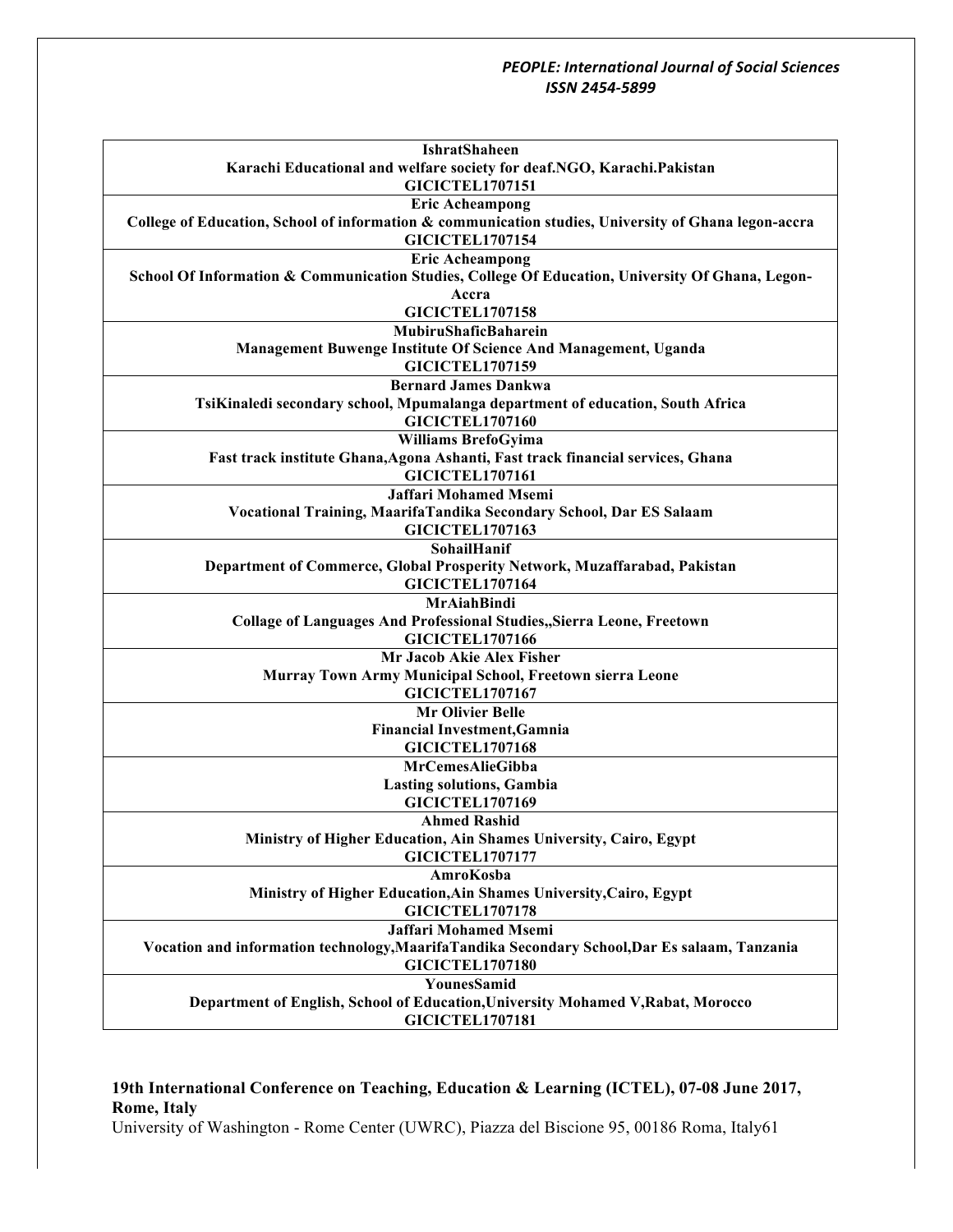| <b>Francine JouonangTalom</b>                                                                           |
|---------------------------------------------------------------------------------------------------------|
| Social and Management Sciences, University of Buea, Buea, Cameroon                                      |
| <b>GICICTEL1707182</b>                                                                                  |
| <b>Mudassar Siddique</b>                                                                                |
| Administration, Kids Foundation Trust [KFT], Chaniot, Pakistan                                          |
| <b>GICICTEL1707183</b>                                                                                  |
| <b>Hood Namuyimba</b>                                                                                   |
| Office of the Entebbe District Education Officer, Entebbe Municipal Council, Kampala                    |
| <b>GICICTEL1707185</b>                                                                                  |
| <b>Tamale Bosco</b>                                                                                     |
| Office of the Entebbe District Education Officer, Entebbe Municipal Council, Kampala                    |
| <b>GICICTEL1707186</b>                                                                                  |
| <b>OkomayinYinka Samuel</b>                                                                             |
| Department Of English, Faculty Of Arts, Ambrose Alli University, Nigeria, Ekpoma, Nigeria               |
| <b>GICICTEL1707191</b>                                                                                  |
| Muhammad AmjadAmjad                                                                                     |
| College of Languages & Translation, Al-Imam Muhammad Ibn Saud Islamic University, Riyadh, Saudi         |
| Arabia                                                                                                  |
| <b>GICICTEL1707192</b>                                                                                  |
| Amina AbdullahiUbangari                                                                                 |
| Department of Physical and Health Education, School of Secondary Education Science Programe, Nasarawa   |
| State College of Education, Akwanga, Nigeria<br><b>GICICTEL1707193</b>                                  |
| Abdul-RakeebSeidaAtika                                                                                  |
| St. Theresa, Hohoe, Ghana                                                                               |
| <b>GICICTEL1707194</b>                                                                                  |
| <b>Eric Azane</b>                                                                                       |
| <b>Faculty Of Education, University Of Fort Hare, South Africa</b>                                      |
| <b>GICICTEL1707197</b>                                                                                  |
| NnaneEbahNdode                                                                                          |
| Ministry of secondary Education, Biology Teacher/Senior Discipline Master, Government Bilingual High    |
| School, Muea, Buea, Cameroon                                                                            |
| <b>GICICTEL1707198</b>                                                                                  |
| <b>Elizabeth Kunz</b>                                                                                   |
| Art and Technology Integration, 21st Century Integrated Learning, Albuquerque, New Mexico United States |
| of America                                                                                              |
| <b>GICICTEL1707201</b>                                                                                  |
| Peter Ekundayo                                                                                          |
| Department Of English, University Of Lagos, Lagos Nigeria                                               |
| <b>GICICTEL1707202</b>                                                                                  |
| <b>Maxine Steinhaus</b>                                                                                 |
| The American Language InstituteNYU School of Professional Studies, New York University, New York, USA   |
| <b>GICICTEL1707206</b>                                                                                  |
| <b>HamzeDhaini</b>                                                                                      |
| Mathematics, Abp, Qatar Foundation, Doha, Qatar                                                         |
| <b>GICICTEL1707091</b>                                                                                  |
| Maja PovrzanovicFrykman                                                                                 |
| Department of Global Political Studies, Malmö University , Malmö, Sweden                                |
| <b>GICICTEL1707104</b>                                                                                  |

# **19th International Conference on Teaching, Education & Learning (ICTEL), 07-08 June 2017, Rome, Italy**